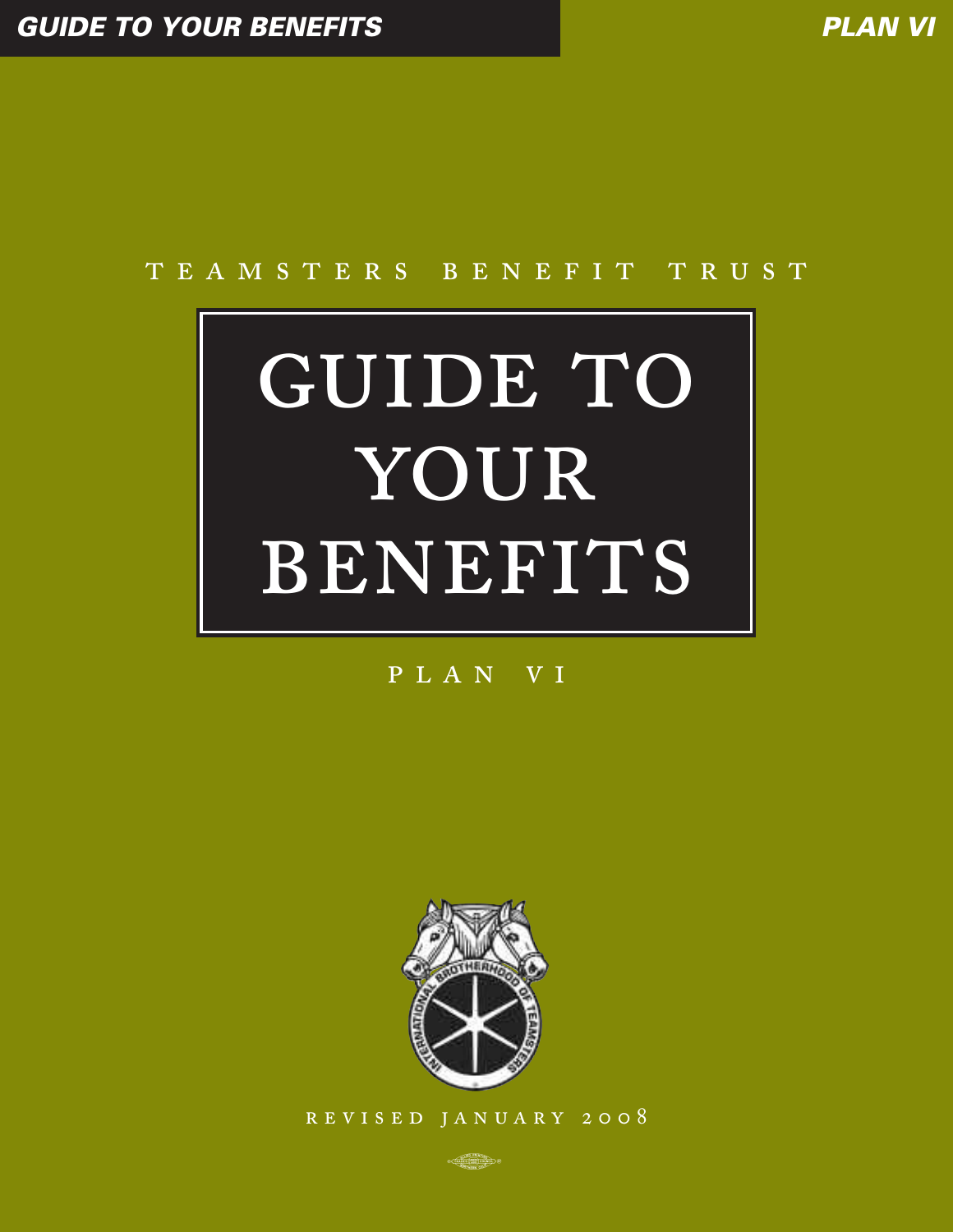# *TABLE OF CONTENTS*

# *Teamsters Benefit Trust (TBT) 1*

| <b>Board of Trustees</b>                     | $\mathbf{1}$                               |
|----------------------------------------------|--------------------------------------------|
| <b>Update Your Records</b>                   | $\mathbf{1}$                               |
| <b>Special Eligibility Provisions</b>        | $\mathbf{1}$                               |
| Plan Participation                           | $\overline{c}$                             |
| When Your Coverage Begins                    |                                            |
| When Dependent Coverage Begins               |                                            |
| Newborn Coverage                             | $\begin{array}{c} 2 \\ 2 \\ 2 \end{array}$ |
| Domestic Partnership Coverage                | $\overline{c}$                             |
| <b>Application Process For Domestic</b>      |                                            |
| Partner Coverage                             | 3                                          |
| Tax Consequences of Domestic Partner         |                                            |
| Eligibility                                  | 3                                          |
| Your Domestic Partner's Eligibility Date     | $\overline{4}$                             |
| How to Enroll a Full-Time Student            | $\overline{4}$                             |
| Change in Family Status                      | $\overline{4}$                             |
| Who is Eligible as a Dependent Child?        | $\overline{4}$                             |
| How Coverage Continues                       | 5                                          |
| Full-Time Students—How Coverage Continues    | 5                                          |
| How to Enroll                                | 6                                          |
| Why Enroll?                                  | 6                                          |
| Indemnity Medical Option or Health           |                                            |
| Maintenance Organization (HMO) Option        | 7                                          |
| How to Apply for HMO Coverage                | 7                                          |
| Other TBT Benefits for HMO Participants      | 7                                          |
| <b>Dental Options</b>                        | 7                                          |
| Open Enrollment—Changing Your Medical or     |                                            |
| Dental Option                                | 8                                          |
| When Coverage Ends                           | 8                                          |
| Reinstatement of Eligibility                 | 9                                          |
| Extension of Benefits While Totally Disabled | 9                                          |
| Health Insurance Portability                 | 9                                          |
| What is Total Disability?                    | 10                                         |
| <b>COBRA</b> Coverage                        | 10                                         |
| Family and Medical Leave Act                 | 11                                         |
| <b>COBRA Payments</b>                        | 11                                         |
| When COBRA Coverage Ends                     | 12                                         |
| Family and Medical Leave                     | 13                                         |
| Leave for Military Service                   | 13                                         |
| If You Have Eligibility Questions            | 13                                         |
| <b>Your TBT Medical Options</b>              | 14                                         |
| <b>Comparison of Medical Benefits</b>        | 14                                         |
| <b>Evidence of Coverage</b>                  | 14                                         |

| Evidence of Coverage         | 14  |
|------------------------------|-----|
| <b>Your Medical Benefits</b> | 14  |
| What is Covered              | 15  |
| PPO Versus Non-PPO           | 15  |
| How Benefits are Paid        | 15  |
| Preventive Care              | 1.5 |
| Physician Benefits           | 15  |
| Referral By PPO Providers    | 1.5 |
|                              |     |

| <b>Hospital Benefits</b>                   | 16 |
|--------------------------------------------|----|
| A Few Exceptions                           | 16 |
| If You Need to Be Hospitalized             | 16 |
| <b>Outpatient Services</b>                 | 16 |
| What Are Outpatient Services?              | 16 |
| What If No PPO Choice?                     | 16 |
| Other PPO Incentives                       | 17 |
| PPO Network for Non-California Residents   | 17 |
| The Deductible                             | 17 |
| Your Share After the Deductible            | 17 |
| Copayment Limit                            | 17 |
| <b>Exceptions Not Subject to Copayment</b> | 18 |
| <b>Hospital Requirements</b>               | 18 |
| Pre-admission Certification                | 18 |
| <b>Utilization Review</b>                  | 18 |
| Case Management                            | 18 |
| <b>Covered Expenses</b>                    | 19 |
| <b>Hospital Benefits</b>                   | 19 |
| Miscellaneous Hospital Services            | 19 |
| Covered Hospital Charges                   | 19 |
| Surgery and Doctors' Visits                | 19 |
| <b>Other Covered Expenses</b>              | 19 |
| <b>Other Medical Benefits</b>              | 20 |
| Preventive Care                            | 20 |
| Skilled Nursing Facility or Convalescent   |    |
| Hospital                                   | 20 |
| Mental Health Treatment                    | 20 |
| Chiropractic Treatment Benefits            | 20 |
| Alcohol or Chemical Dependency             |    |
| <b>Treatment Benefits</b>                  | 20 |
| Stop-smoking Benefits                      | 21 |
| <b>Special Transplant Provisions</b>       | 21 |
| <b>What is Not Covered</b>                 | 22 |
| Limitations and Exclusions                 | 22 |
| <b>Indemnity Medical Claims</b>            | 23 |
| How Indemnity Medical Claims are Paid      | 23 |
|                                            |    |
| <b>Your Prescription Drug Benefits</b>     | 24 |
| When Coverage Begins                       | 24 |
| Prescription Drugs for the Indemnity       |    |
| <b>Medical Option Participants</b>         | 24 |
| Prescription Drugs for Kaiser Participants | 24 |
| Prescription Drug ID Card                  | 24 |
| What is Covered                            | 24 |
| Pre-Approval by Diagnosis                  | 25 |
| Mail Service Program                       | 25 |
| If You Need Injectable Medication          | 25 |
| Use Generic Drugs                          | 26 |
| How to Use the Program                     | 26 |
| <b>Reimbursement Procedures</b>            | 26 |
| <b>Using Non-Participating Pharmacies</b>  | 26 |
| What is Not Covered                        | 26 |
| Claim Filing Procedures                    | 27 |
|                                            |    |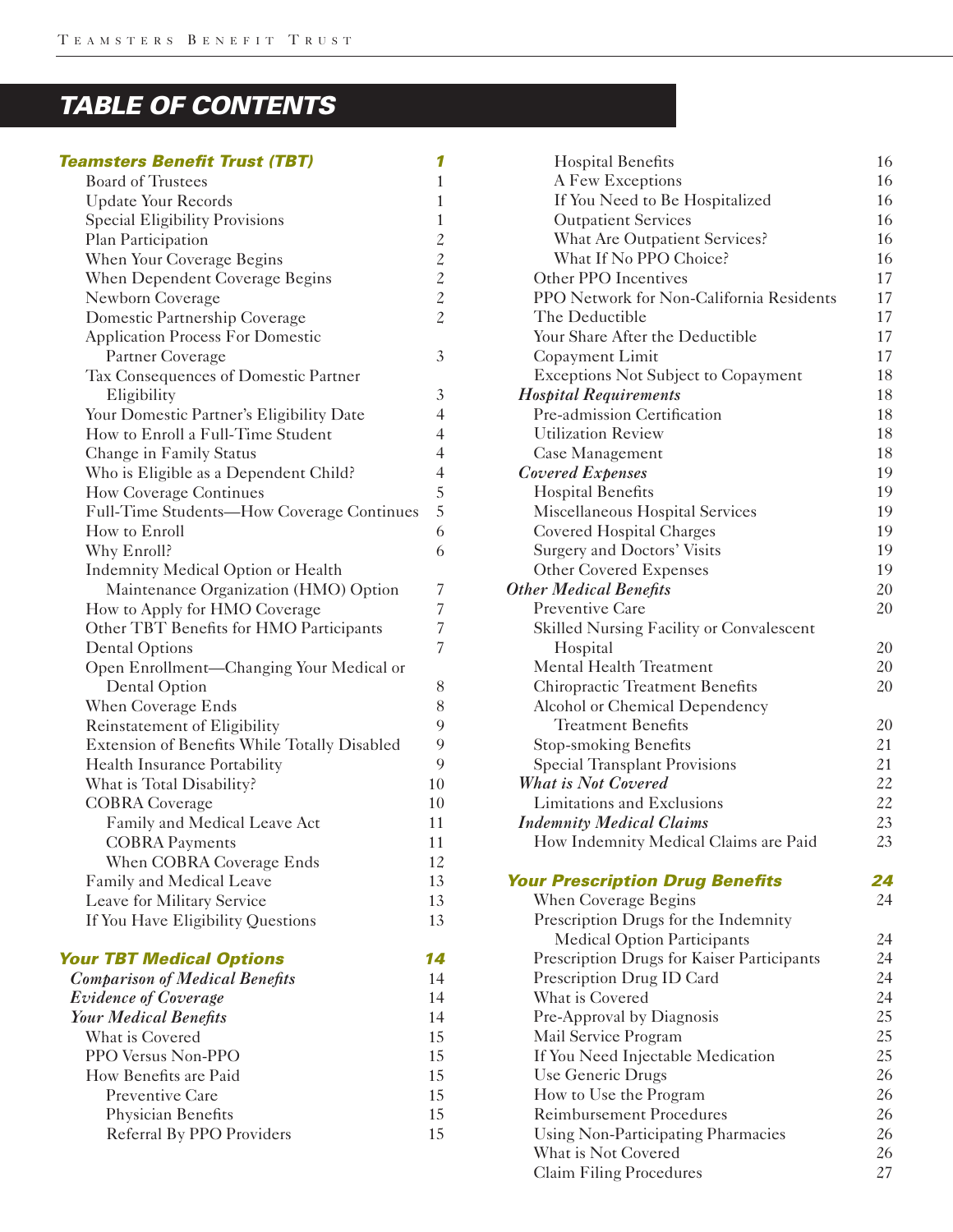# *Your Dental Care Benefits 28*

| <b>Dental Options</b>                    | 28 |
|------------------------------------------|----|
| When Coverage Begins                     | 28 |
| If You are a Newly Hired Employee        | 28 |
| How to Use the Indemnity Dental Option   | 29 |
| <b>Important Words</b>                   | 29 |
| Delta Dentists                           | 29 |
| Covered Expenses—Indemnity Dental Option | 29 |
| Preventive Care                          | 29 |
| <b>Basic Care</b>                        | 30 |
| Major Care                               | 30 |
| What is Not Covered                      | 30 |
| Limitations                              | 30 |
| Exclusions                               | 31 |
| What Else You Should Know                | 32 |
| <b>Pre-Treatment Estimates</b>           | 32 |
| Prescriptions from Your Dentist          | 32 |
| <b>Coordination of Dental Benefits</b>   | 32 |
| <b>Extended Benefits</b>                 | 32 |
| Continuing Coverage When It Ends         | 33 |
| Claim Filing Procedures                  | 33 |
| About the Prepaid Dental Options         | 33 |
| Limitations and Exclusions               | 33 |
|                                          |    |

# *Your Vision Care Benefits 34*

| When Coverage Begins                   | 34 |
|----------------------------------------|----|
| What is Covered                        | 34 |
| How to Use VSP                         | 34 |
| If You Choose Not to Use VSP Providers | 35 |
| Vision Care Services                   | 35 |
| If You Prefer Contact Lenses           |    |
| Cosmetic Options                       | 36 |
| What is Not Covered                    | 36 |
| Claim Filing Procedures                | 36 |

# *Life and Accidental Death and Dismemberment Benefits 37*

| When Coverage Begins         | 37 |
|------------------------------|----|
| What is Covered              | 37 |
| What is Not Covered          | 37 |
| Naming Your Beneficiary      | 37 |
| Claim Filing Deadline        | 38 |
| <b>Extension of Benefits</b> | 38 |
| <b>Conversion Privileges</b> | 38 |
| Claim Filing Procedures      | 38 |

| <b>Claiming Benefits</b>                      | 39 |
|-----------------------------------------------|----|
| Claim Filing                                  | 39 |
| How to File a Claim                           | 39 |
| Late Claims                                   | 40 |
| How to File an Indemnity Dental Claim         | 40 |
| <b>Claim Payment Process</b>                  | 40 |
| Types of Claims                               | 40 |
| <b>Important Terms</b>                        | 41 |
| Filing Pre-Service Claims                     | 41 |
| <b>Filing Disability Claims</b>               | 41 |
| <b>Filing Concurrent Care Claims</b>          | 42 |
| <b>Filing Post-Service Claims</b>             | 42 |
| Appealing a Denied Claim                      | 42 |
| Appeal of an Adverse Decision                 | 42 |
| Right to Sue                                  | 43 |
| Claims and Appeals Timetable                  | 43 |
| <b>Right of Reimbursement</b>                 | 43 |
| <b>Coordination of Benefits</b>               | 44 |
| <b>Right to Recover Benefits</b>              | 45 |
| Recovering Benefits from a Third Party        | 46 |
| Third Party Liability                         | 46 |
| Workers' Compensation                         | 47 |
| Qualified Medical Child Support Orders        |    |
| (QMCSO)                                       | 47 |
| <b>ERISA Information</b>                      | 48 |
| Plan Name                                     | 48 |
| <b>Board of Trustees</b>                      | 48 |
| Plan Information                              | 49 |
| Plan Administration                           | 49 |
| Plan Agent for Service of Legal Process       | 49 |
| <b>Employer Identification Number</b>         | 49 |
| Type of Plan                                  | 49 |
| Plan Funding—Collective Bargaining Agreements | 49 |
| <b>Plan Assets</b>                            | 49 |
| Source and Funding of Benefits                | 49 |
| Plan Year                                     | 50 |
| Effective Date of the Plan                    | 50 |
| Future of the Plan                            | 50 |
| Authority of the Board of Trustees            | 50 |
| Assignment of Benefits                        | 50 |
| <b>Information about Taxes</b>                | 50 |
| <b>ERISA Rights Statement</b>                 | 50 |
| Newborn and Maternity Coverage                | 51 |
| <b>Retiree Benefits</b>                       | 52 |
| The Health Insurance Portability $\&$         |    |
| Accountability Act of 1996                    | 52 |
| <b>Important Words</b>                        | 56 |
| <i><b>Index</b></i>                           |    |
| <b>Phone Numbers and Addresses</b>            | 65 |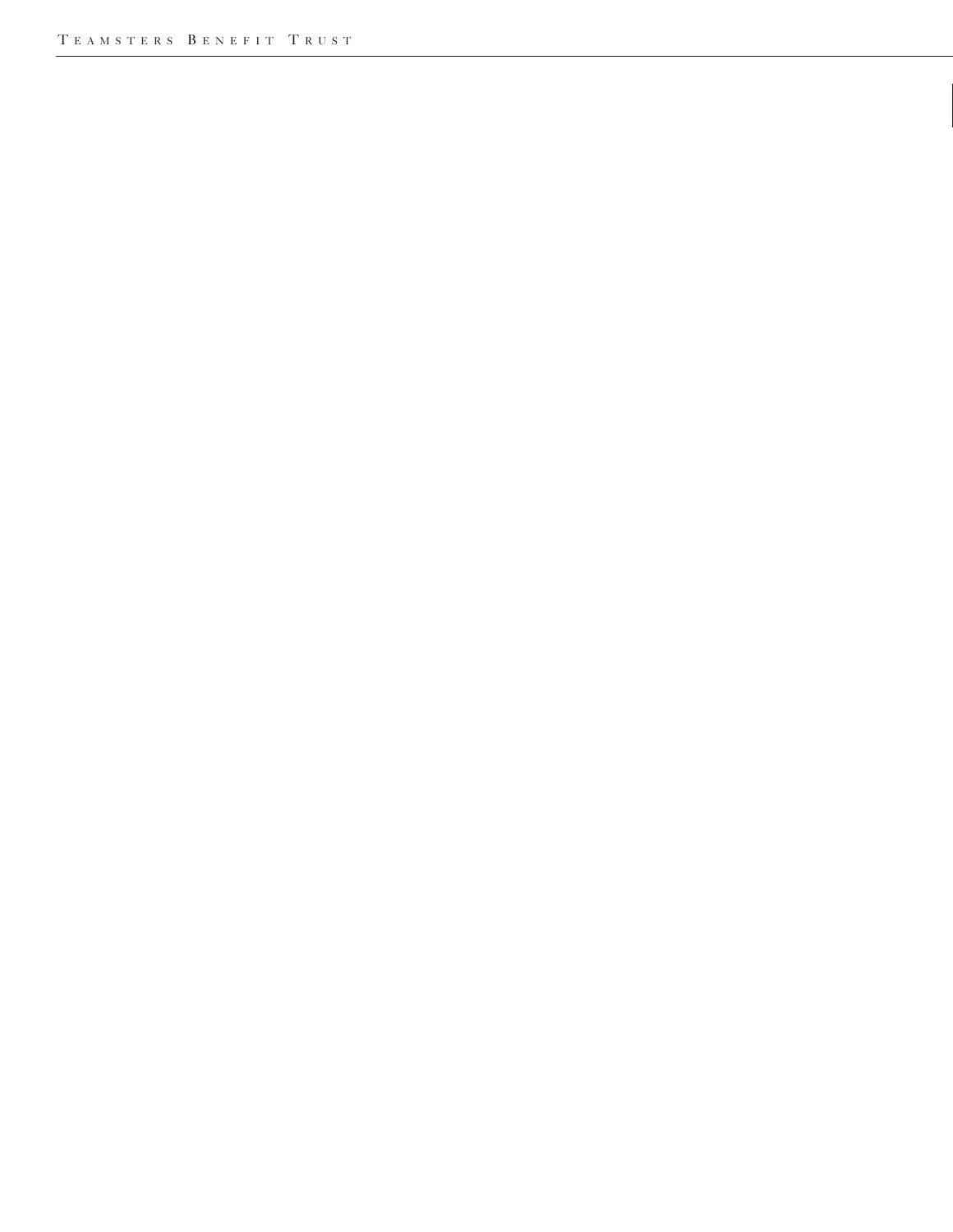# *INTRODUCTION*



This *Guide to Your Benefits* explains how you become eligible for coverage, how to make or appeal a benefit claim and your rights under federal benefits and privacy laws. Your *Summary of Coverage* explains the specific benefit provisions and limitations that apply to your TBT Plan.

*ABOUT YOUR TBT PLAN TBT has different collectively bargained Plans. Which one is yours?*

*Your Plan name is printed on the Summary of Coverage and Comparison of Medical Benefits provided in the same green folder where you found this guide. If you are not sure which TBT Plan is yours, call the TBT Plan Administration Office.*

This guide along with the *Summary of Coverage* and *Comparison of Medical Benefits* (all contained in the green folder with the heading *Your Benefits Package*) is technically known as a *Summary Plan Description*. If you choose medical coverage through the Kaiser HMO, an enrollment and information packet is sent to you containing the HMO's *Evidence of Coverage*. Together, these materials are intended to provide the information you will need to use your TBT Plan (which is also referred to in the rest of this guide as "the Plan" and "your TBT Plan").

You'll be sent a *Plan Change Notice* or written update (officially known as a *Summary of Material Modifications*) from time to time when changes are made to the Plan. Be sure to read these announcements and keep them in the folder pocket with your other Plan materials.

Information about Plan administration and your legal rights under the Employee Retirement Income Security Act (ERISA) may be found on pages 48-55.

Refer to your *Summary of Coverage* for other details you need to know (such as your Plan name and amounts of your deductibles, copayments and benefit maximums). If you have questions, contact the TBT Plan Administration Office at the numbers shown below. When calling, you'll be asked for the name of your TBT Plan (printed on the cover of the enclosed *Summary of Coverage*) and your Social Security number.

# *Questions?*

If you have questions about the Plan or eligibility that are not addressed in this guide or your *Summary of Coverage*, contact:

Teamsters Benefit Trust (TBT) Plan Administration Office

# *Mailing Address*

P.O. Box 5820 Fremont, CA 94537-5820

### *Office Address*

39420 Liberty Street, Suite 260 Fremont, CA 94538-2200

*Internet Web Site* www.tbtfund.org

# *Customer Service Telephone Hours*

8:30 a.m. to 4:00 p.m. P.S.T. Monday - Friday (except holidays) (510) 796-4676 or (800) 533-0119

### *Office Hours*

8:00 a.m. to 5:00 p.m. P.S.T. Monday - Friday (except holidays)

# *Fax Number*

(510) 795-0680 *Note:* Do not send claims by fax, unless the TBT Plan Administration Office requests that you do so. Original claim forms and documentation are required.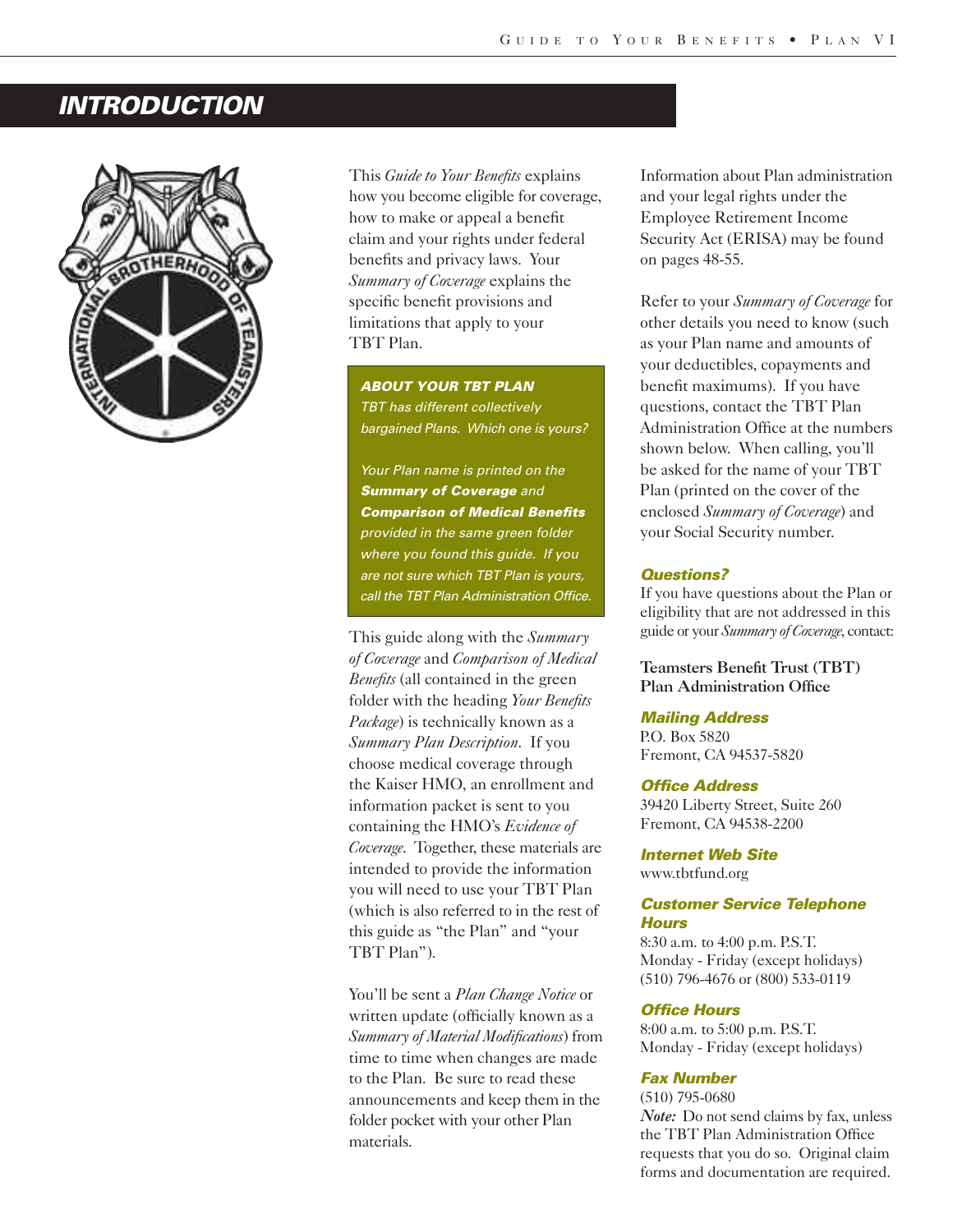

# Teamsters Benefit Trust (TBT)

# *Board of Trustees*

Formed as a result of collective bargaining between labor and management, your Plan is under the direct management of a joint Board of Trustees, composed of Union and Employer members.

The current Trustees are listed on page 48 and in your most recent *Summary of Coverage*. The Board of Trustees has *sole authority* to make decisions about the Teamsters Benefit Trust and the Plans that TBT sponsors. No individual Trustee, Union or Employer representative may interpret your Plan or act as an agent of the Board of Trustees.

Only the TBT Plan Administration Office represents the Trustees in verifying eligibility, administering benefits and providing information and may give you information in person, on the phone or in writing. However, only written communications from the TBT Plan Administration Office are binding upon the Board of Trustees.

The Board of Trustees has the power to amend or terminate the Plan at any time.

This Summary Plan Description does not guarantee benefits or employment.

If you wish, you may write to the Board of Trustees in care of the TBT Plan Administration Office. The address is printed on the previous page.

# *ARE YOU MOVING?*

*Whenever you move, send the enclosed Change of Address Form to the TBT Plan Administration Office so you'll receive important information about your benefits. If you want to verify your Plan address or other data, contact the TBT Plan Administration Office.*

# *Update Your Records*

Have you recently been married, widowed, divorced or had other important changes? Have you added or changed dependents? It is your responsibility to notify the TBT Plan Administration Office in writing within 30 days about changes that affect the eligibility of your spouse or other dependents or when you wish to add a dependent. (See *Change in Family Status* and *Who is Eligible as a Dependent Child?* on page 4.)

*Marital Changes.* Provide the names, Social Security numbers and dates of birth for you and your covered spouse —along with a copy of the marriage certificate (if married), the divorce decree (if divorced) and your spouse's death certificate (if widowed). Contact the TBT Plan Administration Office for a written explanation of the Plan's domestic partner coverage.

*Dependent Changes.* Provide the names, Social Security numbers and dates of birth for your covered dependents. Send a copy of the birth certificate if the child is added after one year following birth and (if appropriate) the adoption or legal guardianship documents.

*Address Changes.* Notices of any material changes to the Plan are sent to the current address on file with the TBT Plan Administration Office. Keep your address current, so you'll receive up-to-date information about your benefits. Remember, TBT keeps one address for each participant. If your spouse or other dependents don't live with you, make sure they know that *all TBT mail is sent to your address*.

# *REMINDER*

*Coverage is not automatic. If you don't send in the required enrollment forms within 30 days after you and your covered dependents become eligible, the coverage may be delayed —or even denied if you choose the HMO. You may also lose the opportunity to enroll in the TBT medical and dental options of your choice. See How to Enroll, page 6.*

# *Special Eligibility Provisions*

Some TBT Plans have Hour Bank eligibility provisions that affect participation. These provisions are explained in the *Supplement to the Plan VI Summary of Coverage (for Plans with Hour Bank Eligibility)*. Check your Collective Bargaining Agreement for any special eligibility rules or Hour Bank provisions that may affect participation in your TBT Plan.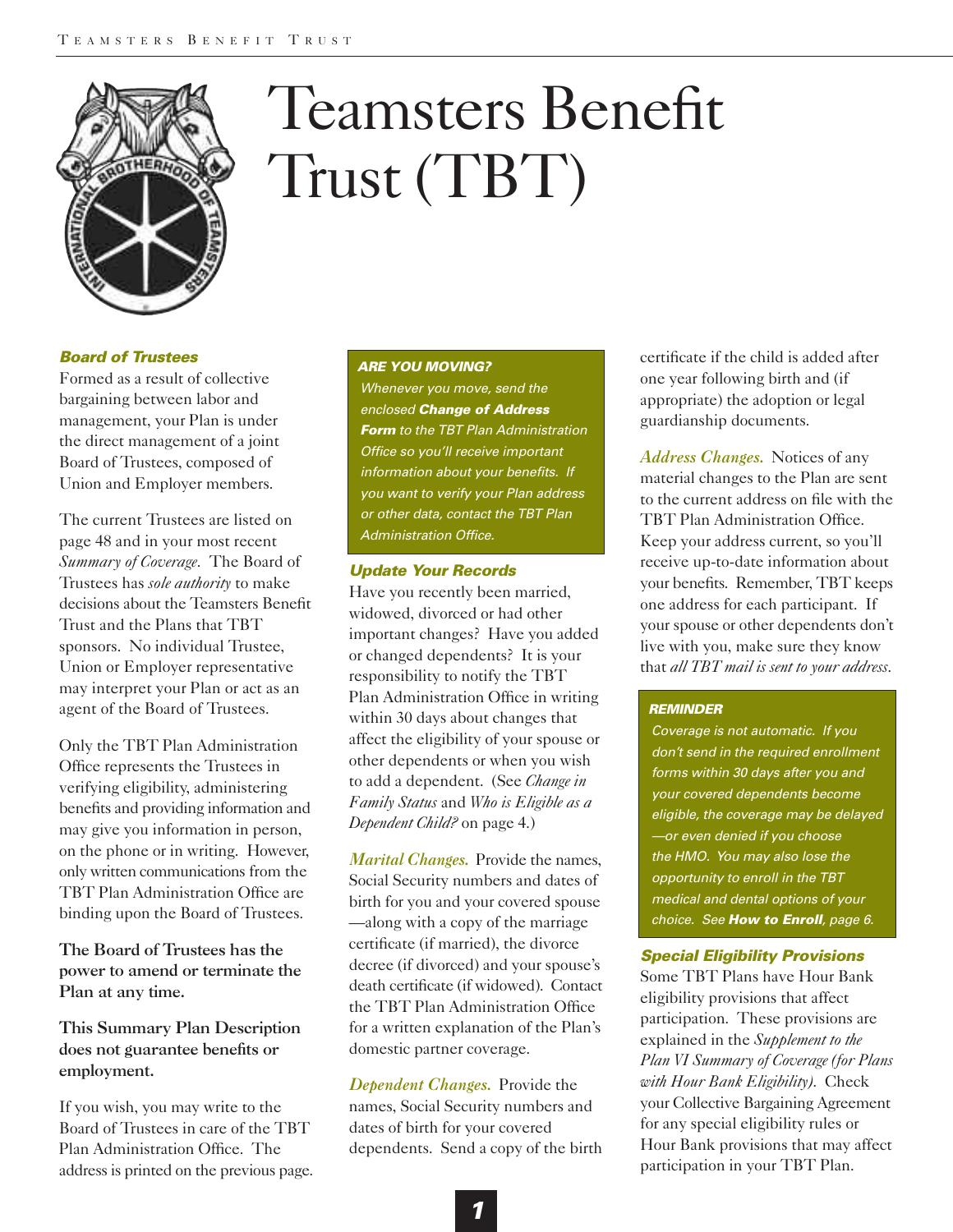# *Plan Participation*

To participate in the Plan, you must work for one or more Employers who are obligated under a written agreement to make contributions to the Plan on your behalf. If your Employer stops making contributions to the Plan, you will no longer be eligible for benefits. (See COBRA coverage on pages 10-12 for information about continuation of coverage if you lose eligibility.)

# *When Your Coverage Begins*

Your coverage begins on one of the following dates:

# *1. New Participating Employer*

If you work for an Employer when that Employer starts participating in TBT, your coverage begins on the first day of the month after a month in which you work the minimum hours required by your Collective Bargaining Agreement and your Employer makes the required Plan contributions.

*Example #1. Assume your Employer's new Collective Bargaining Agreement provides for participation in the Teamsters Benefit Trust starting in January and requires your Employer to contribute for any employee who worked 80 hours or more in December.* 

*Because you worked 80 hours or more in December, your coverage begins on January 1—as long as your Employer actually makes the required Plan contributions for January coverage and your enrollment forms have been received by the TBT Plan Administration Office.*

# *2. Current Participating Employer*

If you start working after your Employer began participating in TBT, your coverage begins on the first day of the month after the third month in a six-month period in which you work the minimum hours required by your Collective Bargaining Agreement and your Employer makes the required Plan contributions for all three months.

*Example #2. Assume you start working in April for an Employer who already participates in TBT. You work the hours required by your Collective Bargaining Agreement in April, July and September. Your Employer must make the required Plan contributions on your behalf for each of those three months. Your coverage begins on October 1—as long as all required enrollment forms are received. (See How to Enroll on page 6.)* 

**Note:** *If you work the minimum required hours three months in a row (in April, May and June), you become eligible for benefits on July 1—as long as the required contributions are paid and the enrollment forms are received by the TBT Plan Administration Office.* 

# *ENROLLMENT IS NOT AUTOMATIC*

*All required enrollment forms including the TBT Enrollment Form, Medical Option Form, Dental Option Form (and the HMO application if you choose the Kaiser HMO) must be received by the TBT Plan Administration Office before your medical and dental coverage begins. See How to Enroll on page 6.*

# *When Dependent Coverage Begins*

Coverage begins for your covered dependents at the same time as yours does—as long as the eligibility requirements are met and the TBT Plan Administration Office receives your completed enrollment forms.

You must notify the TBT Plan Administration Office whenever you add or remove a dependent (including a newborn). Evidence of dependent status, such as a birth certification or court order may be required, depending on the circumstances.

Phone or write the TBT Plan Administration Office as soon as possible, *but no later than 30 days after the event, or coverage may be delayed or even denied if you are enrolled in the Kaiser HMO*. The HMO has specific requirements for adding or removing dependents. (*See the Kaiser enrollment materials for information about enrolling a dependent*.)

Once TBT is notified, all required forms are mailed to you (as explained in *How to Enroll* on page 6).

Remember, coverage does not begin until after the TBT Plan Administration Office receives your completed enrollment forms (and any other required documents) as requested. (See *How to Enroll* on page 6).

### *Newborn Coverage*

An eligible newborn dependent is covered from birth if notice is provided on time. You must notify the TBT Plan Administration Office in writing no later than 30 days after the date of birth or coverage may be delayed—or even denied if you are enrolled in the HMO. (See *How to Enroll* on page 6.)

# *Domestic Partnership Coverage*

Your Plan covers a domestic partner in the same way that it covers a legal spouse. Below is a summary of the Plan's rules regarding domestic partner coverage.

If you are age 62 or younger, you and your domestic partner must be the *same* gender, but if you are over age 62 you can enroll for coverage as a domestic partner of the *opposite* gender. (See exception on page 3.)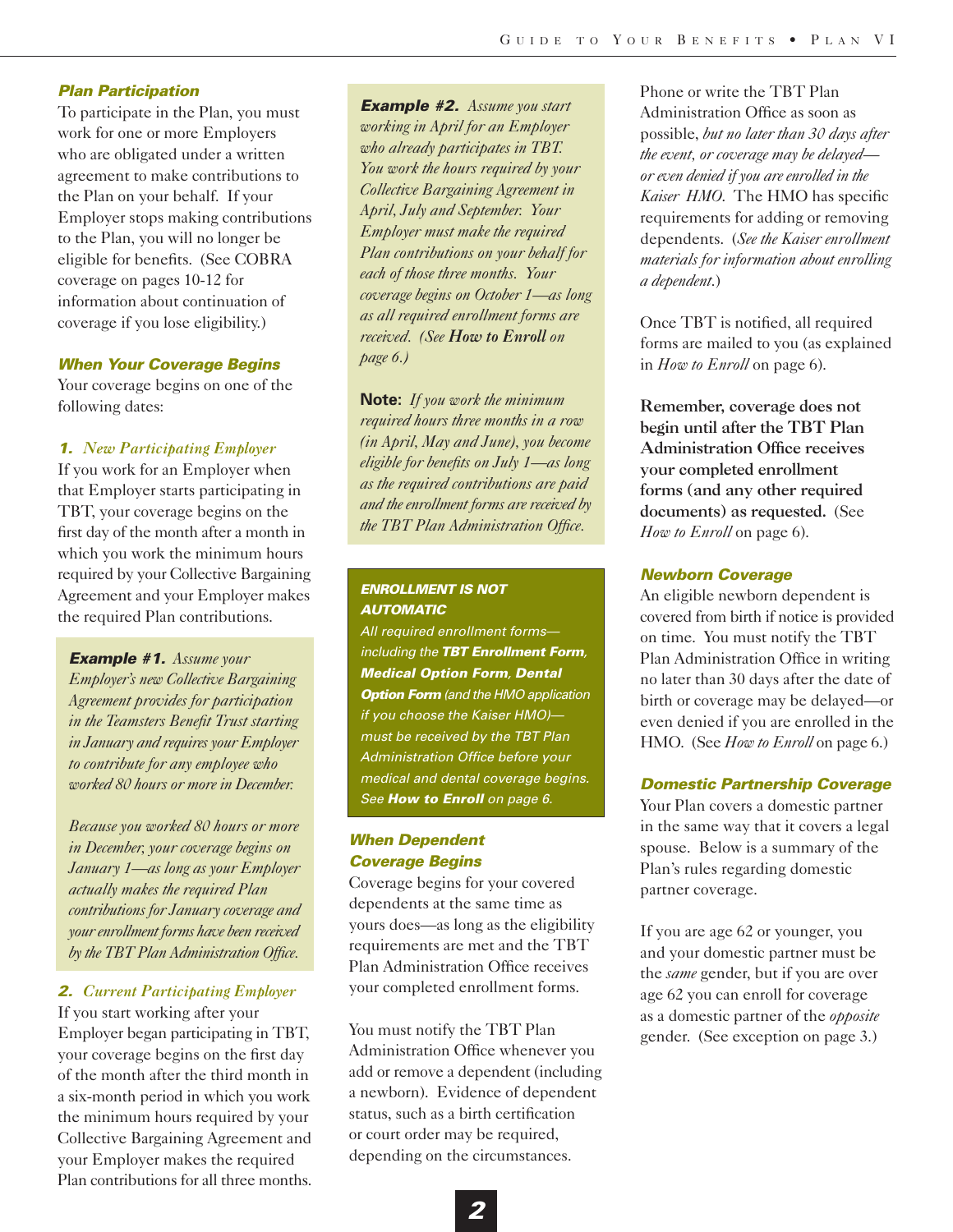In addition, you and your domestic partner must otherwise meet the requirements for domestic partnership under California law, including:

- **•** You and your domestic partner are each other's sole domestic partner.
- **•** Neither of you is married to or legally separated from another person.
- **•** You and your domestic partner are more than 18 years old.
- **•** You and your domestic partner are capable of consenting to the domestic partnership.
- **•** You and your domestic partner share a common residence.
- **•** Neither you nor your domestic partner has not previously filed a *Declaration of Domestic Partnership* with someone other than your current domestic partner that has not since been terminated.
- **•** You and your domestic partner are not related by blood to a degree of closeness which would prohibit legal marriage in the state of California.
- **•** You and your domestic partner are jointly responsible for each other's basic living expenses incurred during your domestic partnership.
- **•** You and your domestic partner filed a *Declaration of Domestic Partnership* with the Secretary of State of California.

In addition, before your domestic partner can begin coverage, your Employer must agree in writing to include the value of your domestic partner's benefits on your W-2 as taxable income and to pay all employer payroll taxes for such amount; or, alternatively, to confirm in writing to TBT that it has determined that your domestic partner's benefits are not federal taxable income and to accept full and sole responsibility for that

determination (for more information see *Tax Consequences of Domestic Partner Eligibility*). Upon request, the TBT Plan Administration Office will provide a form for this purpose.

*Exception:* If your employer is required by a local law or municipal ordinance to recognize opposite-sex domestic partnerships regardless of age, your opposite sex-domestic partner is eligible for domestic partner coverage. You must still meet all of the above requirements for domestic partnership, except the age requirement and the California Certification requirement. Without California Certification, you will be required to produce the municipality's certification of domestic partnership form. Before you may enroll your opposite-sex domestic partner, you must provide to the TBT Plan Administration Office a signed statement from your employer indicating that it is required to comply with such a local rule or ordinance. You can obtain a form for this purpose from the TBT Plan Administration Office.

# *Application Process For Domestic Partner Coverage*

- *1.* An initial application on the form required by the Plan must be submitted to the TBT Plan Administration Office declaring the intent to apply for domestic partner coverage.
- **2.** Within 30 days of the filing of your initial application, you must send the TBT Plan Administration Office a copy of your *California Declaration of Domestic Partnership* and *Certificate of Registration of Domestic Partnership* issued by the California Secretary of State (or its equivalent issued by a municipal authority as explained in the "Exception" above).

Within this 30-day period, you or your Employer must supply a written confirmation that it will include the value of your domestic partner's benefits in your W-2 as taxable income and pay all payroll taxes on such amount; or, alternatively, confirm that your domestic partner's benefits are not taxable income. Upon request, the TBT Plan Administration Office will provide a form to your Employer for this purpose.

# *Tax Consequences of Domestic Partner Eligibility*

Federal tax laws require TBT to determine how much of an Employer's monthly contribution to TBT is related to the coverage of your domestic partner and to report that amount as additional taxable income paid to you, unless you can show that for purposes of your federal income tax returns you have primary responsibility for your domestic partner's living expenses. In other words, if your domestic partner has a job or supports himself or herself through work of his or her own, you will have to pay the employee payroll taxes each quarter on part of the monthly Employer contribution paid on your behalf. This amount will vary from year to year but is likely to be 30%-40% or more of the monthly Employer contribution. For example, if for your TBT Plan the monthly Employer contribution rate is \$850, and the "fair market value" of domestic partner coverage was calculated for that year to be 40% of the Employer contribution, you have an additional \$340 per month in taxable income. You will be assessed the federal employee payroll taxes on this amount either monthly or quarterly by your Employer. Your Employer will deduct from your wages the employee payroll taxes due on the fair market value of your domestic partner coverage. Your Employer must agree to be responsible for paying its share of the payroll taxes, if any, attributable to the fair market value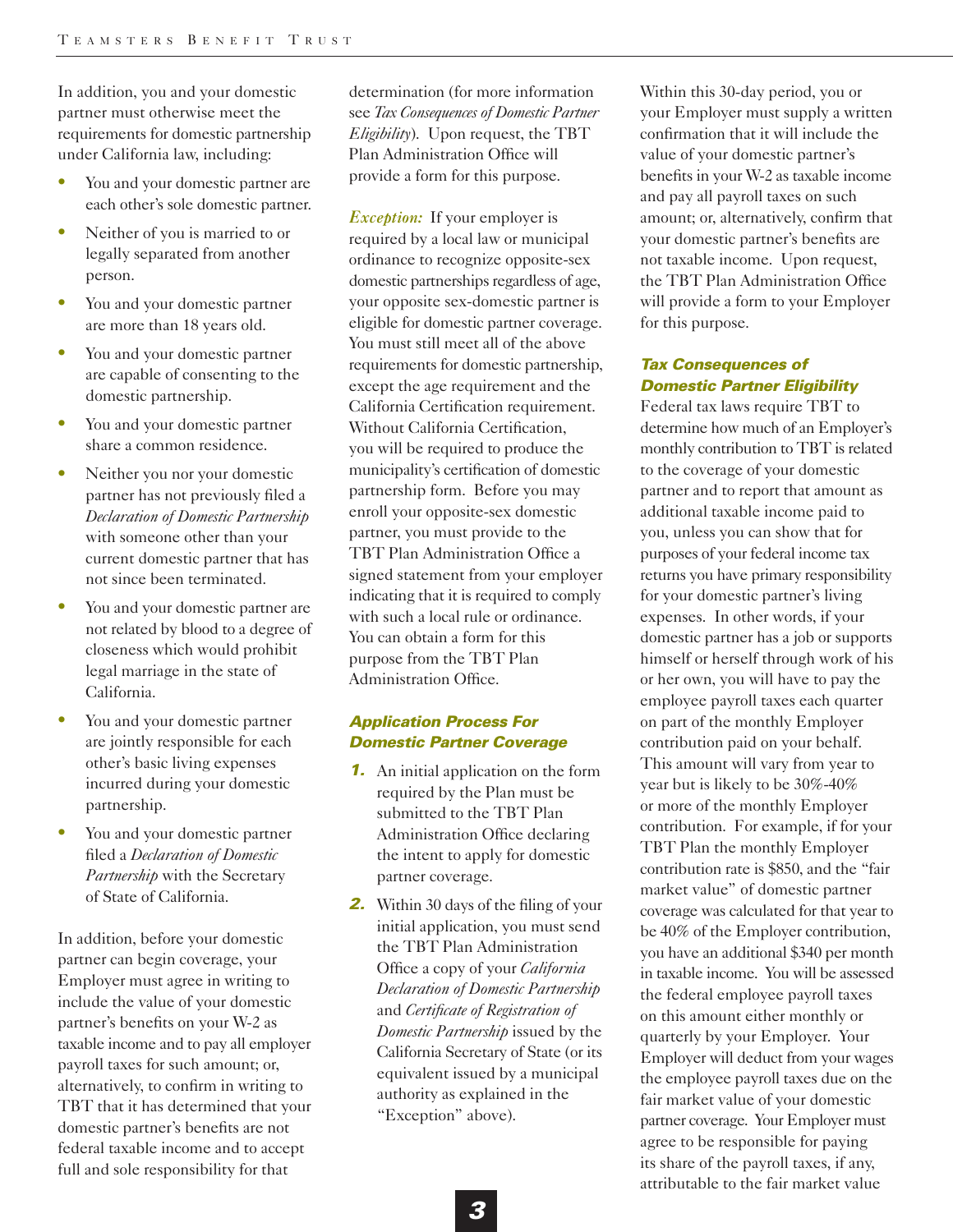of your domestic partner's benefits. If you leave your employment and elect to self-pay for coverage, you must contact the TBT Plan Administration Office to make other arrangements for payment of the payroll taxes related to your domestic partner coverage.

# *Your Domestic Partner's Eligibility Date*

Eligibility for your qualified domestic partner and any eligible children of your domestic partner begins on the first day of the month immediately following your sending the required documentation to the TBT Plan Administration Office.

# *How to Enroll a Full-Time Student*

Eligible dependent children include your unmarried children under age 19 (or under age 26 if a full-time student based on Plan rules) and who are primarily dependent on you for financial support.

If your covered dependent is a fulltime student living away from home, the student's full-time status must be verified each semester (as soon as the student enrolls in classes) or coverage will automatically end (explained on pages 5-6). You are required to provide continued evidence of the student's full-time enrollment prior to the start of each semester to continue this coverage as a full-time student.

You may order an additional prescription drug ID card for a fulltime student who lives away from home by calling the TBT Plan Administration Office.

# *Change in Family Status*

*It is your responsibility to notify the TBT Plan Administration Office in writing within 30 days when a change occurs that affects the eligibility of your dependents (including your covered spouse) or when you wish to add or remove a dependent.* 

You must *notify* the TBT Plan Administration Office within 30 days if:

- *1.* You get married or divorced.
- *2.* You establish a domestic partnership.
- *3.* You have a newborn child.
- *4.* You adopt or become the legal guardian of a child.
- **5.** Due to marriage, you acquire stepchildren that you want to cover as dependent children.
- **6.** Your covered child loses coverage due to age (see next column).
- *7.* Your child from ages 19 to 26 changes full-time student status (explained below) or is no longer dependent on you for financial support.
- **8.** A covered family member dies.

With your notice, send a copy of your:

- **•** Marriage certificate
- **•** Certification of domestic partnership
- **•** Divorce decree
- Birth certificate (if a child is added after one year following birth)
- **•** Adoption or legal guardianship documents (see note below)

…to the TBT Plan Administration Office.

If you have HMO coverage, the TBT Plan Administration Office can send you a *Change of Status Form* (required by the Kaiser HMO) upon request.

**Note:** Evidence of a child's dependent status (including a court order of adoption or an order appointing you as the child's legal guardian) is required. (See above.)

# *WHO IS ELIGIBLE AS A DEPENDENT CHILD?*

*Dependents eligible for coverage (once you are eligible) include your lawful spouse, lawful domestic partner and unmarried children defined as follows:*

*Children: Your unmarried sons and daughters (including stepchildren, legally adopted children, or children for whom you and/or your spouse are the legally appointed guardian or the children of your domestic partner) who depend primarily on you for financial support and who live with you for more than six months out of each year, or a person for whom you are required to provide dependent health coverage as the result of a Qualified Medical Child Support Order or QMCSO (defined on page 60). Note: Children who are eligible as employees in TBT or another group health plan or in full-time service in the armed forces are not eligible as your dependents.*

*Your eligible children qualify for dependent coverage at the following ages:*

- *1. Children to age 19.*
- *2. Children ages 19 to 26 provided they are primarily dependent on you for financial support and enrolled as full-time students at an accredited school or college (for at least nine units). Note: Full-time student status must be verified each semester or coverage will end (explained on page 5).*
- *3. Children age 19 and over who cannot earn a living due to a mental or physical disability that existed prior to reaching age 19 are eligible provided that proof of disability (in the form of a doctor's written statement of disability) is provided to the Plan upon request (no more frequently than once per year). Coverage ends on the date when the person no longer qualifies for this extension or on the 31st day after failing to provide proof of continued disability as requested.*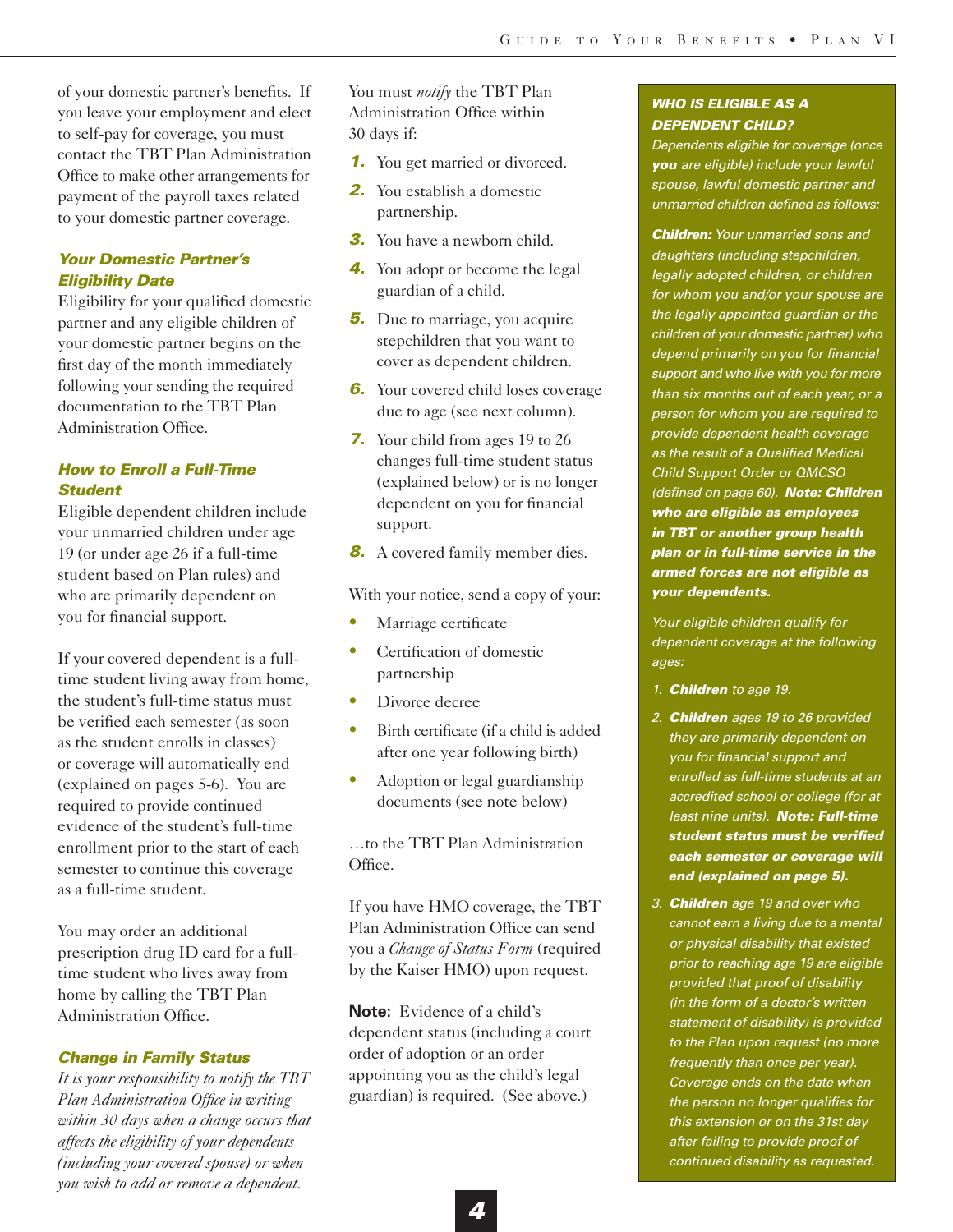### *COVERAGE IS NOT AUTOMATIC*

*All changes in dependent status must be made in writing through the TBT Plan Administration Office, even if you have HMO coverage. (See Change in Family Status and Who is Eligible as a Dependent Child on page 4.)* 

*If you don't enroll within 30 days after you and your covered dependents become eligible, coverage may be delayed—or even denied if you choose the Kaiser HMO. You can also lose the opportunity to enroll in the TBT medical and dental options of your choice. See How to Enroll on page 6.*

# *How Coverage Continues*

Once coverage begins, you and your covered dependents continue to be eligible for benefits as long as you work the required number of hours and your Employer makes monthly contributions on your behalf.

**Note:** If you belong to a Plan with Hour Bank eligibility, see the separate pages provided inside your *Summary of Coverage* for provisions that affect your Plan participation.

Your eligibility for benefits in any month depends on your Employer's contributions being received in a timely manner by TBT (see *When Coverage Ends* on page 8).

# *Full-Time Students—How Coverage Continues*

Eligible children ages 19 to 26 who are primarily dependent on you for financial support and are enrolled as full-time students at an accredited school or college (for at least nine units) may continue dependent coverage as long as all required documentation is provided to the TBT Plan Administration Office on time (as explained in this section).

*Full-time student status must be verified each semester or dependent coverage will end.* Certification of enrollment (for nine units or more) must be provided to the TBT Plan Administration Office *prior to the start of each semester* within the following time periods:

# *1. Regular Time Periods*

For purposes of eligibility based on student status, TBT divides the year into two *time periods*. For full-year eligibility, the student must satisfy both the Fall and Spring time periods:

- **•** *Fall Eligibility:* Full-time students with verified enrollment for the Fall semester (or quarter) are eligible for coverage through the end of February (October 1 through February 28 or 29).
- **•** *Spring Eligibility:* Full-time students with verified enrollment for the Spring semester (or quarter) are eligible for coverage through the end of September (March 1 through September 30).

# *2. Early Enrollment*

For early Fall or Spring enrollment (before the above dates), student eligibility begins the first day of the month when classes start (subject to receipt by the TBT Plan Administration Office of certified full-time student status).

# *3. Transition from High School*

Students who graduate from high school after age 19 remain eligible until they graduate (subject to receipt by the TBT Plan Administration

Office of certified full-time student status after they reach age 19).

# *4. Dropouts*

Dependent coverage ends for students ages 19 to 26 who drop out of school (or fail to maintain their full-time student status) before the end of the term (quarter or semester)—unless student status ends due to disability (explained below). Student dependent coverage ends no later than the last day of the month when the student leaves school or no longer attends full-time (less than nine units). If timely notice is not provided to the TBT Plan Administration Office, coverage ends retroactively.

# *5. Disabled Students*

Students ages 19-26 who drop out due to total disability qualify for continued eligibility for up to two time periods beyond the time period in which the disability occurs. *However, the student must be fully qualified under Plan rules when the disability occurs. Certification of fulltime student status and a Proof of Disability Claim Form are required.*

*Example (see chart below):* Assume a student enrolls in the 2008 Spring semester for nine units or more and is actually attending school when dropping out due to disability. Subject to confirmation by the TBT Plan Administration Office of continued disability, student eligibility continues through September 2009 (or when the student reaches age 26 if earlier).

| <b>Example</b>                                              | <b>Time Range</b>                   |
|-------------------------------------------------------------|-------------------------------------|
| Time period when disability occurs                          | March 1, 2008 - September 30, 2008  |
| <b>First full-time period</b>                               | October 1, 2008 - February 28, 2009 |
| Second full-time period                                     | March 1, 2009 - September 30, 2009  |
| Note: Proof of disability is required for each time period. |                                     |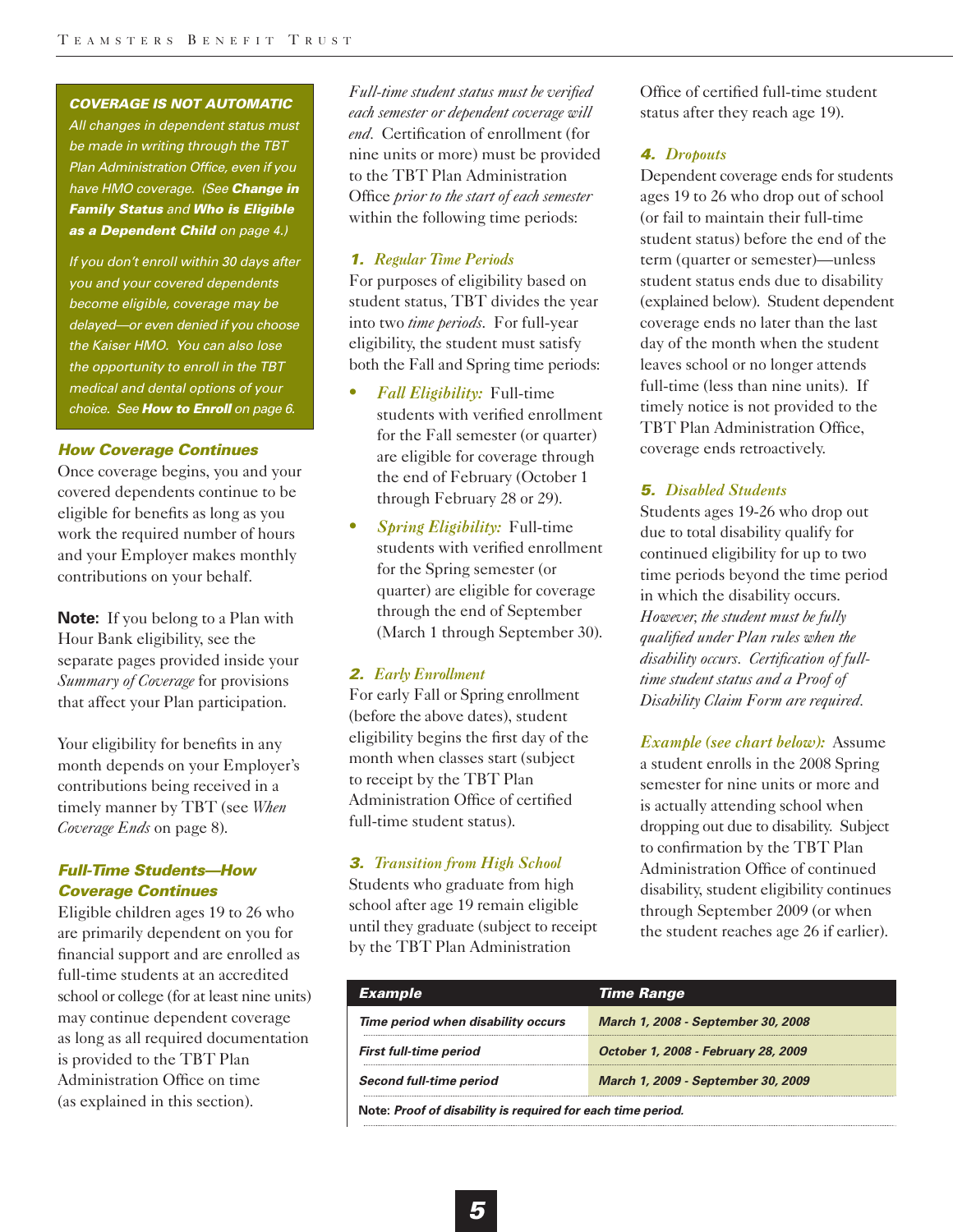# *If Disability Ends Early*

If the disability ends before the maximum eligibility period is reached and the student does not return to full-time school, eligibility continues through the end of the time period when the disability ends.

# *COBRA Continuation Coverage*

Loss of eligibility at the end of the second time period (or sooner) is a COBRA qualifying event. See pages 10-12 for information about COBRA.

# *6. Correspondence or Trade School Courses*

Correspondence courses are accepted as long as the student is enrolled in the equivalent of nine or more units (at a traditional on-campus educational facility). Study at trade or vocational schools is also accepted with the same unit equivalency requirements. In all cases, the educational institution must be accredited.

# *How to Enroll*

Once you are eligible for benefits, you must enroll within 30 days to have the medical and dental options you want. Future changes in your options can be made once every 12 months. See *Open Enrollment— Changing Your Medical or Dental Option* on page 8).

You enroll yourself and your eligible dependents by completing the following forms (provided in the *Enrollments Materials* folder):

- *1. TBT Enrollment Form.* The process of starting your benefits won't begin until this form is received (see *Why Enroll?* in the next column).
- *2. Medical Option Form.* Use this form to choose your TBT medical option (which *must be the same* for you and your covered dependents).

# *3. Dental Option Form.* Use

this form to choose your TBT dental option (which *must be the same* for you and your covered dependents). If you are a newly hired employee, restrictions may apply (see the *Dental Option Form* in the *Enrollment Materials* folder).

*4. HMO Application.* The Kaiser HMO application is required for either new or continued Kaiser coverage (see *How to Apply for HMO Coverage* on page 7). *If you need the Kaiser HMO packet and application, contact the TBT Plan Administration Office.* (See Indemnity Medical Option or Health Maintenance Organization [HMO] Option on page 7). Kaiser HMO coverage must be the same for you and your covered dependents.

# *Why Enroll?*

There are important reasons why you should not delay sending in your *TBT Enrollment Form*, *Medical Option Form*, *Dental Option Form* and the Kaiser HMO application (if you choose the HMO).

- **•** Coverage is not automatic. If you don't enroll within 30 days after you first become eligible, you lose the opportunity to enroll in the TBT medical and dental options of your choice.
- **•** Claims are not paid until all required and completed enrollment forms are on file with the TBT Plan Administration Office.
- **•** If you do not select a TBT medical option, you are automatically enrolled in the Indemnity Medical option; however, no claims are paid until your *TBT Enrollment Form* and *Medical Option Form* are on file with the TBT Plan Administration Office.
- **•** If you want medical coverage under the Kaiser HMO, you cannot be enrolled until the TBT Plan Administration Office receives your *TBT Enrollment Form* and *Medical Option Form* plus your Kaiser HMO application. **Note:** *The Kaiser HMO does not accept applications with an effective date more than 60 days before receipt of the Kaiser HMO application.*
- **•** Your prescription drug ID card is not ordered for you until a *TBT Enrollment Form* is received.

*Important: Your prescription drug ID card is mailed to you after the TBT Plan Administration Office receives your TBT Enrollment Form. If you are eligible for prescription drug benefits, but have not yet received your prescription drug card, you may be reimbursed for covered benefits (see* Reimbursement Procedures *on page 26).*

- **•** You have no dental coverage until you send in the *Dental Option Form*.
- You won't receive important notices about your benefits because the Plan does not have your mailing address.
- You won't have named a beneficiary to receive Plan benefits if you die or are seriously injured. (You designate your beneficiary on your *TBT Enrollment Form*.)
- **•** You and your covered dependents may face delays when you need to use your benefits.
- **•** Benefit providers cannot verify your coverage.

Contact the TBT Plan Administration Office if you need more enrollment forms.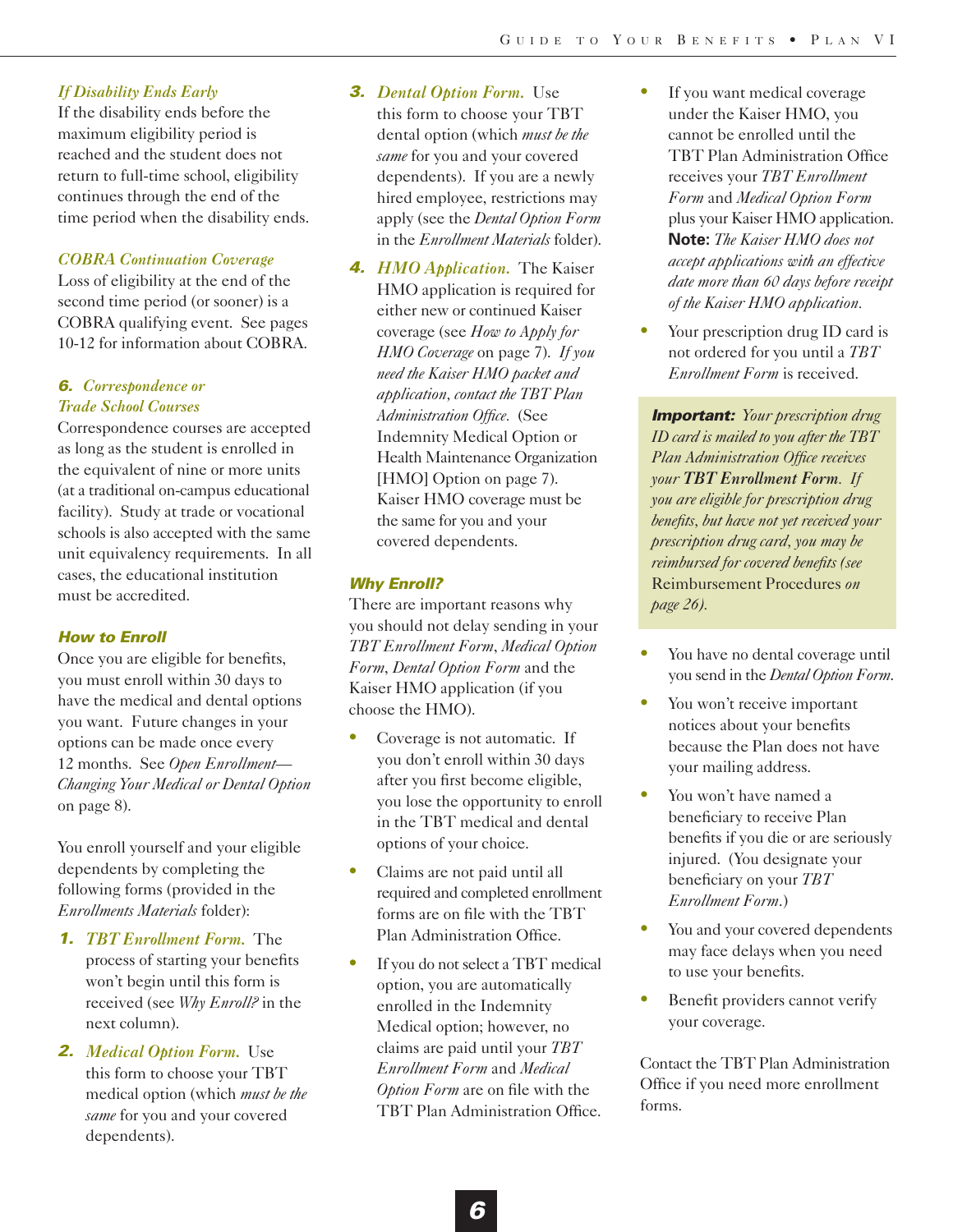# *Indemnity Medical Option or Health Maintenance Organization (HMO) Option*

TBT offers a choice of medical coverage. You may choose the Indemnity Medical option explained on pages 14-23 of this guide or other coverage under the Health Maintenance Organization (HMO) offered through TBT (currently the Kaiser HMO).

The Indemnity Medical option is available no matter where you live. To choose the Kaiser HMO option available through TBT, you and your covered dependents must live within the HMO service area where coverage is available. The *Comparison of Medical Benefits* lists the Kaiser HMO service areas by county. Check with the Kaiser HMO for the most current details about their service areas and facilities. The phone numbers and web sites are listed at the end of this guide.

# *How to Apply for HMO Coverage*

If you want coverage under Kaiser the TBT HMO option—when you are newly eligible, send your:

- *• TBT Enrollment Form*
- *• Medical Option Form*
- *Kaiser HMO Application*

*…directly* to the TBT Plan Administration Office for processing. Do not send the forms to the Kaiser HMO or coverage may be delayed. Check your *Summary of Coverage* and Kaiser *Evidence of Coverage* for the most current information about Kaiser HMO option.

The Kaiser *Evidence of Coverage* is contained in the HMO enrollment packet already provided to you or can be obtained by calling the TBT Plan Administration Office.

### *IMPORTANT*

*All enrollment forms (including the required Kaiser application if you choose the Kaiser HMO option) must be sent to the TBT Plan Administration Office. Do not send any enrollment materials directly to the HMO or your enrollment may be delayed.*

# *Other TBT Benefits for HMO Participants*

Kaiser HMO participation *only* applies to medical coverage. Other TBT benefits (such as vision, dental and other benefits described in your *Summary of Coverage*) are not affected by which TBT medical option you choose.

**Exception:** *Your Plan requires that participants who enroll in the Kaiser HMO use only Kaiser facility pharmacies (except for an eligible out-of-area emergency). Outpatient prescription drug benefits are only provided by the Kaiser HMO facility or mail service (after a copayment per prescription or refill) rather than through the TBT Indemnity Medical option prescription drug benefits. See the* Comparison of Medical Benefits *and the separate Kaiser material including the* Evidence of Coverage and Disclosure *form.* 

Kaiser HMO participants may be eligible for certain alcohol or chemical dependency treatment under the Indemnity Medical option (see pages 20-21 of this guide and your *Comparison of Medical Benefits*). However, emergency treatment in an acute care hospital related to alcohol or chemical dependency is not covered under the Indemnity Medical option for Kaiser HMO participants.

Any emergency treatment would only be covered as provided by the Kaiser HMO (see the Kaiser HMO *Evidence of Coverage* for details).

# *Dental Options*

For information about the dental options available through TBT, see:

- *• Dental Options* and *If You are a Newly Hired Employee (with a Currently Participating Employer)*  on page 28.
- *• About the Prepaid Dental Options*  on page 33*.*
- *•* Your *Comparison of Dental Benefits.*

# *NOT ALL COVERAGE IS THE SAME There are important differences between coverage under the TBT Indemnity Medical option and the HMOs.*

- *• The main difference is that HMOs limit you to HMO providers. If you choose the Kaiser HMO option and go to a hospital, doctor or health care provider that is not in the Kaiser HMO, your claims are not covered by the HMO (unless the claim involves an emergency as defined by the Kaiser HMO).*
- *• If you choose the Kaiser HMO, medical benefits are payable through the HMO (not the Indemnity Medical option) except as specifically noted in this guide or your Summary of Coverage. Packets explaining the Kaiser HMO coverage, service areas, claims appeal and denial procedures, enrollment applications and forms are available (at no charge) through the TBT Plan Administration Office.*
- *• Kaiser HMO participants must contact the HMO directly about benefit questions and claims appeals. Telephone numbers are listed on page 65. Note that the HMO offered may change.*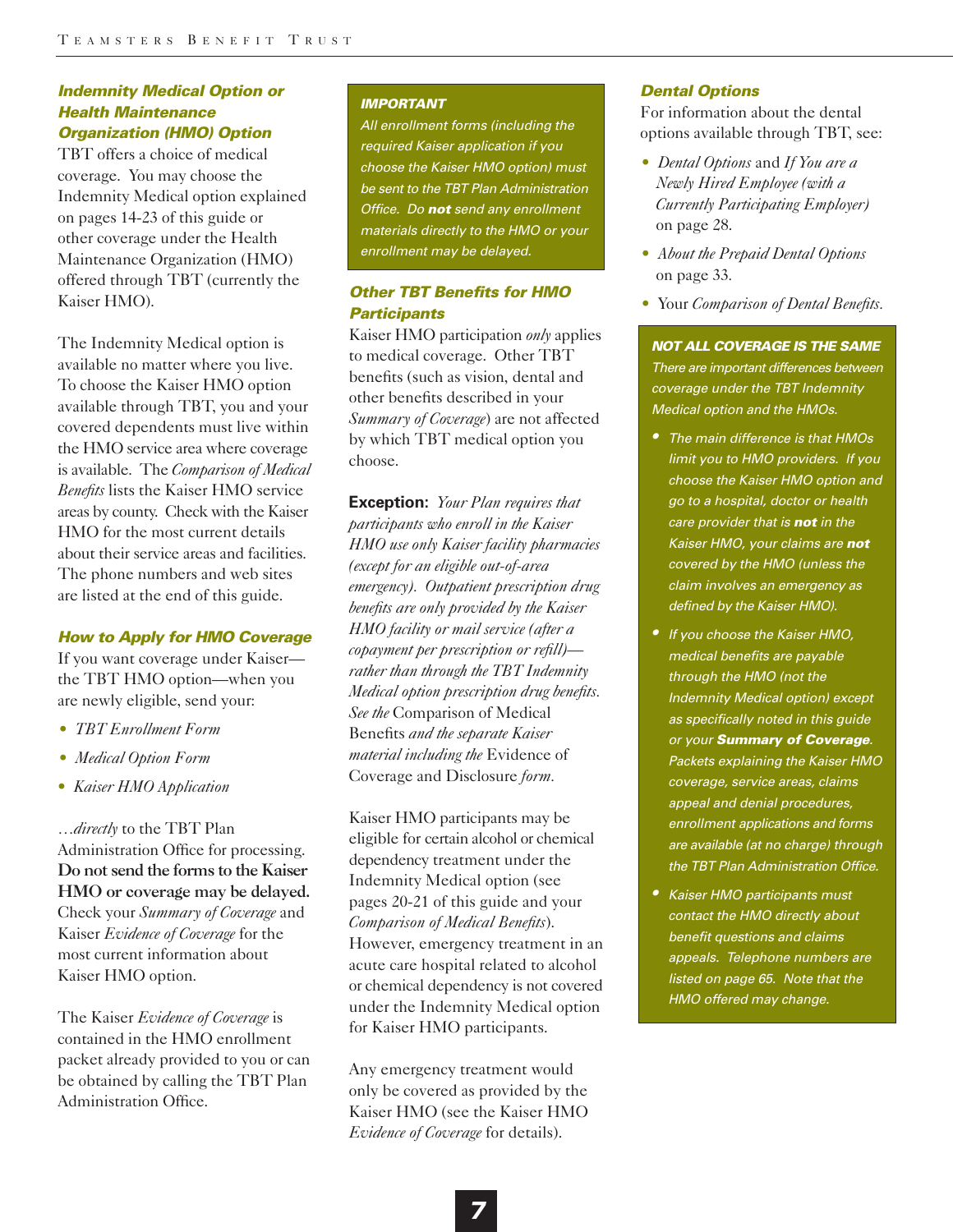# *Open Enrollment—Changing Your Medical or Dental Option*

You may make changes to your TBT medical and dental options once a year.

TBT's Open Enrollment takes place from January 1 through December 31.

After your initial election of medical and dental options, you may make changes to your medical and dental options once every 12 months. Each time you change an option, a new 12-month period begins. You and your eligible dependents must be covered under the same medical and dental options.

Note: You will not be sent medical and/or dental option change forms unless you request them. There are no annual mailings.

When you want to make a change:

- *1.* Contact the TBT Plan Administration Office to confirm your eligibility to change your option(s).
- *2.* Submit the *Medical/Dental Option Information Order Form* indicating the medical, dental or Kaiser HMO material you would like to review. This order form may be found in the enclosed *Forms* folder. If you need a copy of this form, you may ask for one from the TBT Plan Administration Office.
- **3.** You will receive a packet with the material you requested and the required enrollment change forms. Once you review the material, fill out and submit the *Medical Option Change Form* and/or *Dental Option Change Form* to the TBT Plan Administration Office. **Note:** If changing to the Kaiser HMO, a Kaiser application is also required and will be sent to you with the material you requested.

# *Effective Date of Open Enrollment*

*Changes:* Open Enrollment change requests submitted on the required medical and/or dental change forms will be effective the first day of the second month following receipt of the change request. For example, if your change form is received on September 17, the change will be effective November 1. This assumes that all the required forms have been submitted and you are eligible for benefits. So if you are changing your medical or dental option, do not assume that you are enrolled in your new coverage until you receive confirmation from the TBT Plan Administration Office. You may also contact the TBT Plan Administration Office to confirm that your new coverage is in effect.

**Questions:** All Open Enrollment change requests must be submitted in writing to the TBT Plan Administration Office using the required medical and/or dental change forms. However, you may phone the TBT Plan Administration Office to:

- **•** Request information on the available medical and/or dental options.
- **•** Request HMO (medical) or DMO (dental) benefit and enrollment material.
- **•** Request medical or dental change forms.
- Consult with a customer service representative regarding your specific circumstances, or
- **•** Confirm the effective date of new coverage (as noted).

When you call, please ask for the Open Enrollment Unit.

If you do NOT request changes, your current medical and dental options will remain in effect as long as they are offered by TBT. From time to time, TBT may change the available options. If this occurs, you will be notified and may then choose any of the currently available options.

You may also be able to change to the Indemnity Medical option when you move out of the Kaiser HMO service area. You may also change your dental plan option when you move out of the service area for the dental plan option you selected.

**Important Note:** You and your eligible dependents must be covered under the same medical and dental options. Contact the TBT Plan Administration Office with questions.

# *IMPORTANT*

*Other changes outside the annual Open Enrollment are considered upon written request sent to the TBT Plan Administration Office.*

**Note:** If you belong to a Plan with Hour Bank eligibility, see the enclosed pages in your *Summary of Coverage* for details (such as how coverage begins, continues and ends, reinstatement of eligibility and extension of benefits while totally disabled). Contact the TBT Plan Administration Office with questions about Hour Bank eligibility provisions.

# *When Coverage Ends*

Coverage for you and your covered dependents ends on:

- *1.* The first day of a month for which your Employer does not send the required contribution to the TBT Plan Administration Office on your behalf.
- *2.* The first day of a month for which a required self-payment is not received by the 30th day of the same month.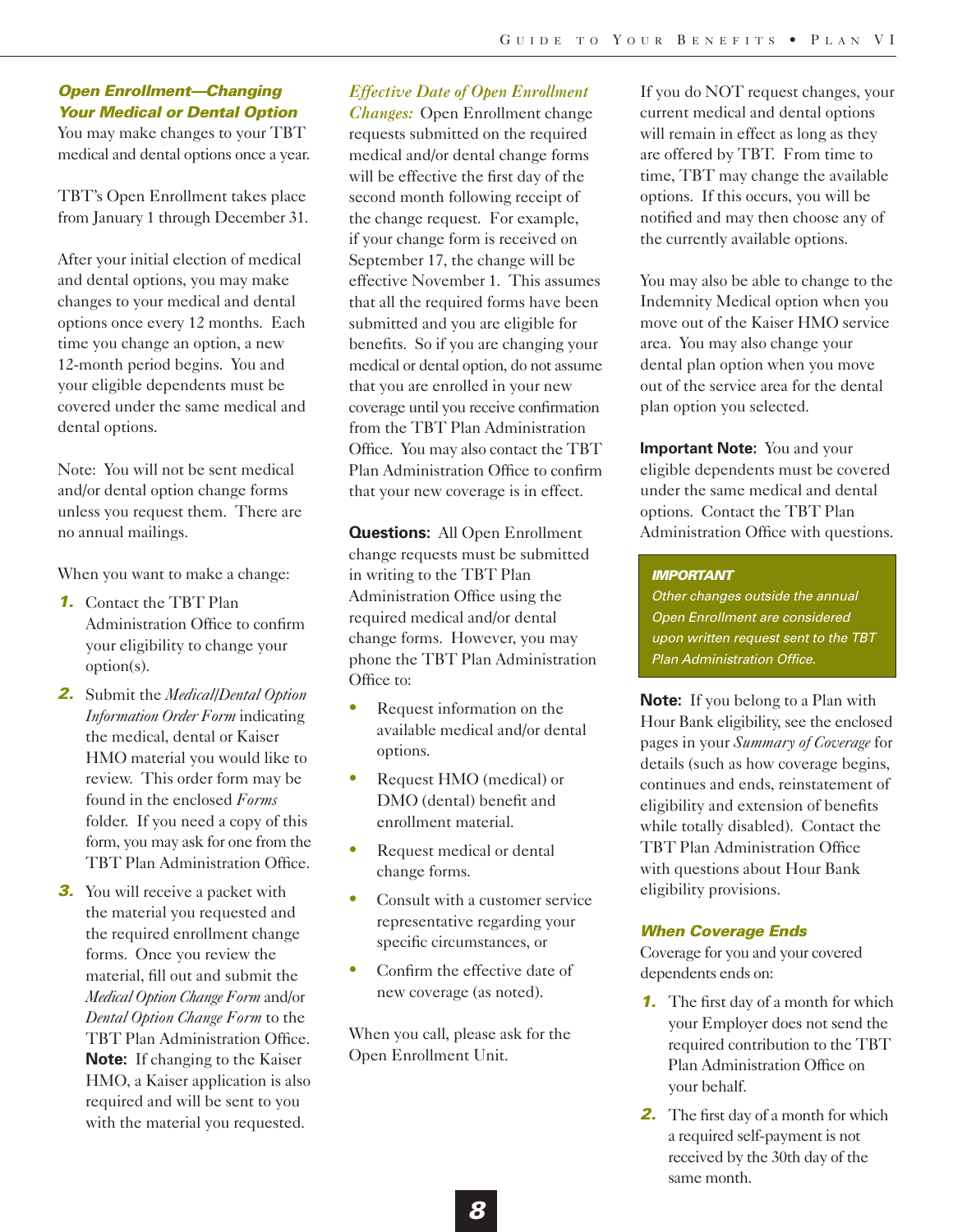- *3.* The date when you enter full-time military service.
- *4.* The date when you are no longer eligible for benefits.
- *5.* For specific benefits, the date when the covered maximum benefit is reached for that covered participant or when a specific benefit is discontinued.
- **6.** The date when your TBT Plan or participation ends.

Coverage for your dependents ends at the same time yours ends, or *sooner*:

- *1.* For your spouse, when you divorce (on the first day of the month after your divorce is final).
- *2.* For your dependent child, the first day of the month after no longer qualifying as an eligible dependent as defined by the Plan (see pages 2-4).

# *Reinstatement of Eligibility*

If you lose eligibility and return to work with a participating Employer within 12 months, your new eligibility date will be the first day of the month immediately following a month in which you work the hours required under your Collective Bargaining Agreement *and* your Employer makes the required contribution to the Plan on your behalf. If you do not return to work with a participating Employer within 12 months, you are subject to the eligibility requirements for new employees (see page 2). **Note:** If your TBT Plan has Hour Bank eligibility, see the special provisions about Reinstatement of Eligibility explained in the Supplement to the Plan VI *Summary of Coverage* (for Plans with Hour Bank Eligibility).

**Note:** *If you (1) are enrolled in the Kaiser HMO; (2) experience a lapse in your coverage of six months or longer and (3) then resume working enough to qualify for coverage and (4) want to re-enroll in the Kaiser HMO, you must send a new HMO application to the TBT Plan Administration Office.*

# *Extension of Benefits While Totally Disabled*

If you are eligible but rendered unable to work because you become *totally disabled* as a result of an illness or injury (see the definition of total disability on page 10), coverage for you and your covered dependents will continue for up to three months. If after these three months you remain totally disabled, your Collective Bargaining Agreement may require your Employer to make contributions on your behalf for an additional period. If you remain totally disabled after the first three months and after any Employer-paid extension period, you may further extend your coverage as follows:

- *1.* Self-pay for up to six months for full coverage (medical, prescription drug, dental, vision and life insurance) at the Employer contribution rate.
- *2.* Self-pay for up to 18 months (and, if you remain totally disabled, up to 29 months) for COBRA benefits (except if you become eligible for Medicare) at the COBRA rate then in effect (see *COBRA Coverage* beginning on the next page).

If you choose the six-month option, you may elect COBRA for the balance of the COBRA eligibility months remaining. However, if you experience a second disabling condition during your extended coverage, you are *not* entitled to a further extension.

If you are enrolled in the Indemnity Medical option (rather than the Kaiser HMO option) and you or a covered dependent remain totally disabled at the end of the Plan's three-month extension of coverage and of any Employer-paid extension, (and you do not elect COBRA continuation coverage), *coverage for the disabling condition only* will be continued without self-payment for up to 12 months. However, benefits end as of the earliest date below:

- *1.* The date when the total disability ends.
- **2.** The date when coverage becomes effective without limitation as to the disabling condition under any other medical benefit or service plan written on a group basis or under any group insurance policy.
- **3.** The end of the 12-month period following the date when the Employer contributions paid on account of the eligible person stopped.

Proof of disability must be filed with the TBT Plan Administration Office as soon as possible after you become totally disabled. You can request a *Proof of Disability Claim Form* from the TBT Plan Administration Office. You and your doctor each fill out a portion of the form. Send the completed form to the TBT Plan Administration Office.

*HEALTH INSURANCE PORTABILITY When coverage ends, federal law requires that the Plan provide a Certificate of Group Health Plan Coverage. This certificate is intended for use by any new medical plan in which you enroll.*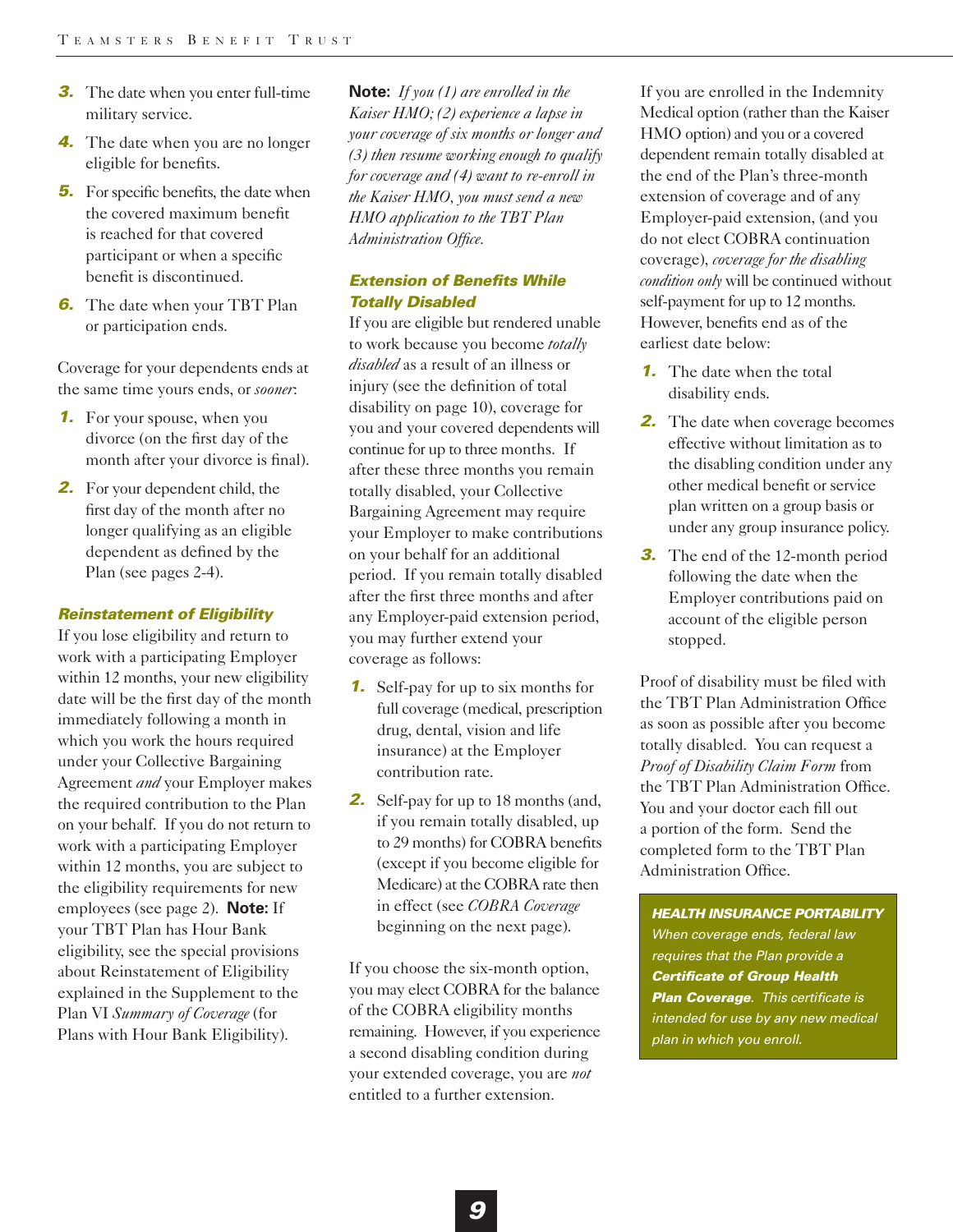# *WHAT IS TOTAL DISABILITY?*

*A physical or mental condition for which you need a doctor's care and which prevents you from performing your regular duties as an employee or any employment for wages or profit, or prevents your covered dependent from doing the regular and customary activities for a person of the same age.* 

*For You: The term means all periods of disability from the same condition. If you recover from this condition and return to active work that is covered by your TBT Plan for a period of at least two weeks, any later period of disability, even from the same cause, is considered a new disability.* 

*For Your Covered Dependent: The term means all periods of disability from the same condition. If your dependent recovers and can resume the normal activities of a person in good health of the same age for a period of six months or longer, any later period of disability, even if it results from the same condition, is considered a new disability.* 

*Disabilities caused by self-inflicted injuries, related to commission of a felony or due to injury or illness related to military service, do not qualify as total disabilities.*

# *COBRA Coverage*

The *Consolidated Omnibus Budget Reconciliation Act (COBRA)*, is a federal law that requires group health plans to offer continued coverage by self-payment in certain circumstances after coverage would otherwise end.

When your Employer-paid coverage ends, you and your eligible dependents may be able to continue coverage under the Plan for *up to 18, 29 or 36 months* by self-payment.

You and your eligible dependents may choose to continue coverage by self-payment for *up to 18 months* if your Employer-paid coverage ends as a result of one of the following *qualifying events*:

- **1.** Your employment terminates as a result of resignation, layoff, firing or retirement.
- *2.* Your hours are reduced to *fewer* than those required for coverage under your Collective Bargaining Agreement.

If you or your covered dependent is disabled on the date of your initial COBRA qualifying event or becomes disabled (as that term is defined by Title II or XVI of the federal Social Security Act) at any time during the first 60 days after the COBRA *qualifying event*, coverage may be continued for *up to 29 months*. To qualify for this added COBRA period, you must notify the TBT Plan Administration Office within 60 days of the disability determination from Social Security and no later than the end of your first 18 months of COBRA coverage. If you or your dependents fail to provide notice of the disability determination within 60 days, you and your dependents will forfeit the right to the 11-month disability extension.

The extra 11 months of COBRA coverage for Social Security disability will require a higher monthly selfpayment. Contact the TBT Plan Administration Office for the current notification forms and details.

Your Employer is required to inform the TBT Plan Administration Office in the event of a COBRA qualifying event such as an employee's death, termination or reduction in hours.

If, after receiving a notice relating to a qualifying event, second qualifying event or a determination of disability by the Social Security Administration, TBT determines that there is no entitlement to COBRA coverage or extended COBRA coverage, the TBT Plan Administration Office will provide the person with a notice explaining the reasons why COBRA coverage is not available. The notice will be provided no later than 30 days after the Plan is notified.

If you decide to continue coverage under COBRA, you will be offered the same coverage that is available to active employees, except that COBRA benefits do not include life insurance (or any weekly disability coverage that may be described in your *Summary of Coverage*).

If you are covered by a regional plan (like the Kaiser HMO that covers a limited geographic area) and you move to another area where your former Employer has an active workforce, you may be eligible to enroll in the benefit plan available to active employees in that area. However, such a transfer will not prolong your 18, 29 or 36 months of COBRA coverage.

Your dependents may continue coverage under the Plan for up to a total of 36 months if their Employerpaid coverage ends due to any of the following qualifying events:

- *1.* Your death.
- *2.* Your divorce.
- **3.** Your dependent child no longer qualifies as an eligible dependent as defined by the Plan (for example, the child reaches age 19).
- *4.* You become entitled to Medicare benefits.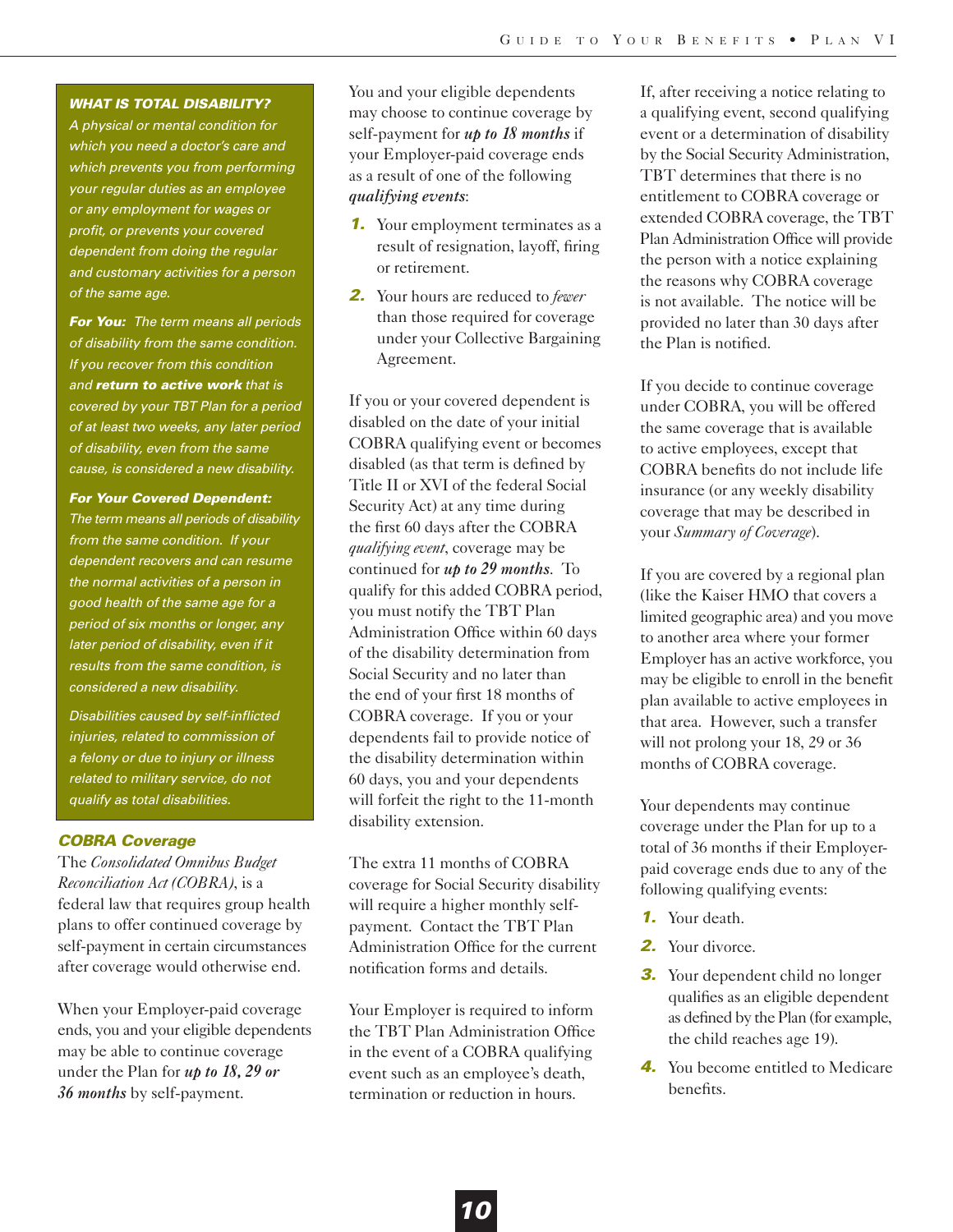If you become entitled to Medicare benefits and, within less than 18 months of the date of Medicare entitlement, terminate employment or experience a reduction in hours which results in the loss of Employer-paid coverage, your dependents will be entitled to COBRA coverage for not more than 36 months beginning with the date of your Medicare entitlement.

**Important:** *If any of these qualifying events occurs, you or your covered dependent must notify the TBT Plan Administration Office within 60 days of the event. Failure to so notify TBT terminates COBRA rights. The words "covered dependent" for purposes of COBRA coverage include children born to you or placed with you for adoption during the period of COBRA coverage, or a spouse if you are married during the COBRA period. You must notify the TBT Plan Administration Office within 30 days of the birth, adoption or marriage for the dependent to have status as a covered dependent for purposes of COBRA.*

You have *a maximum of 60 days* to elect COBRA coverage. A COBRA election form (called *Notice of Qualifying Event*) is in your *Forms* folder. If you need a form, contact the TBT Plan Administration Office.

The COBRA election period begins on the *later* of the following dates:

- *1.* The date coverage under the Plan would otherwise end because of the qualifying event.
- **2.** The date the qualified beneficiary is sent notice of his or her right to elect COBRA coverage.

# *Family and Medical Leave Act*

A leave of absence which qualifies for leave under the *Family Medical Leave Act* (FMLA) or the *California Family Rights Act of 1991* (CFRA) does not constitute a COBRA qualifying event because the Employer remains obligated to contribute to the Plan on your behalf during the leave of absence (see page 13). Under such circumstances, benefits will continue automatically. However, if you don't return from an FMLA or CFRA leave, your Employer-paid coverage will end, at which time you will be offered the option of continuing your coverage under COBRA.

# *COBRA Payments*

You or your dependent electing COBRA must pay the full monthly self-payment for the coverage elected. *There may be no gap in coverage. Payments must be retroactive to the date when Employer-paid coverage ends.*

Under COBRA, you pay the full cost of coverage plus a 2% administration fee—in other words, you pay 102% of the cost of continuing your coverage.

You may elect one of two levels of benefits under COBRA coverage:

- *1.* Medical coverage (including HMO coverage), prescription drug, alcohol or chemical dependency rehabilitation benefits. This is called *core* coverage.
- *2.* The coverage described above plus vision and dental coverage. This is called *core plus non-core* coverage.

Once COBRA benefits are elected, they may not be changed from *core coverage* to *core plus non-core coverage*. However, a one-time change from *core plus non-core coverage* to *core coverage* is allowed; but you must send a written request to the TBT Plan Administration Office. If the COBRA period is *extended to 29 months* due to Social Security disability, you must pay 150% of the cost for months 19 through 29 of COBRA coverage.

Your first self-payment is due within 45 days of the date you elect to continue coverage. Subsequent payments are due on the first of the month and are delinquent if not received by the 30th day of the month.

If you elect COBRA, the COBRA option you have chosen and the monthly premium you pay will cover you and your eligible dependents. If you elect not to continue coverage by COBRA, your dependents may elect to do so by making the COBRA election and self-payment.

If you or your dependent send a timely monthly contribution that is significantly less than the actual payment due, COBRA coverage is terminated immediately. If you or your dependent send a payment that is not significantly less than the actual COBRA payment due for the month, the TBT Plan Administration Office may notify you or your dependent of the shortfall and require that it is received within 30 days. A COBRA payment is not considered significantly less than the actual payment due if the shortfall is less than or equal to the lesser of \$50 or 10% of the actual COBRA payment due.

If you lost coverage under the Plan because your employer shut down its plant because of a shift of production to another country or because of an increase in imports, you may be eligible for a tax credit for your COBRA payments, provided you qualify for trade adjustment assistance or alternative trade adjustment assistance from the federal government and your state government.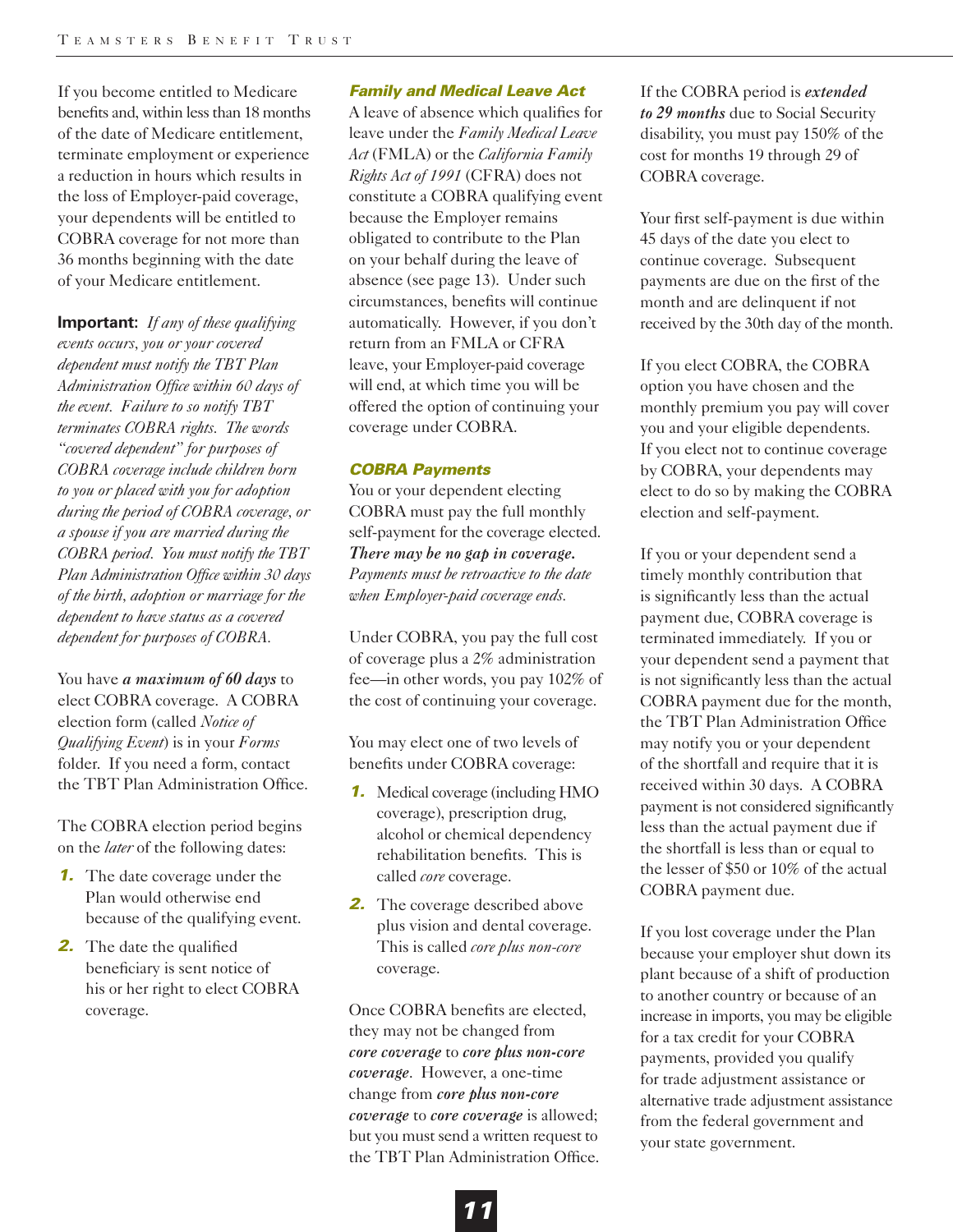If you become eligible to receive trade adjustment assistance within six months of losing coverage, you may also be entitled to a second COBRA election period if you provide the TBT Plan Administration Office with a copy of the certificate issued to you by a state workforce agency entitling you to federal trade adjustment assistance. The TBT Plan Administration Office will provide you with a COBRA election notice. Your election to continue coverage must be made during the 60-day period that begins on the first day you become eligible for trade adjustment assistance, but no later than six months after you lost your coverage. If you elect COBRA during this period, coverage begins on the first day of the second election period. Your COBRA period, however, is measured from the date you lost coverage. The second election period does not extend the COBRA period available to you.

If you have questions about these new tax provisions, call the Health Care Tax Credit Customer Contact Center toll-free at (866) 628-4282. **Note:** TTD/TTY toll-free number is (866) 626-4282. More information about the Trade Act is available at: www.doleta.gov/tradeact/.

# *When COBRA Coverage Ends*

The COBRA period (which started when you and/or your dependents experienced one of the *qualifying events* described in this section) ends on the earliest of:

- *1.* The end of the 18-, 29- or 36-month period described in this section.
- *2.* The first day of the month in which your payment is not received within 30 days of the due date.
- *3.* The date when you or your dependents become covered under another group plan unless the new group plan contains any exclusions or limitations for preexisting conditions that directly affect your or your dependents' coverage. This date is not always the same for different members of the same family. At the end of any such exclusion or limitation, COBRA eligibility under TBT will end.
- *4.* The date you or your dependents become eligible for Medicare.
- *5.* The first day of the second month following the date the covered beneficiary, who is subject to the 11 additional COBRA months for the disabled, is determined to be no longer disabled under *Title II* or *Title XVI of the Social Security Act*.
- *6.* The date the Plan ends.
- *7.* The date when your Employer stops providing Plan benefits to any employee.
- *8.* The date determined by TBT that your coverage will end due to any fraud or misrepresentation or because you knowingly provided TBT or the TBT Plan Administration Office with false information including, but not limited to, information relating to another person's eligibility for coverage or status as a dependent. The Trust reserves the right to cancel coverage back to the effective date of coverage.

If COBRA coverage ends prior to the 18-, 29- or 36-month coverage period, the TBT Plan Administration Office provides a notice to the affected persons as soon as possible after the determination to end COBRA coverage. The notice explains the reason for the early termination, the date of termination and the availability of alternative group or individual coverage, if any.

If you are enrolled in the Kaiser HMO and your COBRA coverage period is less than 36 months, California law requires that the HMO provide an additional period of continuation coverage, up to 36 months from the date your COBRA coverage began. This additional coverage only applies if you are enrolled in the HMO when you experience a qualifying event. Contact the Kaiser HMO for more information.

If at the end of your COBRA continuation of coverage period you are enrolled in the Kaiser HMO, you may enroll in an individual conversion plan offered by the HMO. This option may cost more and provide fewer benefits than the group health coverage.

Retirees and their eligible dependents have COBRA rights if the Employer from which you retired declares bankruptcy. Contact the TBT Plan Administration Office for more information.

The Plan's COBRA provisions are meant to comply with applicable federal law. If changes in the law differ from the COBRA information provided here, the changes will govern.

If you have questions about COBRA eligibility or benefits, contact the TBT Plan Administration Office.

# *IMPORTANT*

*The TBT Plan Administration Office mails your COBRA notice to the home address provided on your TBT Enrollment Form. You must notify the TBT Plan Administration Office whenever you or your dependents change your address.*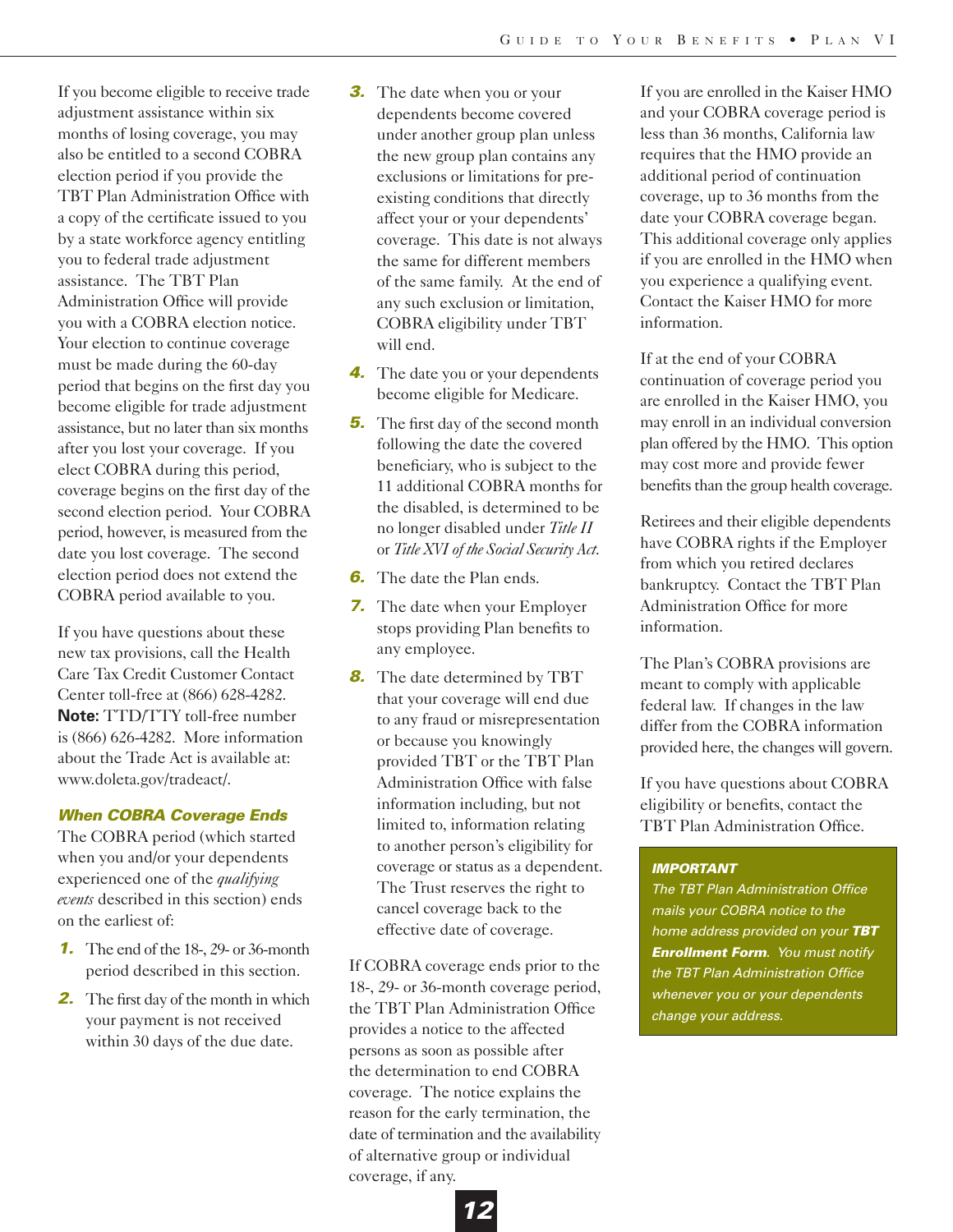# *Family and Medical Leave*

You may be eligible for up to 12 weeks of unpaid leave of absence under the federal *Family Medical Leave Act* (FMLA) to take care of family needs such as the birth and care of a newborn, newly adopted child or child placed for foster care, the care of an ill parent, child or spouse, or your own serious health condition that makes you unable to perform your job. You are eligible for an FMLA leave if you have been employed for at least 12 months at a worksite where your Employer has at least 50 employees (or a total of 50 employees within 75 miles of your worksite) and you have worked at least 1,250 hours during a 12-month period immediately before the start of your leave of absence.

If you qualify for leave under the FMLA, your Employer-paid TBT benefits continue until the earliest of the following dates:

- *1.* The date when the leave period granted under FMLA ends.
- *2.* The date when you inform your Employer that you are not returning to work.
- **3.** The date when you do not return to work.

At the end of the FMLA leave, you may be eligible for COBRA continuation of coverage for up to 18 months.

For more information about the FMLA, contact your Employer.

# *Leave for Military Service*

If you go on leave from your covered employment, either voluntarily or involuntarily for active duty or training, Employer-paid coverage continues if your leave is 31 days or less. If your leave continues more than 31 days, you can continue coverage under the *Uniformed Services Employment and Reemployment Rights Act* (USERRA) by paying the USERRA self-pay rate

(the same rate for either COBRA core or core plus non-core coverage described on pages 10-12).

Coverage ends on the *earlier* of:

- *1.* The 24-month period beginning on the date your leave started.
- **2.** The day after the date your leave ends and you have not applied for or returned to employment, whichever occurs first.

If your coverage ends due to service in the uniformed services, an exclusion or waiting period may not be imposed during the reinstatement of your coverage when you return to work. However, this requirement does not apply to the coverage of any illness or injury determined by the Secretary of Veteran Affairs to occur or be aggravated during, performance of service in the uniformed services. Regardless of whether or not you elect to self-pay for extended coverage, your coverage will be reinstated immediately when you return to employment immediately following your leave and your Employer will be charged for the cost of your coverage even though you did not work the prior month.

You must elect this coverage; it is not automatic. If you do not give advance notice of your military leave, you will not be eligible to elect USERRA coverage unless your failure to provide such notice is excused under USERRA because it was impossible, unreasonable, or precluded by military necessity, in which case your coverage will be restored retroactively upon payment of all unpaid amounts due. If you give advance notice of your leave, you may elect USERRA coverage at any time within the first 60 days after your last day of employment.

Your first self-payment for USERRA coverage is due within 45 days of the date of your election, and must be

retroactive to the date your Employerpaid coverage ends. Subsequent payments are due on the first of the month and are delinquent if not received by the 30th day of the month. If your payment is significantly less than the actual payment due (as described under *COBRA Payments* on page 11) your coverage will end immediately. You may elect either *core* or *core plus non-core* coverage.

**Note:** Some TBT Plans have special provisions for Hour Bank eligibility explained in the enclosed pages called *Supplement to the Plan VI Summary of Coverage (for Plans with Hour Bank Eligibility)*. Check your Collective Bargaining Agreement for details about Hour Bank provisions that may affect your coverage.

The duration of the leave combined with all your previous periods of military leave under the same Employer must not be more than five years (unless extended by national emergency or similar circumstance). If USERRA leave ends, you may be able to continue benefits as described under COBRA above. However, your eligibility to self pay under USERRA will run concurrently with any COBRA self-pay period which begins on or after your military leave begins. For more information on USERRA rights, contact your Employer.

# *If You Have Eligibility Questions*

Call the TBT Plan Administration Office with your questions. When calling, refer to your Plan name or number printed on the cover of your *Summary of Coverage*.

# *IMPORTANT*

*Only the TBT Plan Administration Office can verify eligibility. Statements or documents about eligibility or coverage provided by other sources, such as your Employer or Union, are not binding on TBT.*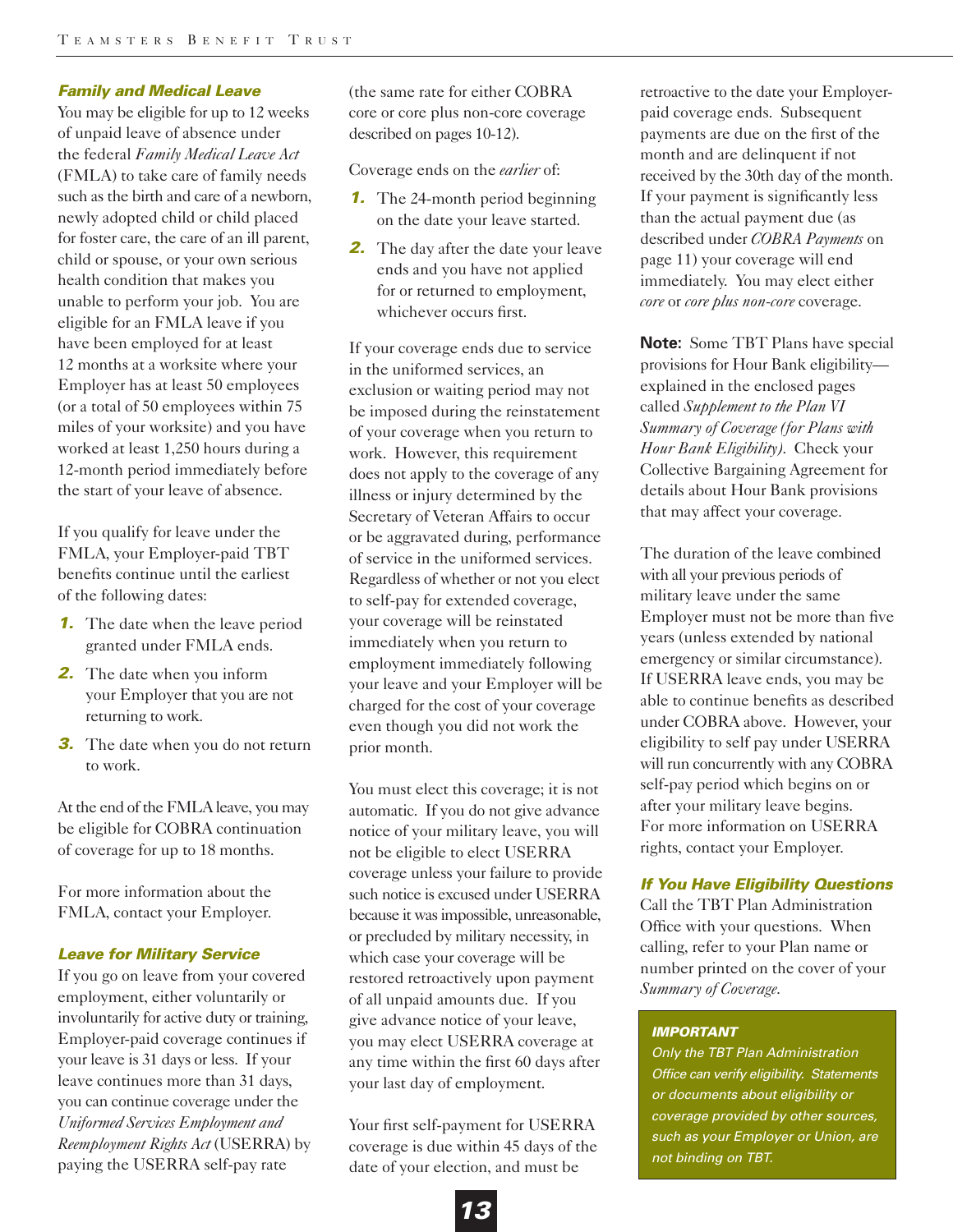# *YOUR TBT MEDICAL OPTIONS*

You may choose one of the medical plan options shown on your *Medical Option Form*. The options include the Indemnity Medical option or the Kaiser Health Maintenance Organization (HMO) available where you live.

# *COMPARISON OF MEDICAL BENEFITS*

See the *Comparison of Medical Benefits* to select your TBT medical plan option. It shows how the options compare and explains important features such as the Blue Cross PPO network. You can also consult your *Summary of Coverage* for details about benefits under your TBT Plan.

The *Comparison of Medical Benefits* is a summary only. It does not fully describe your TBT medical benefits. If you have coverage through the HMO offered by TBT, these benefits are explained in separate materials from the Kaiser HMO. For details on the Kaiser HMO, refer to your Plan's *Summary of Coverage* and *Comparison of Medical Benefits* or each HMO's *Evidence of Coverage*.

# *EVIDENCE OF COVERAGE*

The *Evidence of Coverage* is the binding document between the HMO and its members. (The Kaiser HMO's *Evidence of Coverage* is sent to you at no charge when you enroll or can be obtained by calling the TBT Plan Administration Office.)

The Kaiser HMO's health plan physician must determine that the services and supplies are *medically necessary* to prevent, diagnose or treat your medical condition.

If you are enrolled in the Kaiser HMO health plan, the services and supplies must be provided, prescribed, authorized or directed by a Kaiser health plan physician. You must receive the services and supplies at a Kaiser health plan facility or skilled nursing facility within Kaiser's service area, except where specifically noted to the contrary in Kaiser's *Evidence of Coverage*.

For details on the HMO's benefit and claims review and decision procedures, refer to the Kaiser HMO's *Evidence of Coverage*. To obtain a copy of the Kaiser network directory, call the TBT Plan Administration Office.

# *YOUR MEDICAL BENEFITS*

This section explains your medical benefits through the Indemnity Medical option. You'll also need to check your *Comparison of Medical Benefits* and *Summary of Coverage* for specific information about your TBT Plan, such as the Plan name, calendar year deductible, copayment percentages, special benefits and maximum amounts.

If you have coverage through the HMO offered by TBT, these benefits are explained in separate materials provided by the Kaiser HMO. See page 7 for more information about the HMOs. Contact the TBT Plan Administration Office to request a Kaiser HMO enrollment packet.

You may also receive *Plan Change Notices* or a *Summary of Material Modifications* explaining important changes to your coverage. Keep these notices in this package so you can refer to the most current information about your benefits.

# *REMINDER*

*To enroll in the Kaiser HMO offered through the Teamsters Benefit Trust, you must live in the HMO's service area. Detailed information about the Kaiser HMO option available through TBT may be found in separate disclosure materials. For information about the Kaiser HMO option, call the TBT Plan Administration Office.* 

*You can also check the Comparison of Medical Benefits for highlights of the Indemnity Medical and HMO option. However, refer to the separate materials from the HMO for the most current information.*

# *IMPORTANT*

*The medical benefits summarized here and in the enclosed Summary of Coverage are provided through the Indemnity Medical option. Read this guide to learn how the Indemnity Medical option works so you can get the highest possible benefits. If you choose to enroll in the Kaiser HMO option, your medical benefits are determined by the HMO (not by TBT).*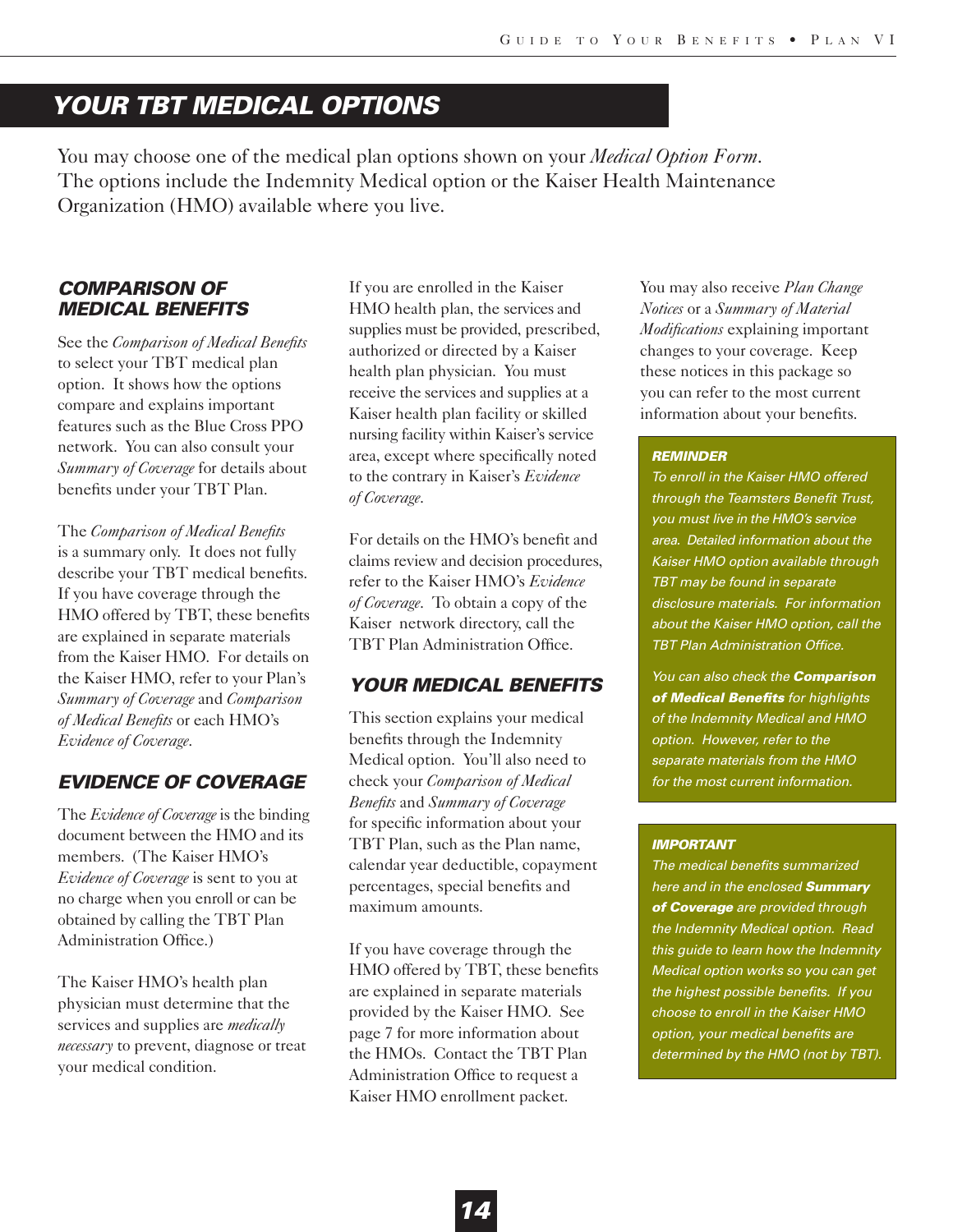# *What is Covered*

The Indemnity Medical option pays *Usual, Customary and Reasonable* (UCR) charges for medically necessary services and supplies authorized by a doctor for treatment of illness or injury to you or your covered dependents.

# *PPO Versus Non-PPO*

The Blue Cross Prudent Buyer PPO Network is the Indemnity Medical option's Preferred Provider Organization (PPO) for hospitals, doctors, x-ray centers, clinical laboratories, physical therapy centers, chiropractors, mental health providers and other providers. Costs for covered services from Blue Cross PPO network providers are usually lower than charges for the same services by non-PPO providers. See your Blue Cross PPO network directory for a list of current providers. Since participating providers change often, always confirm that a doctor or hospital is a PPO provider before receiving services. California residents can verify that their provider is in the PPO by calling (888) 887-3725 toll-free. Non-California residents can verify that their provider is in the PPO by calling (800) 810-2583 toll-free.

When you use a PPO hospital for inpatient care, the Plan generally pays 80% of PPO contract rates for covered expenses. For most outpatient services, the Plan pays 80% of covered expenses for PPO providers and 50% of UCR charges for non-PPO providers (see your *Summary of Coverage*).

**Note:** The PPO coverage rates only apply when services are from PPO providers who have agreed to accept lower contracted rates. See your *Summary of Coverage* for specific information.

Normally, PPO providers do not require advance payment from you at the time you receive services. The PPO provider bills the Plan first. After the Plan pays, you are billed for your portion (if any).

Billing for your portion (if any) takes place after the Plan has processed the claim and sent you and the health care provider an *Explanation of Benefits* (EOB). If you don't use a PPO provider within the Blue Cross network, the Plan covers a lower percentage (usually 50%) of Usual, Customary and Reasonable (UCR) charges. See your *Summary of Coverage* for your Plan's PPO percentages.

If your non-PPO provider's charges are *higher* than your TBT Plan's UCR limits, you pay for any extra amounts.

**Note:** *Because the extra amount is not a covered expense, its payment by you does not apply toward your copayment limit (outof-pocket maximum) for the calendar year.* 

# *How Benefits are Paid*

*-Preventive Care PPO—100% of PPO Contract Rates (after \$10 copayment) or*

*Non-PPO—80% of UCR Charges (Exam Only—100% of UCR Charges)*

Your TBT Plan has both calendar year and two-year maximums for routine physical exam benefits (see your *Summary of Coverage*).

Preventive Care benefits include routine physical exams and related x-rays and lab work, pap tests, routine mammograms and PSA tests for detection of prostate cancer, flu shots, routine pediatric exams and immunizations as recommended by the American College of Pediatrics.

# *-Physician Benefits PPO—80% of PPO Contract Rates or*

# *Non-PPO—50% of UCR Charges*

Outpatient physician and surgery benefits include covered services of doctors, x-ray centers, clinical laboratories, physical therapy centers, and chiropractors. Most TBT Plans pay 80% of PPO contract rates for out-of-hospital covered benefits by PPO providers. However, if you use non-PPO providers, your TBT Plan usually pays 50% of Usual, Customary and Reasonable (UCR) charges. See your *Summary of Coverage* to confirm the percentages covered under your TBT Plan.

**Note:** *Sometimes the patient has no choice of providers but the Plan rules remain the same. For example, if you go to a PPO hospital's emergency room and are treated by a non-PPO physician, the Plan pays your physician's claim at the non-PPO rate (50% of UCR charges).* 

# *-Referral by PPO Providers PPO—80% of PPO Contract Rates or*

# *Non-PPO—80% of UCR Charges*

**Exceptions:** Non-PPO physician benefits mentioned on this page are paid at 80% of UCR charges (instead of 50%) in the following cases:

- *1.* When a PPO physician *refers* you to a non-PPO provider for medically necessary tests, x-rays or laboratory work.
- *2.* When a PPO physician performs surgery at a PPO hospital, but in-hospital services are provided and billed by non-PPO hospital staff (such as an anesthesiologist).

*Your TBT Plan may have calendar year limits that also apply* (see your *Summary of Coverage*).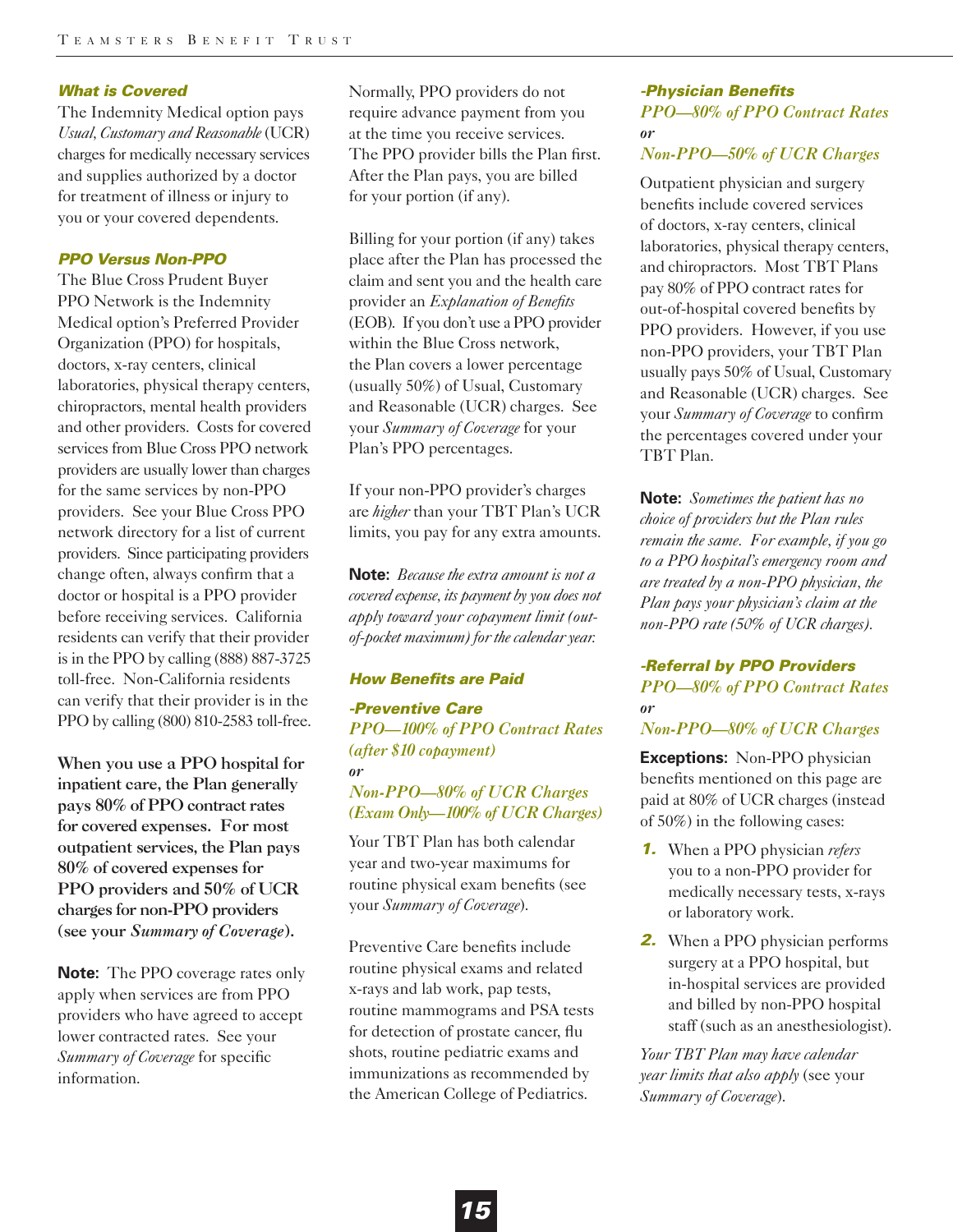# *-Hospital Benefits PPO—80% of PPO Contract Rates or Non-PPO—50% of UCR Charges*

Pre-admission Certification is required for all non-emergency hospital stays. Notice of emergency confinements must be approved as soon as possible following admission (and no later than 72 hours after admission). Failure to obtain Pre-admission Certification will result in a reduction of benefits.

The Plan has even stronger incentives to encourage you to use PPO hospitals for inpatient care. Benefits are reduced to 50% of Usual, Customary and Reasonable (UCR) charges for an inpatient stay in a non-PPO hospital *when a PPO hospital is available within a 30-mile radius of your home*. These percentages apply only to inpatient hospitalization including miscellaneous hospital services (defined on page 19).

Any amount that you are required to pay due to use of a non-PPO hospital does not apply to your copayment limit (out-of-pocket maximum).

# *-A Few Exceptions*

There are situations when inpatient benefits are *not* reduced if you use a non-PPO hospital:

*1.* If you are admitted as an inpatient during an emergency at a non-PPO hospital, the Plan pays as if you were in a PPO hospital until your condition is sufficiently stable for you to be safely transferred to a PPO hospital (as determined by Blue Cross Life and Health, the Plan's Utilization Review Organization). If Blue Cross Life and Health determines that you are sufficiently stable to be safely moved to a PPO hospital and you

do not do so, the Plan pays at the 50% UCR non-PPO hospital percentage for the balance of any medically necessary hospital stay.

- **2.** If there is no PPO hospital within a 30-mile radius of your home, the Plan pays at the higher PPO percentage.
- *3.* If any PPO hospital within a 30-mile radius of your home cannot provide services or treatment for your illness or injury, the Plan pays at the higher PPO percentage.

These exceptions do *not* apply to inpatient care for *mental health* services. Benefits are always reduced by 50% when these services are provided by a non-PPO hospital (see *Mental Health Treatment* on page 20)*.*

# *IF YOU NEED TO BE HOSPITALIZED*

*Prior authorization is required for all non-emergency hospital confinements. Notice of emergency hospitalization must also be approved as soon as possible following admission (within the 72-hour maximum). Failure to obtain Pre-admission Certification will result in a reduction of benefits. Charges for non-certified hospital days are not covered under the Plan (see page 18 for more information).*

# *-Outpatient Services (Subject to Deductible) PPO—80% of PPO Contract Rates or Non-PPO—50% of UCR Charges*

In general, outpatient services are paid at 80% of PPO rates or 50% of UCR charges in a non-PPO hospital.

**Note:** *When referred by a PPO or non-PPO physician, outpatient laboratory and x-ray charges at PPO hospitals are paid at 80% of PPO contract rates for PPO providers or 80% of UCR for non-PPO providers.* 

# *What Are Outpatient Services?*

- **•** Outpatient hospital services include services provided in an outpatient hospital setting (such as an emergency room or clinic), and
- Outpatient physician and surgery benefits include covered services of doctors, x-ray centers, clinical laboratories, physical therapy centers, chiropractors and mental health providers.

# *WHAT IF NO PPO CHOICE?*

*Sometimes the patient has no choice over whether the services are from a PPO or non-PPO provider. However, the PPO rules remain the same (as explained on page 15).*

*Most covered physician benefits are paid at a lower percentage of Usual, Customary and Reasonable (UCR) charges if you do not use PPO providers. If you use PPO providers, the benefits are paid at the higher PPO percentage (as explained on page 15).*

*For example, if you go to a PPO hospital's emergency room and are treated by a non-PPO physician, the Plan pays your physician's claim at the non-PPO percentage of 50% of UCR charges.* 

*However, in the case of a referral by a PPO physician to a non-PPO hospital, benefits for outpatient lab and x-ray charges are paid at 80% of UCR. Your TBT Plan may have calendar year limits that also apply. See your Summary of Coverage for details.*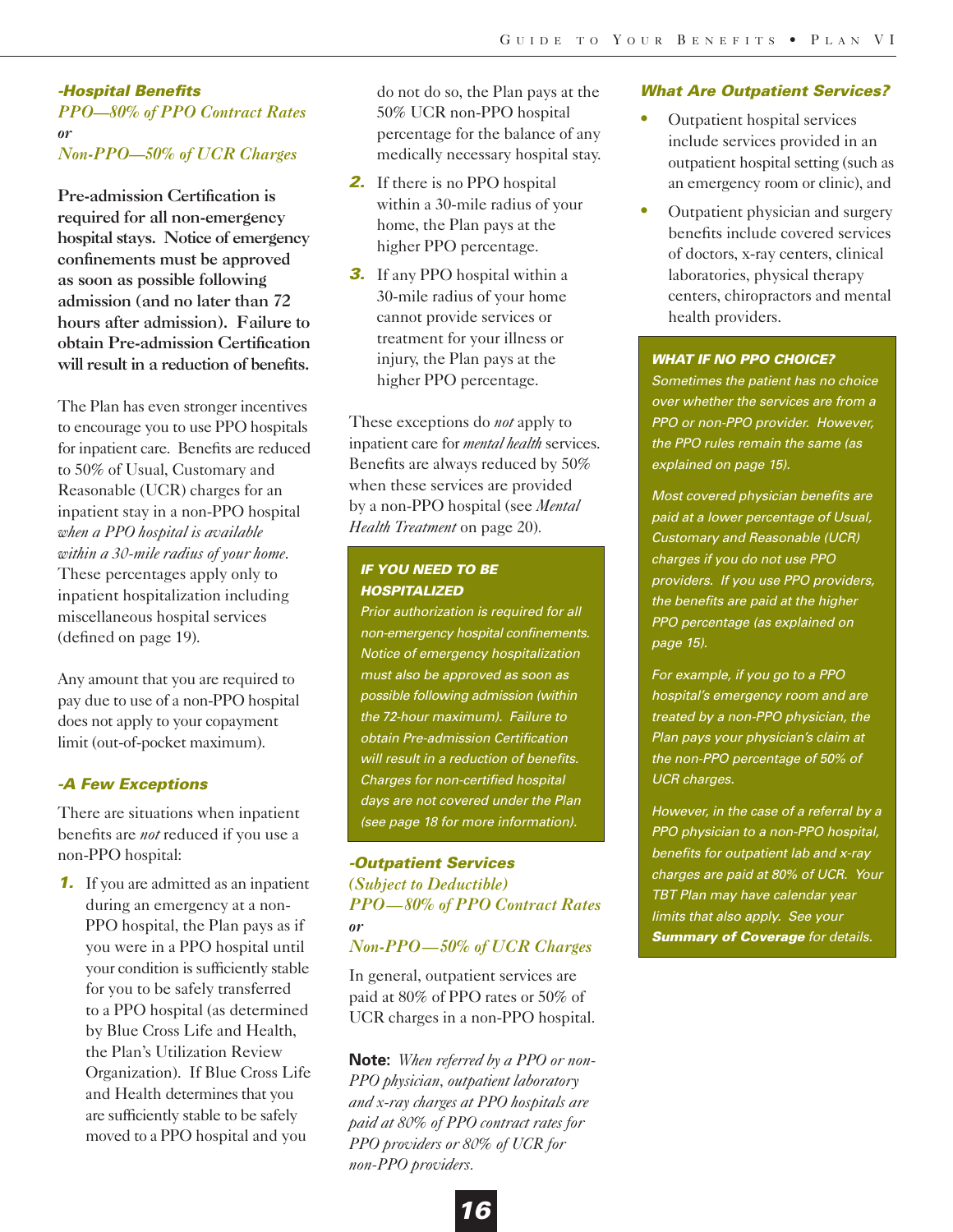# *Other PPO Incentives*

*Even though an expense is covered, it may not be paid in full. When you use PPO providers, your costs are lower. PPO doctors and hospitals charge reduced rates for their services, which helps keep costs down for you and the Plan. Be sure to check with Blue Cross toll-free at (888) 887-3725 to confirm whether or not a hospital, doctor or other provider currently participates in the PPO network. (Non-California residents can verify that their provider is in the PPO network by calling (800) 810-2583 toll-free.)*

*If you go to a non-PPO provider, and your expenses are considered higher than the UCR amount, you are responsible for paying any extra amounts (including any copayment amounts at the higher non-PPO percentage that you are obligated to pay).* 

*Also, some charges may be limited or excluded under your TBT Plan. For example, if you fail to get Pre-admission Certification of any non-emergency hospital confinement, benefits may be reduced. Utilization Review is required for all hospitalizations and other case management procedures also apply (see page 18).*

# *PPO Network for Non-California Residents*

If you live outside California, the Indemnity Medical option participates in another network of preferred providers outside of California. For Pre-admission Certification, except for alcoholism or chemical dependency, phone Blue Cross Life and Health at (800) 274-7767. To locate the nearest PPO Hospital, you must call the Blue Cross Blue Shield Nationwide Network toll-free at (800) 810-2583.

Non-California residents are encouraged to use Preferred Provider hospitals for maximum savings for you and the Plan. Contact the TBT Plan Administration Office for more information.

Hospitalization in a non-preferred provider facility may result in up to a 50% loss of benefits depending on your TBT Plan. See your *Summary of Coverage* for details.

# *The Deductible*

Under the Indemnity Medical option, the deductible is the amount you pay each calendar year before medical and prescription drug benefits are payable. The deductible amounts are listed in your *Summary of Coverage.*

Each eligible person covered under the Plan has separate PPO and non-PPO deductibles for covered medical/prescription drug expenses.

The Plan limits your family's calendar year deductibles (for both PPO and non-PPO providers). After you meet the family maximum deductibles listed in your *Summary of Coverage*, no additional PPO or non-PPO deductibles are payable for individual members of your family for the rest of the calendar year.

Deductibles also have a *carryover rule*. Any covered expenses that you or an eligible dependent incur during the last three months of the calendar year that apply to your deductible will also apply to your deductible for the next calendar year.

# *Your Share After the Deductible*

In addition to the deductible, you may be responsible for a portion of covered expenses. These amounts are called your *copayment*.

Your *Summary of Coverage* lists the percentage your TBT Plan pays (which may be 100%, 80%, or 50%, depending on your Plan and the specific type of covered expense). The balance is your copayment. For example, if your TBT Plan pays 80% for certain charges, your copayment is 20%.

Remember that you are responsible for paying any non-covered charges or any charges above Usual, Customary and Reasonable (UCR) if you use a non-PPO provider. Charges above UCR would be part of your copayment and paid by you.

# *Copayment Limit*

If your covered expenses payable at your copayment percentage (for example at 80% or 50%) total your Plan maximum (see your *Summary of Coverage*) during any calendar year in which you have satisfied your deductible, covered expenses for the balance of the calendar year are paid at 100%. *However, you are still responsible for paying any non-covered charges, such as any charges above UCR if you use a non-PPO provider.*

The following expenses do not apply toward meeting your Plan's calendar year copayment limit:

- **1.** The 20% copayment for a second alcohol or chemical dependency treatment.
- *2.* The 50% copayment for an inpatient stay in a non-PPO hospital.
- **3.** Non-covered expenses—such as charges by a non-PPO provider that are higher than Usual, Customary and Reasonable (UCR).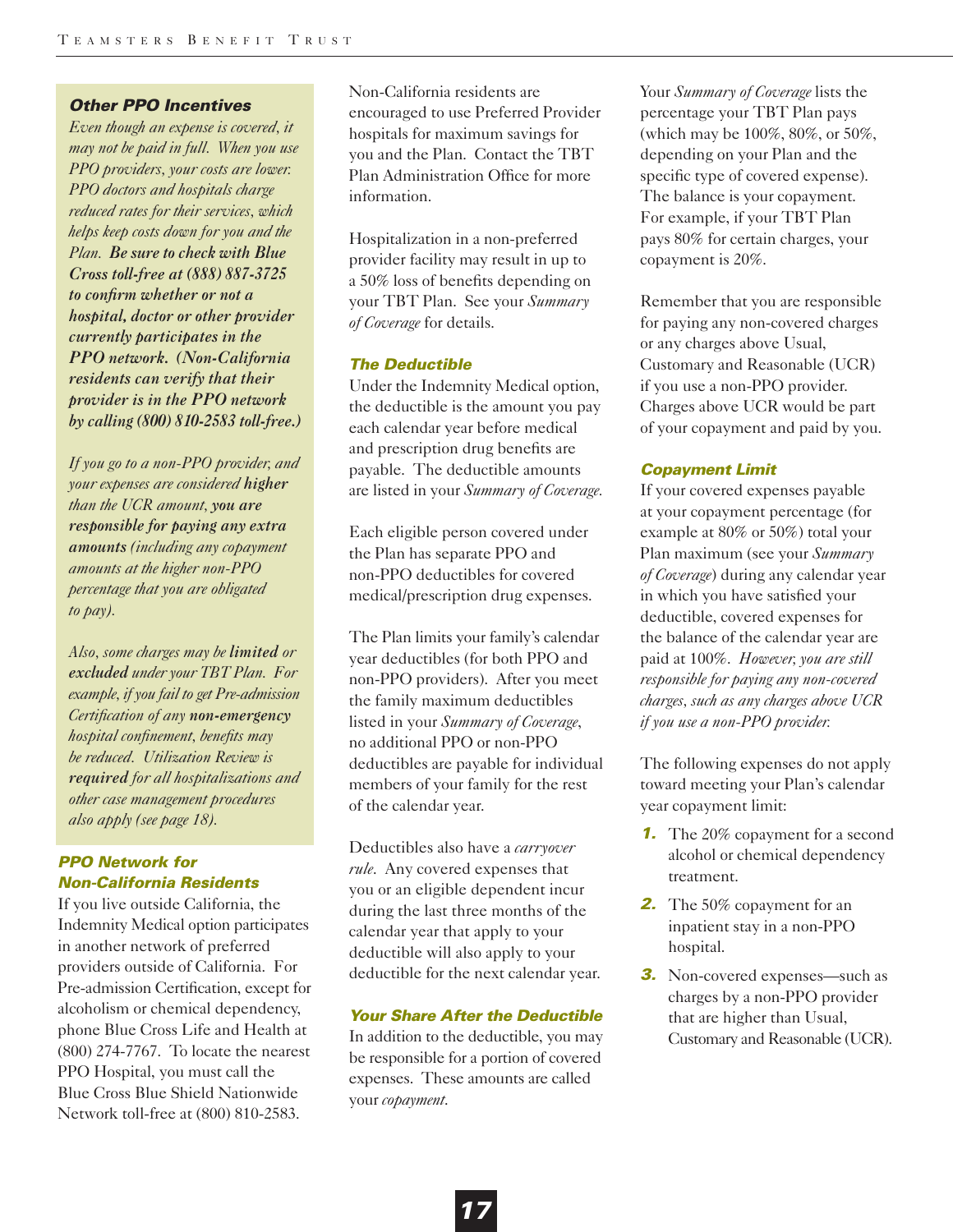# *Exceptions Not Subject to Copayment*

Some benefits are not subject to your TBT Plan deductible or copayments. Your *Summary of Coverage* lists the exact amounts for your TBT Plan.

# *HOSPITAL REQUIREMENTS*

# *Pre-admission Certification*

*Pre-admission Certification is required before you are covered for any nonemergency hospitalization.* Call Blue Cross Life and Health at (800) 274-7767 or make sure your doctor calls Blue Cross Life and Health before scheduling the hospital stay. *Failure to obtain Pre-admission Certification will result in a 60% reduction of benefits. Charges for non-certified hospital days are not covered under the Plan.* 

In an emergency, Blue Cross Life and Health must be notified as soon as possible following admission (and *no later than 72 hours after admission*). The doctor's office must call Blue Cross Life and Health toll-free at (800) 274-7767. Once notified, the registered nurse coordinators and doctors at Blue Cross Life and Health conduct the certification and communicate their decisions to the doctor's office, often during the same phone call.

For hospitalization for *alcohol or chemical dependency treatment*, different Pre-admission Certification procedures are required before an in-hospital stay. The Teamsters Assistance Program (TAP) must pre-certify and oversee hospitalization due to alcohol or chemical dependency treatment. Phone TAP at (800) 253-TEAM or (510) 562-3600 for Pre-admission Certification.

The best time for you to notify Blue Cross Life and Health (or TAP if applicable) is when your doctor schedules an in-hospital stay. You, your doctor and the hospital will receive a written follow-up notice from Blue Cross Life and Health by mail. If you have not received a notice, you should verify that Preadmission Certification has been conducted before going to the hospital. It's a good idea to check with Blue Cross Life and Health (or TAP if applicable) in advance.

Remember, if Blue Cross Life and Health (the Plan's Utilization Review Organization) determines that hospitalization is not necessary—or that hospital services are not medically necessary—you, your doctor and the hospital will be informed by Blue Cross Life and Health. Your doctor is contacted to confirm the need for hospitalization. Blue Cross Life and Health writes to tell you whether your hospital stay has been certified and, if so, for how long. *The Plan does not cover charges for non-certified days in the hospital.*

Blue Cross certifies the medical necessity of a hospital stay; however, certification does not guarantee eligibility or benefits. You must be eligible at the time of the hospital stay and the medical procedures must be covered by the Plan.

There are also important deadlines related to claim filing procedures explained in the *Claiming Benefits* section beginning on page 39.

# *Utilization Review*

*Utilization Review is also required during all hospitalizations to monitor required services and related charges—even if the admission was due to an emergency. Blue Cross Life and Health is the Plan's current Utilization Review Organization.*

Utilization Review ensures that the hospital stay is medically necessary and appropriate in length. If your doctor concludes that the inpatient stay needs to be longer than certified, your doctor must notify Blue Cross Life and Health in advance. If Blue Cross Life and Health determines that any in-hospital days are *not* medically necessary, these days are not covered.

The Utilization Review procedures are usually triggered by admission to a hospital. However, you must notify both the doctor and the hospital (either before or upon admission) that Utilization Review is required by the Plan. If the hospital treatment is for alcohol or chemical dependency, the Utilization Review procedures are conducted by TAP (see *Alcohol or Chemical Dependency Treatment Benefits* on pages 20-21).

### *Case Management*

Blue Cross Life and Health (the Plan's Utilization Review Organization) also reviews charges and appropriateness of outpatient services in light of the patient's diagnosis and health care needs.

In some cases, a patient's needs may be met as well or better through an alternative to an acute care hospital confinement. Such treatment plans could include home, hospice or convalescent nursing home care.

Blue Cross Life and Health works with your physician to assess whether alternative care is suitable for the patient, to assure coordination of health care services and that these services are carried out in a way that ensures continuity and quality of care. The Plan covers alternative care only when it has been pre-approved by Blue Cross Life and Health.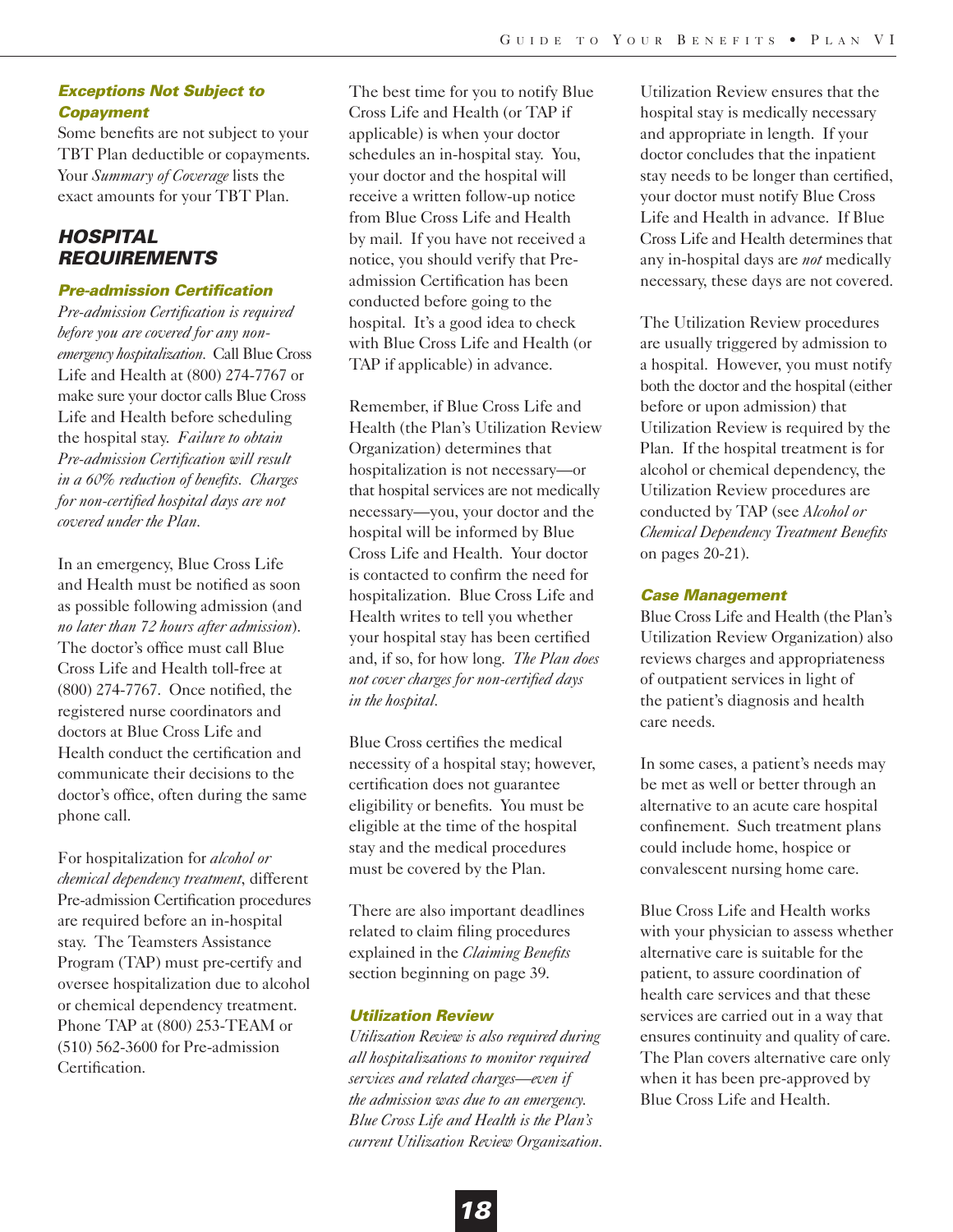# *COVERED EXPENSES*

# *Hospital Benefits*

Inpatient benefits provided by a PPO hospital are paid at 80% of covered charges up to the calendar year maximum period explained in your *Summary of Coverage* and 100% thereafter. **Note:** PPO inpatient charges are not subject to the deductible. Check with the Blue Cross Prudent Buyer Network at (888) 887-3725 to make sure you are using PPO providers to get maximum benefits.

If you or your covered dependents are admitted to a hospital for a covered illness or injury, the Plan pays room and board charges up to the hospital's standard charge for its semi-private room. Coverage is provided up to the maximum number of days (if any) stated in your *Summary of Coverage*.

However, all in-hospital care must be pre-authorized and monitored by the the Plan's Review Organization. You must obtain Pre-admission Certification of any non-emergency hospital admission by calling Blue Cross Life and Health in advance or TAP if treatment is for alcohol or chemical dependency—as explained on page 20. (In an emergency, the call must be made within 72 hours.)

# *Miscellaneous Hospital Services*

The Plan pays:

**•** Up to 80% of PPO contract rates (or 50% of UCR charges if non-PPO providers) for medically necessary inpatient supplies and services, up to the limits and the maximum period (if any) stated in your *Summary of Coverage*. **Note:** Changes for non-PPO providers are also subject to the deductible.

The following *outpatient* hospital services are covered at 80% or 50% (after the deductible is met) depending on your TBT Plan (as explained in your *Summary of Coverage*):

- **•** A surgical procedure performed on an outpatient basis to treat an injury or illness.
- **•** Outpatient treatment for accidental bodily injury received within 24 hours of the accident.

# *Covered Hospital Charges*

- *1.* Room and board up to the hospital's standard charge for a semi-private room.
- *2.* Care in an intensive care, burn unit, coronary or other special care unit.
- **3.** General nursing care and other services and supplies necessary for the care and treatment of the patient.
- *4.* Room and board for the first 60 days of covered hospitalization in a convalescent hospital or skilled nursing facility. See *Skilled Nursing Facility or Convalescent Hospital* on page 20 for additional restrictions.
- *5.* Postpartum hospitalization— Federal law prohibits restriction on benefits for any hospital length of stay in connection with childbirth for the mother or newborn child to less than 48 hours following normal vaginal delivery or less than 96 hours following a caesarean section. Your Plan complies with this law and does not require prior authorization for hospitalization up to the time periods stated above.

# *Surgery and Doctors' Visits*

- *1.* Medically necessary professional services.
- *2.* Services of one or more assistant surgeons, but not to exceed 20% of the maximum covered expenses for the services of the primary surgeon.
- **3.** Outpatient psychotherapy and psychometric testing up to your Plan's maximum limits (see *Mental Health Treatment* on page 20).

# *Other Covered Expenses*

The following services are also covered up to the Plan's copayment percentages and maximum amounts. See the *Summary of Coverage* for details.

- *1.* Diagnostic treatment, x-ray and laboratory services.
- **2.** Anesthetics and oxygen, including administration.
- *3.* Registered or licensed vocational nursing.
- *4.* Charges made by a licensed home health care agency for treatment administered within 90 days after five consecutive days of a covered hospital or convalescent hospital stay (additional home health care benefits may be covered if pre-certified by Blue Cross Life and Health).
- **5.** Physical therapy performed by a licensed physical therapist.
- *6.* Ambulance service (including air ambulance in those circumstances where passage by air appears to be medically necessary and not solely for convenience and the claim is reviewed and approved for payment by the TBT Plan Administration Office).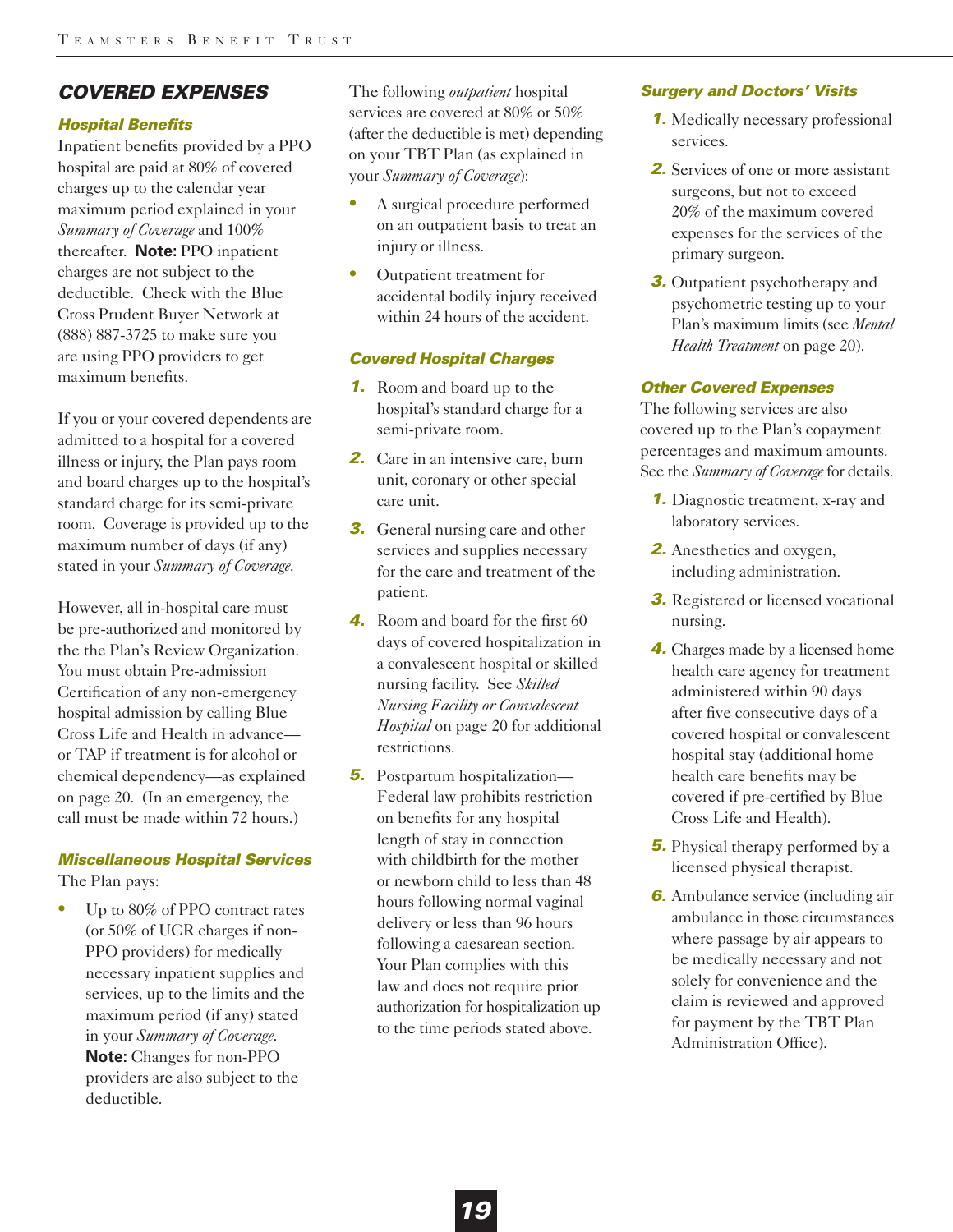- *7.* Rental (or purchase, when determined appropriate by the Plan's Utilization Review Organization) of braces and durable medical equipment for therapeutic treatment.
- *8. Initial* artificial limbs, eyes or other prosthesis (including surgical bra) required to replace natural limbs, eyes or other parts of the anatomy lost while covered.
- **9.** Initial foot orthotics.
- **10.** Contraceptive implants and devices.
- *11.* Hospice care.
- *12.* Other treatments (including acupuncture) only when specific written TBT approval is provided *in advance* by the TBT Plan Administration Office.
- *13. Initial wig for temporary or permanent* hair loss caused specifically by illness or injury limited to a benefit of \$300. Naturally occurring hair loss is not considered illness or injury for this benefit.
- *14.* Diabetic instruction (including nutritional counseling), limited to a benefit of \$100 per lifetime.

# *Other Medical Benefits -Preventive Care Benefits*

Routine physical exams and related x-rays and lab work, pap tests, routine mammograms, PSA tests for detection of prostate cancer, flu shots, routine pediatric exams and immunizations as recommended by the American College of Pediatrics are covered up to your Plan's calendar year maximum (see your *Summary of Coverage*).

# *-Skilled Nursing Facility or Convalescent Hospital*

Room and board in a convalescent hospital or skilled nursing facility (see definition, page 60) is limited to the first 60 days as a registered

inpatient, as long as this alternative treatment plan is pre-approved by Blue Cross Life and Health. Purely custodial care is not covered.

The hospital stay must begin within seven days after hospitalization of at least five days, unless alternative care is pre-approved by Blue Cross Life and Health (see *Case Management* on page 18).

All periods of convalescent hospital confinement during any single disability period (see *What is Total Disability?*, page 10) are considered one hospital stay.

Benefits for convalescent hospitalization shall not be higher than the facility's standard charge for a semi-private room. Benefits are not paid for custodial care or for services that are not pre-approved by Blue Cross Life and Health.

# *-Mental Health Treatment*

Inpatient and outpatient mental health treatment is covered the same way as any physical illness. Benefits are paid at 80% of PPO contract rates or 50% of non-PPO UCR charges for inpatient hospital charges. Professional services are paid at 50% of PPO contract rates or 50% of non-PPO UCR charges. Both inpatient and outpatient treatment is subject to your Plan's calendar year and lifetime maximums (listed in your *Summary of Coverage*) and the following limitations:

**•** *Inpatient Days Maximum.*

Covered expenses for *in-hospital* mental health treatment are limited to 30 days per calendar year and 60 days per lifetime.

**•** *Outpatient Per Visit*

*Maximum.* Covered expenses for out-of-hospital mental health treatment are limited to a certain number of visits per calendar year (listed in your *Summary of Coverage*).

# *-Chiropractic Treatment Benefits*

The Plan pays for medically necessary chiropractic treatment provided by a licensed doctor of chiropractic medicine as explained in the *Summary of Coverage*. Professional services are paid at 80% of PPO contract rates or 50% of non-PPO UCR charges.

- Supplements and supplies are not covered.
- **•** Massage therapy is not covered.

# *-Alcohol or Chemical Dependency Treatment Benefits*

Alcohol or chemical dependency treatment at an approved inpatient residential detoxification and treatment facility or a licensed Chemical Dependency Recovery Hospital (CDRH) is subject to the following requirements:

- *1.* The inpatient residential facility or CDRH must be authorized and monitored by the Teamsters Assistance Program (TAP).
- 2. An inpatient or outpatient course of treatment for rehabilitation of alcoholism or drug abuse is paid subject to the covered expense maximum amounts listed in your *Summary of Coverage*.
- *3.* An inpatient or outpatient course of treatment is an alcohol or chemical dependency rehabilitation treatment that begins on the day you enroll and ends on the earlier of the following:
	- The date you are discharged by the facility or program as having fulfilled the course of treatment, or
	- The date you end treatment without authorization from the TAP program.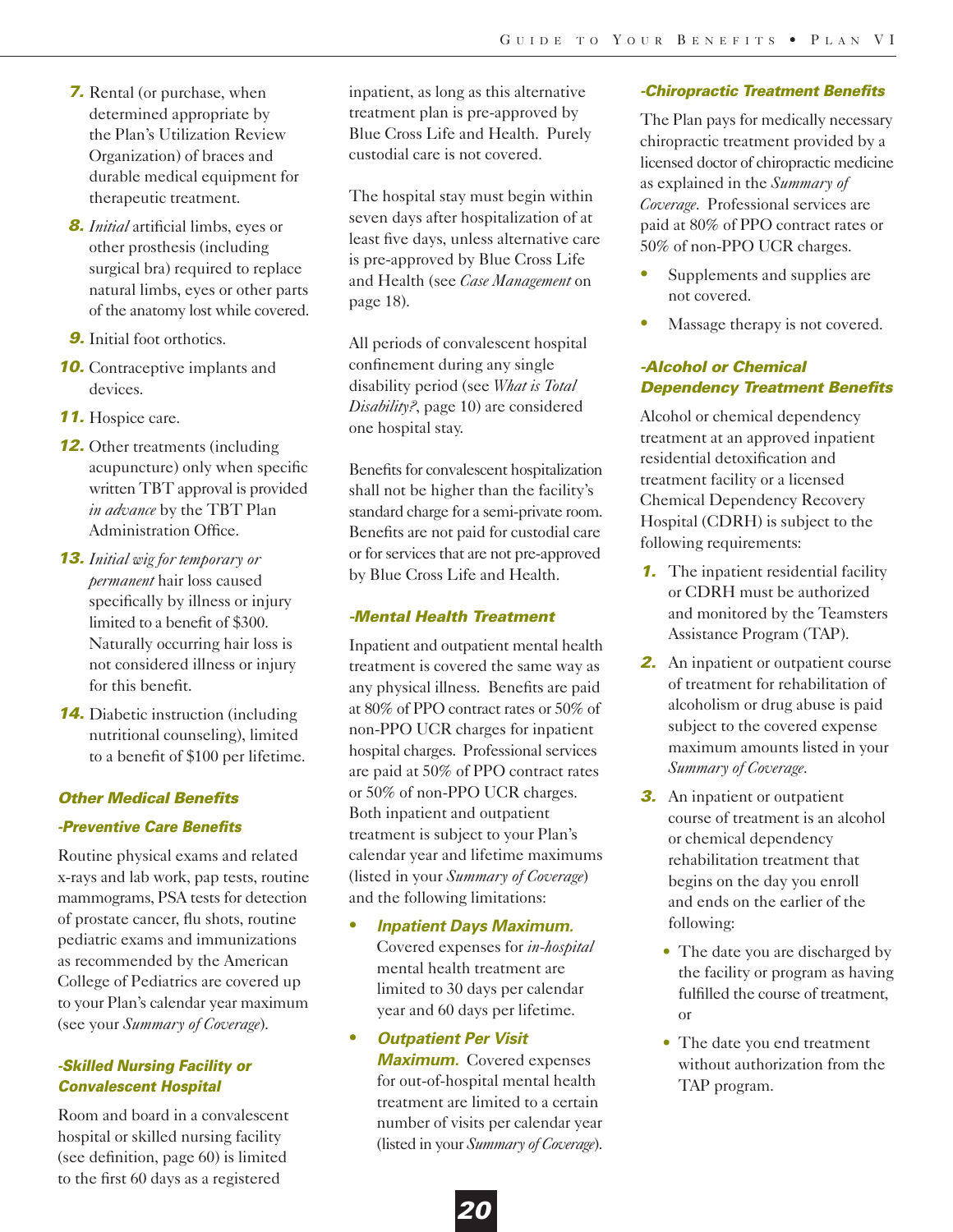Benefits are paid for a maximum of *two* courses of treatment per lifetime (whether inpatient or outpatient).

The first course of treatment is paid at 100% up to the covered expense maximum stated in your *Summary of Coverage*. The *second* requires a 20% copayment that does not apply to meeting the Plan's copayment limit per calendar year.

- **•** Benefits for emergency treatment related to alcohol or chemical dependency in an acute care hospital are paid the same way as treatment for any other illness.
- Benefits for inpatient substance abuse recovery programs in an acute care hospital are limited in all cases to the covered expense maximum listed in your *Summary of Coverage*.

# *-Stop-smoking Benefits*

The Indemnity Medical option provides stop-smoking benefits to help participants and their covered dependents quit smoking.

# *IMPORTANT*

*HMO participants are eligible for the stop-smoking benefits explained in this guide, in addition to any stopsmoking benefits available through the Kaiser HMO.*

# *How Stop-smoking Benefits Work*

TBT reimburses up to \$50 toward a stop-smoking program offered through the American Cancer Society, American Lung Association, one of the Plan's PPO hospitals or the HMO option (if the Kaiser HMO requires a copayment for its program) if you successfully complete the program and remain tobacco-free for at least six months. Only *one* stop-smoking program is covered per lifetime.

# *Doctor's Office Visit*

An office visit related to use of nicotine patches is reimbursed in the same way as other doctors' office visits.

# *Nicotine Patches*

50% of the cost of nicotine patches whether or not prescribed by your doctor—up to a \$150 lifetime maximum —is reimbursed by TBT, subject to the following conditions. Since nicotine patches are more effective when used with a stop-smoking program, both requirements below *must* be met before benefits are reimbursed:

- *1.* You successfully complete a stop-smoking program through your TBT Plan.
- *2.* You remain tobacco-free for at least six months.

**Note:** *Since nicotine patches no longer require a doctor's prescription, TBT reimburses based on the itemized receipts.*

# *Reimbursement Steps*

Once you complete a stop-smoking program through the American Cancer Society, American Lung Association, PPO hospital or the Kaiser HMO, send the following to the TBT Plan Administration Office:

- *1.* Itemized receipt for nicotine patches.
- *2.* A receipt for the cost of the stop-smoking program and a certificate of successful completion.
- **3.** A written statement that you have been tobacco-free for six months or longer.

Call the TBT Plan Administration Office if you have questions about stop-smoking benefits.

# *-Special Transplant Provisions*

Charges resulting from or directly related to any attempted or completed transplant procedure which is experimental in nature (whether involving human, animal or man-made organs) are not covered by the Plan. Certain human organ or tissue transplants from a living donor to a transplant recipient requiring surgical removal of a donated part are covered subject to the following conditions:

- *1.* Benefits are provided only when the hospital and doctor customarily bill a transplant recipient for such care and services.
- *2.* When the transplant recipient is a covered person, benefits are provided only for the recipient.
- **3.** When the transplant recipient is not a covered person, and the donor is covered, the donor receives benefits for care and services necessary to the extent such benefits are not provided by any coverage for the organ or tissue transplant procedure available to the recipient. The benefits are payable up to your TBT Plan's maximum amount for these services as described in your *Summary of Coverage*.
- *4.* Benefits are not provided to any recipient or donor who is not covered by the Plan.
- **5.** When the transplant recipient and the donor are both covered persons under a TBT Plan, benefits are provided in keeping with the provisions of their respective Plans.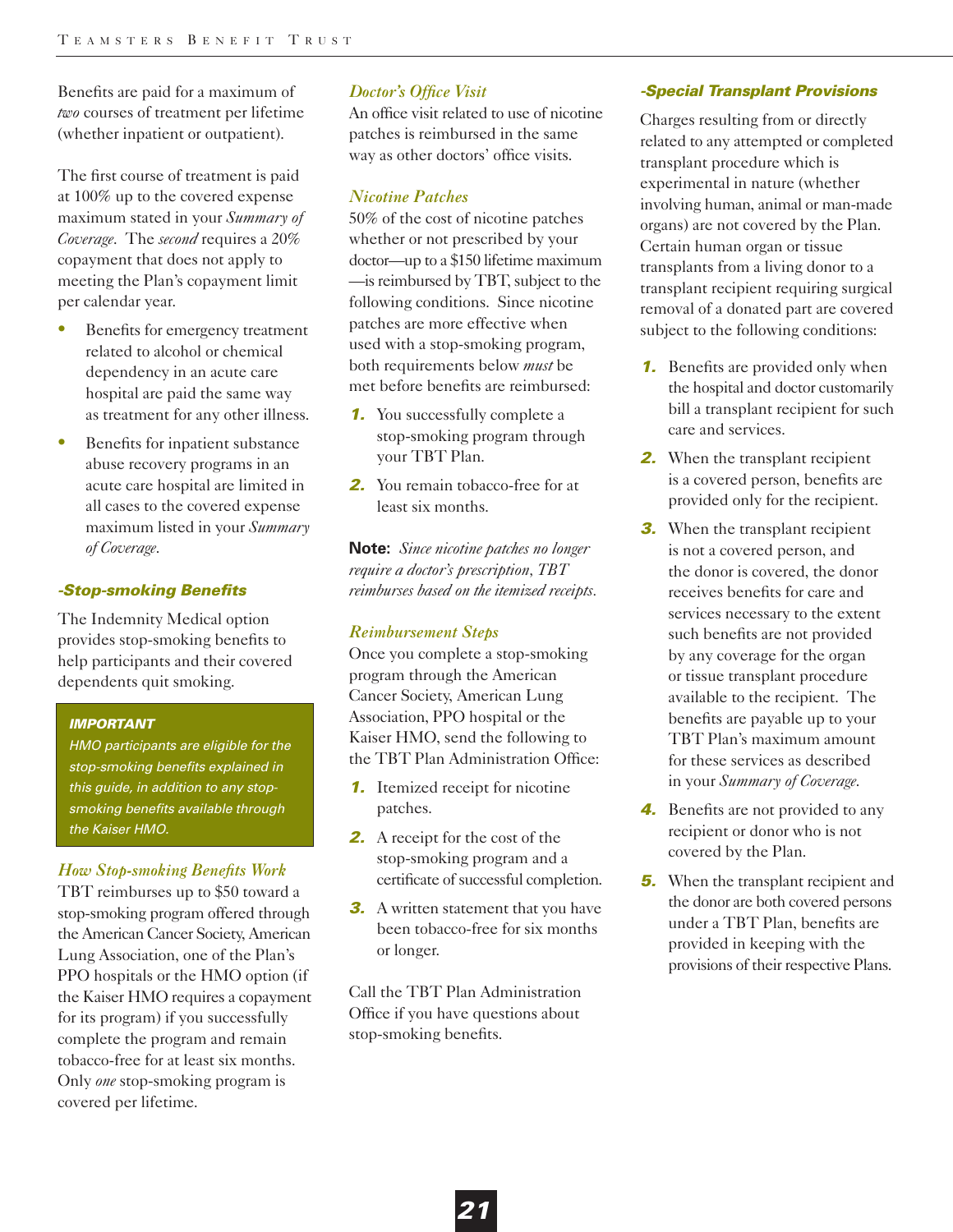# *WHAT IS NOT COVERED*

# *Limitations and Exclusions*

The Indemnity Medical option covers only treatment, services or supplies that are *medically necessary and prescribed by your doctor*. The following expenses are not covered:

- *1.* Expenses that are not medically necessary for the care or treatment of bodily injuries or illness.
- *2.* Services or supplies that are not provided under the supervision of a doctor (or other Plan-approved provider) operating within the scope of an appropriate license.
- *3.* Charges higher than Usual, Customary and Reasonable (UCR) amounts—as determined by the Board of Trustees. Unless otherwise provided, covered charges will not be higher than UCR charges for covered services and supplies in the geographic area where they are provided.
- *4.* Charges above the covered person's calendar year maximum for preventive care benefits such as routine physical exams and related x-rays and lab work, pap tests, routine mammograms, PSA tests for detection of prostate cancer, flu shots, routine pediatric exams and immunizations as recommended by the American College of Pediatrics. See your *Summary of Coverage* for your Plan's calendar year maximum. **Note:** *Diagnostic charges are not subject to the preventive care maximum.*
- **5.** Well baby care, except as stated in #4 above (see *Preventive Care* on page 15).
- *6.* Routine nursery care furnished to a newborn child during the period of the mother's postpartum hospitalization except such care provided during the first 48 hours following a normal vaginal delivery or during the first 96 hours following a caesarean section. This exclusion does not apply if the nursery care is furnished in connection with bodily injury or illness, including medically diagnosed congenital defects or birth abnormalities, *or if no separate charge is made for nursery care*.
- *7.* Cosmetic surgery, unless required (1) to repair or alleviate damage caused by an accident provided that surgery takes place within two years of the accident *and* while still eligible; or (2) in connection with a mastectomy, to reconstruct a breast on which a mastectomy has been performed, to reconstruct the other breast to produce a symmetrical appearance, or for prostheses or physical complications in all stages of a mastectomy.
- **8.** Dental services and supplies unless the expense is necessary for repair or alleviation of damage to natural teeth caused by an accident only if such services and supplies are provided within two years from the date of the accident *and* while still eligible.
- *9.* Expenses incurred for prescription drugs and prescription medicines except while hospitalized.
- **10.** Drugs and medicines dispensed in a doctor's office except *covered injections* provided during a doctor's office visit.
- **11.** Weight control and nutritional counseling *except* when prescribed to treat a specific medical condition or for morbid obesity with disease etiology.
- *12.* Any charges that result from or are related to any medical, surgical or dental procedure that is considered experimental in terms of generally accepted medical standards as determined by the Plan.
- *13.* Any charge related to the treatment of infertility, including but not limited to artificial insemination, *in vitro* fertilization, reversal of tubal ligation or vasectomy or any form of assisted reproductive technology.
- *14.* Intentionally self-inflicted injuries or medical conditions, unless the injury results from a medical condition.
- **15.** Conditions caused by or related to an act of war, armed invasion or aggression.
- **16.** Any accidental bodily injury or illness caused by or during the covered person's employment or in connection with illness or injury for which the person is entitled to benefits under any Workers' Compensation or occupational disease law. (For conditional advance payment related to an assignment of benefits, see *Recovering Benefits from a Third Party* on page 46.)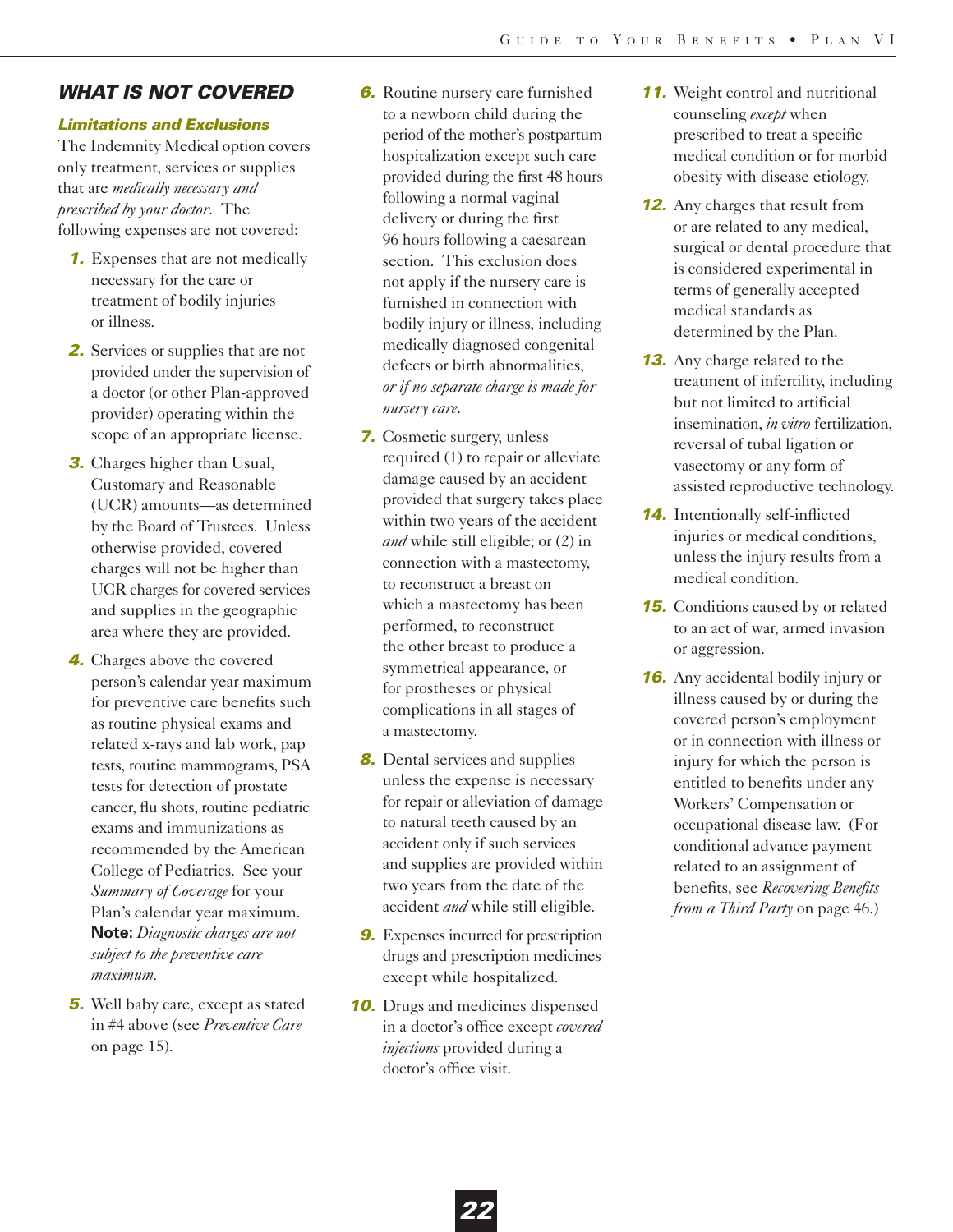- **17.** Any condition for which care or treatment is obtained from a federal, state or government agency or program where care is available without cost to the person. This includes any care provided by a hospital or facility owned or operated by governmental or state entities (unless there is an unconditional requirement to pay for this care without regard to the rights of others, contractual or otherwise).
- *18.* Any medical or dental services or supplies provided by or paid for by any governmental program (federal, state, county, district or municipal). This includes expenses that are payable by Medicare Part A or Part B.
- **19.** Charges that are higher than would otherwise be billed for the same care if benefits were not provided under the Plan. The Plan does not pay expenses that it is not obligated to pay (for example, expenses covered by the HMO for which no charge would otherwise be made to the patient or which the patient is not legally obligated to pay).
- **20.** Any charges that would not be made in the absence of this coverage.
- 21. Charges for itemized reports or itemized billing, except when requested by the Plan.
- *22.* Charges for failure to keep a scheduled appointment.
- 23. Charges for services incurred before coverage was effective or after it terminates.
- *24.* Services that are custodial in nature, rather than professional medical services prescribed by a doctor.
- **25.** Nursing services provided by a family member or someone who lives in your home.
- *26.* Any services related to *Pain Centers* or pain treatment clinics (even if prescribed by a doctor) including, but not limited to, biofeedback, hypnotism or the purchase or rental of any durable medical equipment related to such pain treatment.
- *27.* Purchase of durable medical equipment unless such purchase is determined appropriate by the TBT Plan Administration Office in advance and specifically pre-authorized by the Plan's Utilization Review Organization.
- **28.** Charges for equipment such as water or air purifiers, vacuum cleaners or other household appliances, Jacuzzi pools or exercise equipment, even when prescribed by a physician for therapeutic purposes.
- *29.* Speech therapy, occupational therapy or vision therapy, except when prescribed by a doctor to treat illness or injury.
- **30.** Charges related to treatment for change of gender and/or any complications resulting from such treatment.
- **31.** Procedures, services or supplies specifically excluded by the Plan now or in the future.
- *32.* Vitamins, including *covered injections*, even when prescribed (unless medically necessary as determined by the Plan's Utilization Review Organization).
- *33.* Sales tax.
- *34.* Ambulance, including air ambulance, when not appropriate for the level of medical treatment required or solely for convenience.

*23*

**35.** Waterbeds or flotation beds.

- **36.** Charges for any services relating to *alternative medicine*. This term refers to (but is not limited to) holism, homeopathic treatment, orthomolecular services and any other treatment of a similar kind.
- *37.* Hypnotism.
- **38.** Support stockings, except for initial pair prescribed by a doctor following surgery.
- *39.* Orthotics, except for the initial pair prescribed by a doctor.
- **40.** Treatment of Temporomandibular Joint dysfunction (TMJ). However, this treatment may be covered under your dental plan option (see page 39) subject to the copayment limit and maximum lifetime benefit listed in your *Summary of Coverage*.
- **41.** Charges exceeding the Plan's maximum vision expense benefit. See your *Summary of Coverage* for details.
- *42.* Eye refractions, eye glasses and lenses.
- *43.* Radial Keratotomy (RK) and any other form of eye surgery intended to correct nearsightedness or astigmatism.
- *44.* Hearing aids and related expenses.

# *INDEMNITY MEDICAL CLAIMS*

# *How Indemnity Medical Claims are Paid*

See *Claiming Benefits* (beginning on page 39) for details about claim filing and appeals procedures.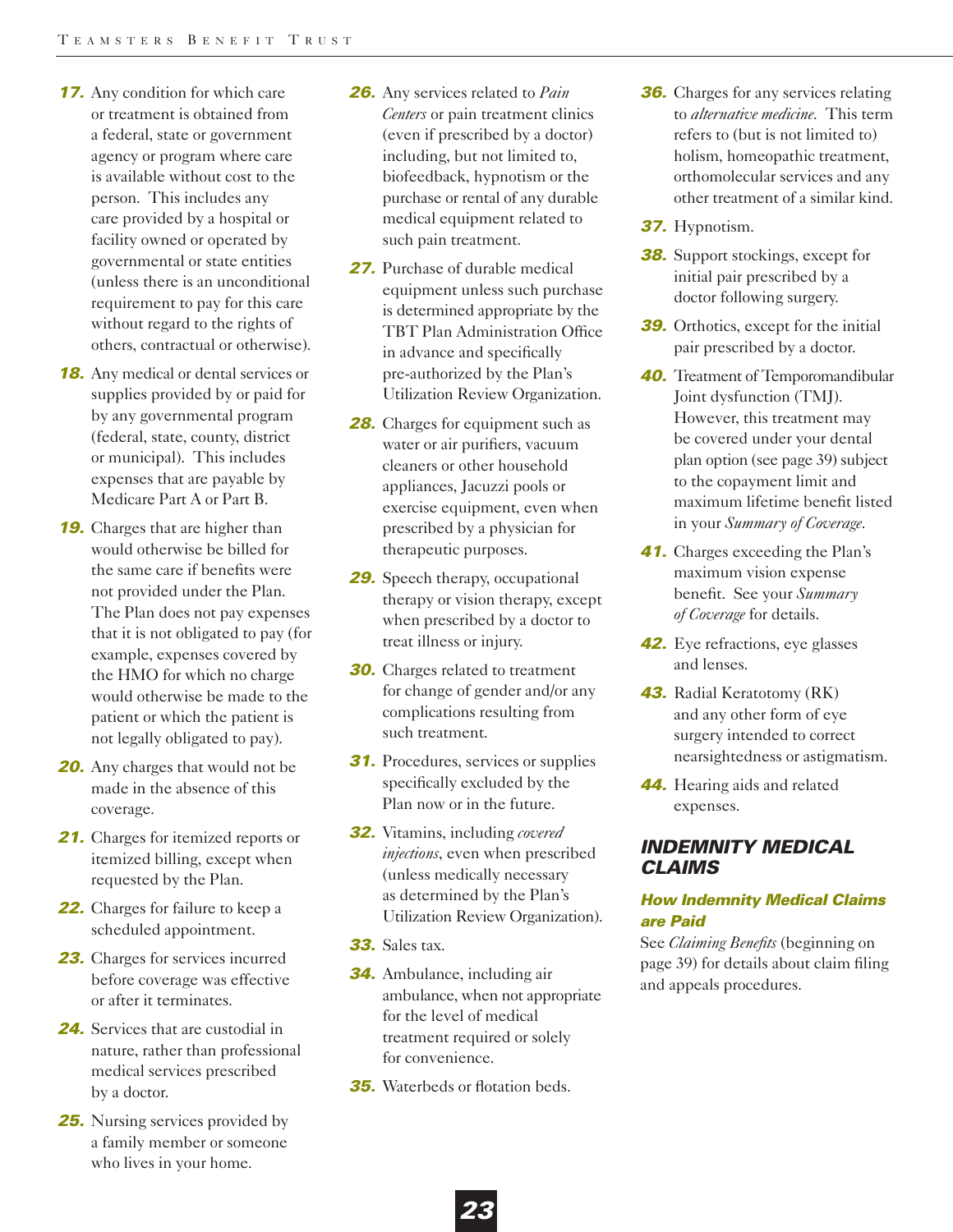# *YOUR PRESCRIPTION DRUG BENEFITS*

The TBT Prescription Solutions drug card program reimburses you for covered prescription drugs from participating pharmacies. Specific copayments, reimbursement amounts and mandatory mail service rules are explained in this section and your *Summary of Coverage*. To get the most from your coverage, you should present your prescription drug card at a participating pharmacy. Contact Prescription Solutions at (800) 797-9791 to confirm that your pharmacy is in the network. Or visit their web site at www.rxsolutions.com.

# *When Coverage Begins*

You and your covered dependents become eligible for prescription drug benefits at the same time that you are eligible for your other TBT benefits (see pages 1-6).

# *Prescription Drugs for the Indemnity Medical Option Participants*

Under the Indemnity Medical option, outpatient prescription drugs are provided by reimbursement through the TBT Plan Administration Office (after medical/prescription drug deductible is met) through Prescription Solutions as follows:

- **•** Drugs from Prescription Solutions pharmacy (by reimbursement through TBT) are payable at 80% up to the Plan's prescription drug calendar year maximum per calendar year and 100% thereafter.
- **•** Outpatient drugs through non-Prescription Solutions pharmacy (by reimbursement through TBT) are payable at 50% of UCR up to the Plan's prescription drug calendar year maximum per calendar year and 100% thereafter. **Note:** The amount reimbursed is usually less than retail charges at a non-Prescription Solutions pharmacy.)
- **•** Participants must use the mail service after two fills at the retail pharmacy.

# *Prescription Drugs for Kaiser Participants*

Plan VI requires that participants who enroll in the Kaiser HMO use only Kaiser facility pharmacies (except for an eligible out-of-area emergency). Outpatient prescription drug benefits are only provided by the Kaiser HMO facility or mail service (after a copayment is met per prescription or refill)—rather than through the TBT Indemnity Medical option prescription drug benefits.

See the *Comparison of Medical Benefits* and the separate Kaiser material including the *Evidence of Coverage and Disclosure* form.

# *Prescription Drug ID Card*

When the TBT Plan Administration Office receives your *TBT Enrollment Form*, Prescription Solutions sends you a welcome package that includes program instructions, prescription drug ID cards, a list of participating retail chain pharmacies and a mail service brochure. Your prescription drug ID card lists only your name, but may be used by all your covered dependents. If your spouse is covered under the Plan, you are sent two prescription drug ID cards.

For newly eligible participants, a temporary prescription drug ID card is enclosed with this *Guide to Your Benefits* and may be used until you receive your plastic ID cards from Prescription Solutions. If you need an additional prescription drug ID card, you can request one by calling the TBT Plan Administration Office at (510) 796-4676 or (800) 533-0119.

If your covered dependent is a fulltime student living away from home, you need to contact the TBT Plan Administration Office each semester to verify the student's eligibility for coverage as a full-time student. You also need to order the student's prescription drug ID card. (See pages 5-6 for more information about dependent coverage for eligible fulltime students.)

# *What is Covered*

The Plan's prescription drug benefits provide up to a 100-day supply of covered drugs or medicines prescribed by a licensed doctor or dentist to treat an illness or injury. Be sure to check the restrictions on pages 26-27. Also review your *Summary of Coverage* for information about copayments (if any) that apply to your prescription drug benefits.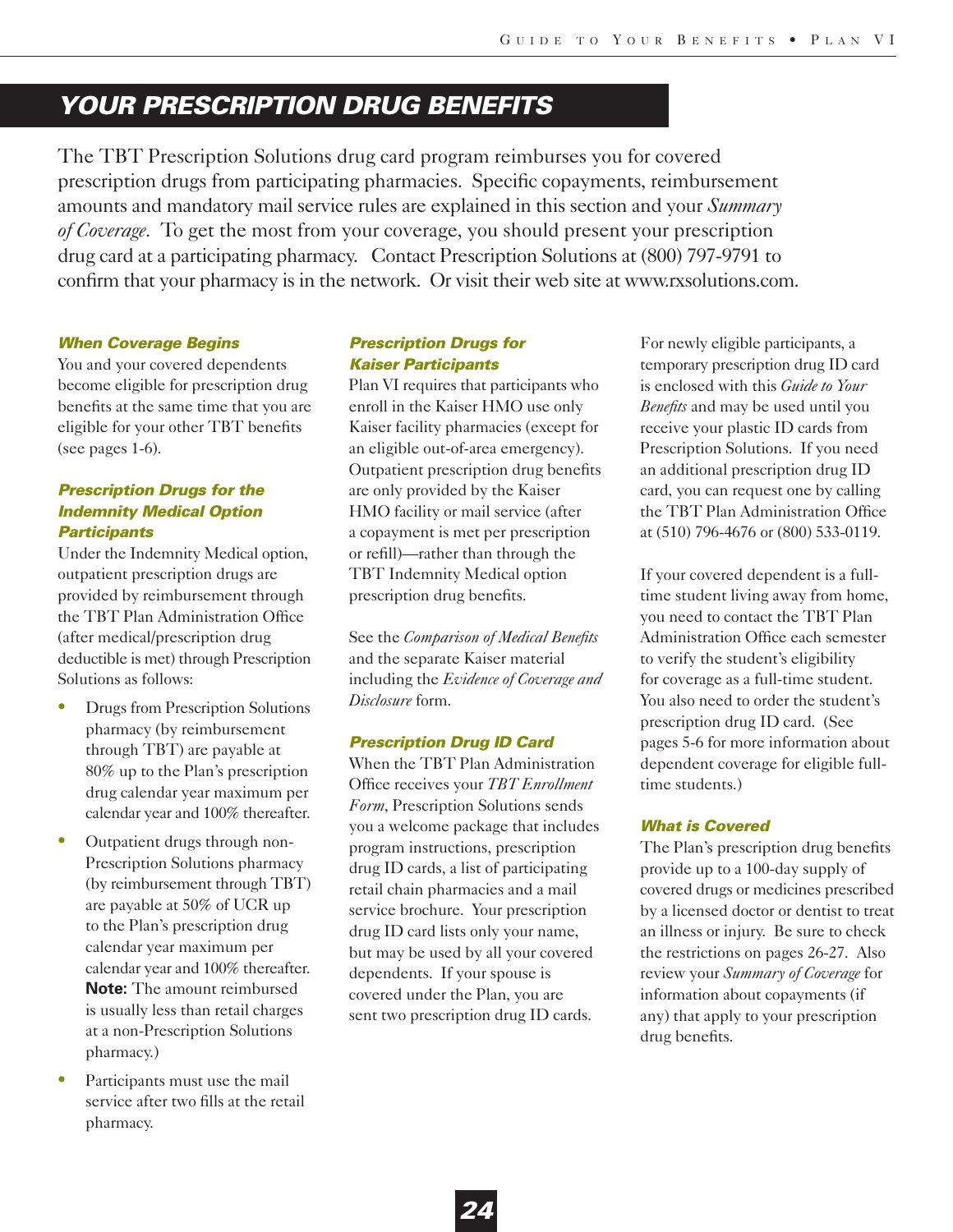The Plan covers most medicines and drugs that are: (1) prescribed under federal and state laws by a licensed doctor or dentist, (2) medically necessary for the patient's illness or injury, (3) fully approved by the U.S. Food and Drug Administration (FDA), and (4) not contained in the list of exclusions on pages 26-27 of this guide. The most common prescription drug items covered include:

- Federal-legend drugs.
- State-restricted drugs.
- Compound medications.
- Insulin on prescription.
- Needles and syringes on prescription.
- Injectables, Imitrex (including auto-injector).
- Federal-legend oral contraceptives.
- Norplant.
- Prenatal vitamins (during pregnancy).
- Diabetic supplies (except machines such as a glucometer).

There is no drug "formulary" (list of included/excluded drugs) and the only criteria regarding whether an existing or new drug is covered by the Plan is (1) full approval by the FDA, (2) included under *What is Covered* above or (3) excluded under the heading *What is Not Covered* on pages 26-27. However, the Board of Trustees reserves the right to adopt a formulary in the future if it deems necessary.

If you are not sure whether an item is covered, call Prescription Solutions at (800) 797-9791.

# *Pre-Approval by Diagnosis*

The following prescription drugs are covered *only when pre-approved by the Plan's Utilization Review Organization* for an FDA-approved diagnosis:

- Immune altering drugs.
- Genetically engineered drugs.

See *What is Not Covered* on pages 26-27.

# *Mail Service Program*

You must use the mail service program after the first two prescriptions or refills are ordered through retail pharmacies. The medicine is mailed directly to your home.

The same restrictions and exclusions that apply to the prescription drug program also apply to the mail service program. If you need a mail service form or information, contact the program directly at (800) 562-6223.

Prescriptions ordered through the Prescription Solutions Mail Service Program are covered at 80% by reimbursement.

If you (or your doctor) order a brand name drug when a generic equivalent is available, you pay the cost difference between generic and brand name (in addition to your copayment).

# *If You Need Injectable Medication*

Injectable medication (except those listed on this page under Injectable Exceptions) are ONLY covered when filled through Prescription Solutions' mail order Specialty Pharmacy Program and are restricted to a 30-day supply. **Note:** This does not apply if you are enrolled in the Kaiser HMO that requires you to use the Kaiser pharmacy only for your prescriptions. Contact the Kaiser HMO for details about injectable prescription drugs and medicines.

*Injectable Exceptions.* The following commonly used injectable medications may be purchased at the retail pharmacy under the regular card program, with up to a 100-day supply.

- **•** *Arixtra*
- **•** *Cyanocobalamine*
- **•** *Delatestryl*
- **•** *Delestrogen*
- **•** *Depo-provera*
- **•** *Depo-Testosterone*
- **•** *Dexamethasone*
- **•** *Furosemide*
- **•** *Fragamin*
- **•** *Haloperidol Lactate*
- **•** *Heparin*
- **•** *Innohep*
- **•** *Insulin*
- **•** *Lidocaine*
- **•** *Lorazepam*
- **•** *Lovenox*
- **•** *Lunelle*
- **•** *Methotrexate*
- **•** *Nubain*
- **•** *Progesterone*
- **•** *Promethazine*
- **•** *Sodium Bicarbonate*

To order covered injectable medications that are not contained on the list above, you must use the Prescription Solutions *Specialty Pharmacy Program*. Your doctor sends a request to Prescription Solutions for your injectable drugs by faxing a Prior Authorization Form to Prescription Solutions at (800) 853-3844 —or by calling them at (800) 711-4555. Once the request is authorized, Prescription Solutions contacts you or your doctor to coordinate the delivery (and collect any co-payment if applicable).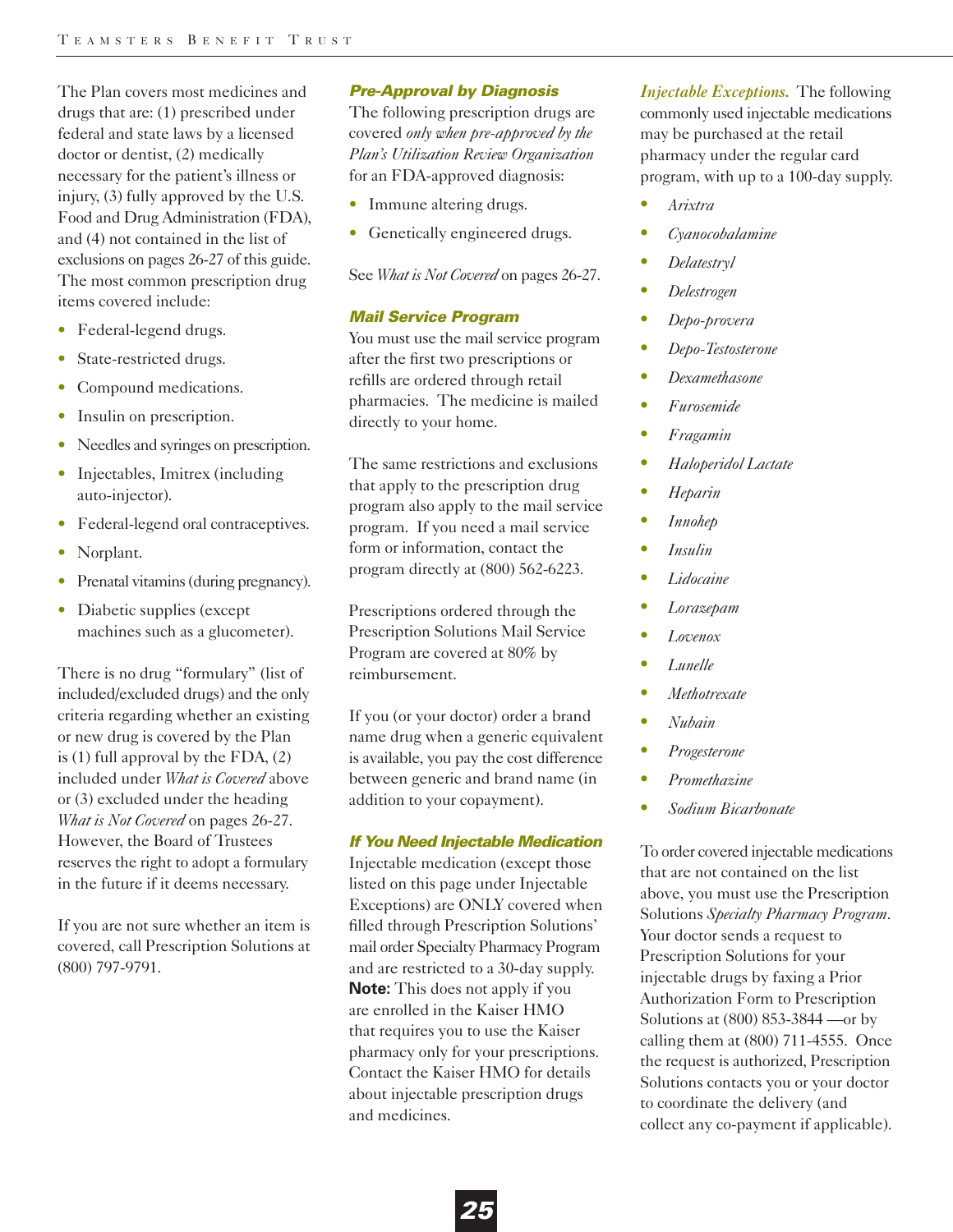Your order is shipped to your home or the doctor's office or clinic at no charge. All orders are sent via UPS overnight delivery to arrive Tuesday through Friday only.

Since all injectables are limited to a 30-day supply, a Patient Care Coordinator will contact you to refill your prescription before it runs out.

If you have questions about the Specialty Pharmacy Program or covered injectable medicines, contact their help desk at (800) 562-6223. If you have other questions or need help, contact the TBT Plan Administration Office and ask for the Pharmacy Unit.

# *Use Generic Drugs*

The Plan encourages you to ask your doctor to prescribe generic drugs instead of brand name drugs (when a generic equivalent is available). If for any reason you or your doctor choose a brand name drug when a generic equivalent is available, the Plan pays for the brand name drug, but only up to the cost of the generic equivalent (after any applicable copayments are collected).

# *IMPORTANT*

*If you (or your doctor) order a brand name drug when a generic equivalent is available, you'll pay the cost difference—in addition to any copayment you may need to pay under your TBT prescription drug benefits. (See your Summary of Coverage for details.)*

# *How to Use the Program*

The program is easy to use. Present your prescription drug card whenever you fill a prescription at a participating pharmacy. The pharmacy checks your eligibility and coverage status in the Prescription Solutions database. Outpatient prescription drugs are provided by reimbursement through the TBT Plan Administration Office (after the medical/prescription drug deductible and copayment are met).

If you need help locating a Prescription Solutions pharmacy, call the toll-free customer service number at (800) 797-9791 from 6:00 a.m. to 9:00 p.m. P.S.T.

You and your covered dependents must use this card at a Prescription Solutions pharmacy to receive maximum prescription drug benefits (see *Using Non-Participating Pharmacies* to the right).

# *Reimbursement Procedures*

Use a TBT prescription drug reimbursement claim form. The TBT Plan Administration Office can send you a form upon request. **Note:** Send your completed claim form to the TBT Plan Administration Office.

Include the prescription label receipt (which *must* include the following information, or payment could be delayed or denied):

- **•** *Pharmacy name*
- **•** *Prescription number*
- **•** *Fill date*
- **•** *Name of physician*
- **•** *Drug name*
- **•** *Strength, quantity and amount paid*

New participants, *during their first month of eligibility*, are reimbursed at 80% of the incurred cost for covered drugs or medicine (minus any copayment that may apply—see your *Summary of Coverage*).

# *Using Non-participating Pharmacies*

If for any reason you use a nonparticipating pharmacy, you will be reimbursed at 50% of UCR.

# *How the Mail Service Program Works*

Getting started is easy. You may (1) Call (800) 562-6223 to provide the prescription information and request that your doctor be contacted for a new prescription; or (2) If you prefer ordering by mail, you can complete the enclosed prescription order form and submit it with your payment and prescriptions. **Note:** You may call (800) 562-6223 to request the amount that should be sent for your payment.

# *MEDICARE PART D*

*If you or a covered dependent are Medicare-eligible, but currently covered under a TBT plan for active employees (either under the Indemnity Plan or the Kaiser HMO), do not enroll in a Medicare Part D program. If you enroll in a Medicare Part D program, you will lose your TBT prescription drug coverage.*

# *What is Not Covered*

The Plan covers only medication that is medically necessary and prescribed by your doctor. The following drugs or medicines are *not* covered:

- *1.* Those administered or billed by a hospital or nursing facility related to inpatient services or not dispensed by a licensed pharmacist.
- **2.** Those received without charge through local, state or federal programs including Workers' Compensation.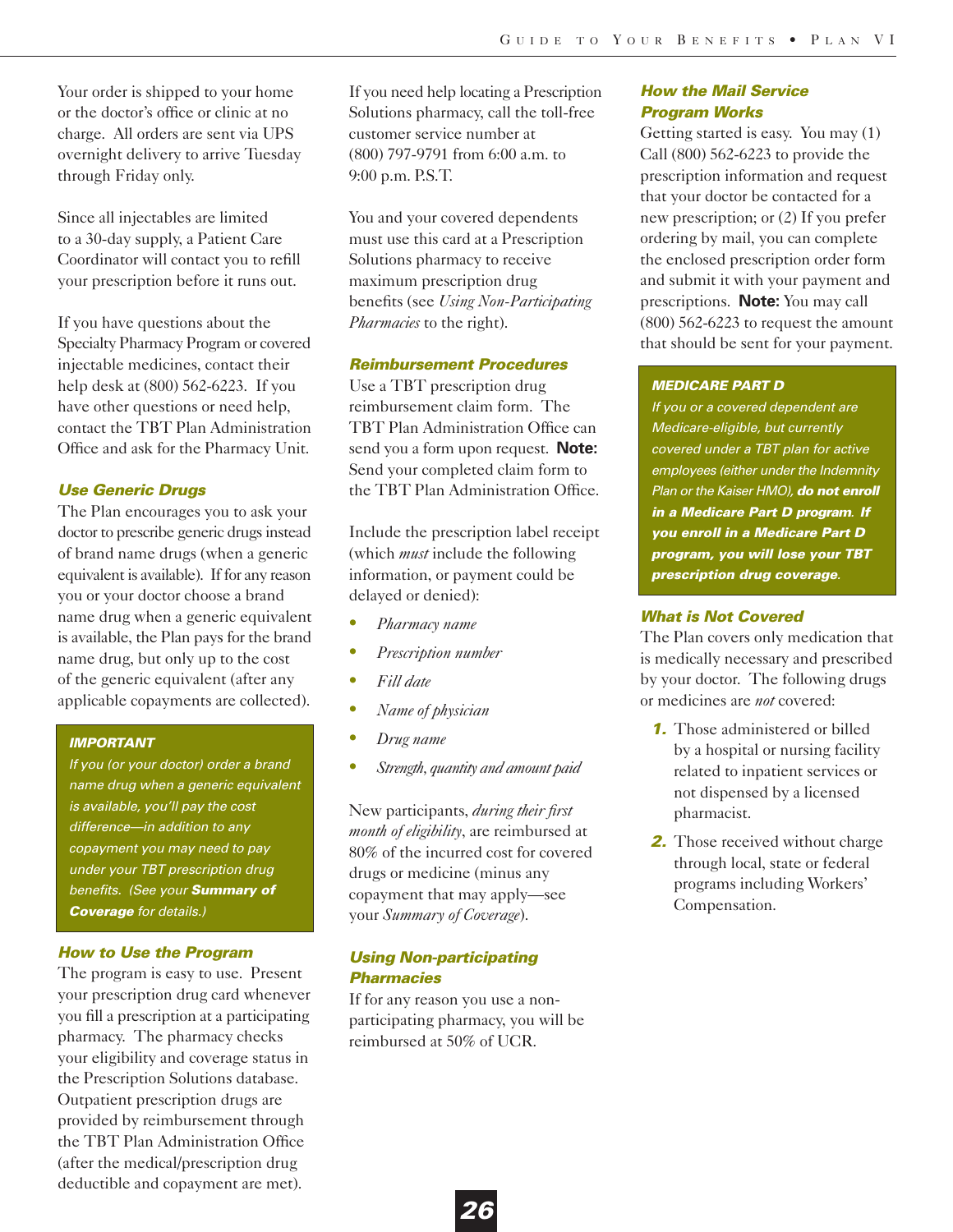- **3.** Those legally available without a prescription, except insulin and insulin syringes (when prescribed by a physician).
- *4.* Nicotine patches and other smoking cessation aids (unless after completion of a Planapproved stop-smoking program—see page 21).
- *5.* Nicorette gum.
- *6.* Lost or stolen medication.
- *7.* Cosmetics, health and beauty aids or drugs prescribed for cosmetic purposes and not medically necessary (such as Retin-A).
- **8.** Charges higher than what are Usual, Customary and Reasonable (UCR).
- **9.** Fluoride tablets and nontherapeutic vitamins and minerals, including prescribed vitamins such as *Tri-Vi-Sol* and *Poly-Vi-Sol* (unless medical necessity is clearly established).
- **10.** Vitamins (including federallegend vitamins) even when prescribed—unless medical necessity is clearly established, as in prenatal vitamins during pregnancy).
- *11.* Anabolic steroids.
- *12.* Growth hormones (unless pre-approved by the Plan's Utilization Review Organization).
- *13.* Fertility drugs.
- *14.* Allergy serums.
- *15.* Viagra and any other drugs for the treatment of impotence, unless medical necessity is clearly established as determined by the Plan's Utilization Review Organization.
- **16.** Genetically engineered drugs and immune altering drugs (even when injectable) unless pre-approved by the Plan's Utilization Review Organization.
- *17.* Immunization agents, biological sera or plasma.
- **18.** Diet medications, appetite suppressants, dietary or nutritional supplements and liquid diet food that may be purchased with or without a prescription.
- **19.** Therapeutic equipment, devices or appliances, whether or not prescribed by a doctor including hypodermic needles, syringes, support garments and other non-medical items. In some cases, these items *may* be covered under your TBT medical option (see *Covered Expenses*, item 7 on page 20).
- **20.** Charges for an unreasonable supply of drugs (or more than the maximum 100-day supply).
- 21. Refills not authorized by the prescribing physician.
- *22.* Refills requested sooner than appropriate after last filled.
- *23.* Drugs or medicines dispensed a year or more after the prescription date.
- *24.* Claims not filed within one year of purchase.
- *25.* Prescriptions filled before coverage begins or after it ends.
- *26.* Drugs or medicines prescribed for conditions or treatments not covered by the Plan.
- *27.* Investigational or experimental drugs.
- 28. Charges to administer prescription drugs or insulin injections.
- *29.* Drugs or medicines that have not been fully approved by the U.S. Food and Drug Administration (FDA).

*27*

# *Claim Filing Procedures*

See *Claiming Benefits* (beginning on page 39) for details about claim filing and appeals procedures.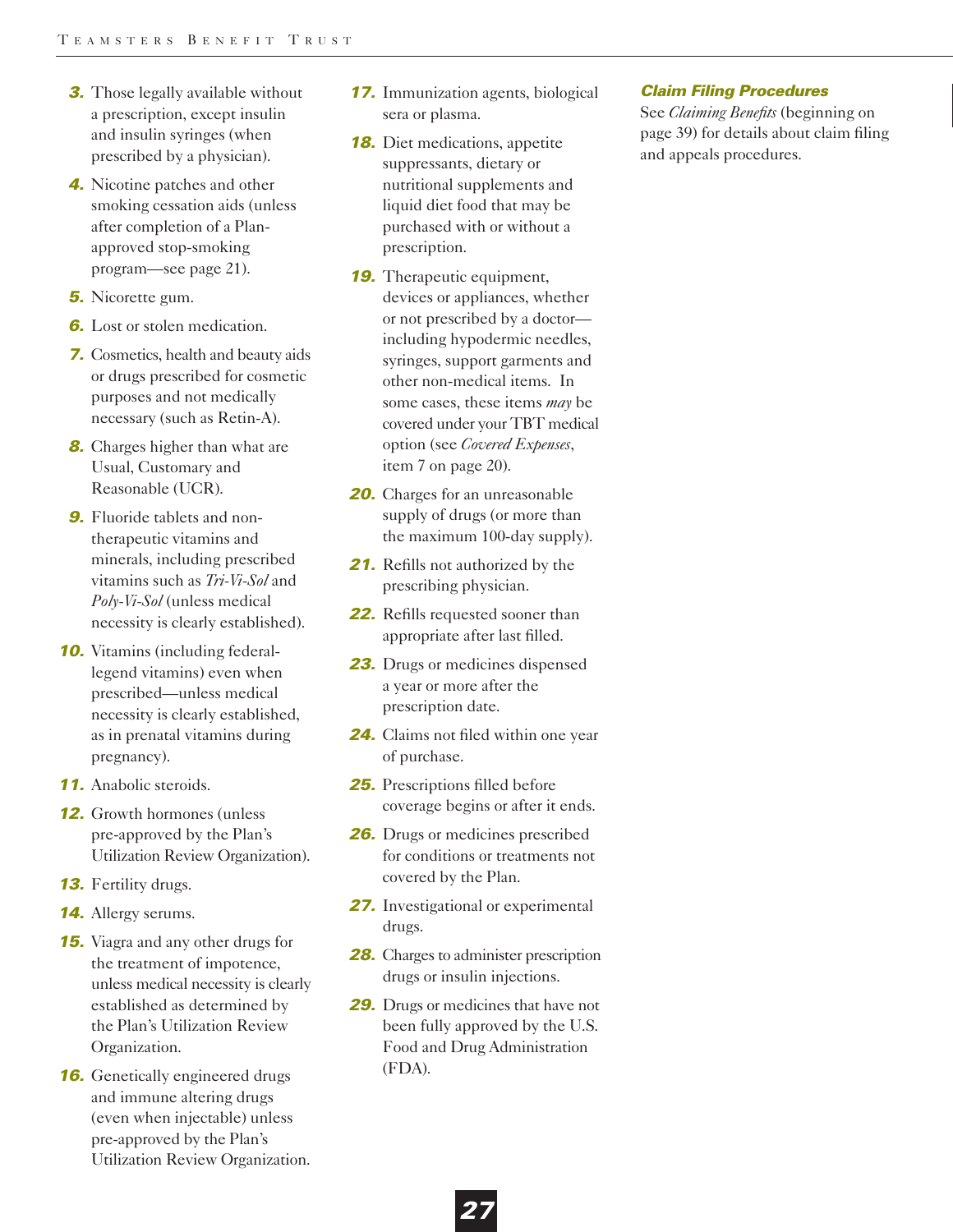# *YOUR DENTAL CARE BENEFITS*

Regular dental care is an important part of your overall health. You may choose one of the dental options shown on your Dental Option Form sent to you when you first enroll or during Open Enrollment. The current options include Delta Dental, Bright Now! Dental/Newport Option and Pacific Union Dental.

See the *Comparison of Dental Benefits* and review the current options. You can also consult your *Summary of Coverage* for details about your benefits.

The *Comparison of Dental Benefits* is a summary only. It does not fully describe your benefit coverage. For details on Delta Dental or the other TBT dental options, refer to the *Evidence of Coverage* for Delta Dental, Bright Now! Dental/Newport Option or Pacific Union Dental. The *Evidence of Coverage* is the binding document between the dental program and its members. (To obtain a copy of the dental brochures or each provider's *Evidence of Coverage*, call the TBT Plan Administration Office.)

The dental provider's treating dentist must determine that the services and supplies are necessary within accepted dental standards to prevent, diagnose or treat your dental condition. The services and supplies must be provided, prescribed, authorized or directed by a dental program dentist. (To obtain a copy of each provider's list of dentists, call the TBT Plan Administration Office.)

For details on the benefit and claims review and decision procedures for your dental option, refer to the respective dental program's *Evidence of Coverage*.

# *Dental Options*

*Indemnity Dental (Option 1)* is TBT's dental option that is administered by Delta Dental. Under Option 1, you may see the licensed dentist of your choice. The level of Plan benefits depends on whether your dentist is a Delta Dental dentist.

**Note:** *During your first year of TBT coverage, you may only choose Option 2 or Option 3 unless you qualify for Option 1 under one of the exceptions listed on the Dental Option Form.*

# *Option 2 (currently Bright Now! Dental/Newport Option) and Option 3 (currently Pacific Union Dental)*

are the other dental options offered through TBT (at the time this guide is printed). Both Option 2 and Option 3 are *prepaid* dental plans providing covered services through designated dental offices throughout California. See your *Comparison of Dental Benefits* and *Summary of Coverage* for details about the current TBT-provided dental plan options.

# *When Coverage Begins*

You and your covered dependents become eligible for dental benefits at the same time that you are eligible for your other TBT benefits (see pages 1-6).

Coverage begins only *after* you choose a dental option by sending a completed *TBT Enrollment Form* and *Dental Option Form* to the TBT Plan Administration Office. It is not automatic.

The dental option you choose also applies to your covered dependents.

# *REMINDER*

*All TBT dental options cover a wide range of services and supplies. For more information, see your Summary of Coverage and Comparison of Dental Benefits.*

# *If You are a Newly Hired Employee (with a Currently Participating Employer)*

*The Indemnity Dental option (Option 1) is not available to you until one year after your initial hire date. (See your Enrollment Materials folder and Dental Option Form for specific enrollment rules and exceptions.) Until then, you may enroll in one of the prepaid dental options (Option 2 or Option 3) listed on this page. Brochures describing TBT's current dental options are provided in your new employee packet or upon request.* 

The remaining pages of this section describe dental benefits under the Indemnity Dental option.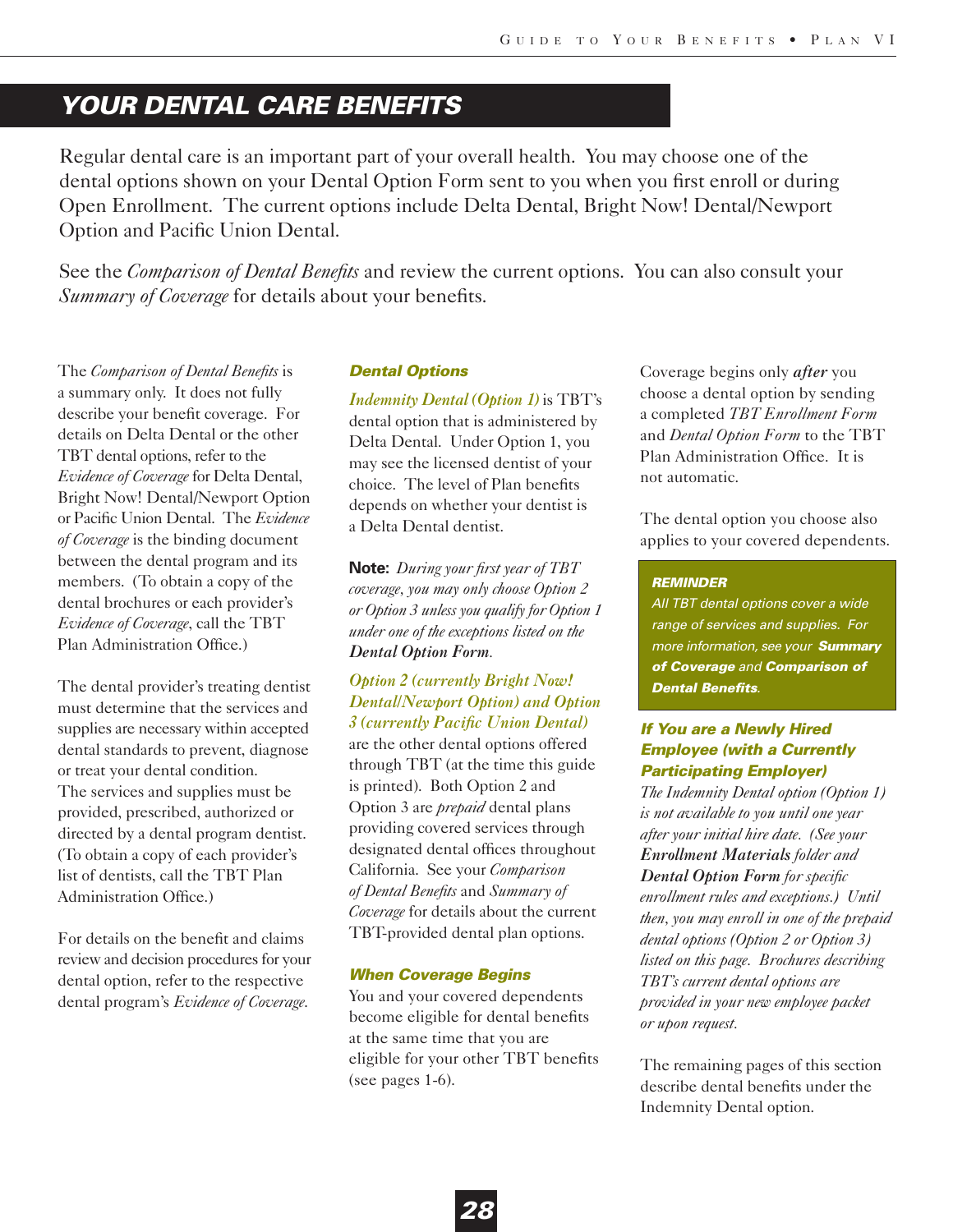# *How to Use the Indemnity Dental Option*

The Indemnity Dental option covers a wide range of services as long as they are necessary and provided by a licensed dentist or dental hygienist.

To encourage regular visits to your dentist, there is no deductible for *preventive care*. Your TBT Plan may require that dental deductibles are met before paying other types of expenses under the Indemnity Dental option.

Check your *Summary of Coverage* and *Comparison of Dental Benefits* for details about deductibles, copayments and maximums that may apply to your dental benefits.

After you satisfy the deductible amounts listed in your *Summary of Coverage*, the Indemnity Dental option provides payment for covered expenses at your TBT Plan's dental copayment percentage for the rest of the calendar year. (See your *Summary of Coverage* for your copayment percentage.)

The Indemnity Dental option may have maximum amounts that apply to each covered person in a calendar year. (See your *Summary of Coverage* for your Plan maximums.)

### *IMPORTANT WORDS*

*Certain words in this section have meanings specific to the Indemnity Dental option. They are listed here for your convenience. These and other important terms are also defined near the end of this guide.*

*Covered Expenses are the Usual, Customary and Reasonable (UCR) charges for necessary services performed by a dentist in the geographic area where you receive the dental care. Charges that the Indemnity Dental option considers to be higher than the UCR charges for a similar procedure in your geographical area are not covered.*

*Covered Services. The specific dental service covered according to TBT's administrative contract with Delta Dental.*

*Contract. A written agreement between TBT and Delta Dental to provide you and your covered dependents with dental benefits. That contract, along with this guide, your Summary of Coverage and Comparison of Dental Benefits establish the terms and conditions of the dental benefits that you receive.* 

*Maximum. The highest dollar amount that will be paid for covered dental procedures in any calendar year, or lifetime, for certain types of benefits.*

*Usual, Customary and Reasonable (UCR). A usual fee is the amount that a dentist regularly charges and receives for a given service, or the fee actually charged, whichever is less. A customary fee is within the range of usual fees charged and received for a particular service by similarly trained dentists in the same geographic area. A reasonable fee is ordinarily what is usual and customary, but the Plan may conclude that a higher fee is justified for particular dental work that requires an extraordinary level of complexity. See your Comparison of Dental Benefits.*

# *Delta Dentists*

When you enroll in the Indemnity Dental option, you have the freedom to go to any licensed dentist you choose. However, you receive the highest covered benefits when you use dentists who participate in the Delta Dental network.

*While most dentists licensed in California participate in Delta Dental, you should ask your dentist if he or she is a Delta Dental provider so you will get the maximum benefits for the lowest out-of-pocket costs.*

A list of Delta Dental's dentists can be obtained by calling their toll-free number at (800) 765-6003. You can also visit their web site at www.deltadentalca.org or call their provider finder service at (800) 427-3237.

# *Covered Expenses - Indemnity Dental Option*

The Indemnity Dental option covers the services listed below. (Refer to your *Comparison of Dental Benefits* for deductible amounts, copayments, benefit maximums and other limits specific to each category.) Also see *Limitations* and *Exclusions* on pages 30-32. Be aware that if there are alternative dental procedures or techniques with different fees, the Indemnity Dental option only pays for the treatment with the lower fee.

# *- Preventive Care*

The Indemnity Dental option covers preventive care to help your dentist determine necessary treatment and to prevent deterioration of your teeth and gums. Preventive care services (on next page) are not subject to the deductible under your TBT Plan (as explained in your *Summary of Coverage*).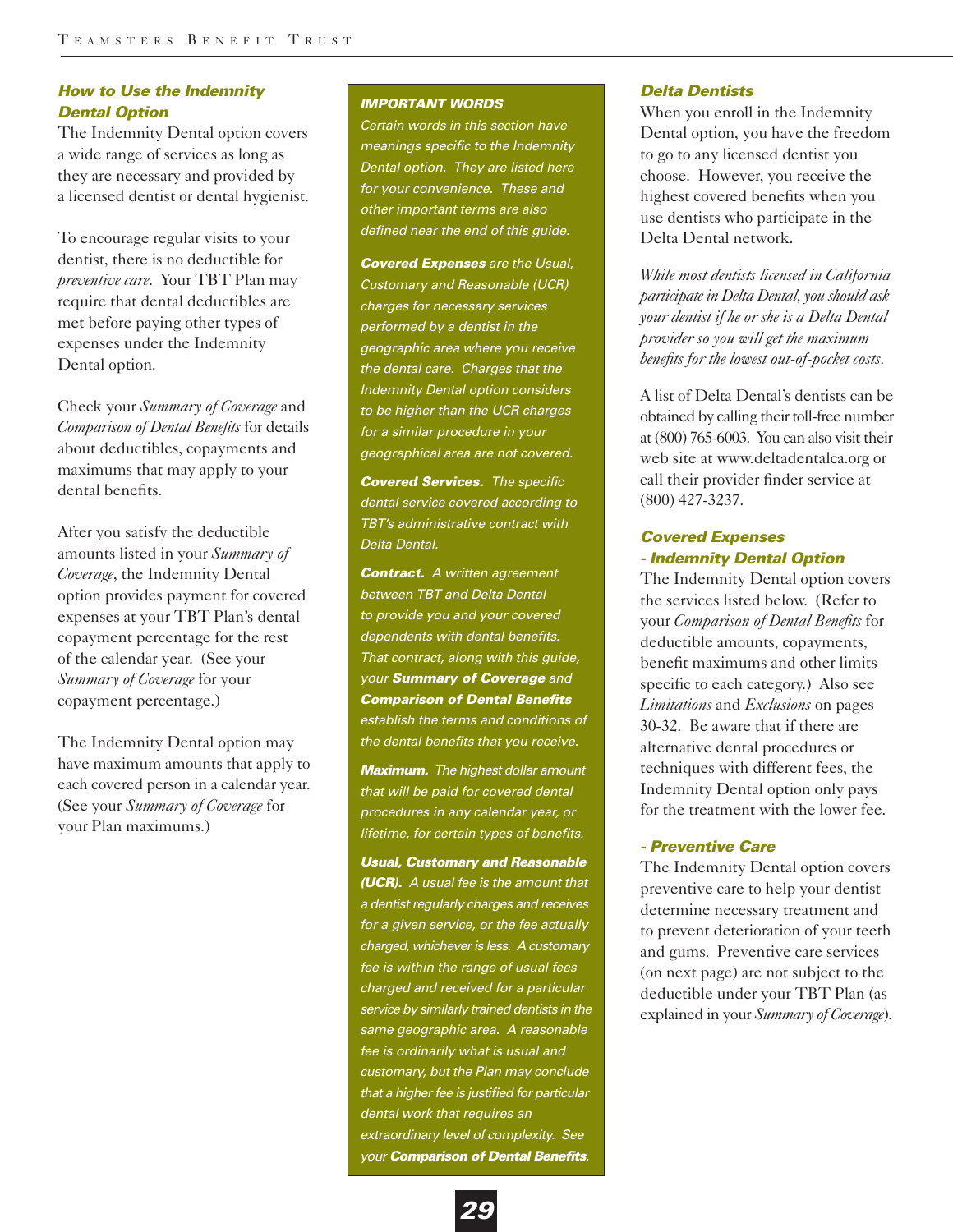Preventive care includes:

- **•** Two oral examinations, per calendar year (including office visits for observation and/or specialty consultation) that include cleaning, scaling, polishing and fluoride treatments.
- **•** Full-mouth x-rays, once every five years.
- **•** Bitewing x-rays, no more than twice in a calendar year for covered children up to age 18 and once in a calendar year for covered adults.

# *- Basic Care*

Basic care includes procedures needed to restore your teeth, oral surgery and endodontic services such as root canals and periodontal procedures. Periodontal procedures that include cleanings are subject to the *same* limits as other dental cleanings. Cleanings of any kind are covered no more than twice in a calendar year.

Basic care includes:

- *1.* Anesthesia (for covered oral surgery procedures).
- **2.** Extractions and oral surgery.
- **3.** Treatment of periodontal disease and other gum or mouth tissue disorders.
- *4.* Root canal therapy and other endodontic treatment.
- **5.** Amalgam, silicate or composite (resin) restorations.
- *6.* Installation of space maintainers, including adjustments during the first six months.

*7.* Sealants for children applied only to permanent first molars through age eight and second molars through age 15 if teeth are without caries (decay) or restorations on the occlusal surface. Sealant Benefits do not include the repair or replacement of a sealant on any tooth within two years of application.

Copayments vary by TBT Plan. (Check your *Summary of Coverage* and *Comparison of Dental Benefits* for the amounts that may apply to your dental coverage.)

# *- Major Care*

Major care is more costly restorative treatment such as bridgework and crowns. Copayments (if any) for these services may differ.

Major care includes:

- *1.* Crowns, caps, inlays, onlays and cast restorations needed to treat cavities that cannot be replaced by amalgam, silicate or direct composite (resin) restorations.
- *2.* Prosthodontic benefits, including the construction or repair of fixed bridges, partial dentures and complete dentures, if provided to replace missing natural teeth. The Plan pays the applicable percentage of the dentist's fee for a standard cast chrome or acrylic partial denture or a standard complete denture. (**Note:** A standard complete or partial denture is defined as a removable prosthetic appliance provided to replace missing natural, permanent teeth constructed using accepted and conventional procedures and materials.)

**3.** Certain non-surgical procedures to treat Temporomandibular Joint Dysfunction (TMJ) as explained in your *Summary of Coverage* and *Comparison of Dental Benefits*. Your TBT Plan pays 50% of specific covered TMJ charges up to a lifetime maximum of \$1,000.

# *What Is Not Covered*

The Indemnity Dental option covers a wide variety of dental care services, but certain expenses are not covered. See the *Limitations* and *Exclusions* that begin below. (Check your *Summary of Coverage* and *Comparison of Dental Benefits* for any special rules or exceptions not mentioned in this guide.)

# *- Limitations*

The Plan limits certain dental benefits as follows:

- *1.* Benefits are not payable for more than two oral examinations, including office visits for observation and specialist consultations (or a combination).
- *2.* Benefits are not payable for more than two prophylaxis (except during pregnancy), fluoride treatments or procedures that include cleanings in a calendar year.
- **3.** Bitewing x-rays are provided on request by the dentist, but no more than twice in any calendar year for children to age 18 or once in any calendar year for adults age 18 and over. Full-mouth x-rays are provided once in a five-year period.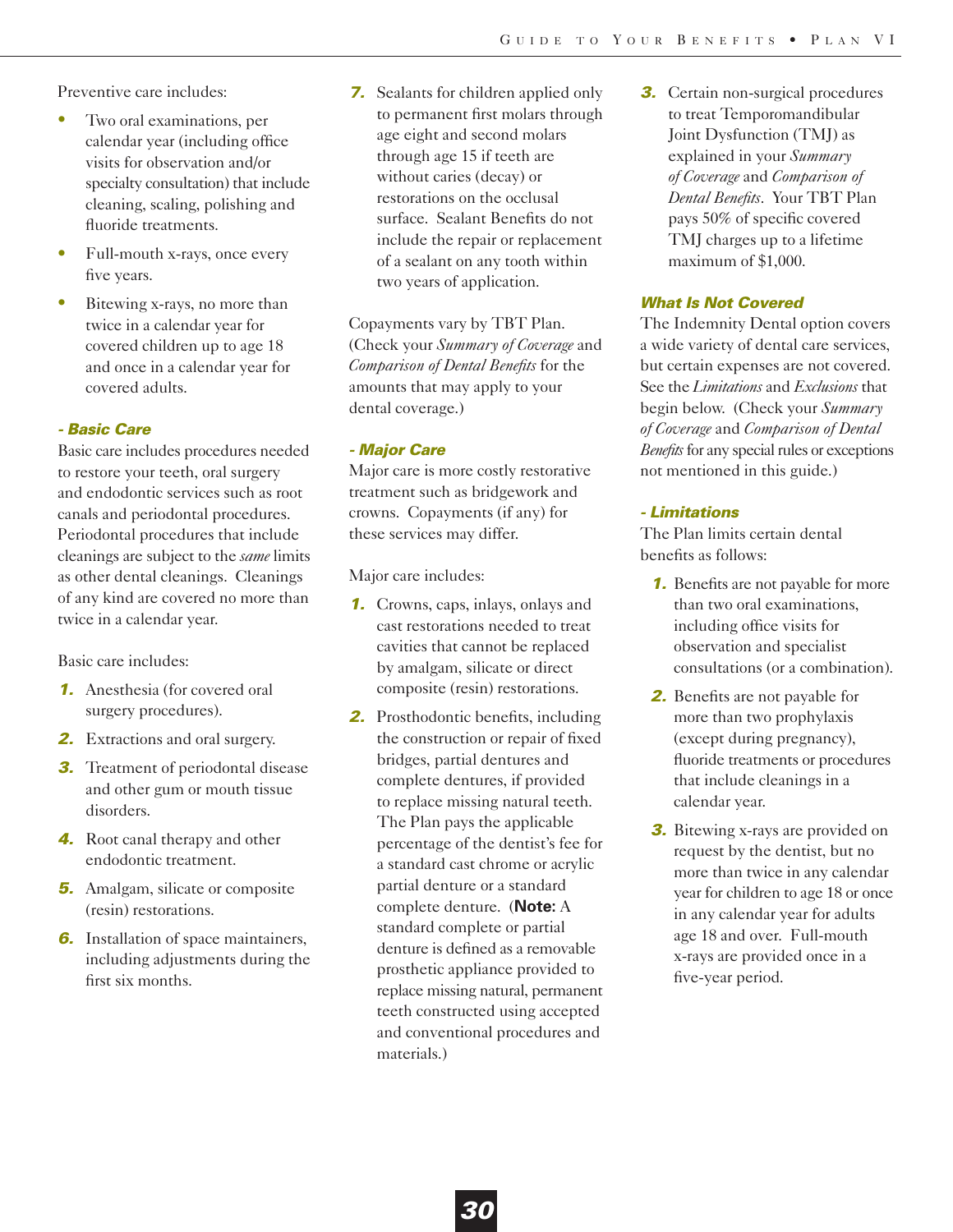- *4.* Sealant benefits include the application of sealants only to permanent first molars through age eight and second molars through age 15 if teeth are without caries (decay) or restorations on the occlusal surface. Sealant benefits do not include the repair or replacement of a sealant on any tooth within three years of its application.
- *5.* Crowns, caps, inlays, onlays and cast restorations are covered benefits on the same tooth only once every five years.
- *6.* For a standard cast chrome or acrylic partial denture or a standard complete denture, the Plan pays its copayment percentage of the dentist's fee allowance (the average amount charged by most participating dentists). A standard partial or complete denture is defined as a removable prosthetic appliance provided to replace missing natural, permanent teeth and which is constructed using accepted and conventional procedures and materials.
- *7.* Prosthodontic devices are covered only once every five years, and only if there has been such an extensive loss of remaining teeth, or a change in supporting tissues, that the existing appliance cannot be made satisfactory.
- **8.** Treatment of Temporomandibular Joint Dysfunction (TMJ) must be authorized in advance and is limited to a lifetime maximum of \$1,000 after your copayment percentages are met. Covered expenses are paid at 50% if Delta dentist or 50% of UCR charges if non-Delta dentist. Covered expenses are payable at 50% for temporary repositioning appliance, occlusal guard, occlusal adjustment (complete) or removable metal overlay

stabilizing appliance. Benefits are pre-approved based upon the treating dentist's documentation of the treatment plan and the need for the proposed treatment as determined by the Plan.

- **9.** If you select a more expensive plan of treatment than is customarily provided, or specialized techniques rather than standard procedures, Delta Dental will pay the applicable percentage of the lesser fee for the customary or standard treatment and the patient is responsible for the remainder of the dentist's fee. For example: a crown where an amalgam filling would restore the tooth; or a precision denture where a standard denture would suffice.
- **10.** Diagnostic casts are a benefit only when made in connection with subsequent treatment covered by this Plan.

# *- Exclusions*

Benefits are *not* payable for the following exclusions:

- *1.* Treatment before the patient was eligible for Plan benefits or after coverage terminates.
- *2.* Charges higher than those considered by the Plan to be Usual, Customary and Reasonable (UCR).
- **3.** Treatment that is not provided by a legally qualified dentist, except for services within the scope of a dental hygienist's license under a dentist's supervision.
- *4.* Treatment for injuries covered by Workers' Compensation or employer liability laws, or services that are paid by any federal, state or local government agency, except Medi-Cal benefits.
- *5.* Dental treatment for cosmetic purposes (unless the expense is necessary to repair damage from an accident only if such dental treatment takes place no later than two years from the date of the accident and while still eligible).
- **6.** Replacement of a crown, bridge or denture for which benefits were already paid by TBT within the past five years, unless the replacement of the crown, bridge or denture is made necessary by the initial placement of an opposing full denture or the extraction of natural teeth; or if the device is a stay plate or similar temporary partial bridgework and is being replaced by a permanent device; or the prosthesis is damaged beyond repair as a result of injury while in the mouth.
- *7.* Expenses for facings on crowns or pontics posterior to the second bicuspid.
- *8.* Temporary or permanent replacement of an existing prosthodontic device that could be made satisfactory.
- **9.** Medical treatment for conditions caused directly (and independently of all other causes) by external, violent and accidental means. Such conditions may be covered under your TBT medical option (see information beginning on page 14).
- **10.** Treatment for conditions that are the result of hereditary or developmental defects, such as cleft palate, upper and lower jaw malformations, congenitally missing teeth and teeth that are discolored or lacking enamel.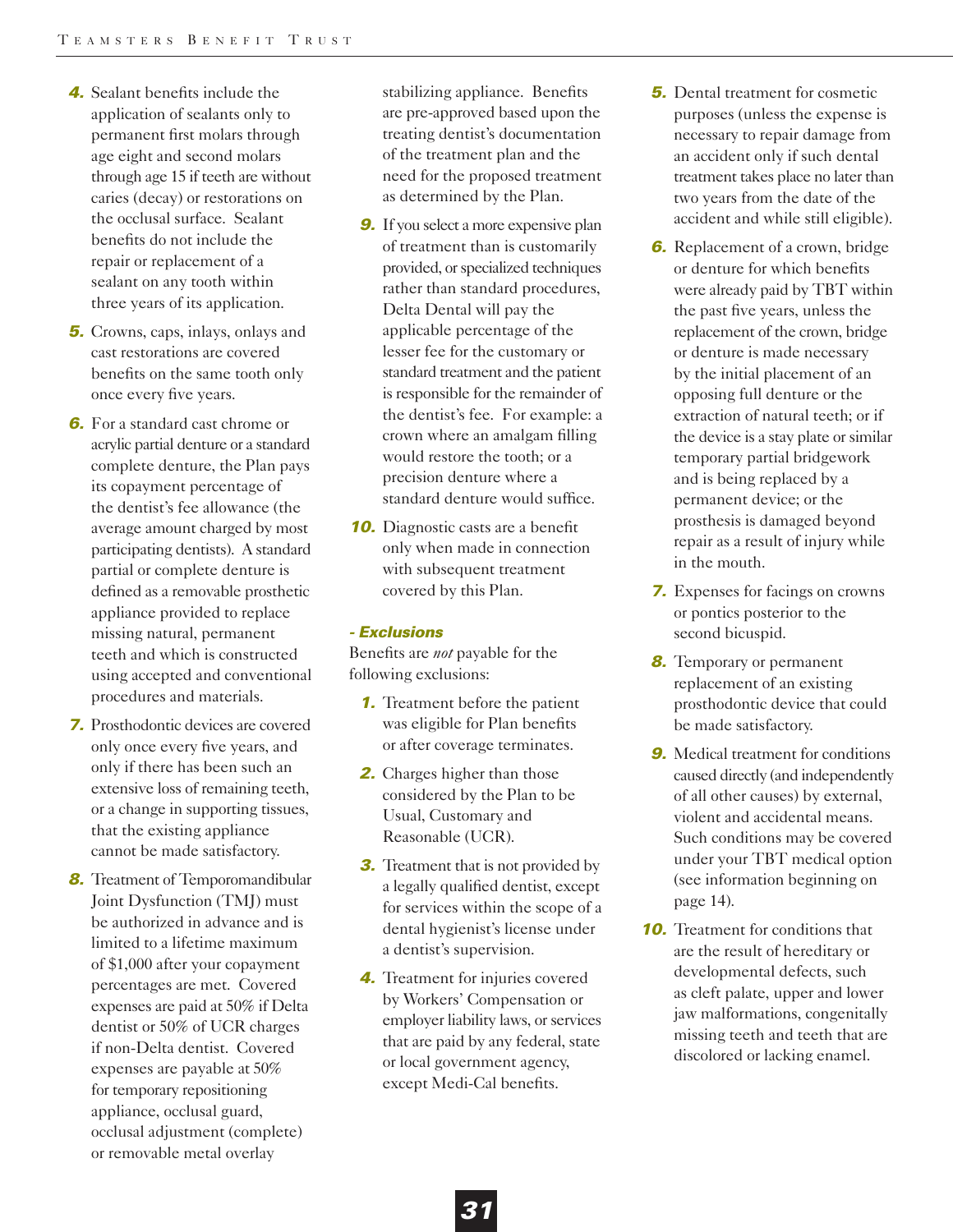- *11.* Treatment which (1) restores tooth structure that is worn, (2) rebuilds or maintains chewing surfaces that are damaged because the teeth are out of alignment or occlusion, or (3) stabilizes the teeth. Examples of such treatment are equilibration and periodontal splinting.
- *12.* Prescribed drugs (see *Your Prescription Drug Benefits* beginning on page 24).
- *13.* Hospital costs and any other fees charged by a dentist for hospital treatment.
- *14.* Experimental procedures.
- *15.* Anesthesia (except general anesthesia given by a dentist for covered oral surgery procedures).
- **16.** Grafting tissues from outside the mouth to tissue inside the mouth (extraoral grafts).
- **17.** Fees for specialized techniques involving precision dentures, personalizing or characterization.
- *18.* Dietary planning.
- *19.* Training in oral hygiene or preventive dental care.
- **20.** Treatment for services or oral surgeries that are covered under your TBT medical option.
- *21.* Hypnosis.
- *22.* Charges for failure to keep scheduled appointments.
- *23.* Expenses for which there is no legal obligation to pay.
- *24.* Adjustments or relining of a crown, bridge or denture within six months after it was first provided. This includes any supplies provided in connection with such procedure, except that x-rays and regular cleanings are not considered to be part of the dental procedure.
- *25.* Replacement of a crown, bridge or dentures that are lost or stolen.
- *26.* Treatment other than full dentures that are needed solely to change the vertical dimension of teeth.
- 27. Treatment for conditions or services otherwise limited or excluded by the Plan.

# *What Else You Should Know*

# *-Pre-Treatment Estimates*

If you or a covered dependent need major dental work, your Delta dentist should send a *Pre-Treatment Estimate* Form to Delta Dental before treatment begins. Then you'll know how much the Indemnity Dental option pays and how much you'll be expected to pay—before treatment begins. In a few days, Delta Dental returns the estimate to your dentist.

If you decide to begin the treatment, you can make the appointments you'll need. Any difference between amounts the Indemnity Dental option pays and the dentist's charges are your responsibility.

### *-Prescriptions from Your Dentist*

(See *Your Prescription Drug Benefits* beginning on page 24.)

### *-Coordination of Dental Benefits*

Coordination of Benefits rules apply whenever you or a covered dependent has coverage under a TBT dental option in addition to another dental plan. Coordination of Benefits rules are explained on pages 44-45. Benefits from the Indemnity Dental option may be reduced by the amount of any benefits for the same expenses provided by another group plan or government program (including Medicare) under which you or your eligible dependents are covered.

#### *-Extended Benefits*

If coverage under the Indemnity Dental option stops for you or your covered dependents because your coverage ends, you die or change job status, benefits may be paid for covered expenses that were part of a dental procedure that began when you were still eligible for benefits.

Extended benefits are usually covered as long as the services are received within 30 days after dental coverage ends. Preventive treatment (such as teeth cleaning or x-rays) is not considered to be the beginning of any other dental procedure.

Here are a few examples of procedures that may require extended benefits:

- *1.* An impression made for a crown or to fix a bridge or denture.
- *2.* A tooth prepared for a crown, bridge or gold restoration.
- **3.** A tooth opened to prepare for root canal work.

# *-Continuing Coverage When It Ends*

(See *When Coverage Ends* on page 8.)

You may be able to continue dental coverage through COBRA (beginning on page 10 for more information on COBRA coverage).

### *Claim Filing Procedures*

See *Claiming Benefits* (beginning on page 39) for details about claim filing and appeals procedures.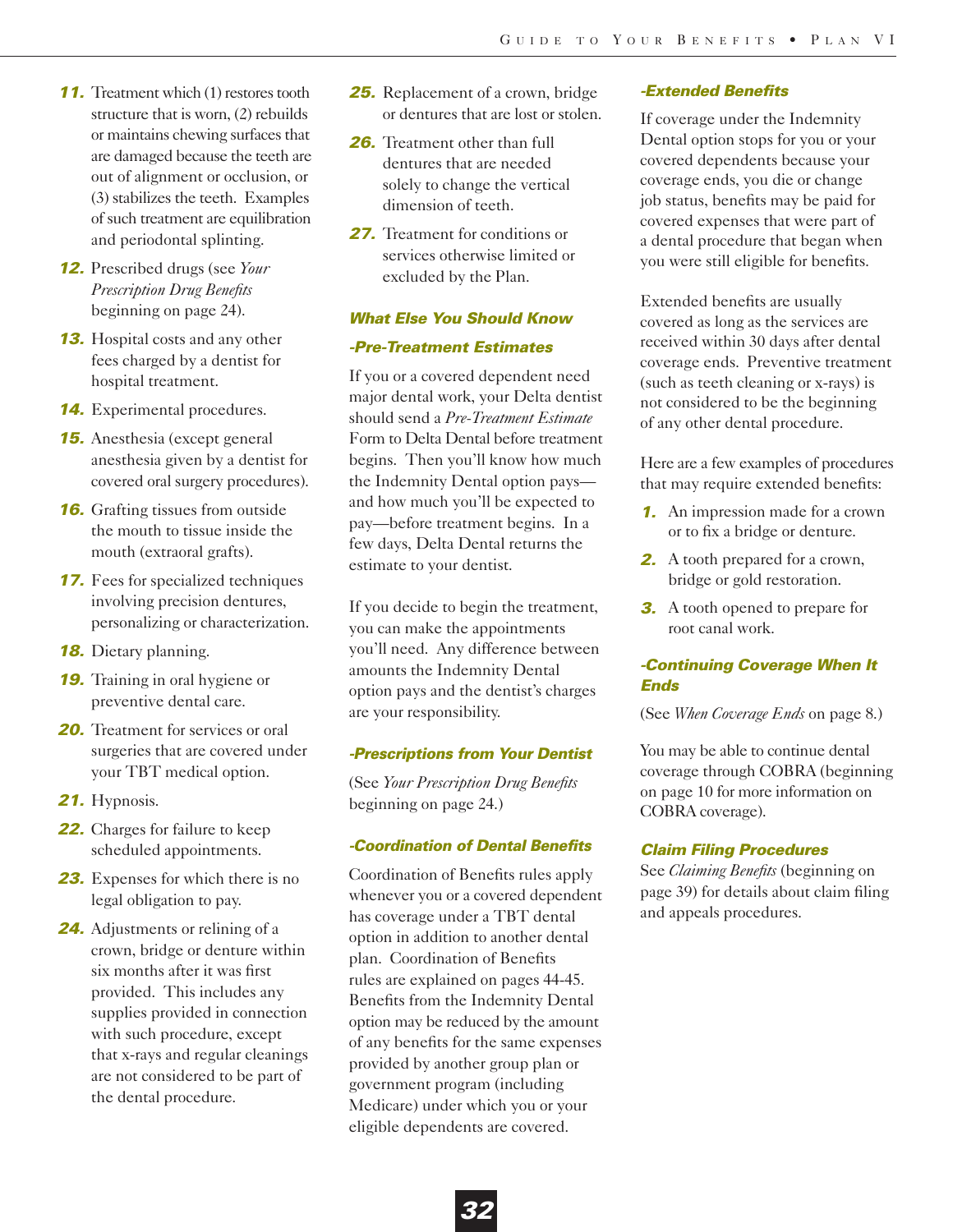# *About the Prepaid Dental Options*

The TBT Board of Trustees has contracted with two prepaid dental plans to provide dental care to eligible participants and their covered dependents. At the time this guide was printed, these options are:

- **•** Bright Now! Dental/Newport Option (Option 2)
- **•** Pacific Union Dental—PUD (Option 3)

If you choose one of these two dental options, you and your covered dependents must receive dental care services from that dental program's offices.

If you choose Pacific Union Dental, you must choose (and be accepted by) one of the Pacific Union Dental offices for coverage for you and your eligible dependents.

#### *IMPORTANT*

*You and your dependents cannot enroll in different TBT dental options.*

With either of the prepaid dental options, all your dental care must be performed by your provider's dental office.

If you enroll in one of the prepaid dental options, the only dental benefits covered are for services or supplies provided by that dental option's dentists.

There may also be limits on how often you can switch to another dentist or dental office within the dental option you select—as determined by each prepaid dental plan.

*There is usually no copayment for ordinary or routine dental treatment (as long as it is provided at the specific office locations). But special charges apply to some services.*

If you enroll in one of the prepaid dental options (currently Bright Now! Dental/Newport Option or Pacific Union Dental) you won't have to file any dental claim forms. If you are responsible for a portion of the charges, you are asked to pay the amounts you owe when services are provided.

You should check your dental option's specific brochures about covered services, patient charges, participating dentists and special limitations under your dental option before receiving care. Also review the *Comparison of Dental Benefits* in this package.

### *-Limitations and Exclusions*

The prepaid dental options are subject to most of the same limitations as the Indemnity Dental option. There are also special limitations and exclusions specific to each dental option (explained in your *Comparison of Dental Benefits*). Each dental option has specific restrictions regarding types of dental services, emergency dental treatment and specialized care. These restrictions are not the same for each option and may change from time to time. There may also be changes in offices or available dental staff.

*Check each dental option's separate brochures for specific restrictions regarding dental treatment, specialist and emergency services.* Keep in mind that not all restrictions are listed in these materials. Check the separate disclosure information provided by each dental option or your specific dental office for the most current details. This information also explains the dental options' claim filing and appeal procedures.

#### *REMINDER*

*Before having any work performed, it's a good idea to ask the dentist if you are responsible for any charges.*

#### *IMPORTANT*

*After your initial election of dental options, you may make changes to your dental options once every 12 months. Each time you change an option, a new 12-month period begins. You and your eligible dependents must be covered under the same dental options.*

*Note: You will not be sent dental option change forms unless you request them. There are no annual mailings.*

*Check the Comparison of Dental Benefits and your Enrollment Materials folder. You should also refer to the special materials and provider lists from each prepaid dental option (available by calling the TBT Plan Administration Office).*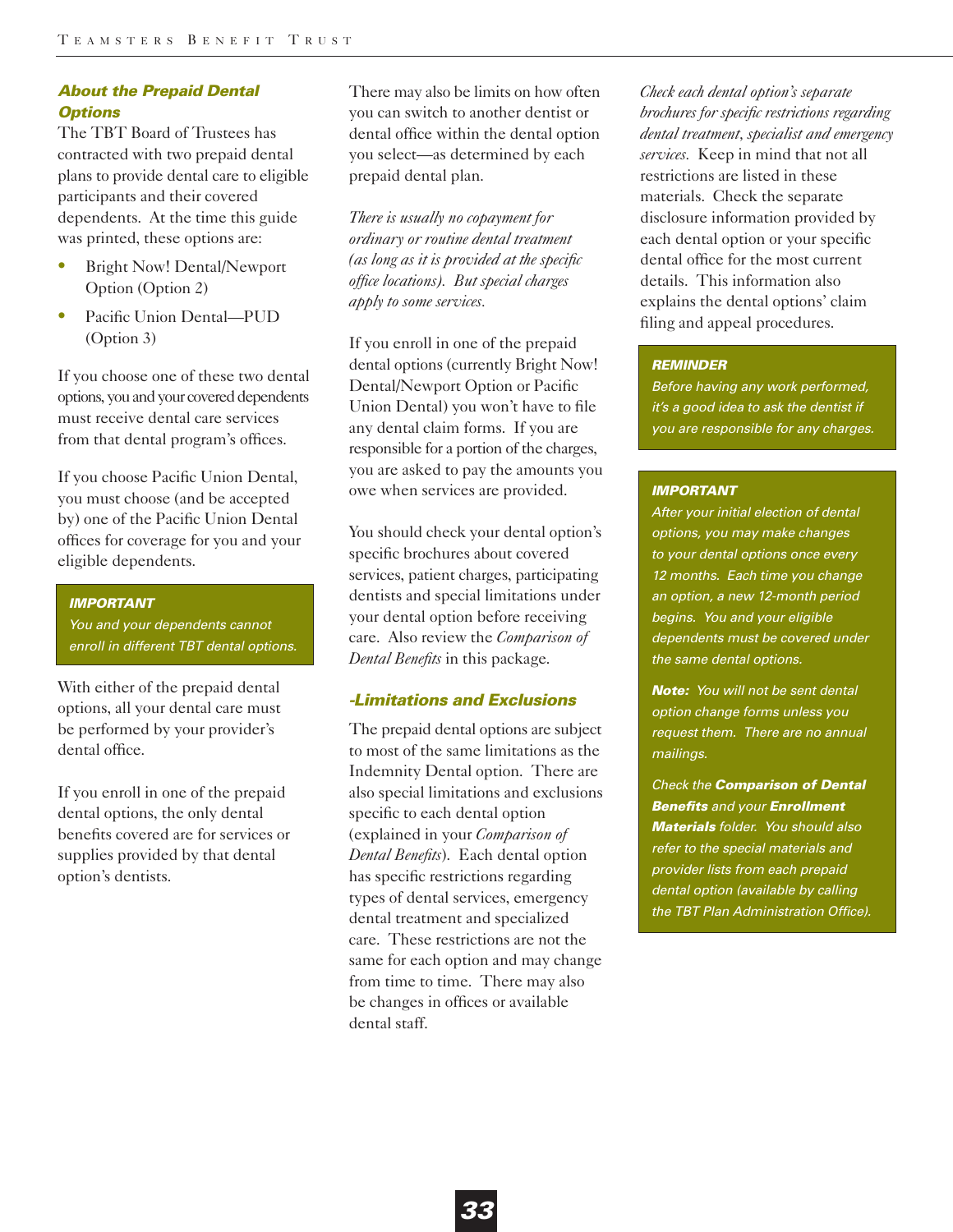# *YOUR VISION CARE BENEFITS*

Vision care benefits are provided through the Vision Service Plan (VSP) network. VSP has one of the most extensive vision care networks, with more than 20,000 licensed opticians, ophthalmologists and optometrists in the U.S.

You may choose any licensed eye care professional, but the paid benefit amounts will be greater when you use a VSP provider. You and your covered dependents don't have to use the same eye care professional. Each of you may choose a different eye care professional for covered benefits at any time.

#### *When Coverage Begins*

You and your covered dependents become eligible for vision care benefits at the same time that you are eligible for your other TBT benefits (see pages 1-6). You have vision care benefits no matter which medical or dental options you choose.

### *IMPORTANT*

*If you need treatment from an eye doctor for a non-occupational injury, surgery or medical condition affecting your eyes, refer to the medical section on pages 14-23. If an eye injury or illness results from work or working conditions, contact your Employer for information about Workers' Compensation benefits.* 

#### *What is Covered*

The vision care benefits are designed to encourage you to have regular eye exams and to help pay for prescription lenses and frames or contact lenses. These benefits are provided when you or your covered dependents see an eye care professional for an exam or need vision care materials or supplies.

You no longer need to request a VSP form in advance to visit a VSP provider. But it's critical that you mention your TBT coverage is through VSP before making a vision care appointment. The VSP provider contacts a VSP representative in advance of your visit to find out about your coverage and eligibility.

#### *How to Use VSP*

*Step 1.* Before making an appointment, read this section of the guide and make sure you understand your Plan benefits. Also check your *Summary of Coverage* for details about your vision care coverage.

Step 2. Contact a VSP provider and make an appointment. Identify yourself as a VSP patient in advance and provide your Social Security number. If you need help locating a VSP provider, call VSP at (800) 877-7195. As long as you are eligible, you'll be given a list of VSP eye care professionals in your area, so you can make an appointment.

*Step 3.* The VSP provider that you contact calls Vision Service Plan and receives advance authorization to provide your covered services, materials or supplies. If you are not currently eligible for vision care benefits, the VSP provider notifies you of this, usually before your visit.

*Step 4.* At the visit, the VSP provider has the patient sign the benefit form and provides a copy for your records. VSP providers agree to accept this signed form as full payment for covered expenses. (You may have to pay for any non-covered expenses see page 36 for what is not covered.) Then, the eye care professional receives payment from VSP. You do not need to file claims. VSP pays its providers directly for covered services, materials or supplies listed in the charts on pages 35 and 36.

### *IMPORTANT*

*Don't forget to identify yourself in advance as a VSP patient. If you don't do so before receiving vision care services, materials or supplies, the VSP provider is NOT required to accept the Plan's benefit amounts as payment in full for covered services. (You are always responsible for payment of non-covered expenses.)*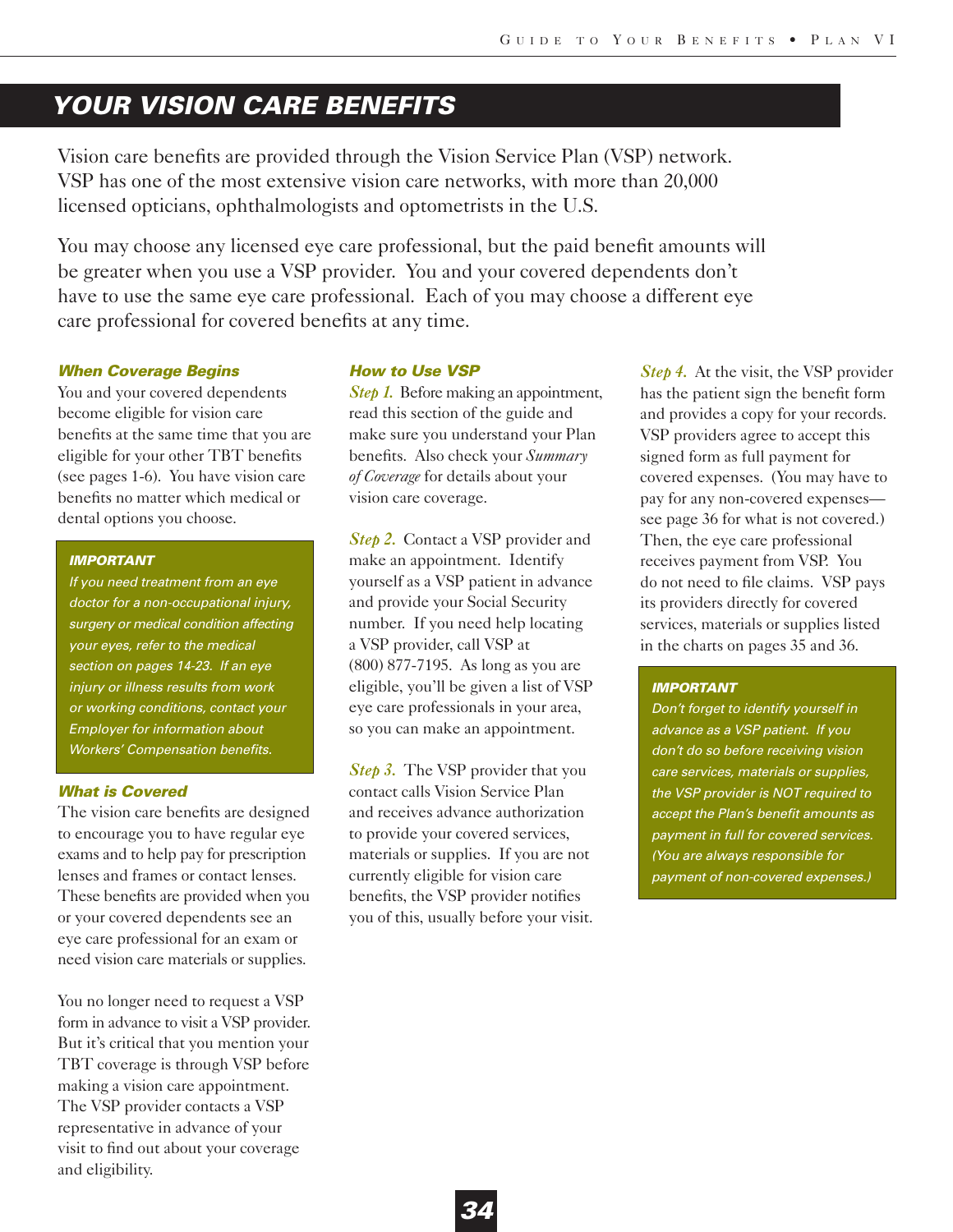# *If You Choose Not to Use VSP Providers*

Follow these steps if you receive services, materials or supplies from a non-VSP provider.

*Step 1.* When you use a non-VSP eye care professional, you must pay the full amount charged for your services, materials or supplies and send the itemized bill to Vision Service Plan, P.O. Box 997100, Sacramento, CA 95899-0001 (within six months of the date of service). You must include the following information:

- **1.** The name of your Plan (listed on the cover of your *Summary of Coverage*).
- **2.** Your name and mailing address.
- **3.** Your Social Security number.
- *4.* If a covered dependent, the patient's name, date of birth and relationship to you.

*Step 2.* VSP processes your claim and sends the reimbursed amounts directly to you. Reimbursed amounts cannot be made payable to the eye care professional. VSP only reimburses you for covered services and materials and only at the specific non-VSP rates listed in the charts on this page and on page 36—if you file within the six-month deadline. You are not reimbursed for non-covered items.

You may be charged the standard fee for these services and you will also have to pay the eye care professional directly at the time of your visit and send back the claim form for reimbursement at the non-VSP rates listed in the charts on this page and on page 36.

#### *REMINDER*

*You don't need to file claims if you use VSP providers. You also receive greater benefits. VSP member doctors are also required to verify the accuracy of the finished lenses.* 

### *Vision Care Services*

The Plan covers a wide range of vision care services. As you can see, benefits are greater when you use VSP providers:

| <b>Exams and Eyeglasses</b>                                                          | <b>VSP Provider</b>                        | <b>Non-VSP Provider</b> |
|--------------------------------------------------------------------------------------|--------------------------------------------|-------------------------|
| Vision exam<br>once every 12 months                                                  | <b>Covered in full</b><br>within allowance | \$35 maximum benefit    |
| <b>Single vision lenses (standard size)</b><br>one set every 12 months if prescribed | <b>Covered in full</b><br>within allowance | \$25 maximum benefit    |
| <b>Bifocal lenses</b><br>one set every 12 months if prescribed                       | <b>Covered in full</b><br>within allowance | \$40 maximum benefit    |
| <i><b>Trifocal lenses</b></i><br>one set every 12 months if prescribed               | <b>Covered in full</b><br>within allowance | \$50 maximum benefit    |
| <b>Lenticular lenses</b><br>one set every 12 months if prescribed                    | <b>Covered in full</b><br>within allowance | \$100 maximum benefit   |
| <b>Basic frames</b><br>new frames once every 24 months                               | <b>Covered in full</b><br>within allowance | \$30 maximum benefit    |
| Tint                                                                                 | Pink #1 or #2                              | \$5 maximum benefit     |

#### *IMPORTANT*

*VSP patients may buy additional pairs of prescription glasses at a 20% discount. The Plan also provides a 15% discount on contact lens professional services. These discounts are available for 12 months following the patient's last covered eye exam from the same VSP provider. Ask your VSP eye care professional for details.*

### *If You Prefer Contact Lenses*

You may want to receive benefits (shown on the following page) for contact lenses instead of eyeglasses and an exam. However, your VSP provider must get advance approval from VSP before prescribing medically necessary contact lenses.

If the contact lenses are approved ahead of time by VSP, on the basis that the condition of your eyes makes contact lenses medically necessary, contact lenses and examination are covered in full.

However, if the condition of your eyes does not make contact lenses medically necessary, the Plan covers the comprehensive eye exam determining overall eye health and refractive state in full. Your \$120 contact lens allowance is applied towards any contact lens fitting/ evaluation and contact lens materials.

#### *REMINDER*

*If you select services, materials or supplies that cost more than the Plan allows, you pay the extra charges.*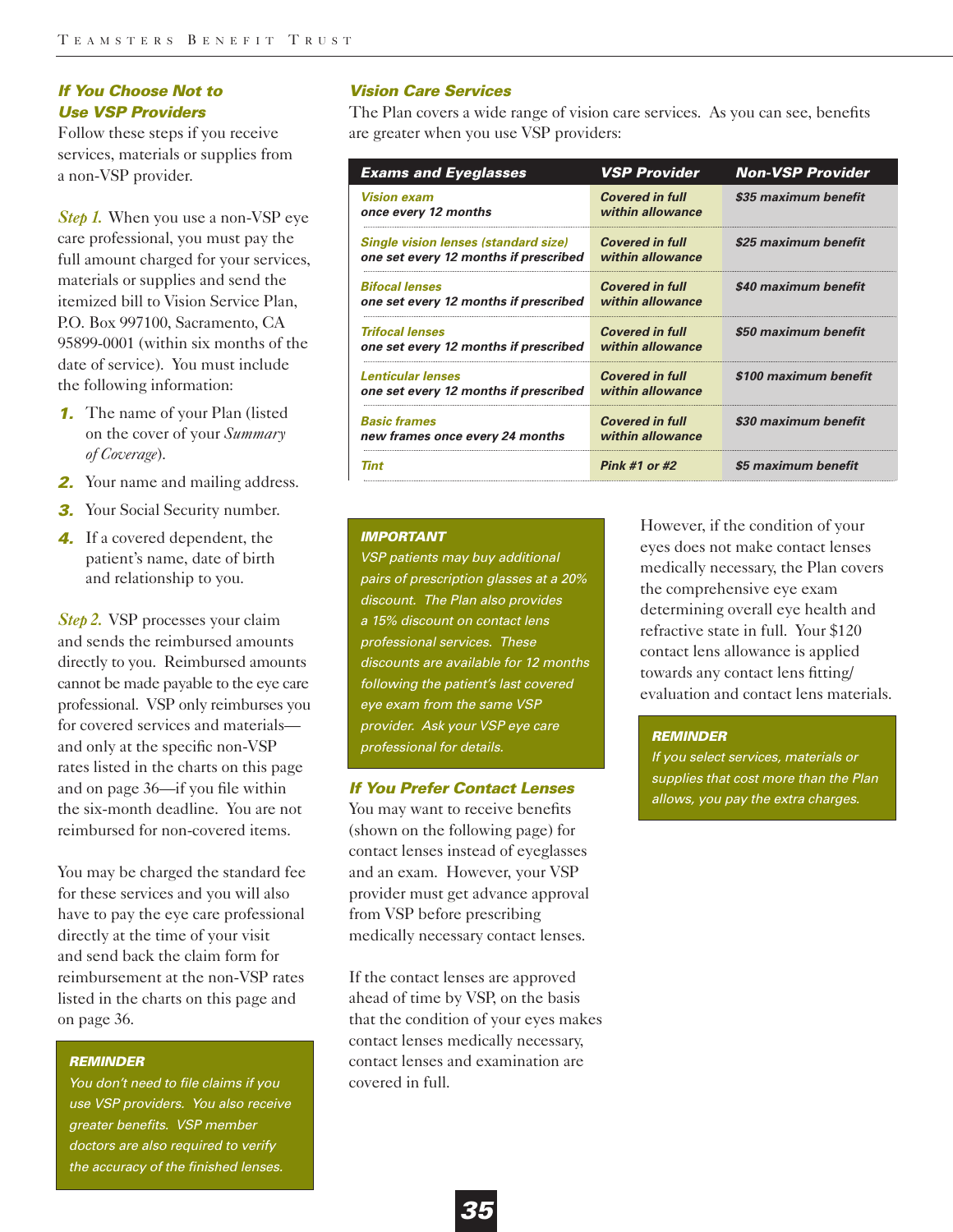# *Cosmetic Options*

Your TBT vision benefits are designed to correct your vision rather than to supply cosmetic materials. You are responsible for any extra cost for certain services or supplies if you select any of these cosmetic options:

- *1.* Blended lenses.
- *2.* Oversize lenses.
- **3.** Contact lenses (except as noted above).
- *4.* Progressive multifocal lenses.
- *5.* Chromatic, photochromatic or tinted lenses (except pink #1 or #2).
- **6.** Coated or laminated lenses.
- *7.* Frames that cost more than basic VSP frames.
- *8.* Special low vision care treatment above maximum of \$1,000 every 24 months.
- **9.** Non-prescription or plano lenses.
- **10.** Optional cosmetic processes.
- **11.** Ultraviolet protected lenses.

## *What Is Not Covered*

In addition to the cosmetic items listed on this page, benefits are not payable for the following vision services or supplies:

- *1.* Orthoptics, vision training or any associated supplemental testing or vision aids.
- *2.* Lenses and frames that are lost or broken, except at the normal replacement intervals explained in this section.
- **3.** Two pairs of glasses in lieu of bifocals.
- *4.* Medical or surgical treatment of the eyes.
- *5.* Any eye examination or corrective eyewear (or related service or material) that is required by your Employer as a condition of employment.

| <b>Contact Lenses</b>                                                                                                                                                                                                                                                           | <b>VSP Provider</b>                                                                                                                                            | <b>Non-VSP Provider</b>                                                                                                                                 |
|---------------------------------------------------------------------------------------------------------------------------------------------------------------------------------------------------------------------------------------------------------------------------------|----------------------------------------------------------------------------------------------------------------------------------------------------------------|---------------------------------------------------------------------------------------------------------------------------------------------------------|
| <b>Medically Necessary</b><br>• Following cataract surgery<br>• To correct extreme visual<br>problems that cannot be<br>corrected with eyeglasses<br>• To correct certain conditions of<br>anisometropia and keratoconus<br>(the doctor must obtain prior<br>approval from VSP) | <b>Covered in full</b><br>in lieu of all other<br>benefits (exams,<br>lenses and frames)*                                                                      | \$250 maximum benefit<br>(includes cost of exam,<br>contact lenses and any<br>other materials)                                                          |
| <b>Cosmetic</b><br>• Not medically necessary as<br>defined above<br>. In lieu of all other benefits                                                                                                                                                                             | The Plan covers cost of<br>the examination in full<br>and no more than \$120<br>of the cost of any contact<br>lens fitting/evaluation<br>and contact materials | The Plan covers up to \$35<br>for the eye examination<br>and no more than \$100<br>for contact lens fitting/<br>evaluation and contact<br>lens material |

*\* Eligibility for exam and lenses is limited to once every 12 months and once every 24 months for frames. (see Vision Care Services on page 35.) These limits apply even if lenses or glasses are lost or stolen.*

- **6.** Services or materials provided by any other vision care plan or group benefit program.
- *7.* Services or materials provided as a result of any Workers' Compensation law, or similar legislation, or obtained through or required by any government agency or program.
- *8.* Services or materials subject to exclusion under any other provision explained in this guide or other printed materials.

#### *IMPORTANT*

*Vision benefits are also subject to any other exclusions mentioned in this guide or your Summary of Coverage.*

## *Claim Filing Procedures*

See *Claiming Benefits* (beginning on page 39) for details about claim filing and appeals procedures.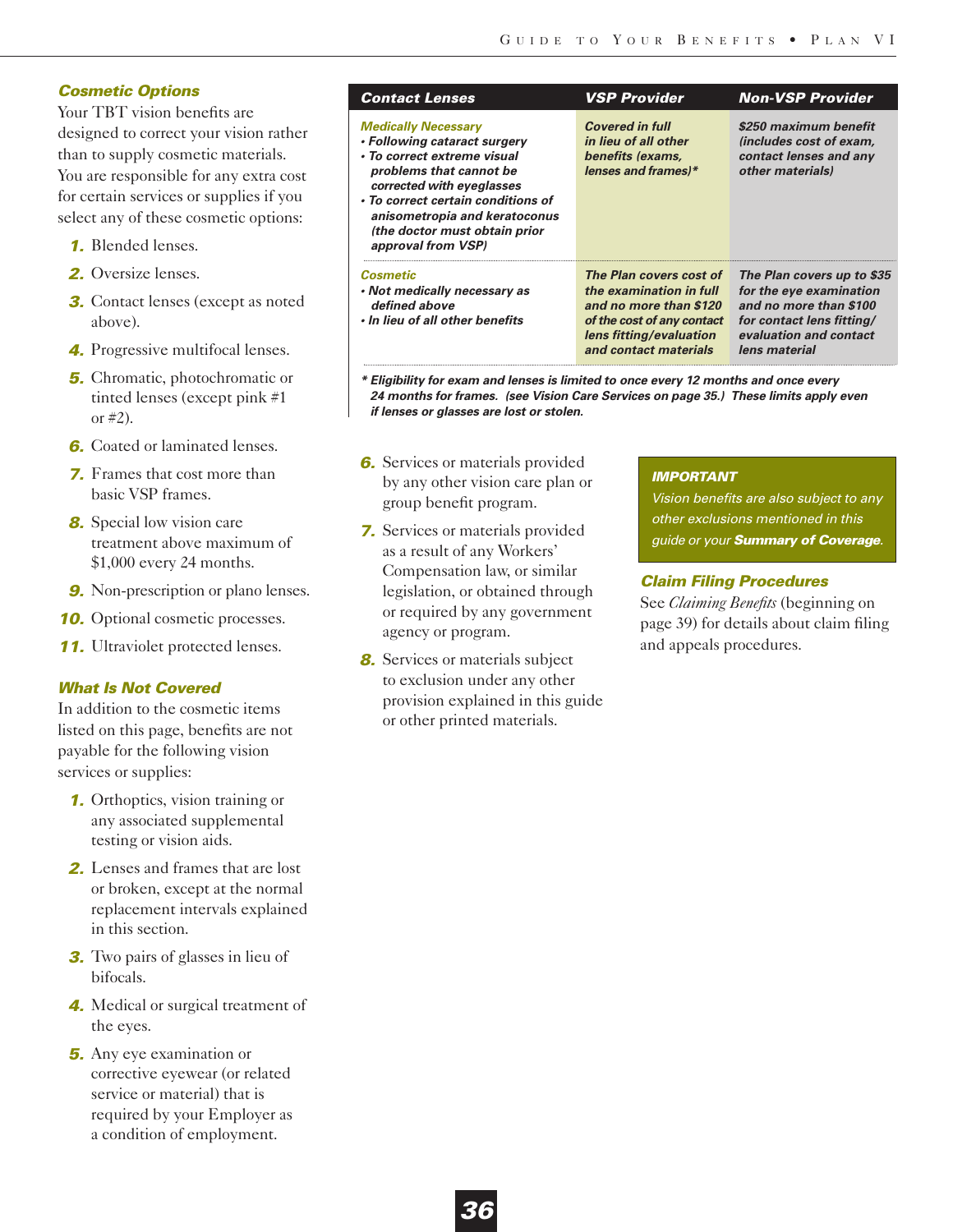# *LIFE AND ACCIDENTAL DEATH AND DISMEMBERMENT BENEFITS*

The Teamsters Benefit Trust provides employee life protection as well as benefits in the event you die or are severely injured through an accident. The amount of these benefits is stated in your *Summary of Coverage*.

#### *When Coverage Begins*

You become eligible for life insurance benefits at the same time that you are eligible for your other TBT benefits (see pages 1-6).

## *What is Covered*

Life insurance benefits are payable upon your death. The accidental death and dismemberment benefits are payable in the event of an accident (see page 56 for definition of accident) which directly and exclusively results in death or dismemberment.

Your Plan provides Accidental Death and Dismemberment (AD&D) coverage for accidents that result in your:

- *1.* Death.
- *2.* Loss of any two: Hand, foot, sight of one eye.
- **3.** Loss of one hand and one foot.
- *4.* Loss of one hand and sight of one eye.
- *5.* Loss of one hand or one foot.
- *6.* Loss of sight in one eye.

With regard to a hand or foot, a *loss* means the complete severance through or above the wrist or ankle joint. *Loss of sight* means a total and irrecoverable loss of sight.

#### *IMPORTANT*

*If you have more than one loss due to a single accident, payment is made only for the loss with the largest benefit. Payment will be made only for a loss that results from the accident, without regard to any former loss.* 

# *What is Not Covered*

Life insurance benefits are payable following the covered person's death by any cause. However, AD&D benefits are not payable for losses that are counted or contributed by:

- *1.* Disease.
- 2. Illegal drug, chemical, poison or inhalation of gas.
- **3.** Injury that is sustained:
	- in the course of any medical or dental diagnosis or treatment, including the therapeutic use of nuclear energy, or
	- while you are in or upon any aircraft, unless you are a farepaying passenger on a regularly scheduled flight.
- *4.* Injury that is intentionally selfinflicted while sane or insane.
- *5.* Injury that results from:
	- any act of war, or
	- your commission of a crime, or
	- any release of nuclear energy.

#### *Naming Your Beneficiary*

You designate your beneficiary for life insurance and accidental death and dismemberment benefits on the *TBT Enrollment Form*. Benefits are payable to the beneficiary named on this form in the event of your death, regardless of the cause.

You may designate any person you wish as your beneficiary. You can name more than one person or even your estate, but you must use the official *TBT Enrollment Form* for this designation.

You may change your beneficiary at any time by sending a new *TBT Enrollment Form* to the TBT Plan Administration Office. No change becomes effective until this replacement form is received by this office. Beneficiary designations made on forms used by pension or other health and welfare plans are not accepted by this Plan. Contact the TBT Plan Administration Office if you need a *TBT Enrollment Form*.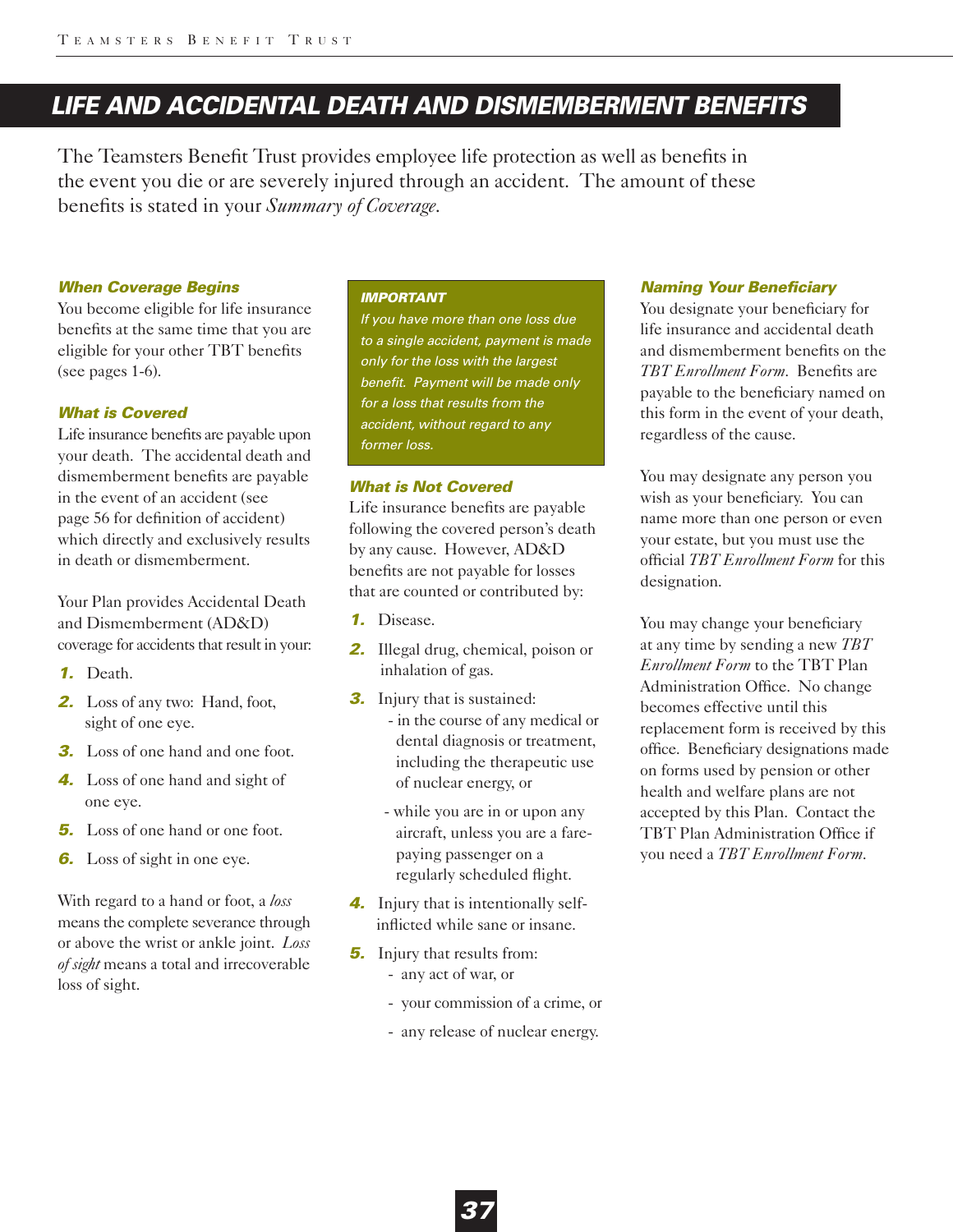#### *Claim Filing Deadline*

Claims should be filed as soon as reasonably possible. The TBT Plan Administration Office can send their application for benefits form and help with the claim filing process. The TBT Plan Administration Office must receive the completed form no later than 12 calendar months after your death.

*In no event, except in the absence of legal capacity, will proof be accepted later than 12 calendar months after injury or death.*

Life insurance claims must contain a certified copy of the death certificate *with an embossed seal*. If the death is caused by an accident, a copy of the accident report must also be supplied with the application. An application for accidental dismemberment benefits must also contain proof of accidental injury.

#### *REMINDER*

*It's a good idea to let your family know about your Teamsters Benefit Trust insurance protection. Keep a copy of your TBT Enrollment Form with your other important records.* 

*Make sure that your beneficiary knows how to contact the TBT Plan Administration Office in case of your death.*

**Note:** *A change in marital status does not automatically change your beneficiary designation. If you want to cancel your previous designation and name someone else, you must fill out a new TBT Enrollment Form and send it to the TBT Plan Administration Office.* 

### *Extension of Benefits*

If you are under age 60, and you become *totally disabled* while covered, your life insurance benefits may be extended for up to one year, even though you are not working (see page 10 for a definition of *total disability*).

This extension may be renewed annually if you provide proof to the insurance company that you are still totally disabled within the three-month notice period before the anniversary of the date when your total disability began. Total disability is considered to have ended if you do any work for pay or gain.

### *Conversion Privileges*

You may convert your life insurance to an individual policy within 31 days after your TBT coverage ends. Upon request, the TBT Plan Administration Office sends you the forms required to apply for a conversion policy. No medical exam is needed to begin an individual policy if you *apply for and pay* the required premium within the 31-day conversion period.

The individual policy *will not be the same* as your group coverage through TBT. Your premium will be based on your age, risk factors and the insurance company's rates.

If you die during the conversion period, your benefits will be payable to the beneficiary listed on your *TBT Enrollment Form*.

#### *Claim Filing Procedures*

See *Claiming Benefits* (beginning on page 39) for details about claim filing and appeals procedures.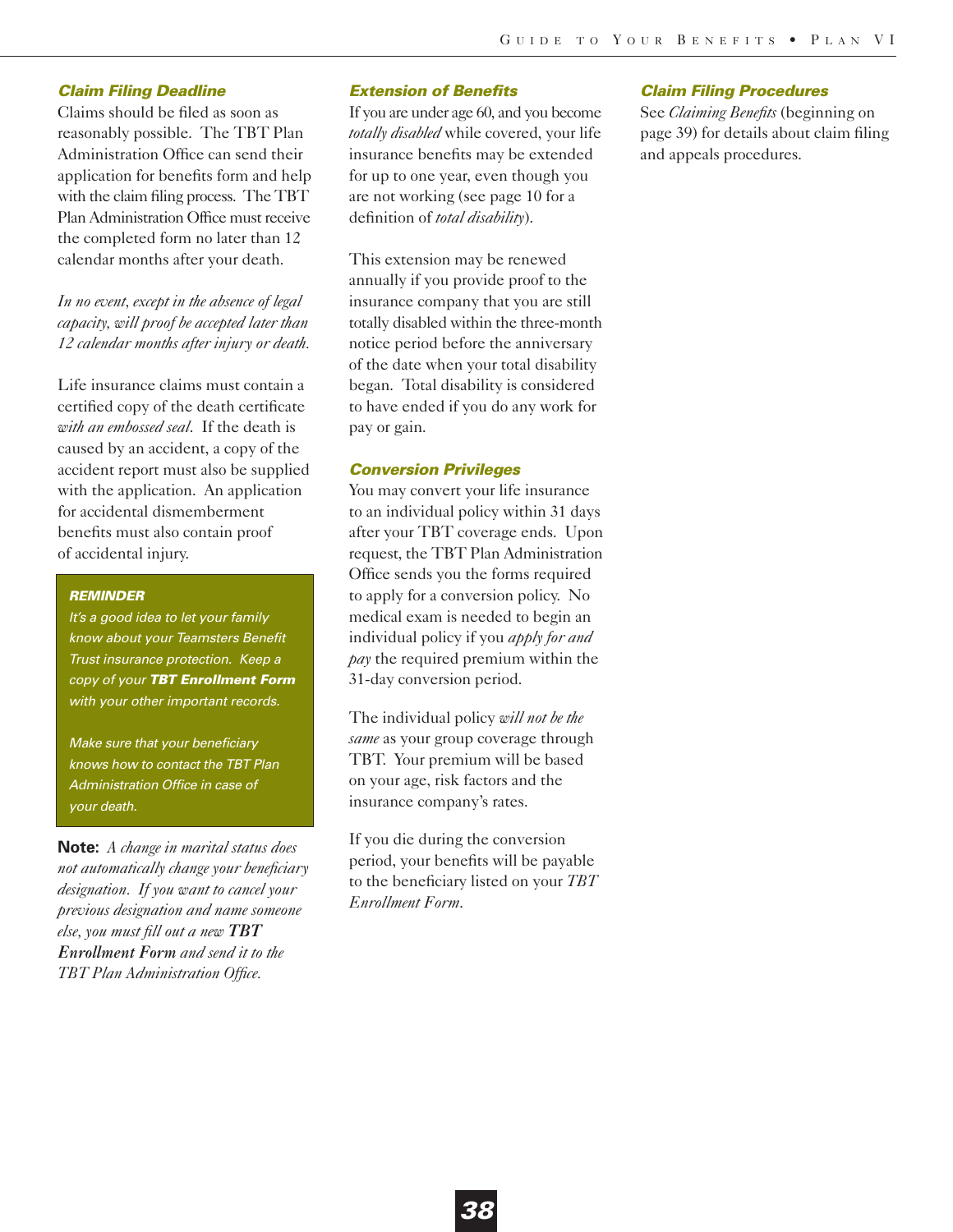# *CLAIMING BENEFITS*

When you have a covered expense, it is not always necessary to file a claim. In many cases, the provider handles all the paperwork.

### *Claim Filing*

You rarely need to file a claim for the following benefits:

- **•** *HMO benefits.* When you use Kaiser HMO facilities in your usual service area (see the Kaiser HMO's *Evidence of Coverage* for more information).
- **•** *Indemnity Dental benefits.* When you use Delta Dental providers.
- **•** *Prepaid dental benefits.* When you use their providers and facilities.
- **•** When your Plan requires that Kaiser Enrollees use Kaiser pharmacy only.

Claims must always be filed for Indemnity Medical benefits, whether you use a PPO or non-PPO hospital, doctor or other provider. However, the provider *usually* sends the claim to TBT. Hospitals always handle claim submission. *Check that your doctor or other provider will send in the claim. If not, it is your responsibility.* 

You usually need to file a claim for the following benefits:

- **•** *HMO benefits.* When you travel or receive benefits outside your usual Kaiser HMO service area (see the Kaiser HMO materials for more information).
- **•** *Prescription drug benefits.* You must present your TBT Prescription Solutions ID card at a participating pharmacy for maximum reimbursement.

Send the receipts for covered prescription drugs to the TBT Plan Administration Office (along with the participant's name and ID information contained on the Prescription Solutions plastic ID card). The participant's name appears on the card, but it may be used by all covered dependents.

If you are a new participant and have not received your plastic prescription drug card, you can use the temporary ID card enclosed with this *Guide to Your Benefits*. If you use a non-Prescription Solutions pharmacy. Separate direct reimbursement claim forms are required for you and your covered dependents. Check with the TBT Plan Administration Office to make sure you are using a participating pharmacy to receive maximum reimbursement from TBT. (See *Reimbursement Procedures* on page 26.) **Note:** Kaiser HMO participants receive prescription drugs at the Kaiser pharmacies only.

**•** *Vision care benefits.* When you don't use VSP providers. Send itemized bills for covered services to the Vision Service Plan. You are reimbursed for covered expenses up to the maximum amount listed in your *Guide to Your Benefits* on pages 35 and 36. See page 35 for the Vision Service Plan address.

**•** *Life insurance and accidental death & dismemberment benefits.*

# *How to File a Claim*

- **1.** If you need to file a claim, you can request the appropriate form through the TBT Plan Administration Office. Some claim forms are enclosed in your *Forms* folder.
- **2.** Fully complete and sign your portion of the form.
- *3.* Where applicable, have the provider (doctor, hospital or other provider) complete the rest of the form or provide an itemized bill that contains the requested information.
- *4.* Mail the completed form with any related bills or statements to the address printed on the claim form within 60 days of the date the claim was incurred (and in no event except the loss of legal capacity will a claim be accepted and processed later than 12 months after the claim was incurred). If you don't provide all the requested information and itemized receipts, processing of your claim will be delayed.

*Life insurance or AD&D insurance claim filing deadline.* Life insurance or AD&D insurance claims must be filed within 365 days of the death or accident. Contact the TBT Plan Administration Office for these forms, or if you or your beneficiaries need help filing a claim.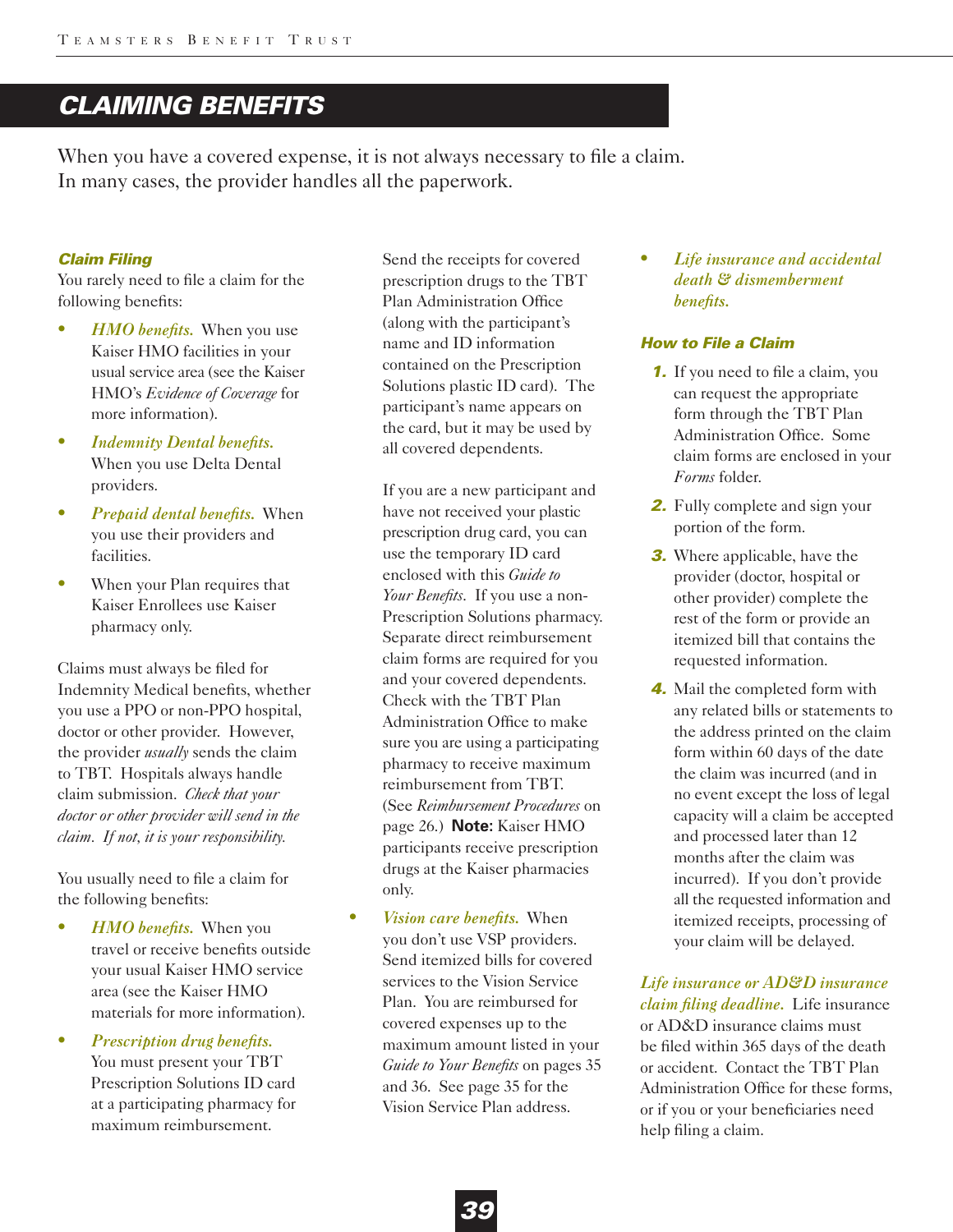The TBT Plan Administration Office can send an application for benefits and help with the claim filing process. The TBT Plan Administration Office must receive the completed application no later than 12 calendar months after your death.

*In no event, except in the absence of legal capacity, will proof be accepted later than 12 calendar months after the covered person's injury or death.*

Life insurance claims must contain a certified copy of the death certificate with an embossed seal. If the death is caused by an accident, a copy of the accident report must also be supplied with the application. An application for accidental dismemberment benefits must also contain proof of accidental injury.

#### *Late Claims*

If a claim form is required (and you don't send it in within 365 days if the claim is for life insurance or AD&D benefits), the claim will not be reduced or denied if it is shown that there was a reasonable cause for the delay. In this case, notice of proof must be provided as soon as reasonably possible. *However, in no event, except in the absence of the claimant's legal capacity, shall a claim be accepted later than one year from the date when services were first received.*

# *How to File an Indemnity Dental Claim*

# *-How Indemnity Dental Claims are Paid*

No claim forms are needed when you use Delta Dental providers. Your dentist bills Delta Dental.

Each time an Indemnity Dental claim is processed, you receive an Explanation of Benefits (EOB). The EOB explains when and where the dental services and supplies were provided. It also shows the amounts Delta Dental has paid and how much you must pay.

If you have questions about this explanation, call Delta Dental at (888) 335-8227.

# *-How to Appeal a Denied Delta Dental Claim*

In some cases, you may not agree with the action taken regarding a claim. You may appeal the decision by writing to Delta Dental. You have up to 180 days after you receive your Explanation of Benefits or a denial of your claim to appeal the decision. Appeals should be sent directly to Delta Dental at the address printed on your EOB.

Remember to list your TBT Plan name (printed on the cover of your *Summary of Coverage*), your Social Security number and your telephone number. You should also include a copy of the treatment form or denial notice. Clearly explain why you think the decision is wrong.

Delta Dental representatives review and make a decision on your written appeal within 45 days of receipt. Some appeals may be referred to a dental consultant or the local dental society.

Delta Dental is regulated by the California Department of Corporations. The Department's Health Plan Division has a toll-free number (800) 400-0815 to receive complaints. However, if you have a grievance against Delta Dental, you should first call Delta Dental toll-free at (888) 335-8227 and use their grievance process before contacting the Health Plan Division.

If you would like to appeal Delta Dental's final decision to TBT's Board of Trustees, notify the TBT Plan Administration Office in writing within 180 days of receiving Delta Dental's written denial of your appeal. Your appeal should explain the issues, include Delta Dental's determination and any other relevant

documents, and follow the steps explained on pages 40-43. You may not appeal to the Board of Trustees until you have already exhausted Delta Dental's appeal process.

#### *Claim Payment Process*

If you are enrolled in the Kaiser HMO or a pre-paid dental option offered through TBT, these organizations have their own procedures for claim filing and appeals.

*All other claims, including Pre-Service Claims, Concurrent Care Claims, Post-Service Claims, claims concerning eligibility and disability claims are subject to the procedures explained below.*

### *Types of Claims*

A claim is any request for Plan benefits made in keeping with the Plan's claims filing procedures. Inquiries about Plan provisions unrelated to a specific request for benefit coverage or concerning whether you are eligible for coverage under a TBT Plan are not claims covered by the procedures described in this *Guide to Your Benefits*. However, if you file a claim for benefits that is denied because you were not eligible for Plan coverage, that denial is a "claim" for purposes of the procedures described in this guide. A request for benefits does not qualify as a "claim" unless all of the following information is included in your claim form:

- **•** Your name;
- The patient's name (yours or your covered dependent's);
- **•** Patient's birth date;
- Your Social Security number;
- The date of service;
- The applicable "CPT-4" Code for any treatment (the Code for physician and other medical services);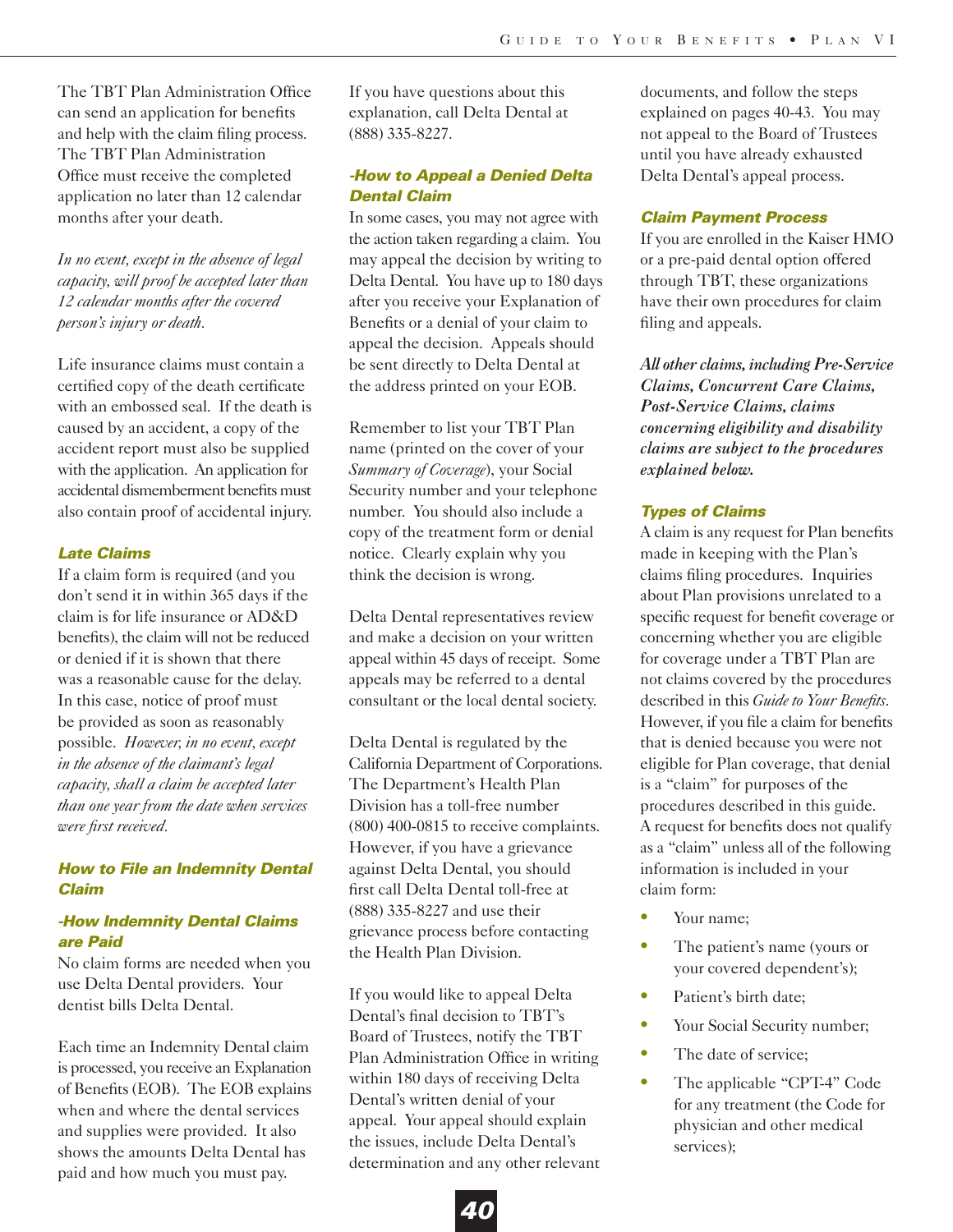- **•** Billed charges;
- **•** Number of units (for anesthesia and certain other types of claims);
- **•** Taxpayer ID of provider;
- **•** Billing name and address of provider;
- **•** If treatment is the result of an accident, details concerning the accident; and
- **•** Information on any other insurance that may apply.

#### *IMPORTANT TERMS*

*Claim Concerning Eligibility: A Pre-Service or Post-Service Claim that concerns the eligibility for benefits of the claimant as a Plan participant or covered dependent.*

*Pre-Service Claim: A claim that is not covered by the Plan unless you have asked for and received the Plan's approval before you receive treatment or care of any kind.*

*Urgent Care Claim: Any claim for medical care or treatment which, if processed according to the ordinary time limits for Pre-Service Claims, (1) could seriously jeopardize your life, your health, or your ability to regain maximum function, or (2) in the opinion of the doctor who has knowledge of your medical condition, would subject you to severe pain that cannot be adequately managed without the care or treatment described in your claim.*

*Concurrent Care Claim: A claim that is subject to reconsideration after initial approval and benefits are reduced, terminated or extended. For example, if TBT's medical review organization, Blue Cross Life and Health, approves a course of ten treatments over three months, and after seven treatments, TBT's medical review organization determines that the remaining treatments initially approved are no longer necessary,*

*and you or your doctor disagree, your claim is a Concurrent Care Claim subject to the filing procedures beginning on page 42.*

*Post-Service Claim: Any claim other than a Pre-Service or Disability claim.*

#### *Filing Pre-Service Claims*

No benefits are payable unless you have received approval before treatment for the following types of admissions and claims:

- **•** *Hospital Admission for Non-urgent Care.* Blue Cross Life and Health, the Plan's Preadmission Review and Utilization Review Organization, must approve any hospital admission —except urgent care admission —before you go to the hospital.
- **•** *Hospital Admission for Urgent Care.* You (or your doctor) will receive notice of the Plan's decision on your claim within 72 hours after all required information has been received.

If your Urgent Care Claim is received with insufficient information to determine what benefits are covered or payable, the Plan's Pre-admission Review and Utilization Review Organization will notify you and your doctor as soon as possible, but not later than 24 hours after receipt of the claim concerning what is needed to complete review of the claim. You (or your doctor) must respond within 48 hours with the information requested or your claim will be denied. You (or your doctor) will receive notice of the Plan's decision on your claim within 48 hours after receipt of the requested information.

- **•** *Treatment for Alcohol or Chemical Dependency.* The Teamsters Assistance Program of Northern California (TAP) must preauthorize any claim. TAP can be reached at (510) 562-3600 or (800) 253-TEAM.
- **•** *Home Care or Alternative Treatment of any kind.*
- **•** *Convalescent Hospital, Skilled Nursing Facilities or Hospice care.* For pre-authorization of hospital admissions, home or alternative care or hospice care, you (or your doctor) must call Blue Cross Life and Health at (800) 274-7767.

The TBT Plan Administration Office (and all of TBT's medical and dental review organizations) respond to Pre-Service Claims within the following timelines: Within 15 days for nonurgent Pre-Service Claims (in cases where more time is required, they have 15 additional days to respond, in which case you are notified why more time is required and when you can expect a reply).

If your claim is not for urgent care and more time is required to process your claim because more information is needed from you or your doctor, you and your doctor have up to 45 days to supply this information from the date of receipt of the Plan's notice. If you do not supply this information on time, your claim will be denied. After receipt of the information needed from you or your doctor, the Plan will respond to your claim within 15 days.

### *Filing Disability Claims*

If you become *totally disabled* and feel entitled to an extension of benefits (see page 9), you should send a claim and evidence of your disability to the TBT Plan Administration Office.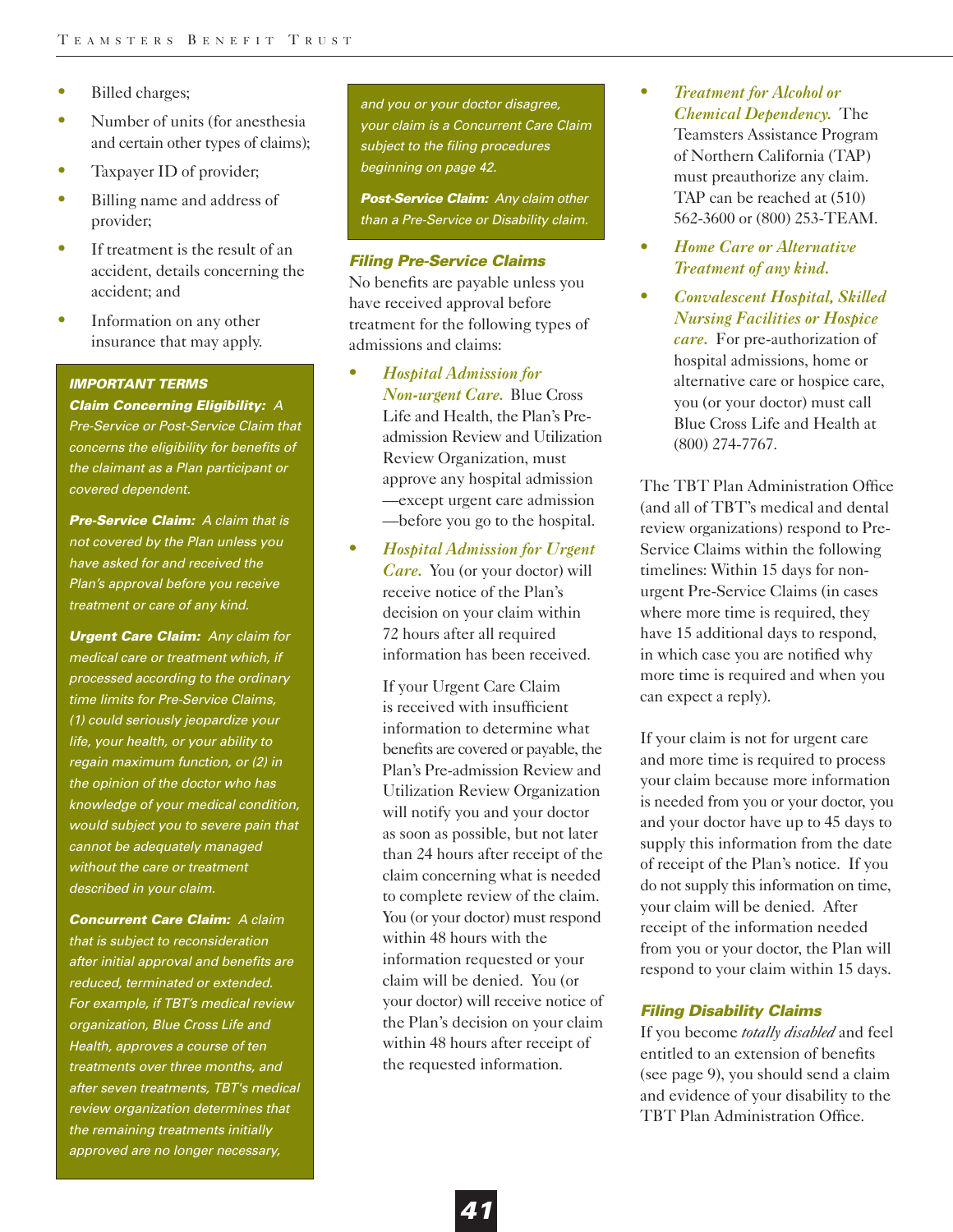You will receive an initial decision on whether you qualify for a disability extension within 45 days.

#### *Filing Concurrent Care Claims*

Claims for reconsideration of a concurrent care claim that involves the termination or reduction of a previously approved hospitalization or course of treatment should be filed with the TBT Plan Administration Office and is then referred to the appropriate review organization. For medical claims, the claim is referred to Blue Cross Life and Health; for alcohol or chemical dependency treatment, to TAP; and for Indemnity Dental option claims, to Delta Dental.

Your claim for reconsideration is decided as soon as possible and early enough to allow you to appeal the decision on reconsideration before benefits are reduced or terminated. You will receive notice of the Plan's decision on Concurrent Care Claims that also qualify as Urgent Care Claims within 24 hours after receipt of the claim, provided the claim is made at least 24 hours prior to the expiration of the prescribed series of treatments.

### *Filing Post-Service Claims*

If your Post-Service Claim is complete, you are notified of the decision concerning the claim within 30 days of receipt, but the Plan can extend that deadline by an additional 15 days if more time is needed. If more time is needed, you will be notified before the end of the initial 30 days about why the Plan needs additional time and when you can expect to receive a decision on your claim. If more time is needed because you need to send more information, you have 45 days from receipt of the Plan's notice to supply the requested information.

If you do not provide the requested information within 45 days, your claim will be denied. After receipt of the requested information, the Plan will make a decision on your claim within 15 days.

## *Appealing a Denied Claim*

*Adverse Decision.* If the Plan denies, reduces, terminates, or fails to provide or make payment (in whole or in part) for a benefit, you will be sent a *Notice of Adverse Decision* that includes the following:

- The specific reason(s) for the adverse decision.
- Reference to the specific Plan provision(s) on which the adverse decision is based.
- A statement about your rights to bring a civil action under ERISA following an adverse decision on an appeal or the denial of your claim.
- **•** If applicable, a description of any additional material or information needed to make a full and complete claim, and the reason why it's needed.
- A statement that you will be provided upon request and free of charge reasonable access to any copies of any records or documents in the Plan's possession relevant to your appeal.
- **•** A statement that you will be provided upon request and free of charge a copy of any internal rule, guideline or protocol that was relied on to decide your claim.
- For adverse decisions based on the absence of medical necessity of the use of experimental or investigational treatment (or any similar reason), a statement that you will be provided upon request and free of charge an explanation of the scientific or clinical judgment for the determination as applied to the Plan and your claim.
- **•** An explanation of the Plan's appeal procedures and time limits.
- **•** You and the Plan may have other voluntary alternative dispute resolution options such as mediation. One way to explore the options available is to contact your local U.S. Department of Labor office and your state insurance regulatory agency.

### *Appeal of an Adverse Decision*

If you disagree with the decision on your initial claim, you (or your Authorized Representative) may file a written appeal within 180 days after your receipt of the *Notice of Adverse Decision*. You may, however, appeal an adverse decision regarding Urgent Care Claims by writing the TBT Plan Administration Office. You should include the reasons you believe the claim was improperly denied and all additional facts and documents you consider relevant in support of your appeal. If you don't appeal on time, you may lose your right to file suit in a state or court, because you have not exhausted your internal administrative appeal rights (which is generally a requirement before you can sue in court).

If your appeal concerns a claim for urgent care, you can also appeal by phone by calling the TBT Plan Administration Office at (510) 796-4676 or (800) 533-0119.

The Plan's Board of Trustees will make the decision on appeal. They will not defer to the initial adverse benefit determination and will consider all comments, documents, and records and other information you timely provide in support of your appeal, even if they were not received or considered during the initial claim decision. The decision on your appeal will be made on the basis of the record, including any additional documents and comments you send.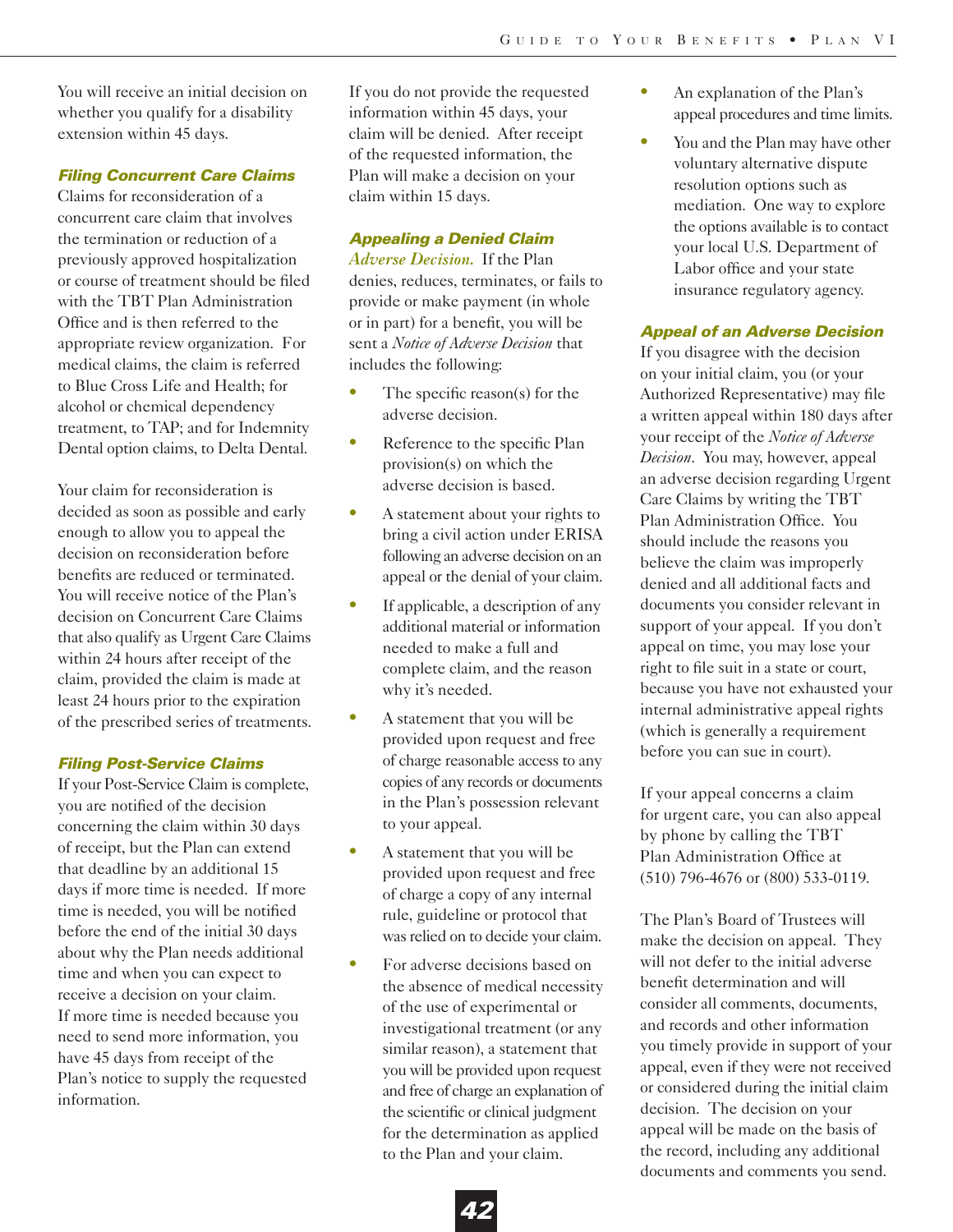If your claim was denied on the basis of a medical judgment (such as the absence of medical necessity or the use of an experimental or investigational treatment), the Board of Trustees will consult a health care professional with training and experience applicable to the relevant field of medicine. Upon request, you can obtain the name of any professional consulted and the advice (if any) given concerning your claim (even if the Board of Trustees did not rely on this advice in making its decision).

*Adverse Decision on Appeal.* If you appeal an adverse decision, you will receive a *Notice of Adverse Decision on Appeal* that will contain all of the information listed above concerning your appeal (except the appeal procedures and time limits).

You will receive notice of the decision on your appeal within 72 hours for Urgent Care Claims and within 30 days for other Pre-Service Claims. Appeals of Post-Service and Disability Claims will be made at the next regularly scheduled meeting of the Board of

Trustees following receipt of the appeal. If, however, your request for review is received within 30 days of the next regularly scheduled Board meeting, your appeal will be decided at the second regularly scheduled Board meeting following receipt of your appeal. In special circumstances, review of your appeal may be delayed until the third regularly scheduled Board meeting following receipt of your appeal. (In such cases, you will be sent a written notice informing you of the date when your appeal will be decided and the special circumstances requiring extension of the time to decide your appeal.)

You will be notified of the decision on your appeal as soon as possible, but no later than five days after a decision on your appeal is reached. The notice you receive will contain the information listed in the definition of *Notice of Adverse Decision* on pages 42 and 56.

*Authorized Representative.* You can act on your own behalf in filing and/or appealing your claim, or you

may ask another person to act as your Authorized Representative.

If you designate an Authorized Representative, he or she will receive all communications about your claim or appeal.

# *Right to Sue*

A lawsuit to obtain benefits is considered untimely if filed before you appeal a denied claim, or before the time period for filing an appeal ends, or while your appeal is still pending decision.

## *Claims and Appeals Timetable*

The timeline described for filing and appealing claims is summarized below.

# *Right of Reimbursement*

The TBT Board of Trustees reserves the right to recover claim payments under any of its Plans made on behalf of a covered person if the Trust overpays a claim. In such cases, the covered person is obligated, as a condition of coverage under the Plan, to reimburse the Trust for the amount overpaid. If you or your covered dependents have

| The uniquite described above for ming and appealing claims is summarized below. |                                                     |                                                    |                                                                  |                                                                  |  |
|---------------------------------------------------------------------------------|-----------------------------------------------------|----------------------------------------------------|------------------------------------------------------------------|------------------------------------------------------------------|--|
| <b>Time Limits</b>                                                              | TYPE OF CLAIM-                                      |                                                    |                                                                  |                                                                  |  |
|                                                                                 | <b>Urgent Care Claim</b>                            | <b>Pre-Service Claim</b><br>(non-urgent)           | <b>Post-Service Claim</b>                                        | <b>Disability Claim</b>                                          |  |
| To make an initial claim determination                                          | 72 hours (depending<br>on medical<br>circumstances) | 15 days (depending<br>on medical<br>circumstances) | 30 days                                                          | 45 days                                                          |  |
| <b>Extension (if proper notice and delay</b><br>is beyond Plan's control)       | <b>None</b>                                         | 15 days                                            | 15 days                                                          | 30 days (two 30-day<br>extensions possible)                      |  |
| To request missing information<br>from claimant                                 | 24 hours                                            | 5 days                                             | 30 days                                                          | 45 days                                                          |  |
| For claimant to provide missing<br>information                                  | 48 hours                                            | 45 days                                            | 45 days                                                          | 45 days                                                          |  |
| For claimant to request appeal                                                  | 180 days                                            | $180$ days                                         | 180 days                                                         | 180 days                                                         |  |
| To make determination on appeal                                                 | 72 hours (depending<br>on medical<br>circumstances) | 30 days                                            | 1st, 2nd or 3rd Board<br>of Trustees meeting<br>after submission | 1st, 2nd or 3rd Board<br>of Trustees meeting<br>after submission |  |

*CLAIMS AND APPEALS TIMETABLE The timeline described above for filing and appealing claims is summarized below.*

*NOTE: Concurrent Care Claims are subject to time deadlines that are sufficient to allow you to appeal before benefits are terminated or reduced.*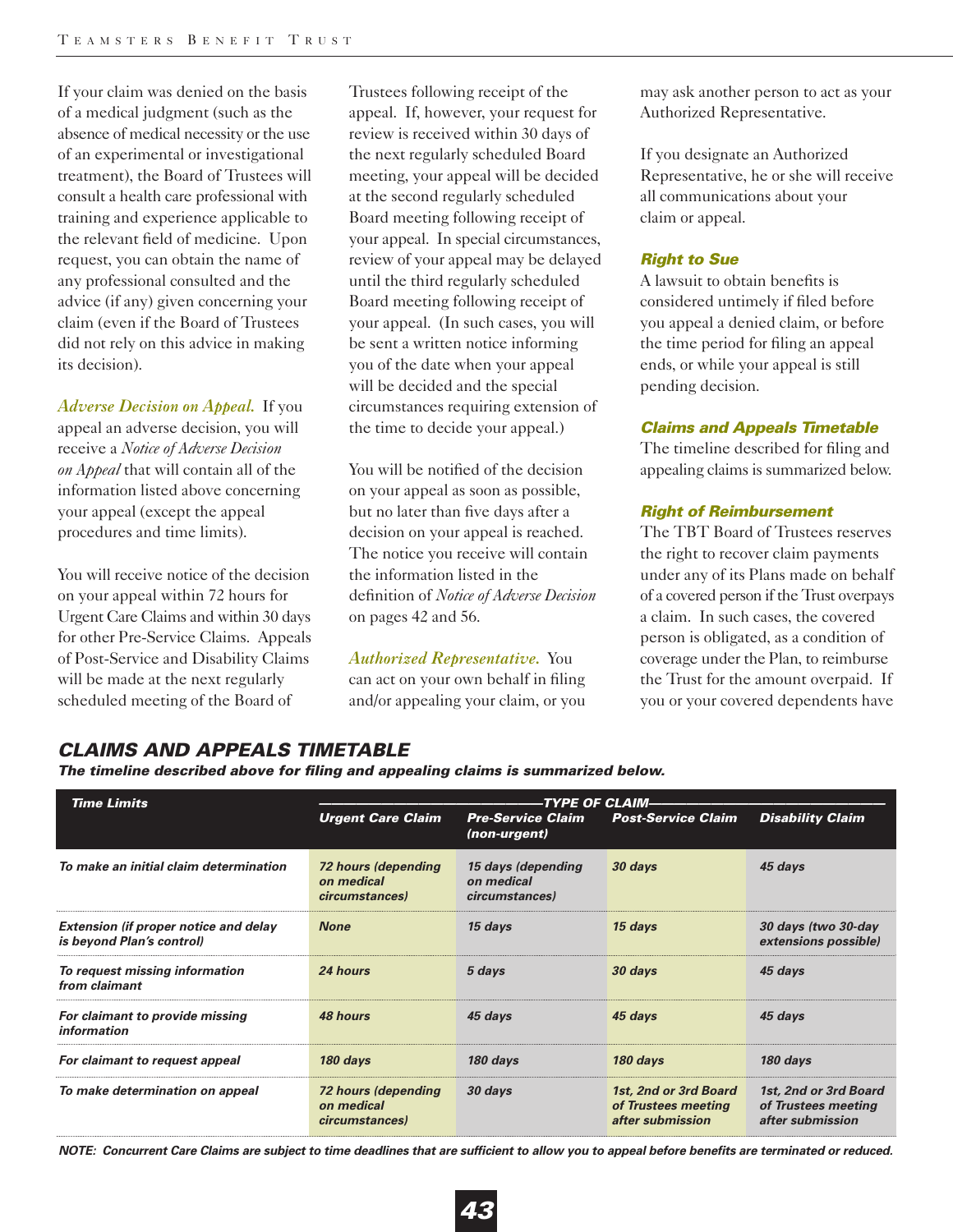been overpaid by the Trust and do not repay this amount to the Trust, the Trust may recover the overpayment by a lawsuit or by deducting it from any future benefit payments payable to you or assigned by you.

#### *Coordination of Benefits*

If you or any of your eligible dependents are also covered by another group plan, the benefit payable by this Plan may be reduced. Benefit payments are coordinated between the plans so that you do not receive payment for more than 100% of the Usual, Customary and Reasonable (UCR) medical expenses for the covered treatment. The benefits payable under the Plan will not be greater than the actual amount that would have been paid if there were no other group plan involved.

*How Coordination Works.* One of the two or more plans involved is the primary plan and all the other plans are secondary plans. The primary plan pays benefits first—as if there were no other group plans. Then, the secondary plans *coordinate* their payments so that the total payments from all plans are not more than the actual cost of the covered expenses incurred. Coordination does not apply to Medi-Cal benefits.

In the case of hospital charges, the difference between the cost of a private hospital room and the cost of a semi-private hospital room is not a covered expense; unless use of a private hospital room is considered medically necessary as generally accepted in health care practice for the condition for which you have been hospitalized.

*Order of Payment.* The following rules determine which plan pays benefits first when benefits are coordinated:

- *1.* A plan without a coordination of benefits provision or with a provision that bars or substantially obstructs coordination with this Plan is primary.
- **2.** A plan covering a patient directly (for example, covering you as an *employee* rather than as someone's dependent) is primary.
- *3.* A plan is also primary if it covers a patient as an active employee or as the dependent of an active employee, and secondary if it covers the patient as a retiree or dependent of a retiree.
- *4.* If you or an eligible dependent are enrolled for COBRA coverage as a former participant in a TBT Plan, any group health plan covering you or an eligible dependent as an active employee will be primary. Your COBRA coverage from this Plan will be secondary.
- **5.** If both you and your spouse are covered as active employees under a TBT Plan, your children may be enrolled for dependent coverage under both parents. However, the total benefit payments cannot be greater than 100% of the patient's actual covered expenses. The Plan will automatically coordinate the benefits in this case without need for double claim forms.
- **6.** If a dependent child is covered by both parents' plans (and both parents are living in the same household), the plan of the parent whose birthday falls first in the year is primary. If only one plan includes this *birthday rule*, the plan without the rule pays first. If none of the preceding rules apply, the plan that has covered the patient the longest is primary.
- *7.* When a dependent child is covered under two or more plans and the parents are legally separated, divorced or unmarried, the plan of the parent with custody is primary. If the parent with custody is remarried, the custodial parent's plan pays first, the stepparent's plan pays second and the plan of the parent without custody pays third.
- *8.* For a child of legally separated or divorced parents, if there is a court decree setting forth a financial duty for the dependent child's medical expenses, the plan of the parent with that legal responsibility is primary. If rules 6, 7 or 8 do not apply, the plan that has covered the patient the longest is primary.

Regardless of whether this Plan is considered primary or secondary, if you or a dependent is (a) covered by the indemnity portion of this Plan, (b) have coverage under the Kaiser HMO (including any prepaid health coverage) under another group health plan and (c) incur expenses normally covered under the Kaiser HMO, then the Plan will only reimburse copayments required by the Kaiser HMO, and only if copayments are required of every person covered by the HMO.

### *End Stage Renal Disease (ESRD).*

ESRD coordination may differ and is subject to federal guidelines. Contact the TBT Plan Administration Office if you have questions about ESRD coordination issues.

*Medical Benefit Payments.* You should always file your medical expenses with the primary plan first so it will start paying benefits immediately. It pays benefits before the secondary plan—just as if it were the only medical coverage.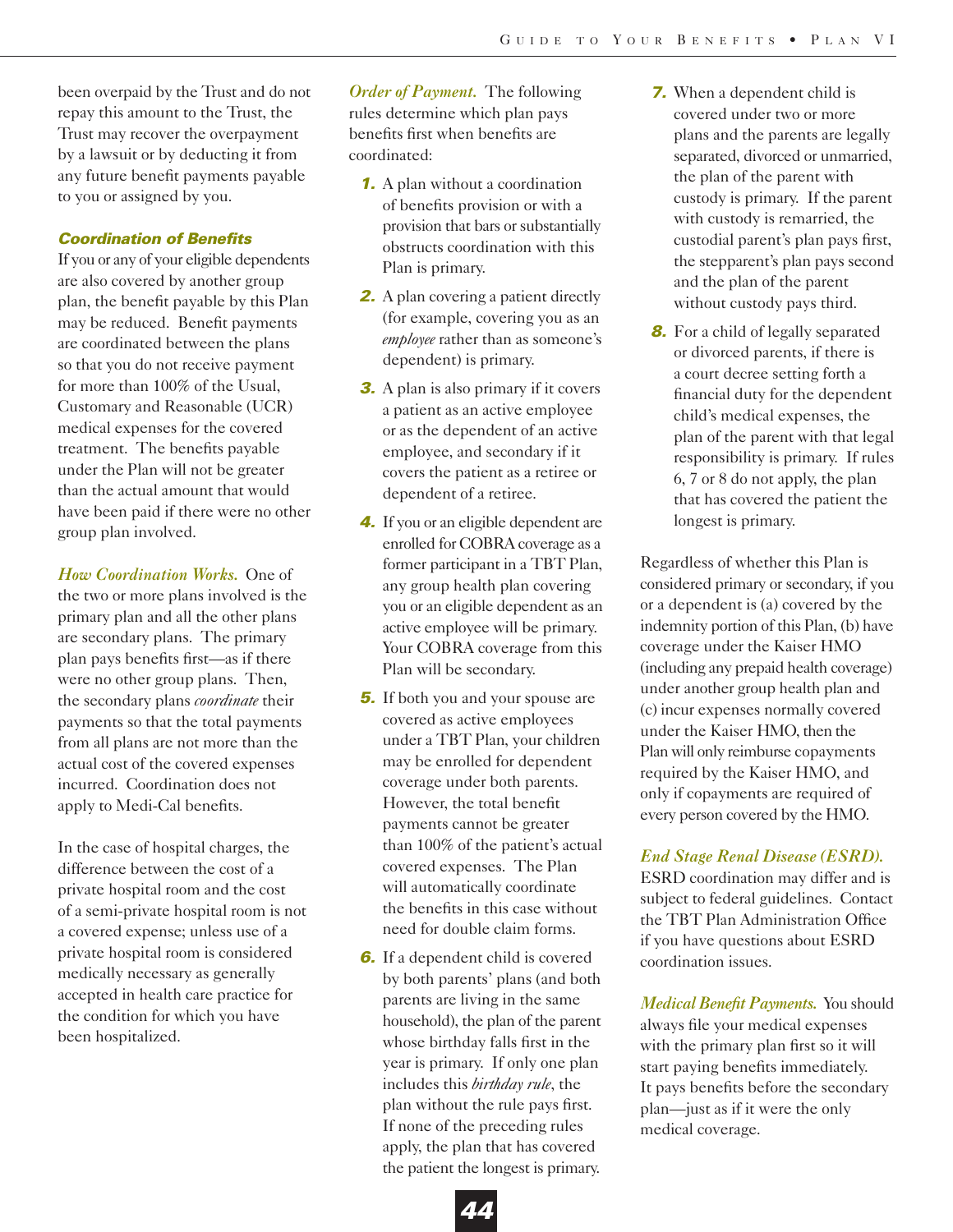Once the primary plan pays its maximum benefit, any secondary plans coordinate their benefits under each plan's rules. Each plan will pay its maximum benefit toward the difference—but never more than 100% of the total covered expenses. Each follows its own special rules about using preferred providers and may have different benefit levels and maximum amounts.

If the primary plan has paid benefits under a PPO Agreement, this Plan will make additional payments only if the primary plan requires that you make a copayment. This Plan's payment will be limited to your copayment so long as it does not exceed the amount that this Plan would have paid if it were the primary payer. Remember, the provider has agreed to accept contract rates. Therefore, total benefits paid by all plans should not exceed the maximum payment required by the lowest contract rates.

To make sure you receive maximum benefits, it's a good idea to file claims under each plan. Check the details for each plan to see how covered expenses will be paid. Contact the TBT Plan Administration Office if you are not sure how amounts will be coordinated.

*HMO Coordination.* If you join the Kaiser HMO option offered through TBT and your spouse has medical coverage under a group plan, the group plan may not pay benefits if you choose a health care provider or facility that is not associated with that HMO. See the separate disclosure materials provided by the Kaiser HMO for more information.

# *Coordination of Dental, Vision Care and Prescription Drug Payments.*

Dental, vision care and prescription drug coverage through TBT are coordinated with any other group plans so that you receive payment for no more than 100% of covered expenses. The coordination of benefits rules are the same as those for the Indemnity Medical option.

*Pre-Paid Dental Coordination.* If you join a pre-paid dental plan and your covered dependents have dental coverage under a group plan, the group plan may not pay benefits if you choose a dental care provider that is not associated with the pre-paid dental plan.

*Individual Plan Coordination.* If you or your dependent (or both) are insured under an *individual* health plan or insurance program for which you pay premiums directly to the insurance company, this Plan will pay the full benefits to which you are entitled, regardless of any reimbursement you might receive from any individual policy.

The Plan's Coordination of Benefits rules apply to any *group* insurance coverage or other method of group coverage, which provides medical or dental benefits or services on an insured or uninsured basis. The rules also apply to coverage by any governmental plan (except *Medicaid, Title XIX of the Social Security Act*, as amended).

The Plan's Coordination of Benefit rules also include any plan that is required by law or by a no-fault vehicle plan to provide medical or dental payments which are made in whole or in part without regard to fault.

In the case of no-fault motor vehicle plans, a person subject to such a law who has not complied with the law will be considered to have received the benefits required by the law.

*Coordination with Medicare.* If you are an active employee covered by both Medicare (which refers to *Title XVIII of the Social Security Act*, as amended) and the Indemnity Medical option, your TBT Plan is primary for you and your covered dependents. This means that the Plan will determine its benefits without regard to whether you have coverage under Medicare and therefore most of your medical benefits will come from the Indemnity Medical option. The Plan will also be primary for your covered dependent if he or she is age 65 or older and covered by both the Indemnity Medical option and Medicare. *End stage renal disease* (ESRD) coordination may differ and is subject to federal guidelines.

Contact the TBT Plan Administration Office if you have questions about ESRD coordination issues.

### *Right to Recover Benefits*

Teamsters Benefit Trust has the right to provide or obtain any information needed to determine benefits under its Coordination of Benefits provisions, without the consent of any person. If an overpayment is made as the result of a Coordination of Benefits error or for any other reason, TBT has the right to recover the amounts overpaid from you or from the benefit plan, insurance company, organization or provider to whom payment was made. If you or your covered dependent have been overpaid and do not promptly pay back the overpaid amount to the Plan, TBT may recover the overpayment by deducting it from any future benefits payable to you or assigned by you. TBT also has the right to make restitution to another plan that has overpaid, and this payment is considered a benefit under the Plan made on your behalf.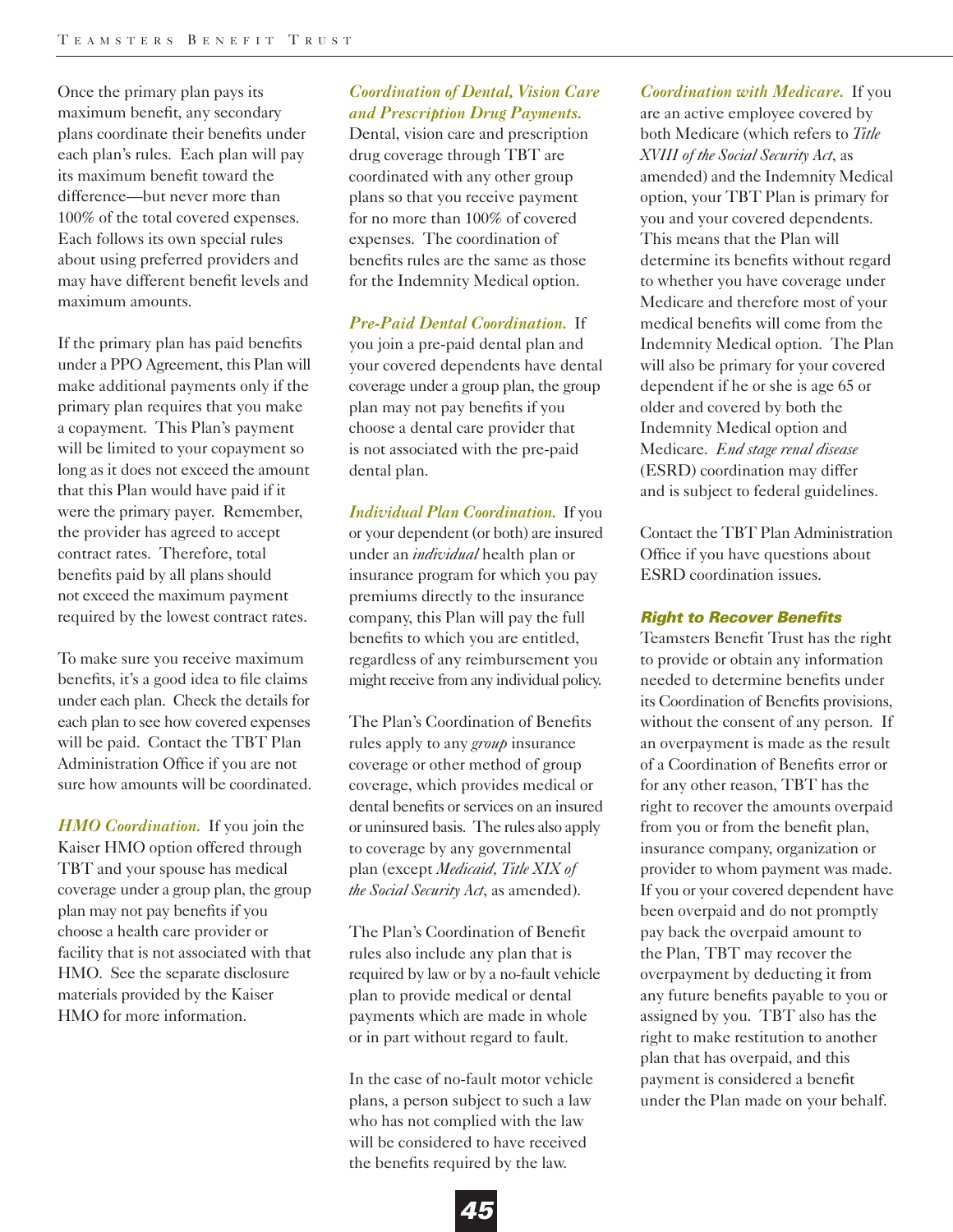Whenever payments have been made by your TBT Plan with respect to covered expenses where the total amount is greater than the maximum amount needed to satisfy the intent of this provision, the Board of Trustees has the right to recover such payments, to the extent of such excess, from among one or more of the following: any persons to or for whom such payments were made, any insurance companies or any other plans or organizations.

If these rules are not followed for any particular claim, this does not mean the Plan has waived the Board of Trustees' right to invoke these rules for past or future claims.

Based on the specific circumstances related to how a claim is filed, the Plan may pay benefits before resolving whether or not such care is actually covered; this does not mean that the Plan exclusions were waived. If it is found that such care is not covered, the Plan may require the employee or provider of services to repay any overpayment.

# *Recovering Benefits from a Third Party*

The Teamsters Benefit Trust reserves the right to recover claim payments made under any of its Plans on behalf of an employee or dependent where the claim results from or is related to an injury or illness that is the responsibility of a third party. You are obligated to reimburse the Plan in full for any claims paid relating to such injury or illness. If you recover any amount from a third party and fail to repay the Plan for the claims it has paid related in any way to that recovery, the Trust will either sue you to recover the amounts paid or deduct them from any future benefit claims (even if you have assigned your benefits).

What is a third party and when are they responsible for your injuries or illness? Here are some examples:

- If you are in an auto accident and the other driver is at fault, the third party is the other driver and his/her insurance company.
- **•** If you are in an auto accident and the other driver is uninsured, your auto insurance policy's 'uninsured motorist's' provision is a third party for this purpose.
- If you are injured in an auto accident and covered under a "no fault" provision of your own insurance policy, your policy is the third party.
- If you are injured on the job, your employer's Workers' Compensation policy is the third party.
- If you fall in a store because there was a spill near a shelf that no one bothered to clean up, the store is the third party.

# *Third Party Liability*

The Plan pays claims for expenses incurred because of an illness or injury for which a third party is (or may be) responsible, but by submitting the claim for payment by the Plan you (and a covered dependent if he or she suffers the illness or injury) are deemed to agree to each of the following conditions:

- *1.* That the Plan established an equitable lien on any recovery received by you (or your dependent, legal representative or agent).
- **2.** To notify any third party responsible for your illness or injury of the Plan's right to reimbursement for any claims related to your illness or injury.
- *3.* To hold any reimbursement or recovery received by you (or your dependent, legal representative or agent) in trust on behalf of TBT to cover all benefits paid by the Plan with respect to such illness or injury and to reimburse the Plan promptly for the benefits paid, even if you are not fully compensated ("made whole") for your loss.
- *4.* That the Plan has the right of first reimbursement against any recovery or other proceeds of any claim against the other person (whether or not the participant or dependent is made whole) and that the Plan's claim has first priority over all other claims and rights.
- *5.* To reimburse the Plan in full up to the total amount of all benefits paid by the Plan in connection with the illness or injury from any recovery received from a third party, regardless of whether the recovery is specifically identified as a reimbursement of medical expenses. All recoveries from a third party, whether by lawsuit, settlement, insurance or otherwise, must be turned over to the Plan as reimbursement up to the full amount of the benefits paid.
- *6.* That the Plan's claim is not subject to reduction for attorney's fees or costs under the "common fund" doctrine or otherwise.
- *7.* That, in the event you elect not to pursue your claim(s) against a third party, the Plan shall be equitably subrogated to your right of recovery and may pursue your claims.
- *8.* To assign, upon the Plan's request, any right or cause of action to the Plan.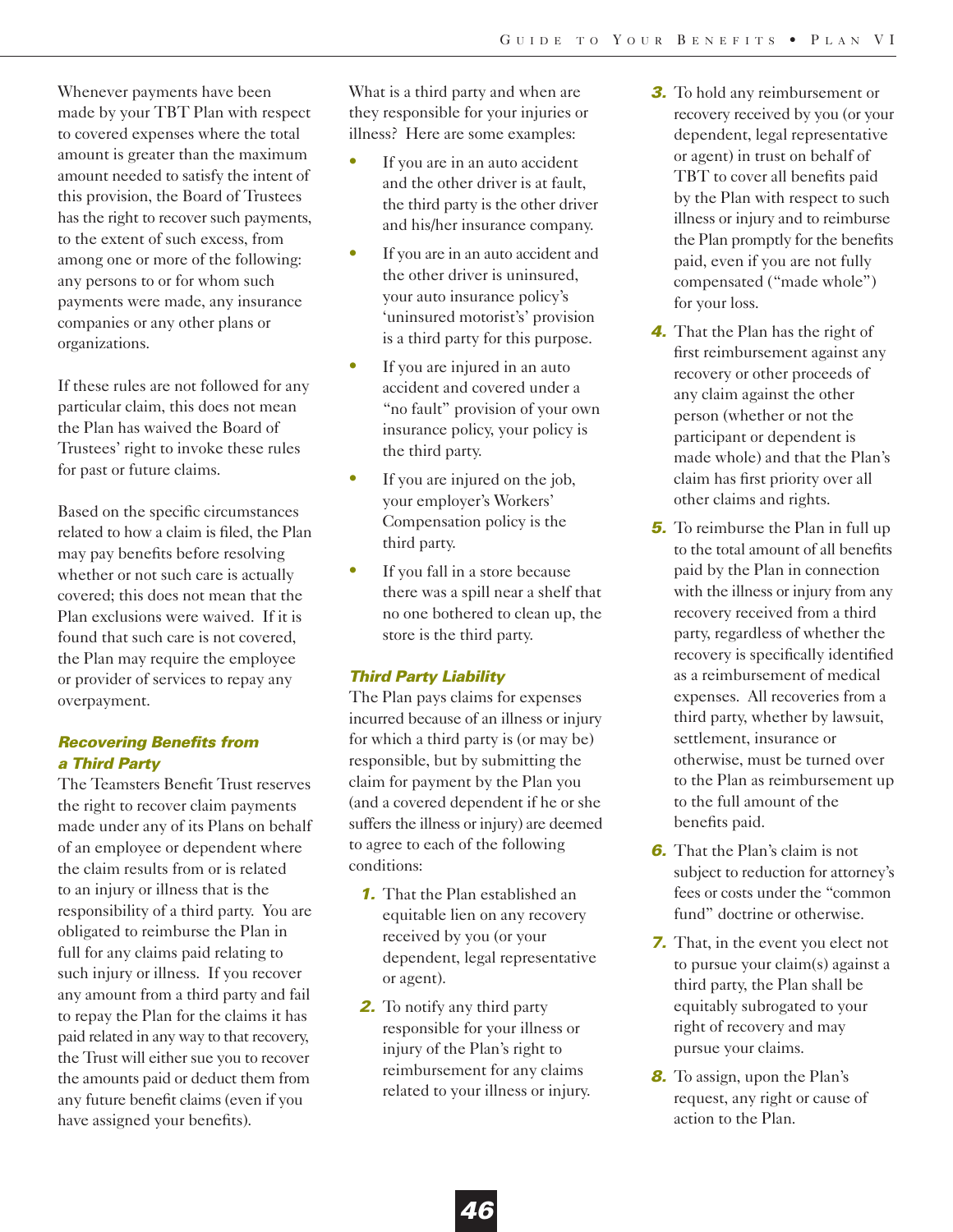- **9.** Not to take or omit to take any action to prejudice the Plan's ability to recover the benefits paid and to cooperate in doing what is reasonably necessary to assist the Plan in obtaining reimbursement.
- **10.** To cooperate in doing what is necessary to help the Plan recover the benefits paid or in pursuing any recovery.
- **11.** To forward any recovery to the Plan within ten days of disbursement by the third party or to notify the Plan as to why you are unable to do so, and
- *12.* To the entry of judgment against you (and/or, if applicable, your dependent, legal representative, agent, trustee or trust fund) in any court for the amount of benefits paid on your or your dependent's behalf with respect to the illness or injury to the extent of any recovery or proceeds that were not turned over as required and for the cost of collection, including but not limited to the Plan's attorney fees and costs.

If you or your dependents have uninsured motorist or under-insured motorist coverage under an automobile liability insurance policy that applies to an illness or injury caused or contributed to by a third party, the conditions described above also apply to your rights under that insurance policy.

If you or your dependents fail or refuse to assist Plan representatives in recovering damages from a third party, then the Plan may:

- **•** Offset what is paid on your and/or your dependents' future benefits claims until the Plan is completely reimbursed for the cost of these claims, including but not limited to costs incurred in collection, and
- File a lawsuit against you or your dependents to fully recover the amount the Plan should have been reimbursed, and/or
- Take any other action deemed appropriate by the TBT Board of Trustees.

If you or your dependents do not receive payments from a third party to reimburse the Plan for an illness or injury caused by the third party, you do not have to pay the Plan back for any benefits properly paid to you or your dependents. If you do receive payment from the third party, you do not have to pay the Plan more than the amount the third party paid to you or your dependents.

If you have questions about how to meet these third party liability rules, contact the TBT Plan Administration Office.

#### *Workers' Compensation*

Workers' Compensation is a statemandated benefit program that requires all employers to pay approved expenses connected with a work-related injury or illness.

Your TBT Plan does not replace or affect any requirement for coverage by Workers' Compensation. The Plan will not pay benefits for any accidental bodily injury caused by or occurring in the course of employment, or in connection with illness or injury for which you are entitled to benefits from Workers' Compensation or similar laws. However, the Plan may provide provisional coverage subject to a lien on any Workers' Compensation benefits that may be awarded. Such provisional coverage is subject to the terms and conditions described under *Recovering Benefits from a Third Party* on page 46.

# *Qualified Medical Child Support Orders (QMCSO)*

A Qualified Medical Child Support Order or QMCSO is a child support order (determined by the Plan as qualified) that creates, recognizes or assigns a child's right to receive benefits as your covered dependent. (See page 60 for the Plan's full definition of a QMCSO.)

When the TBT Plan Administration Office receives a child support order for your child and determines that it is a QMCSO, the child is automatically enrolled as your eligible dependent. If the order is issued as a *National Medical Support Notice* that is determined by the Plan to be qualified, you and your child are automatically enrolled in the Medical option chosen by the applicable state's child support enforcement agency.

You may obtain without charge a copy of TBT's procedures governing *Qualified Medical Child Support Order* (QMCSO) determinations by contacting the TBT Plan Administration Office.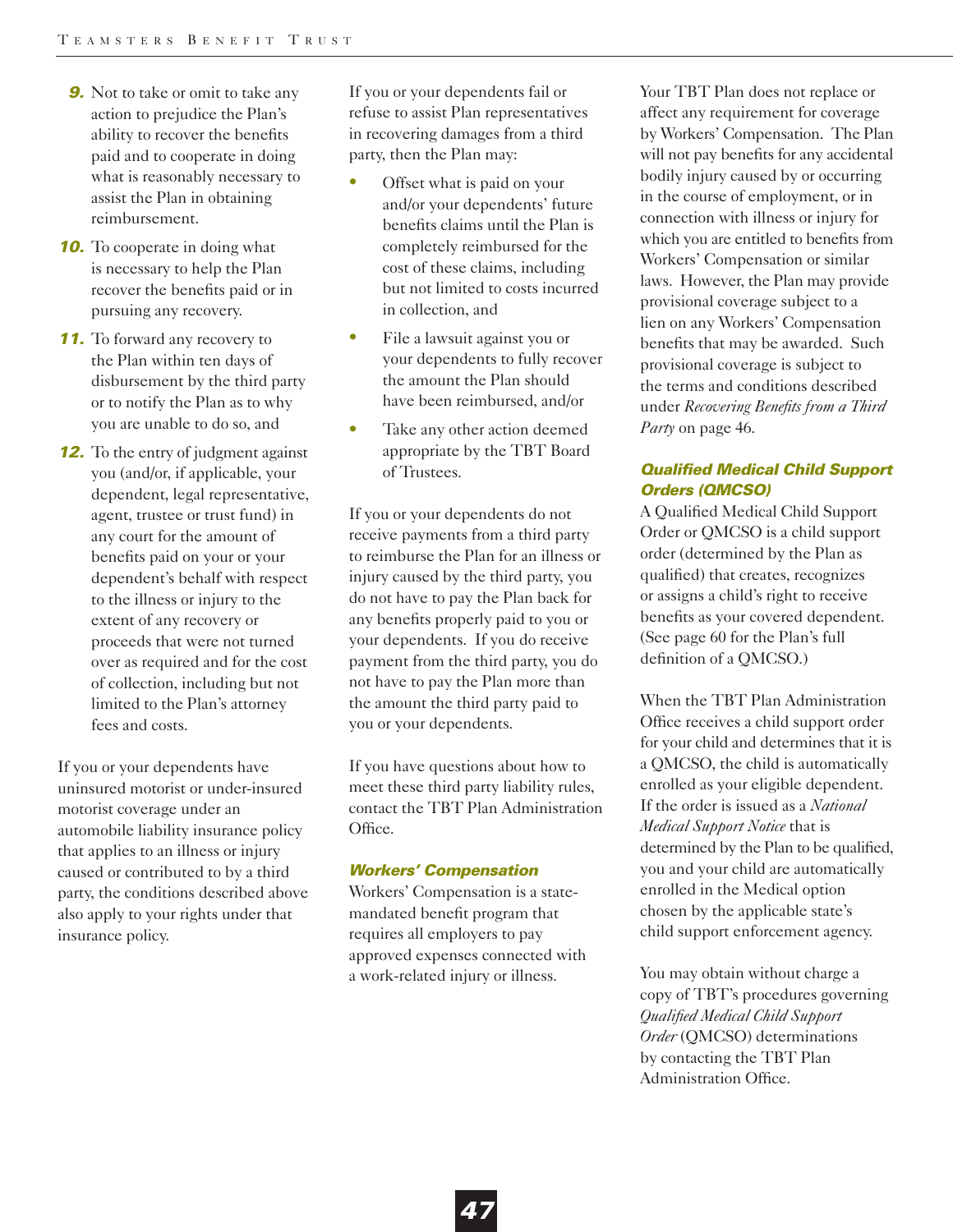# *ERISA INFORMATION*

This section provides legally required information for your knowledge and protection.

### *Plan Name*

The full name of your Teamsters Benefit Trust Plan is listed on the cover of your *Summary of Coverage*.

Some participants also may have coverage under supplemental benefit plans as provided by their Collective Bargaining Agreements. If so, these supplemental plans are separately funded and are not part of the benefits explained in this guide. If you are eligible for such benefits, your package should contain information about your supplemental benefit coverage.

### *Board of Trustees*

At the time this guide is printed, there are more Union Trustees than Employer Trustees. However, under the terms of the TBT *Trust Agreement*, Employer and Union Trustees have equal voting strength regardless of the number of Trustees. The Trustees meet regularly for purposes of administration of the Plans sponsored by TBT.

As of the printing of this guide, the Trustees are as shown on this page.

### *Union Trustees*

Rome A. Aloise, Co-Chairman Teamsters Benefit Trust Secretary-Treasurer Warehouse, Mail Order, Retail Employees and Wholesale Liquor Salespersons Teamsters Local Union No. 853 2100 Merced Street, Suite B San Leandro, CA 94577-3247

#### Van Beane

Secretary-Treasurer Brotherhood of Teamsters and Auto Truck Drivers Teamsters Local Union No. 85 850 Harrison Street San Francisco, CA 94107-1125

### Carlos Borba

Secretary-Treasurer Teamsters, Chauffeurs, Warehousemen and Helpers Teamsters Local Union No. 490 445 Nebraska Street Vallejo, CA 94590-3830

#### Robert Morales

Secretary-Treasurer Sanitary Truck Drivers and Helpers Teamsters Local Union No. 350 295 89th Street, Suite 304 Cedar Hill Office Building Daly City, CA 94015-1656

#### Douglas O'Neal

Trustee, Teamsters Benefit Trust c/o Lipman Insurance Administrators, Inc. 39420 Liberty Street, Suite 260 Fremont, CA 94538-2200

#### Ron Paredes Business Representative

Teamsters Automotive Employees Teamsters Local Union No. 78 492 C Street Hayward, CA 94541-5026

### Dale Robbins

Secretary-Treasurer General Truck Drivers, Warehousemen, Helpers and Automotive Employees Teamsters Local Union No. 315 2727 Alhambra Avenue P.O. Box 3010 Martinez, CA 94553-8020

#### *Employer Trustees*

Keith Fleming, Co-Chairman Teamsters Benefit Trust President IEDA 2200 Powell Street, Suite 1000 Emeryville, CA 94608-1809

#### William Albanese

President Central Concrete Supply 610 McKendrie Street San Jose, CA 95110-1595

#### Richard Jordan

Trustee, Teamsters Benefit Trust c/o Lipman Insurance Administrators, Inc. 39420 Liberty Street, Suite 260 Fremont, CA 94538-2200

#### Richard Murphy

Group Controller United Parcel Service 2574 Barrington Court, Building A Hayward, CA 94545-1133

#### Jeanette Paige

Director of Human Resources Southern Wine & Spirits of Northern California 33321 Dowe Avenue Union City, CA 94587

#### Bill Rossi

Trustee, Teamsters Benefit Trust c/o Lipman Insurance Administrators, Inc. 39420 Liberty Street, Suite 260 Fremont, CA 94538-2200

#### Open Seat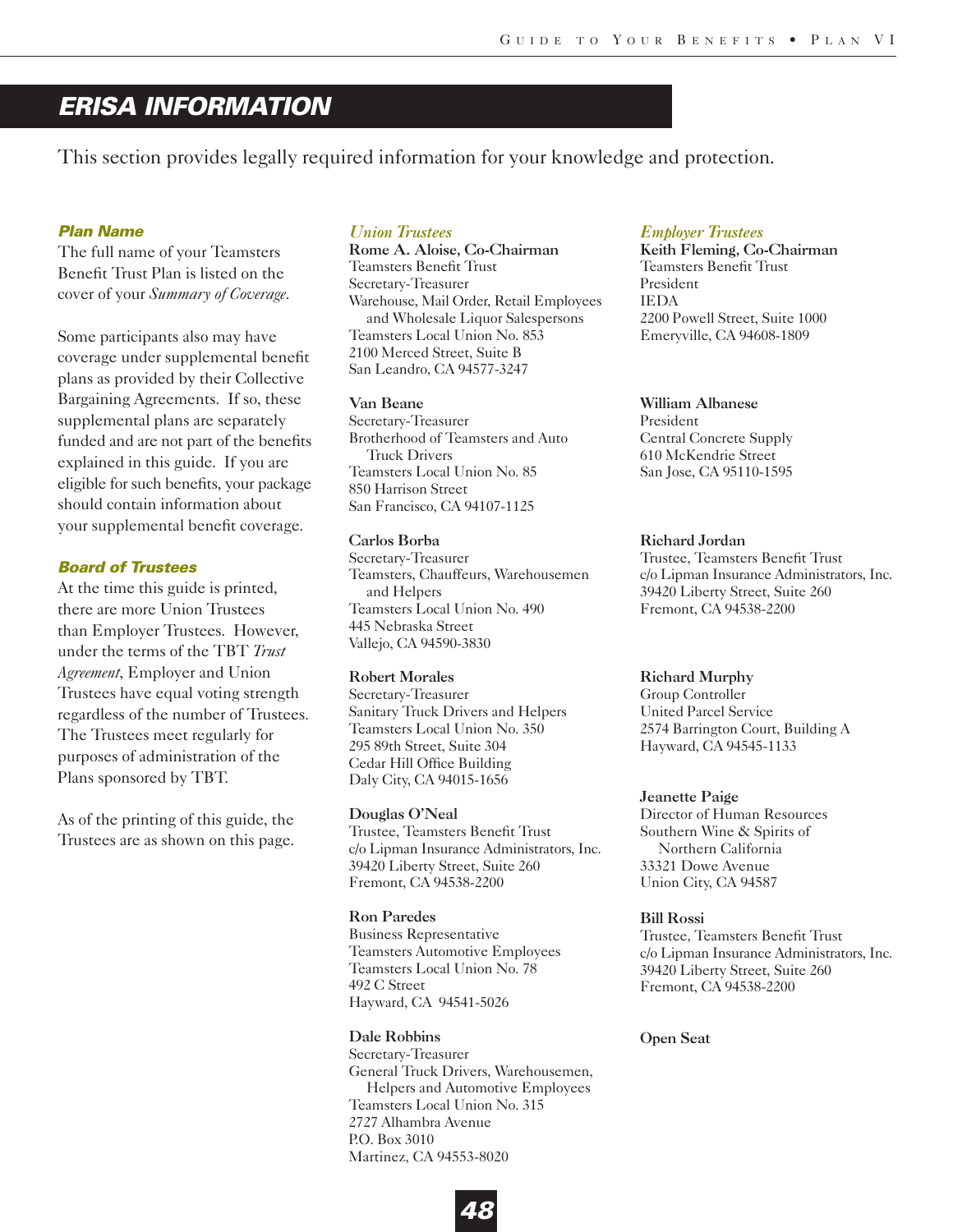### *Plan Information*

This information applies to all of the Plans explained in this guide, except the Kaiser HMO and prepaid dental plan options offered by TBT. Information about these benefits may be found in separate disclosure materials from the providers. Contact the TBT Plan Administration Office if you need these materials.

#### *Plan Administration*

The Plan is administered by the joint Board of Trustees for TBT, which contracts with Lipman Insurance Administrators, Inc. for administrative services. You may write to the Board of Trustees at the following address:

# **Teamsters Benefit Trust 39420 Liberty Street, Suite 260 Fremont, CA 94538-2200**

## *Plan Agent for Service of Legal Process*

The Fund Manager listed below is named as the agent on behalf of the Board of Trustees for service of legal process. Legal process *also* may be served on any member of the Board of Trustees.

### Martin R. Lowy

Fund Manager Teamsters Benefit Trust 39420 Liberty Street, Suite 260 Fremont, CA 94538-2200

### *Employer Identification Number*

EIN 94-2848389. The Plan identification number is 501.

### *Type of Plan*

All of the TBT Plans summarized in this guide are collectively bargained and jointly trusteed health and welfare plans that provide benefits for eligible participants and their covered dependents. The Teamsters Benefit Trust also provides disability and accidental death and dismemberment benefits for eligible participants only.

# *Plan Funding—Collective Bargaining Agreements*

The Plan is primarily funded by monthly contributions from participating Employers paid on behalf of eligible employees and their covered dependents under a Collective Bargaining Agreement. You or your beneficiaries may receive from the TBT Plan Administration Office, upon written request, information as to whether a particular Employer or Union participates in the Plan and, if so, its address. Your Plan is maintained subject to the Collective Bargaining Agreements that provide for Employer contributions to the Plan. A copy of any such agreement may be obtained by you or your beneficiaries upon written request to the TBT Plan Administration Office and is available for examination by you or your beneficiaries at the TBT Plan Administration Office during regular business hours.

Your eligibility for benefits under the Plan depends on the continued receipt of Employer contributions on your behalf. If your Employer stops making contributions to the Trust, your eligibility for benefits will end in keeping with Plan eligibility rules described on pages 1-6 of this guide. **Note:** Your TBT Plan may have additional eligibility provisions and Hour Bank rules that affect participation. See the *Supplement to the Plan VI Summary of Coverage (for Plans with Hour Bank Eligibility)* for the special provisions that may affect participation.

Contributions made by participating Employers are determined by the TBT Board of Trustees under the authority of the provisions set forth in the Collective Bargaining Agreements and *Trust Agreement*. In some cases, disabled employees may self-pay for a period of time when their Employer contributions end.

#### *Plan Assets*

The assets of the Plan are held in trust for the sole purpose of funding benefits and paying the costs of administration of the Trust and its Plans.

### *Source and Funding of Benefits*

Hospital and medical benefits are paid for directly by the Trust, unless you have enrolled for hospital and medical benefits with the Kaiser HMO, in which case TBT pays the Kaiser HMO monthly premiums and the Kaiser HMO funds the benefits. Prescription drug benefits are administered by Prescription Solutions and are paid directly by the Trust. Your TBT Plan requires Kaiser enrollees to use a Kaiser Pharmacy. Dental benefits in the Indemnity Dental option are administered by Delta Dental and are paid directly by the Trust. TBT pays the prepaid dental options' monthly premiums and benefits are funded through these organizations (currently Bright Now! Dental and Pacific Union Dental). Vision care benefits are administered by Vision Service Plan (VSP) and paid directly by the Trust. Life insurance and accidental death and dismemberment benefits are provided through an insurance policy with Prudential Life Insurance of America. Addresses for the Kaiser HMO, Prescription Solutions, Delta Dental, Bright Now! Dental/Newport Option, Pacific Union Dental and Prudential Life Insurance of America are listed on page 65. Keep in mind that this information may change. Contact the TBT Plan Administration Office if you need help contacting a provider.

The payment of uninsured benefits and the premiums required by the Kaiser HMO are payable out of the Trust Fund and are limited to the availability of assets that are collected and available for this purpose.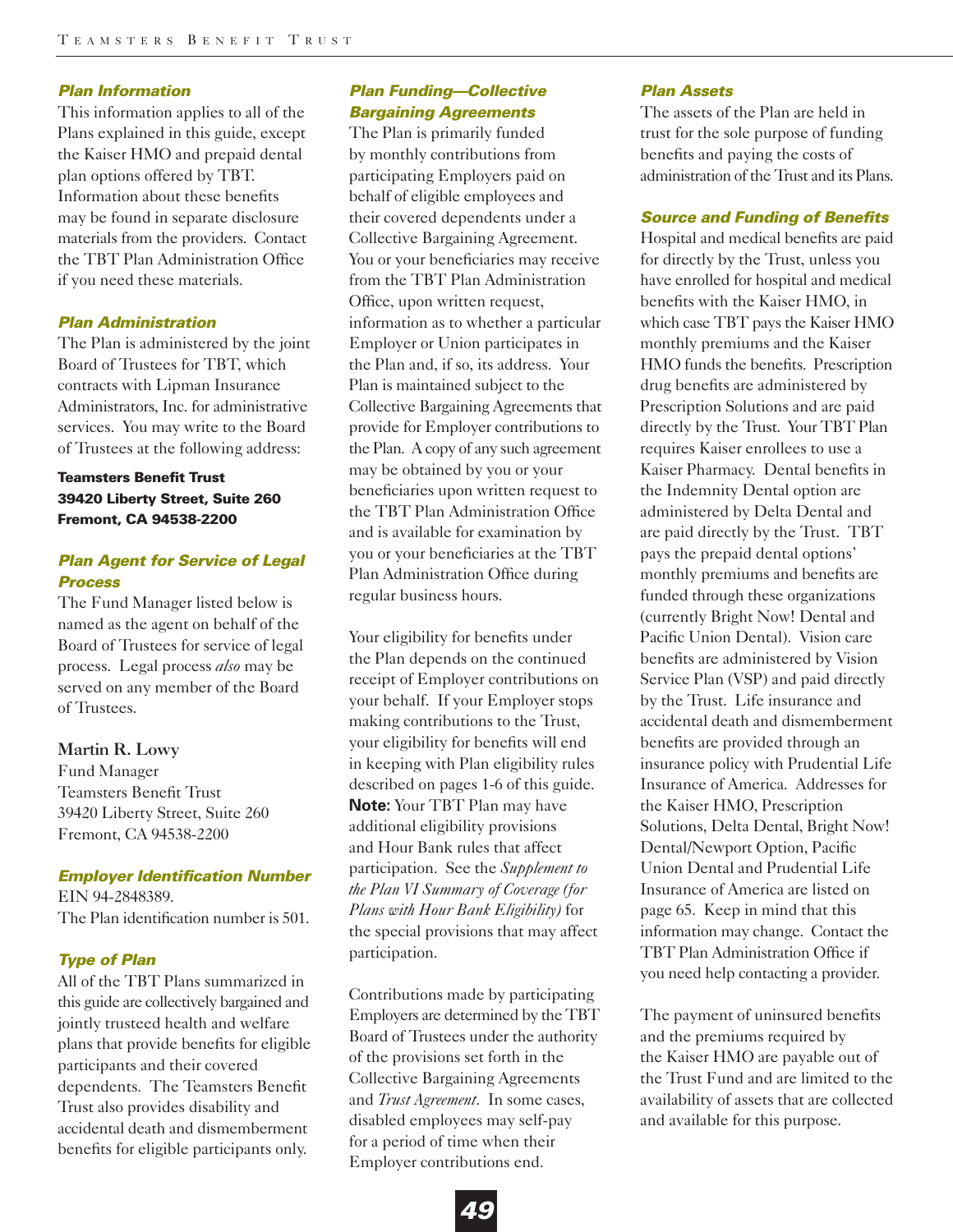#### *Plan Year*

The Plan's 12-month fiscal year for record keeping and accounting purposes ends each September 30.

### *Effective Date of the Plan*

October 1, 1982.

## *Future of the Plan*

The Teamsters Benefit Trust and all Plans it sponsors are established and maintained through the collective bargaining process. The Board of Trustees anticipates that the Plan under which you are covered will continue as long as the Collective Bargaining Agreements so provide or until the Trustees decide to end the Plan or the Teamsters Benefit Trust.

However, the Board of Trustees reserves the right to change or discontinue any Plan at any time for any reason without need for prior approval by any person, Employer or Union. Such amendments may change benefit levels, eligibility requirements or any other provision of the Plan.

The Board of Trustees may update the Plan to reflect changes in laws and regulations as well as for other reasons. Any changes to the Plan will *not* lower amounts already payable for claims incurred before the Plan changes become effective.

Federal law prohibits use of Plan assets for any purpose other than providing Plan benefits and paying the reasonable administrative expenses of the Trust and the Plans it sponsors. If the Plan or Trust ends, the remaining assets will continue to provide Plan benefits until there are no more assets left, or will be used in a way that is consistent with the purpose of the Plan and Trust.

In no event will termination of the Plan and Trust result in the reversion of Trust assets to any Employer.

### *Authority of the Board of Trustees*

The *Trust Agreement* gives the Board of Trustees the authority to make any determination of fact necessary and proper to the administration of TBT. It also gives the Trustees the power to construe and interpret the rules of the Plan and the *Trust Agreement* relating to eligibility of covered employees and retirees, their dependents and beneficiaries to receive benefits. Such decisions are final and binding upon all parties, including those filing any claims.

#### *Assignment of Benefits*

Except as authorized by federal law, your benefits under the Plan cannot be assigned and are not subject to garnishment or attachment. (See the Plan's right of reimbursement rules on pages 43-44).

#### *Information About Taxes*

The Plans described in this guide provide benefits to eligible employees in keeping with federal law and governing documents. It is intended that the value of coverage generally be non-taxable, for federal income tax purposes.

#### *ERISA Rights Statement*

As a participant in your Teamsters Benefit Trust Plan, you are entitled to certain rights and protection under the *Employee Retirement Income Security Act of 1974* (ERISA). ERISA provides that all Plan participants shall be entitled to receive information about your plan and benefits:

*Receive Information About Your Plan and Benefits.* Examine, without charge, at the plan administration office and at other specified locations, such as worksites and union halls, all documents governing the plan, including insurance contracts and collective bargaining agreements, and a copy of the latest annual report (*Form 5500 Series*) filed by the plan with the U.S. Department of Labor and available at the Public Disclosure Room of the Employee Benefits Security Administration.

Obtain, upon written request to the plan administrator, copies of documents governing the operation of the plan, including insurance contracts and collective bargaining agreements, and copies of the latest annual report (*Form 5500 Series*) and updated *Summary Plan Description*. The plan administrator may make a reasonable charge for the copies.

Receive a summary of the plan's annual financial report. The plan administrator is required by law to furnish each participant with a copy of this summary annual report.

### *Continue Group Health Plan*

*Coverage.* Continue health care coverage for yourself and eligible dependents if there is a loss of coverage under the plan as a result of a qualifying event. You and your dependents may have to pay for such coverage. Review this summary plan description and the documents governing the Plan on the rules governing your COBRA continuation of coverage rights.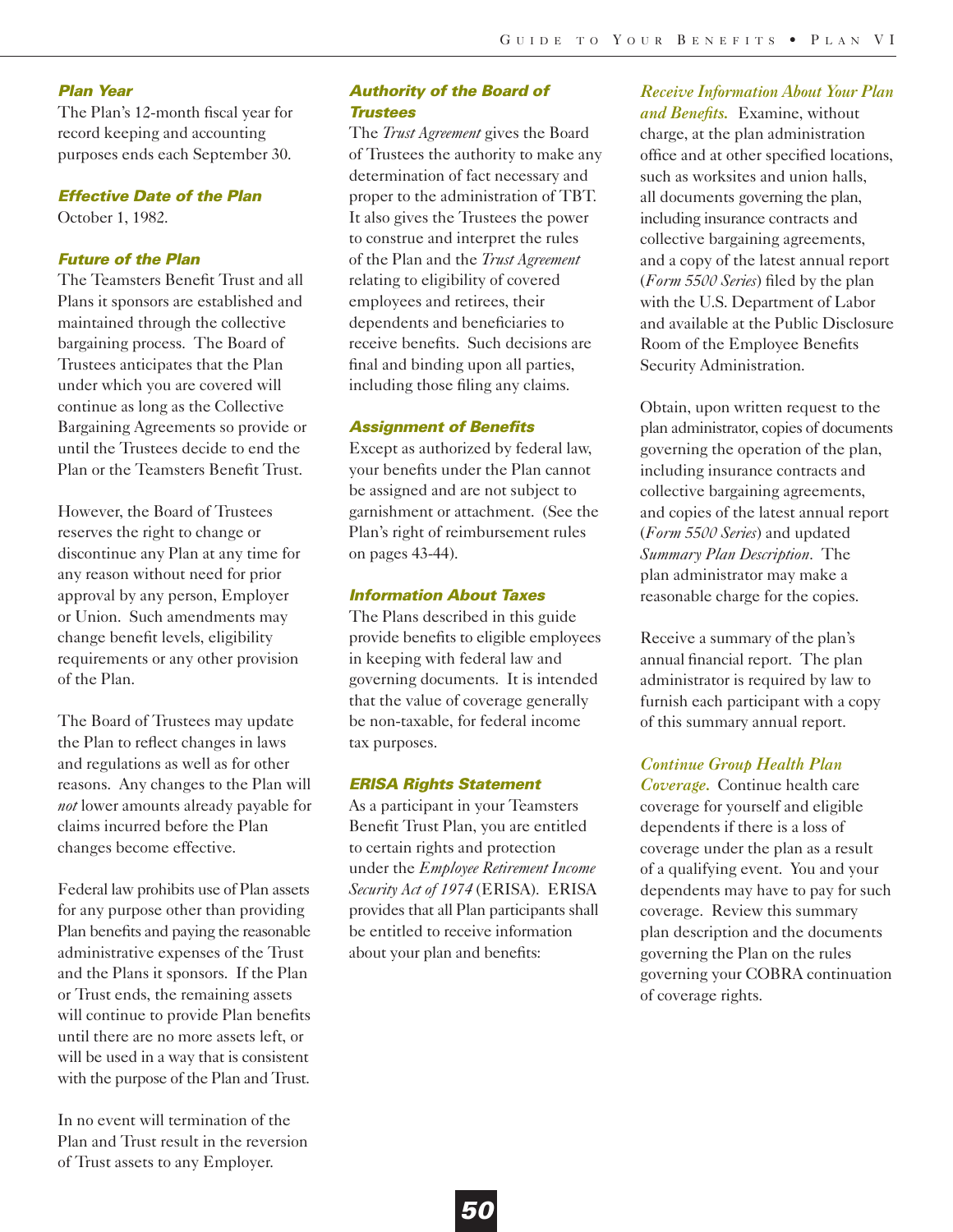Reduction or elimination of exclusionary periods of coverage for preexisting conditions under your group health plan, if you have creditable coverage from another plan. You should be provided a certificate of creditable coverage, free of charge, from your group health plan or health insurance issuer when you lose coverage under the plan, when you become entitled to elect COBRA continuation coverage, when your COBRA continuation coverage ceases, if you request it before losing coverage, or if you request it up to 24 months after losing coverage. Without evidence of creditable coverage, you may be subject to a pre-existing condition exclusion for 12 months (18 months for late enrollees) after your enrollment date in your coverage.

### *Prudent Actions by Plan Fiduciaries.*

In addition to creating rights for plan participants, ERISA imposes duties upon the people who are responsible for the operation of the employee benefit plan. The people who operate your plan, called "fiduciaries" of the plan, have a duty to do so prudently and in the interest of you and other plan participants and beneficiaries. No one, including your employer, your union, or any other person, may fire you or otherwise discriminate against you in any way to prevent you from obtaining a health and welfare benefit or exercising your rights under ERISA.

*Enforcing Your Rights.* If your claim for a health and welfare benefit is denied or ignored, in whole or in part, you have a right to know why this was done, to obtain copies of documents relating to the decisions without charge, and to appeal any denial, all within certain time schedules.

Under ERISA, there are steps you can take to enforce the above rights. For instance, if you request a copy of plan documents or the latest annual report from the plan and do not receive them within 30 days, you may file suit in a federal court. In such a case, the court may require the plan administrator to provide the materials and pay you up to \$110 a day until you receive the materials, unless the materials were not sent because of reasons beyond the control of the administrator.

If you have a claim for benefits which is denied or ignored, in whole or in part, you may file suit in a state or federal court. If it should happen that plan fiduciaries misuse the plan's money, or if you are discriminated against for asserting your rights, you may seek assistance from the U.S. Department of Labor, or you may file suit in a federal court. In addition, if you disagree with the plan's decision or lack thereof concerning the qualified status of a domestic relations order or a medical child support order, you may file suit in a federal court. The court will decide who should pay court costs and legal fees. If you are successful, the court may order the person you have sued to pay these costs and fees. If you lose, the court may order you to pay these costs and fees, for example, if it finds your claim is frivolous.

# *Assistance with Your Questions.* If you have any questions about your plan, you should contact the TBT Plan Administration Office. If you have questions about this statement or about your rights under ERISA, or if you need assistance in obtaining documents from the TBT Plan Administration Office, you should contact the nearest office of the Employee Benefits Security Administration, U.S. Department of Labor, listed in your telephone directory or the Division of Technical Assistance and Inquiries, Employee Benefits Security Administration, U.S. Department of Labor, 200 Constitution Avenue N.W., Washington, D.C. 20210. You may also obtain certain publications about your rights and responsibilities under ERISA by calling the publications hotline of the Employee Benefits

# *Newborn and Maternity Coverage*

Security Administration at

(866) 444-3272.

Group health plans and health insurance issuers generally may not, under federal law, restrict benefits for any hospital length of stay in connection with childbirth for the mother or newborn child to less than 48 hours following a vaginal delivery, or less than 96 hours following a cesarean section. However, federal law generally does not prohibit the mother's or newborn's attending provider, after consulting with the mother, from discharging the mother or her newborn earlier than 48 hours (or 96 hours as applicable). In any case, plans and issuers may not, under federal law, require that a provider obtain authorization from the plan or the insurance issuer for prescribing a length of stay not in excess of 48 hours (or 96 hours).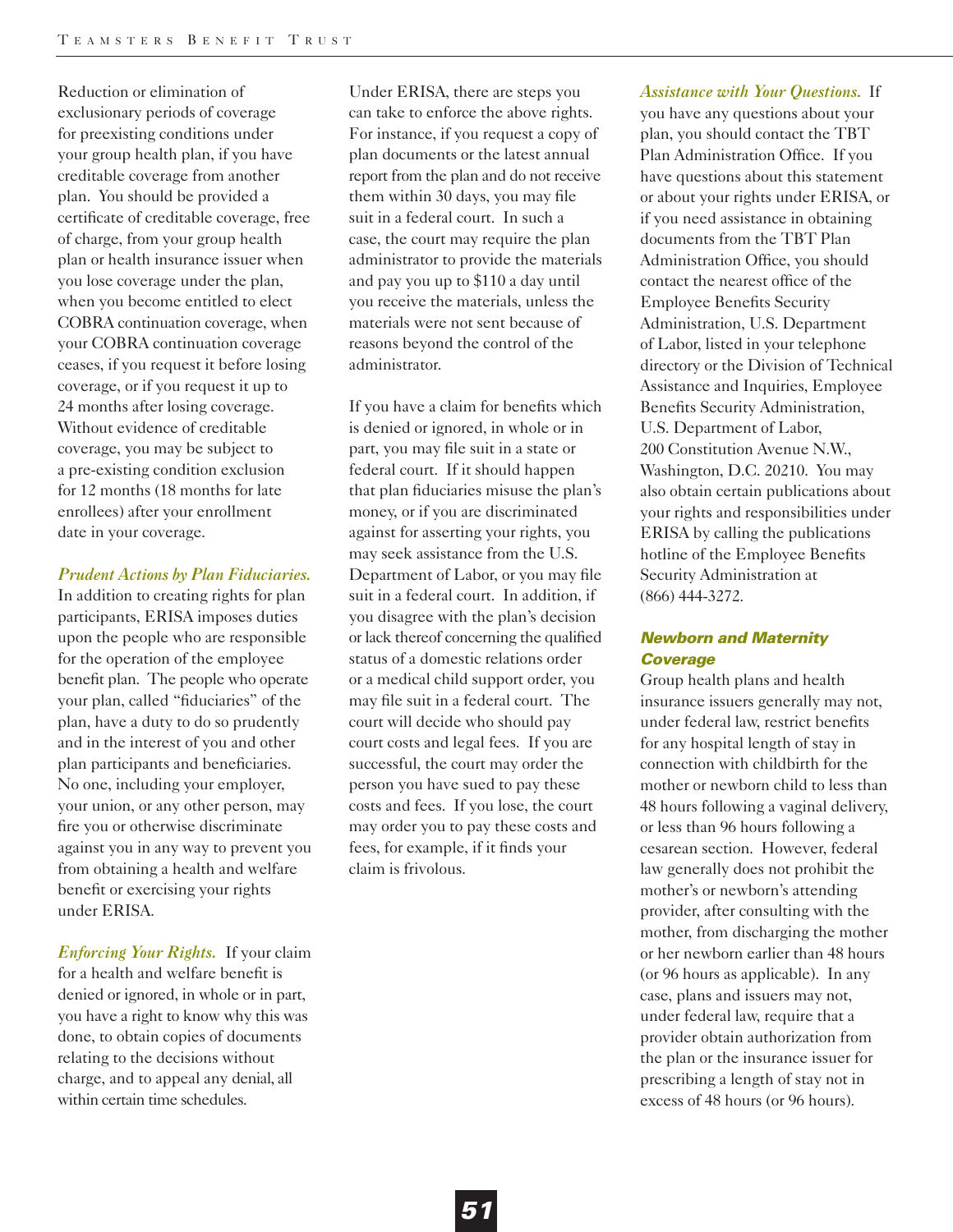#### *Retiree Benefits*

The Teamsters Benefit Trust also provides benefits for eligible retired employees. These benefits are explained in a separate summary. Contact the TBT Plan Administration Office for more information.

# *The Health Insurance Portability & Accountability Act of 1996*

#### *Your Health Information and Privacy.*

The health benefit options offered under the Plan use Protected Health Information about you and your covered dependents only for the purposes of providing treatment, paying claims and related functions. A copy of the Plan's Privacy Notice is explained here.

To protect the privacy of health information, access to your health information is limited to such purposes. Effective April 14, 2003, the health benefit plan options offered under the Plan comply with the applicable health information privacy requirements in Title II of the *Health Insurance Portability and Accountability Act of 1996 (HIPAA)* and the applicable federal regulations issued by the *Department of Health and Human Services*.

#### *Health Insurance Portability.*

The *Health Insurance Portability and Accountability Act of 1996* requires this Plan to provide you with a certificate of creditable coverage that may help you avoid part or all of a preexisting condition limitation a succeeding group plan may impose. Please call the TBT Plan Administration Office if you have any questions about the certificate of creditable coverage.

### *Use and Disclosure of Health*

*Information.* The Plan may use your health information, that is, information that constitutes protected health information as defined in the *Privacy Rule* of the *Administrative Simplification* provision of the *Health Insurance Portability and Accountability Act of 1996 ("HIPAA")* for purposes of making or obtaining payment for your care and conducting health care operations. The Plan has a policy to guard against unnecessary disclosure of your Protected Health Information.

# Here is a summary of the circumstances when your protected health information may be used and disclosed:

*To Make or Obtain Payment.* The Plan may use or disclose your health information to make payment to or collect payment from third parties, such as other health plans or providers, for the care you receive. For example, the Plan may provide information regarding your coverage or health care treatment to other health plans to coordinate payment of benefits.

The Plan may also disclose Protected Health Information over the telephone to your spouse, another family member or a personal representative (such as a Union business agent or Employer representative) for purposes of making or obtaining information about treatment or claims if you provide your oral authorization to the Plan to speak to this person on your behalf. If you do not wish the Plan to release your Protected Health Information to your spouse, family member or personal representative without prior *written* authorization, please follow the instructions under the *Right to Request Restrictions* found in this notice (see page 54).

#### *To Conduct Health Care Operations.*

The Plan may use or disclose health information for its own operations to facilitate the administration of the Plan and as necessary to provide coverage and services to all participants. For example, the Plan may use your health information to conduct case management, quality improvement and utilization review and provider credentialing activities or to engage in customer service and grievance resolution activities.

*For Treatment.* The Plan does not provide treatment. However, the Plan may use or disclose your health information to support treatment and the management of your care. For example, the Plan may disclose that you are eligible for benefits to a health care provider that contacts the Plan to verify your eligibility.

*For Treatment Alternatives.* The Plan may use and disclose your health information to tell you about or recommend possible treatment options or alternatives that may be of interest to you.

*For Distribution of Health-Related Benefits and Services.* The Plan may use or disclose your health information to provide to you information on health-related benefits and services that may be of interest to you.

*Public Health Risks.* The Plan may disclose health information about you for public health activities. These activities generally include:

- **•** To prevent or control disease, injury or disability.
- To report births and deaths.
- **•** To report child abuse or neglect.
- To report reactions to medications or problems with products.
- To notify people of recalls of products they may be using.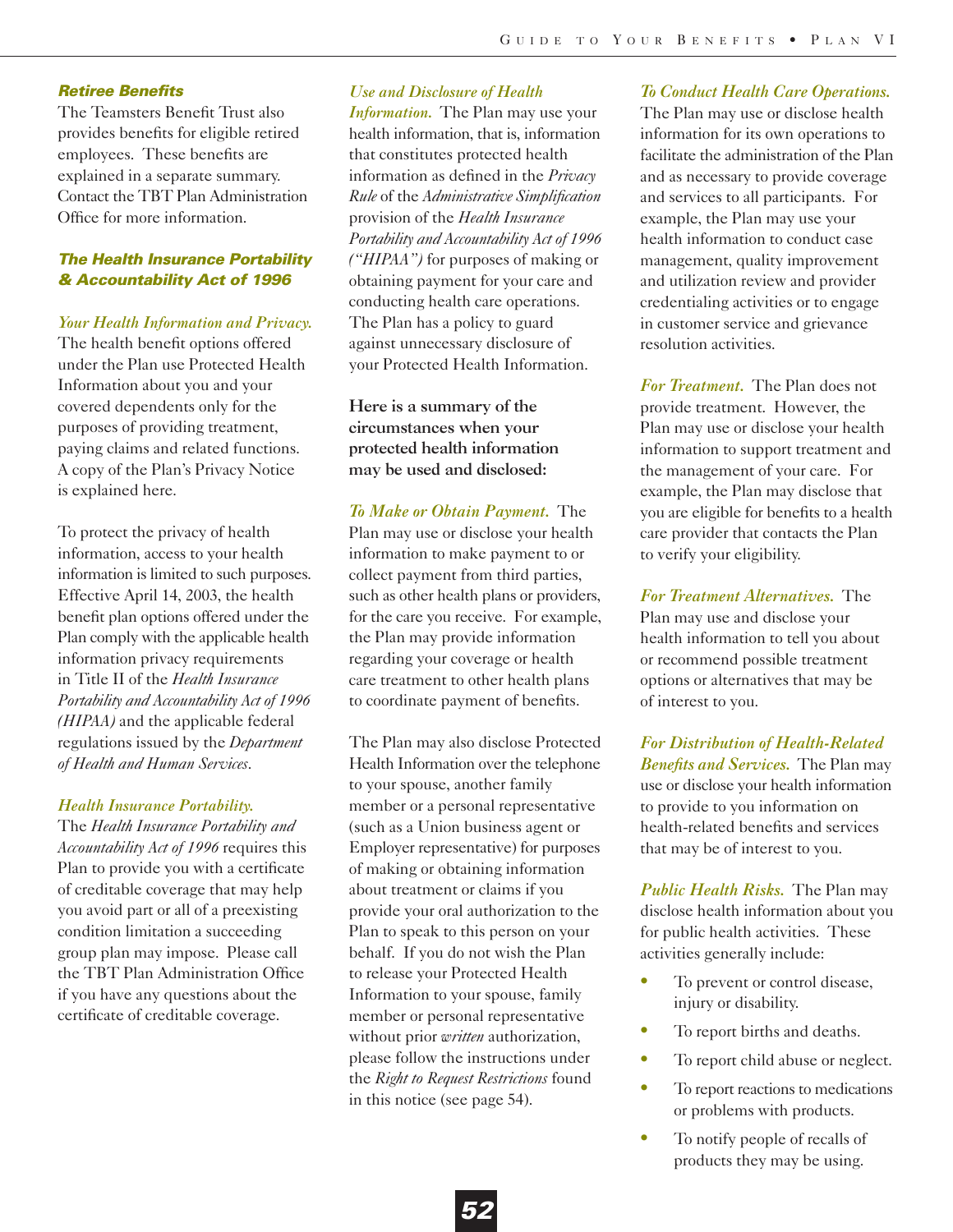- **•** To notify a person who may have been exposed to a disease or may be at risk for contracting or spreading a disease or condition.
- **•** To notify the appropriate government authority if the Plan believes a patient has been the victim of abuse, neglect or domestic violence. The Plan will only make this disclosure if you agree or when required or authorized by law.

#### *For Disclosure to the Plan Sponsor.*

The Plan sponsor represents that adequate separation exists between the Plan and Plan sponsor so that Protected Health Information will be used only for Plan administration. As a jointly trusteed multiemployer trust fund that contracts with a third party administrator, the Plan sponsor has no employees. No person under the control of the Plan sponsor has access to your Protected Health Information. The Plan may disclose your health information to the Plan sponsor for Plan administration functions performed by the Plan sponsor on behalf of the Plan. Such administration shall include, but is not limited to, the following purposes: Appeals of adverse benefit determinations, financial oversight, data analysis, COBRA administration, coordination of benefits and Plan design. The Plan also may provide summary health information to the Plan sponsor so that the Plan sponsor may solicit premium bids from other health Plans or modify, amend or terminate the Plan.

As a condition for obtaining Protected Health Information from the Plan and other insurers and the HMO participating in the Plan, the Plan sponsor agrees to:

- **•** Use or disclose any Protected Health Information received from the Plan only as permitted by the Privacy Rule or as required by law.
- Require each of its subcontractors or agents to whom the Plan sponsor may provide Protected Health Information to agree to the same restrictions and conditions that apply to the Plan sponsor with respect to Protected Health Information.
- Bar the use or disclosure of Protected Health Information for employment-related actions or decisions or in connection with any other employee benefit plans sponsored by the Plan sponsor.
- Report to the Plan any use or disclosure of Protected Health Information that is inconsistent with the uses or disclosures authorized by the Privacy Rule of which it becomes aware.
- Make your Protected Health Information available for purposes of your request for inspection or copying.
- **•** Make Protected Health Information available to the Plan to permit you to amend or correct Protected Health Information contained in the designated record set that is inaccurate or incomplete and incorporate such amendments as is allowed under the Privacy Rule.
- Make available the information required to provide an accounting of disclosures in accordance with the Privacy Rule.
- **•** Make its internal practices, books and records relating to the use and disclosure of Protected Health Information available to the Plan and to the Secretary of the U.S. Department of Health and Human Services for the purpose of determining the Plan's compliance with the Privacy Rule.
- If feasible, return to the Plan or destroy all Protected Health Information received from the Plan in any form and retain no copies of such information when no longer needed for the purpose for which the disclosure was made. If return or destruction is not feasible, the Plan sponsor agrees to restrict and limit further uses and disclosures to the purposes that make the return or destruction infeasible.
- **•** Use best efforts to request only the minimum necessary type and amount of Protected Health Information to carry out the functions for which the information is requested.

*When Legally Required.* The Plan discloses your Protected Health Information when it is required to do so by any federal, state or local law.

*Organ and Tissue Donation.* If you are an organ donor, the Plan may release medical information to organizations that handle organ procurement or organ, eye or tissue transplantation or to an organ donation bank, as necessary to facilitate organ or tissue donation and transplantation.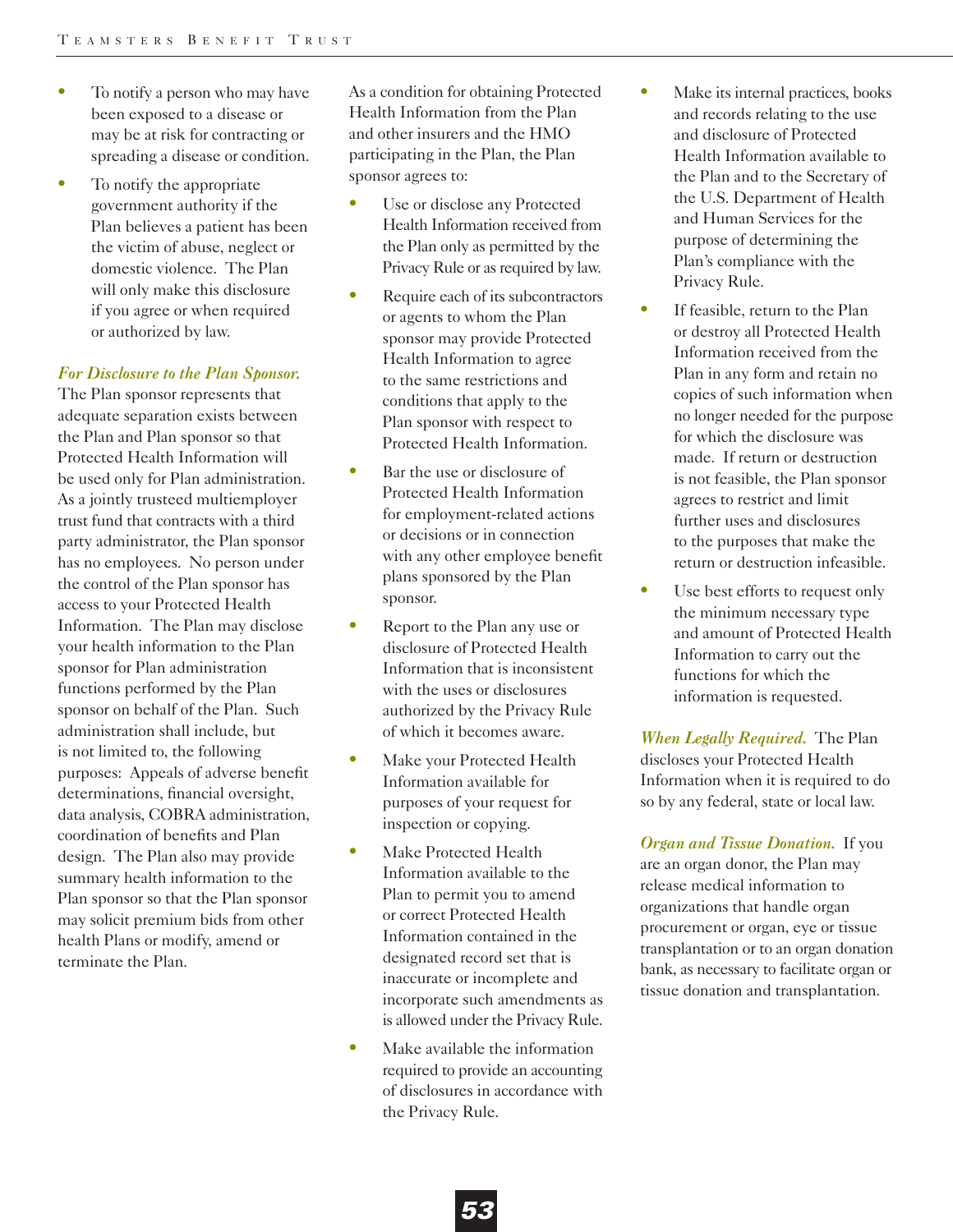# *To Conduct Health Oversight*

*Activities.* The Plan may disclose your Protected Health Information to a health oversight agency for authorized activities including audits, civil administrative or criminal investigations, inspections, licensure or disciplinary action. The Plan, however, may not disclose your Protected Health Information if you are the subject of an investigation and the investigation does not arise out of or is not directly related to your receipt of health care or public benefits.

# *In Connection With Judicial and Administrative Proceedings.* As

permitted or required by state law, the Plan may disclose your Protected Health Information in the course of any judicial or administrative proceeding in response to an order of a court or administrative tribunal as expressly authorized by such order or in response to a subpoena, discovery request or other lawful process, but only when the Plan makes reasonable efforts to either notify you about the request or to obtain an order protecting your health information.

#### *For Law Enforcement Purposes.*

As permitted or required by state law, the Plan may disclose your health information to a law enforcement official for certain law enforcement purposes, including, but not limited to, if the Plan has a suspicion that your death was the result of criminal conduct or in an emergency to report a crime.

*To Coroners, Medical Examiners and Funeral Directors.* The Plan may release your health information

to a coroner or medical examiner. This may be necessary, for example, to identify a deceased person or determine the cause of death. The Plan may also release your health information to funeral directors as necessary to carry out their duties.

# *In the Event of a Serious Threat to*

*Health or Safety*. The Plan may, consistent with applicable law and ethical standards of conduct, disclose your health information if the Plan, in good faith, believes that such disclosure is necessary to prevent or lessen a serious and imminent threat to your health or safety or to the health and safety of the public. Any disclosure would be to someone able to help prevent the threat.

#### *For Specified Government Functions.*

In certain circumstances, federal regulations require the Plan to use or disclose your health information to facilitate specified government functions related to the military and veterans, national security and intelligence activities, protective services for the president and others, and correctional institutions and inmates.

#### *For Worker's Compensation.*

The Plan may release your health information to the extent necessary to comply with laws related to Worker's Compensation or similar programs.

*Authorization to Use or Disclose Health Information.* Other than as stated above, the Plan does not disclose your health information without your written authorization. If you authorize the Plan to use or disclose your health information, you may revoke that authorization in writing at any time.

*Your Rights with Respect to Your Health Information.* You have the following rights regarding your health information that the Plan maintains:

# *Right to Request Restrictions.* You may request restrictions on certain uses and disclosures of your health information. You have the right to request a limit on the Plan's disclosure of your Plan Health Information to someone involved in the payment of your care. However, the Plan is not required to agree to your request.

If you wish to make a request for restrictions, please contact the Privacy Officer at the TBT Plan Administration Office.

### *Right to Receive Confidential*

*Communications.* You have the right to request that the Plan communicate with you in a certain way if you feel the disclosure of your health information could endanger you. You may be required to provide a statement that disclosure of your health information could endanger you. For example, you may ask that the Plan only communicate with you at a certain telephone number or by e-mail. If you wish to receive confidential communications, please make your request in writing to the Privacy Officer at the TBT Plan Administration Office. The Plan attempts to honor your reasonable requests for confidential communications.

*Right to Inspect and Copy Your Health Information.* You have the right to inspect and copy your health information. A request to inspect and copy records containing your health information must be made in writing to the Privacy Officer at the TBT Plan Administration Office. If you request a copy of your health information, the Plan may charge a reasonable fee for copying, assembling costs and postage, if applicable, associated with your request. The Plan may deny your request in limited situations.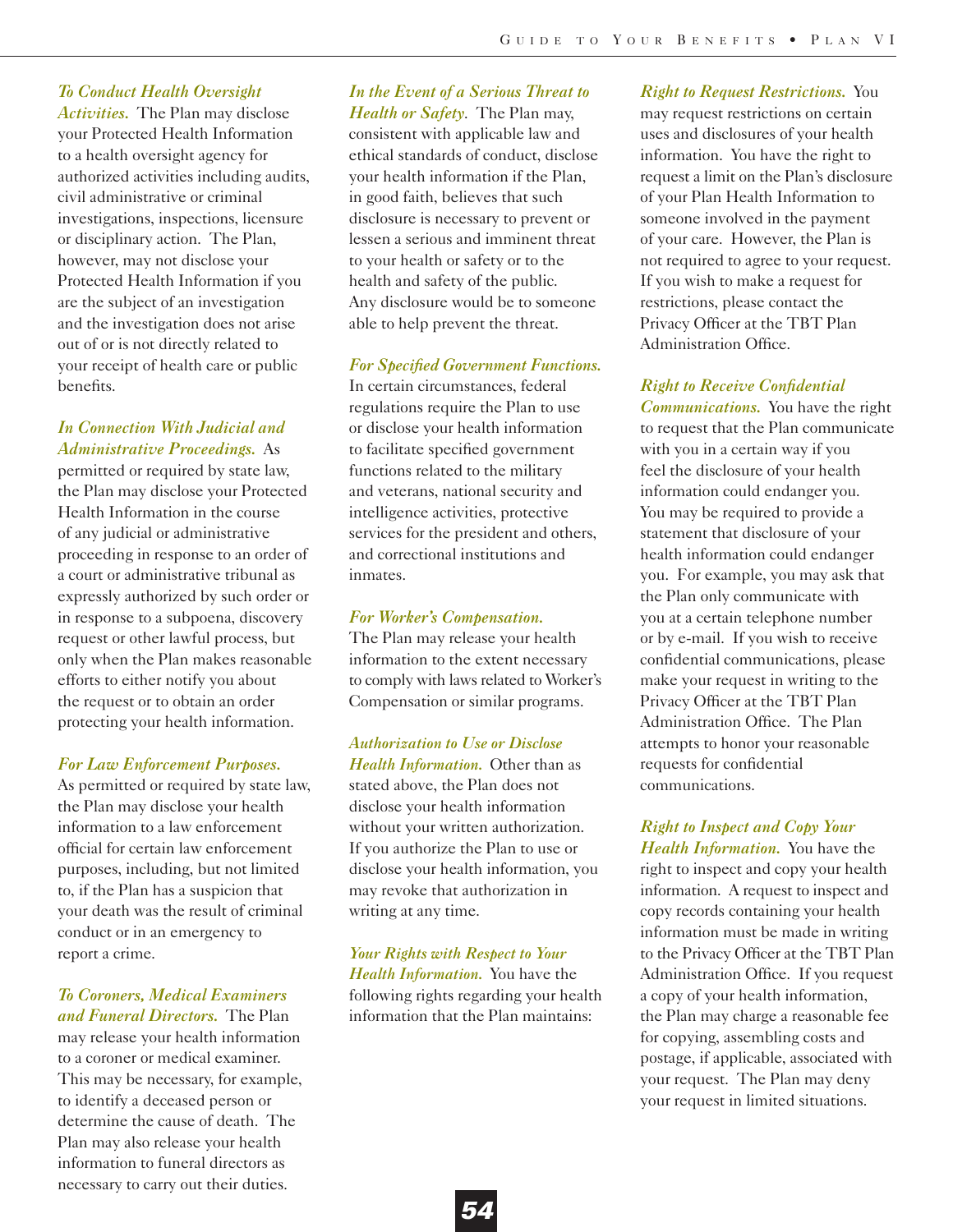# *Right to Amend Your Health*

*Information.* If you believe that your health information records are inaccurate or incomplete, you may request that the Plan amend the records. That request may be made as long as the Plan maintains the information. A request for an amendment of records must be made in writing to the Privacy Officer at the TBT Plan Administration Office. The Plan may deny the request if it does not include a reason to support the amendment. The request also may be denied if your health information records were not created by the Plan, if the health information you are requesting to amend is not part of the Plan's records, if the health information you wish to amend falls within an exception to the health information you are permitted to inspect and copy, or if the Plan determines the records containing your health information are accurate and complete.

*Right to an Accounting.* You have the right to request a list of disclosures of your health information made by the Plan for any reason other than for treatment, payment or health operations. The request must be made in writing to the Privacy Officer at the TBT Plan Administration Office. The request should specify the time period for which you are requesting the information, but may not start earlier than April 14, 2003. Accounting requests may not be made for periods of time going back more than six years. The Plan provides the first accounting you request during any 12-month period without charge. Subsequent accounting requests may be subject to a reasonable cost-based fee. The Plan informs you in advance of the fee, if applicable.

#### *Right to a Paper Copy of this Notice.*

You have a right to request and receive a paper copy of this Privacy Notice at any time, even if you have received this Privacy Notice previously or agreed to receive the Privacy Notice electronically. To obtain a paper copy, please contact the Privacy Officer at the TBT Plan Administration Office.

*Duties of the Plan.* The Plan is required by law to maintain the privacy of your health information and to provide to you this Privacy Notice of its duties and privacy practices. The Plan is required to abide by the terms of this Privacy Notice, which may be amended from time to time. The Plan reserves the right to change the terms of this Privacy Notice and to make the new privacy practice provisions effective for all health information that it maintains. If the Plan changes its policies and procedures, the Plan will revise the Privacy Notice and will provide a copy of the revised notice to you within 60 days of the change. You have the right to express complaints to the Plan and to the Secretary of the Department of Health and Human Services if you believe that your privacy rights have been violated. Any complaints to the Plan should be made in writing to the Privacy Officer at the TBT Plan Administration Office. The Plan encourages you to express any concerns you may have regarding the privacy of your information. You will not be retaliated against in any way for filing a complaint.

*Contact Person.* The Privacy Officer is the contact person for all issues regarding patient privacy and your privacy rights. You may contact the Privacy Officer at:

**TBT Plan Administration Office Privacy Officer 39420 Liberty Street, Suite 260 Fremont, CA 94538-2200 (510) 796-4676 or (800) 533-0119**

*Effective Date.* The Plan's privacy policies and procedures are effective April 14, 2003.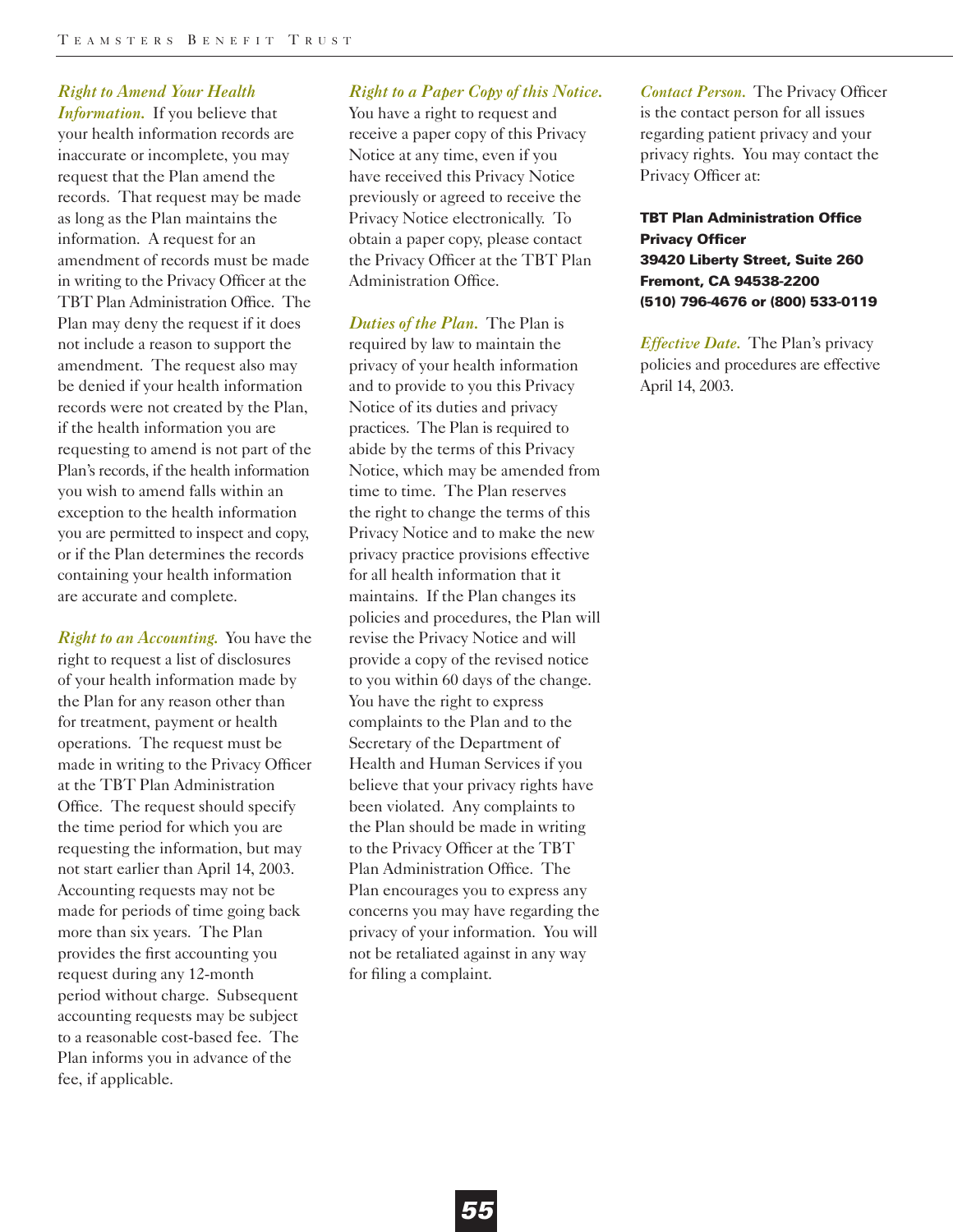# *IMPORTANT WORDS*

Here is a list of important words used in this guide with specific meanings:

# *Accident and Accidental*

*Injury.* Physical injury resulting from a sudden, violent and external force that was not expected and could not have been reasonably foreseen or avoided.

### *Accredited School or College.*

A high school, college or other *bona fide* educational institution such as a trade school that is accredited by the applicable authorities and provides a curriculum for full-time students.

*Active Work.* Performing the duties of your employment on a regular basis.

*Adverse Decision.* If the Plan denies, reduces, terminates, or fails to provide or make payment (in whole or in part) for a benefit, you are sent a *Notice of Adverse Decision* that includes the following:

- **•** The specific reasons for the adverse decision.
- **•** Reference to the specific Plan provisions on which the adverse decision is based.
- **•** A statement about your rights to bring a civil action under ERISA following an adverse benefit decision on an appeal or the denial of your claim.
- **•** A description of any additional material or information needed to make a full and complete claim, and the reason why it's needed.
- **•** A description of any documents possessed by the TBT Plan Administration Office that are relevant to your appeal (copies available upon request).
- **•** A copy of any internal rule, guideline or protocol that was relied on to decide your claim (or a statement that you will be provided upon request a copy at no charge).
- For adverse decisions based on the absence of medical necessity or the use of experimental or investigational treatment (or any similar reason), an explanation of the scientific or clinical judgment for the determination as applied to the Plan and your claim (or a statement that this explanation is available upon request).
- **•** An explanation of the Plan's appeal procedures and time limits.

### *Adverse Decision on Appeal.*

If you appeal an adverse decision, you receive a *Notice of Adverse Decision on Appeal* that contains all information listed in the definition above concerning your appeal (except the appeal procedures and time limits explained on pages 42-43).

### *Authorized Representative.*

Someone you designate to act on your own behalf in filing or appealing your claim. If you designate an Authorized Representative, that person is sent all communications about your claim or appeal.

# *Blue Cross Blue Shield National*

*Network.* The PPO network used by TBT for covered participants residing outside California.

# *Blue Cross Life and Health.*

The organization selected by the Teamsters Benefit Trust to administer required procedures such as Preadmission Certification, Utilization Review and Case Management services (see page 18).

*Blue Cross Prudent Buyer* **PPO Network.** The Indemnity Medical option's Preferred Provider Organization (PPO) for hospitals, doctors, x-ray centers, clinical laboratories, physical therapy centers, chiropractors, mental health providers and other providers. (The Blue Cross PPO network does not apply to the Kaiser HMOs).

Costs for covered services by PPO providers are usually lower than charges for the same services by non-PPO providers. See your Blue Cross Prudent Buyer PPO directory for a list of current providers in the Blue Cross network. If you need a copy, call the TBT Plan Administration Office. You can also check whether a provider is in the PPO network by calling Blue Cross at (888) 887-3725.

*Children.* Your unmarried sons and daughters (including stepchildren, legally adopted children or children for whom you and/or your spouse are the legally appointed guardian) who depend primarily on you for financial support, or a person for whom you are required to provide health coverage as the result of a Qualified Medical Child Support Order (QMCSO).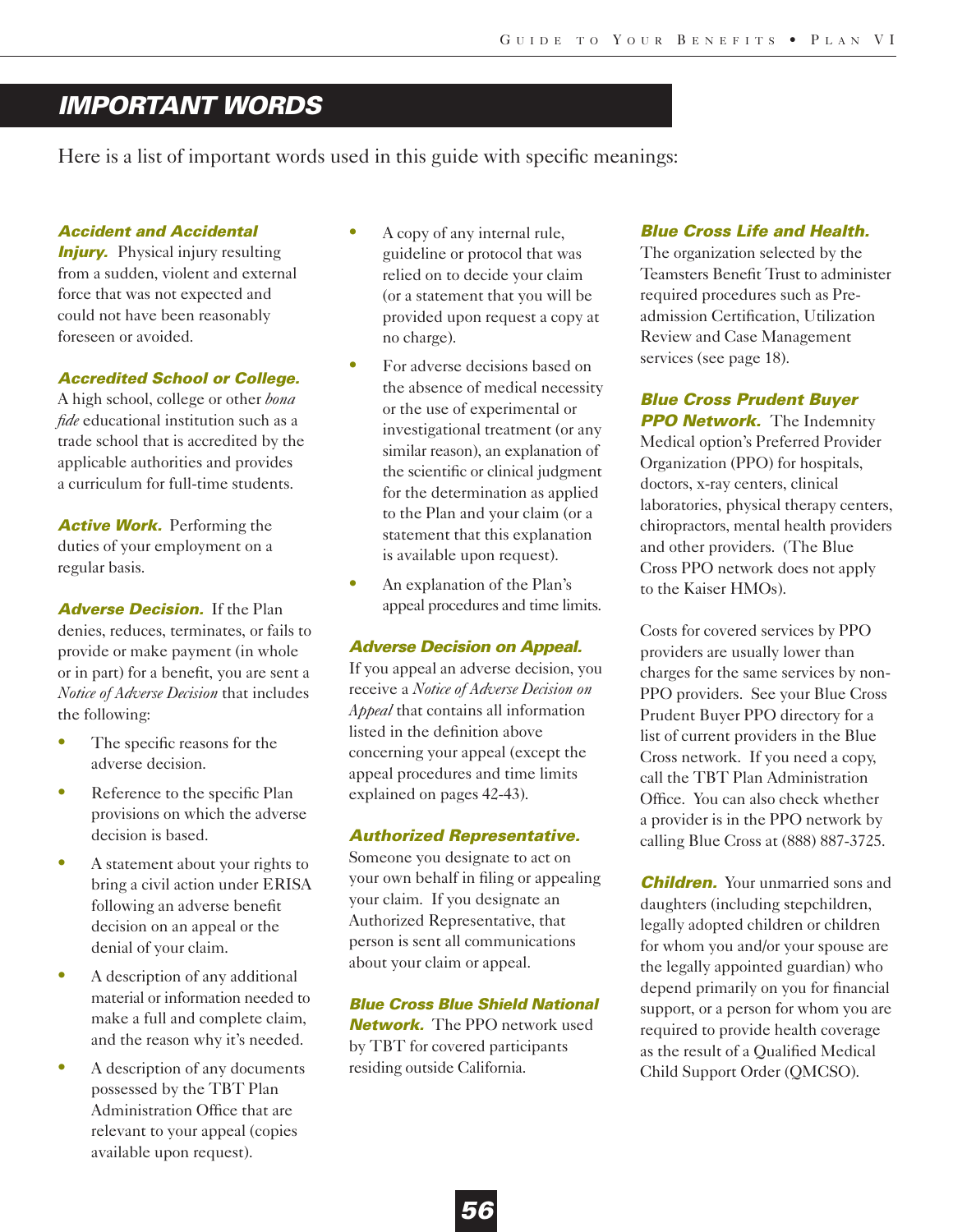### *Chiropractic Treatment.*

Treatment provided, supervised or directed by a licensed chiropractor (including neuromuscular and physical medicine) incurred while under a chiropractor's care, including such care prescribed by a medical doctor and/or performed by a physical therapist.

*Claim.* A claim is any request for Plan benefits made in keeping with the Plan's claims filing procedures. Your Plan has several definitions related to different types of claims. See *Claiming Benefits* on pages 39-47.

*COBRA.* Consolidated Omnibus Budget Reconciliation Act of 1985. This federal law lets you and/or your covered dependents continue benefits coverage under certain circumstances when coverage would otherwise end.

### *Collective Bargaining*

**Agreement.** The written agreement between a participating Employer and a Local Union affiliated with the International Brotherhood of Teamsters (or any other Union approved by the TBT Board of Trustees) that provides for Employer contributions to the Plan on behalf of certain Employees and was approved by the Board of Trustees.

#### *Convalescent Care Facility.*

(See *Skilled Nursing Facility or Convalescent Hospital* on page 60.)

*Conversion Policy.* An individual medical or life insurance policy that is *converted* from a TBT group policy when it ends.

*Coordination of Benefits.* The way many group benefit plans handle payments when there is coverage under more than one plan. Benefit payments are coordinated between the plans so a covered person does not receive more than 100% of the cost of the covered treatment.

*Copayment.* A percentage of expenses payable by the participant. For example, when the Indemnity Medical option pays a covered expense at 80% of Usual, Customary and Reasonable charges (UCR), you pay the remaining 20% of UCR (plus any amounts higher than UCR).

If you are covered under the Kaiser HMO, *copayment* can also mean the amount you pay at the time you receive services through the HMO. After this type of copayment, most covered services are paid in full. Copayments may also be charged under the pre-paid dental options.

*Covered Expenses (under the Indemnity Dental option).* The Usual, Customary and Reasonable (UCR) charges for necessary services performed by a dentist in the geographic area where you receive the dental care. Charges that Delta Dental considers to be higher than the UCR charges for a similar procedure in your geographical area are not covered.

*Covered Expense (under the Indemnity Medical option).* An expense for hospital, medical, surgical, prescription drug, dental, or vision care services or supplies provided by and not subject to any exclusions under the Plan.

Covered expenses may be less than the Usual, Customary and Reasonable (UCR) charges for similar treatment as determined by the Plan. Just because an expense is covered does not mean it will be paid in full by TBT.

# *Covered Services (under the Indemnity Dental option).*

The specific dental service covered according to the administrative contract with Delta Dental.

*Custodial Care.* Care that is primarily to assist or maintain the day-to-day activities of a person rather than for treatment of an illness or injury. For example, custodial care may include, but is not limited to, help in walking, bathing, dressing, feeding, preparing special diets, or supervising self-administration of medication that does not need constant attention of trained medical staff.

*Deductible.* The amount that you and your covered dependents pay each calendar year before the Plan begins to pay benefits (see your *Summary of Coverage* for details). The *Explanation of Benefits* (EOB) explains when deductibles have been met and the amounts to be paid by your TBT medical or dental option.

*Dentist.* A doctor of dental surgery (D.D.S.) or a doctor of dental medicine (D.M.D.) licensed to practice dentistry in the state where treatment is provided.

**Dependent.** Eligible dependents include your legal spouse, your unmarried children under age 19 (or under age 26 if a *full-time student* based on Plan rules) and primarily dependent on you for financial support. (See pages 4-6 for rules related to a dependent child's eligibility as a full-time student.)

*Disability, Total. A physical or* mental condition for which you need a doctor's care and which prevents you from performing your regular duties as an employee or any employment for wages or profit, or prevents your covered dependent from doing the regular and customary activities for a person of the same age.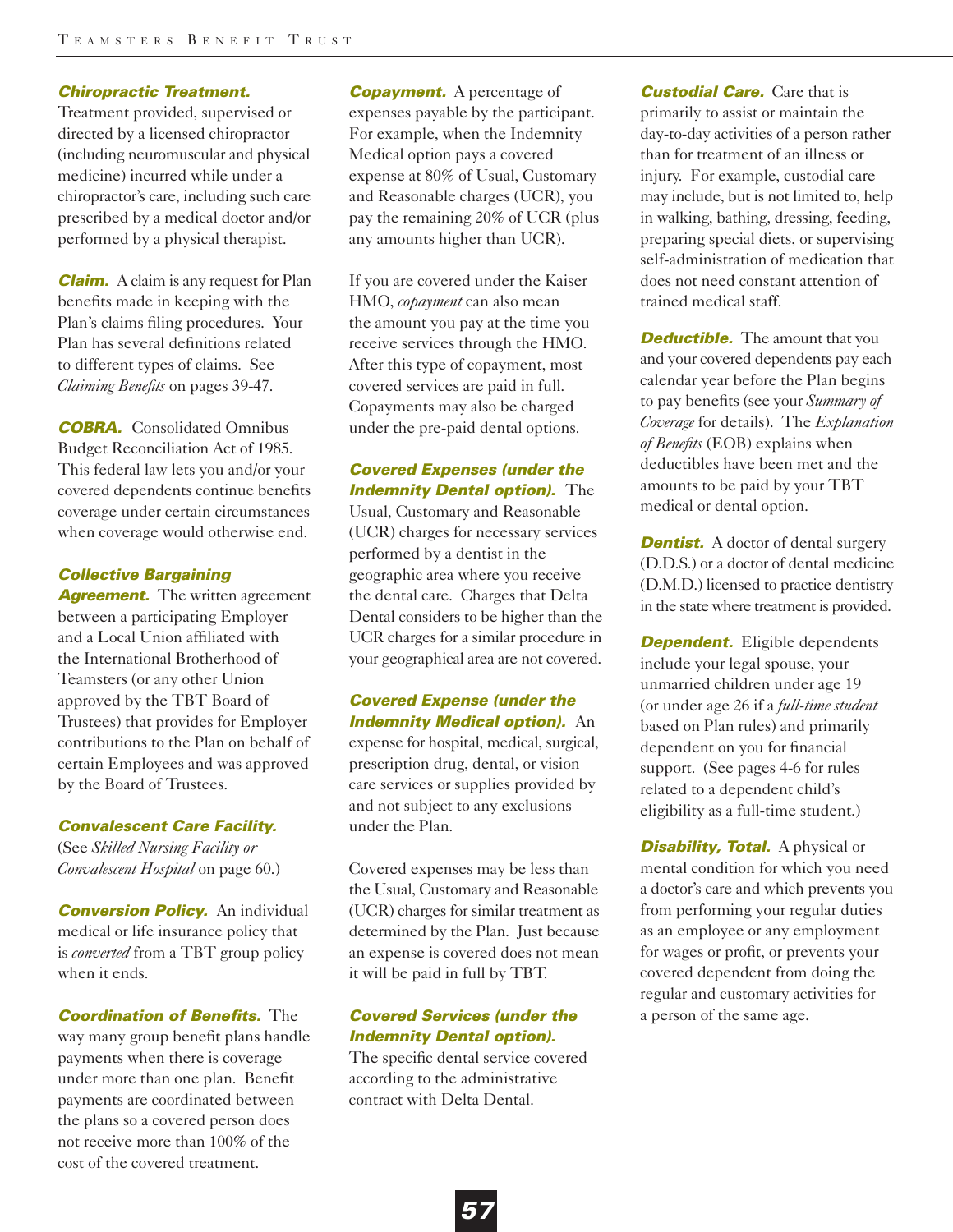*For You.* The term means all periods of disability from the same condition. If you recover from this condition and return to active work that is covered by your TBT Plan for a period of at least two weeks, any later period of disability, even from the same condition, is considered a new disability.

*For Your Covered Dependent.* The term means all periods of disability from the same condition. If your dependent recovers and can resume the normal activities of a person in good health of the same age for a period of six months or longer, any later period of disability, even if it results from the same condition, is considered a new disability.

Disabilities caused by self-inflicted injuries, related to commission of a felony, or due to injury or illness related to military service, do not qualify as total disabilities.

**Note:** *To qualify under COBRA, a special definition of disability is required by federal law. See page 10 of this guide.*

*Doctor.* A physician or surgeon (M.D.) or a dentist licensed to practice medicine in a state where the practice resides, and a podiatrist, chiropractor, doctor of osteopathy (D.O.) or psychologist who provides care or treatment within the limits of the license issued to him or her by the applicable licensing agency of the state where treatment is provided.

*Doctor* also includes any licensed clinical social worker or licensed and registered physical therapist who, upon referral by a doctor of medicine or doctor of osteopathy, performs services within their license covered by your TBT Plan.

However, if the *doctor* is your spouse, parent, child, brother or sister, benefits are paid only when you provide satisfactory evidence that the covered expenses were actually received and that you paid the doctor for the exact services provided.

*Domestic Partner. A Domestic* Partner is an individual who meets the conditions and requirements set forth on pages 2-4 of this guide.

*Drugs.* Any article or medication that can be lawfully dispensed only through a written or oral prescription by a *doctor* (other than a chiropractor or psychologist) or by a dentist licensed by law to administer it.

*Emergency.* The sudden, unexpected onset of symptoms or a medical condition that is severe enough to require immediate medical attention without which the person's health would be in jeopardy, there would be serious medical consequences, damage to bodily functions, or severe and permanent consequences to any bodily organ or part.

*Employees.* The common law employees of a participating Employer who are covered by TBT benefits under the terms of a Collective Bargaining Agreement or another written agreement.

### *Employer or Participating*

*Employer.* An Employer or Employer organization that has a Collective Bargaining Agreement with the *International Brotherhood of Teamsters* (or any other Union approved by the TBT Board of Trustees) requiring monthly contributions to the Teamsters Benefit Trust on behalf of eligible employees.

*ERISA. The Employee Retirement Income Security Act of 1974*, as amended.

#### *Experimental Treatment.*

Any services, supplies, materials or accommodations determined by TBT to be a medical or health care procedure or treatment:

- That is not recognized as conforming to safe and accepted medical or health practice,
- In which the scientific assessment of the technique, or its application for a particular condition, has not been completed or its effectiveness established, and
- For which the required approval of a government agency has not been granted at the time when the services are rendered.

### *Explanation of Benefits (EOB).*

For the Indemnity Medical and Indemnity Dental options, an EOB is your record of the types of services received, the total charges and the amount payable by TBT. You receive an EOB each time a claim is processed.

*Generic Drug.* Prescription medication which is equivalent to a brand name drug and meets the same Food and Drug Administration (FDA) standards for purity, strength and safety. When you choose generic drugs (if available), you pay only the copayment amount (if any) for the prescription.

*Group Plan.* Any plan providing health benefits or services supported fully or partly through employer payments.

*Health Maintenance Organization (HMO).* A health care organization (currently Kaiser) that covers only services and supplies received from HMO member providers and facilities. Covered services are generally paid in full

after required copayments (if any).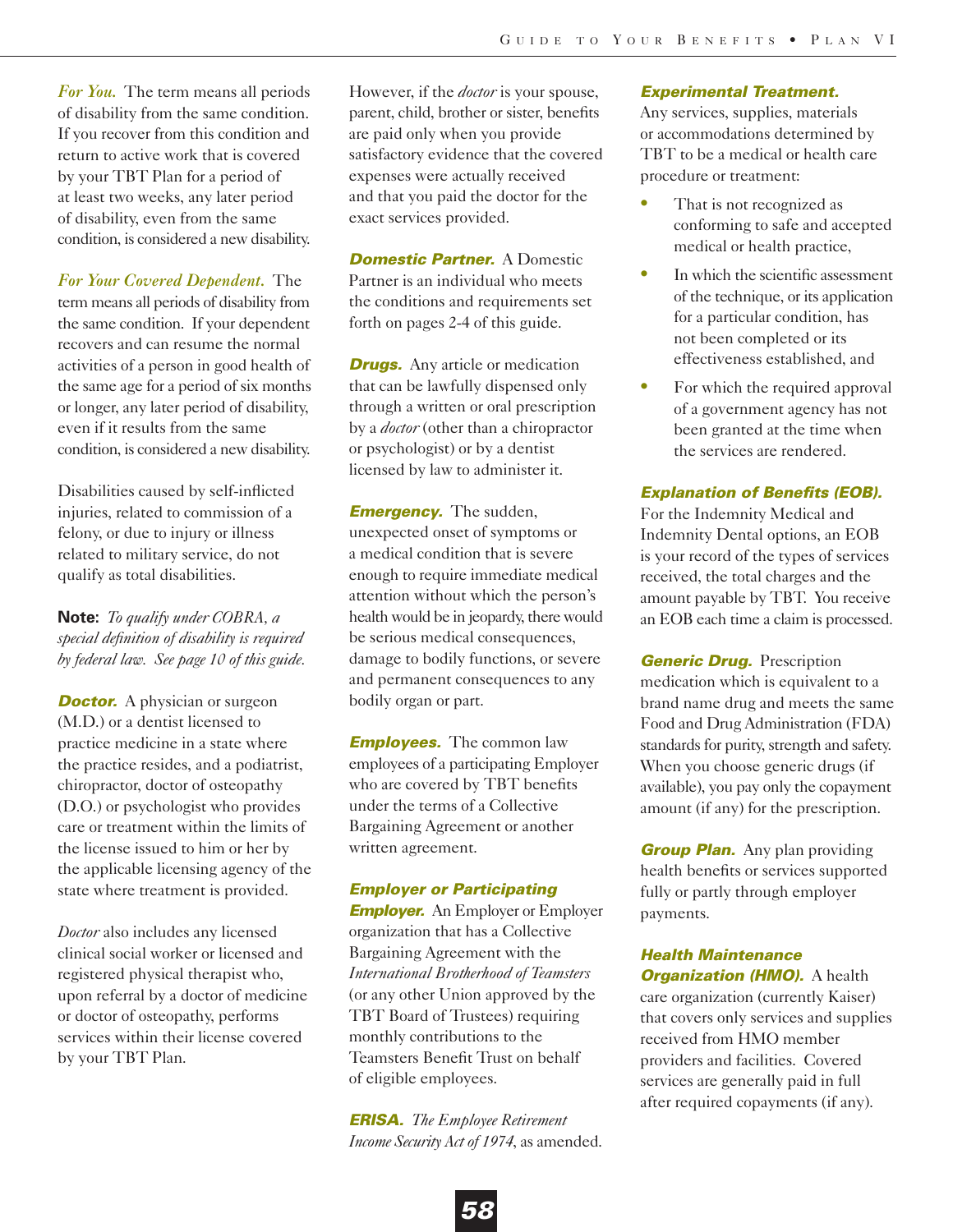**Hospice.** A health care facility providing special care in support of terminally ill patients (in the last six months of life) and their families, which is established and periodically reviewed by an attending doctor and appropriate personnel of a hospice care agency. (If coverage is through the Kaiser HMO, see definition of hospice in the HMO materials.)

**Hospital.** An institution that is (1) licensed to provide acute care under all applicable state and local laws, (2) registered as a general hospital by the American Hospital Association, (3) accredited by the Joint Commission for the Accreditation of Hospitals, (4) is primarily engaged in facilitating the diagnosis, medical, surgical treatment and cure of ill and injured persons, (5) maintains permanent and full-time facilities for overnight care for five or more resident patients, and (6) operates under the direction of doctors in regular attendance and provides 24-hour nursing services by graduate registered nurses.

Certain other institutions also qualify as hospitals for purposes of your TBT Plan. They include psychiatric, mental health care or tubercular facilities certified by the American Hospital Association. Rest homes, skilled nursing facilities and convalescent homes are not Hospitals.

#### *Indemnity Dental Option.*

Dental benefits provided by the Plan as described in this guide and your *Summary of Coverage*.

### *Indemnity Medical Option.*

Medical benefits provided by the Plan as described in this guide and your *Summary of Coverage*.

*Intensive Care Unit.* A unit of a hospital especially designed and staffed to meet the specific needs of critically or seriously ill patients.

*Maximum Annual Benefit.* Total

benefits payable for covered services or procedures for a covered person during a calendar year.

## *Maximum Lifetime Benefit.*

Total benefits payable for covered services or procedures for a covered person during his or her lifetime.

*Medically Necessary.* Services or supplies covered by your TBT Plan and provided by a doctor which are (1) necessary to effectively diagnose or treat a specific symptom, medical condition, illness or injury; (2) in keeping with the standards of good medical practice; (3) not primarily for the convenience of the patient, doctor or other provider or for comfort or maintenance reasons; and (4) the most appropriate supply or level of service that can be safely provided. When applied to hospitalization, *medically necessary* further means that acute care as a bed patient is required due to the nature of the services or the type of illness, injury or condition when safe and adequate care cannot be received as an outpatient, and provided at the most appropriate and safe level of care for the patient's condition.

Even though a doctor or dentist may prescribe a procedure or treatment, your TBT Plan may not consider it medically necessary.

*Medi-Cal.* The name for the Medical Care for Public Assistance Recipients program under the California Welfare and Institutions Code and related laws, provisions and amendments.

*Medicare.* The name for the Health Insurance for the Aged program under Title XVIII of the Social Security Act, as amended, including any related laws.

#### *Mental Health Disorder.*

Conditions that affect thinking, perception, mood or behavior. Such conditions are recognized primarily by psychiatric symptoms that appear as distortions of normal thinking or perception, moodiness, sudden or extreme changes in mood, depression or unusual behavior such as depressed behavior, highly agitated or manic behavior, physical manifestations or other mental and nervous disorders.

Any condition meeting this definition is a mental or nervous illness or disorder, no matter what the cause of the condition may be, physical, mental or organic, or through environmental cause, or any combination. Any condition meeting this definition is included in it regardless of whether it produces physical or only emotional symptoms. All conditions meeting this definition are mental illnesses for purposes of the Plan.

*Open Enrollment.* Once Plan coverage begins, you may make changes to your TBT medical and dental options once every 12 months. This is your Open Enrollment period. Each time you change an option, your new 12-month period begins. See *Open Enrollment— Changing Your Medical or Dental Option* on page 8.

#### *Outpatient Surgical Procedures.*

Surgery ordinarily performed without overnight hospitalization.

*Periodontics.* Treatment of disease of the gums and tissues surrounding the teeth.

**Pharmacist.** A person duly licensed to dispense medications prescribed by a doctor in the state.

*Physician.* See definition of *Doctor*.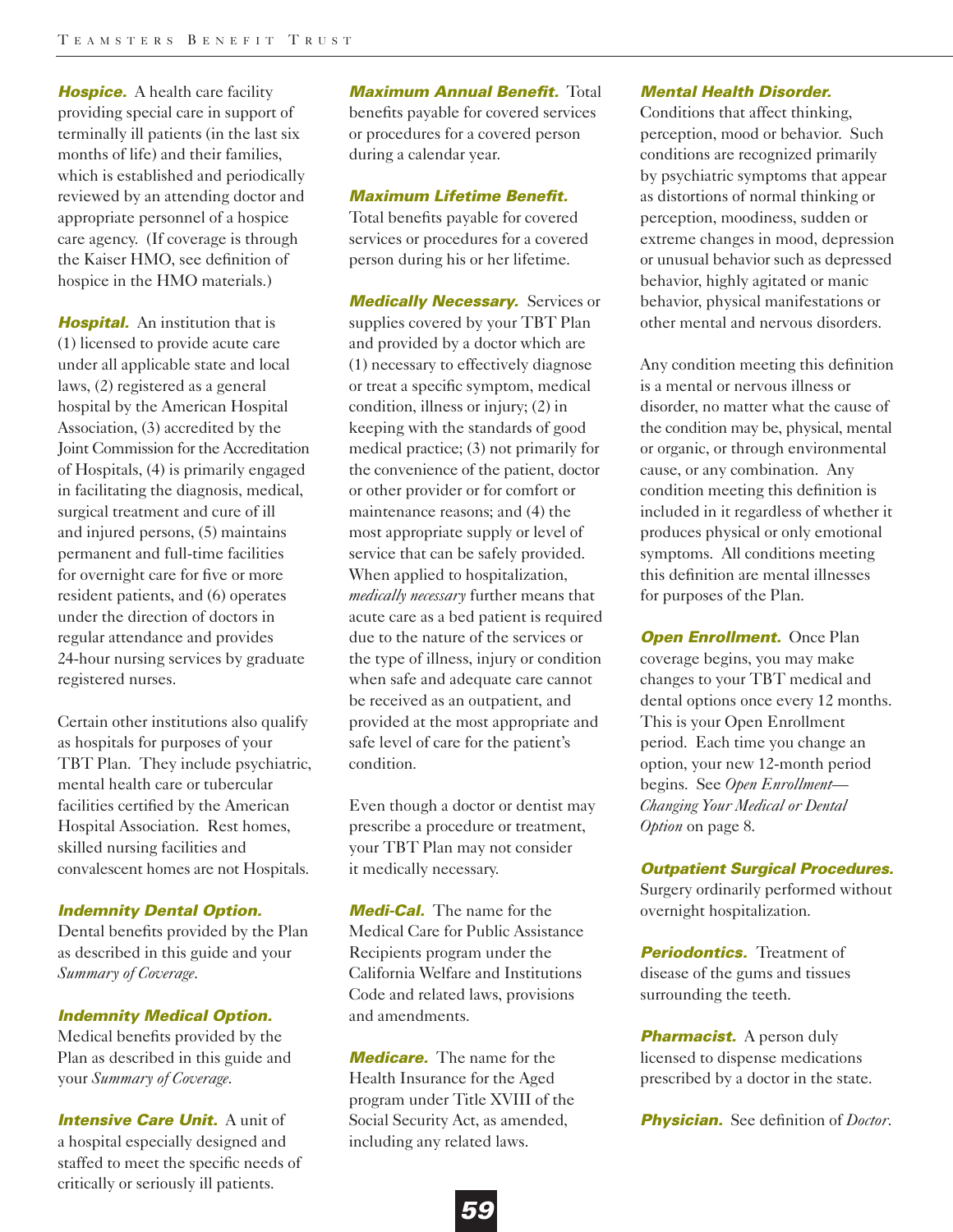*Plan.* A short name for the collectively bargained health and welfare benefit plan available to you as a participant in the Teamsters Benefit Trust. Your TBT Plan coverage is explained in this guide, your *Summary of Coverage*, and any subsequent notices of Plan changes in benefits adopted by the TBT Board of Trustees. The name of your TBT Plan is printed on the cover of your *Summary of Coverage*.

### *Postpartum Hospitalization.*

Hospitalization immediately following childbirth.

#### *Pre-admission Certification.*

Approval through the Plan's Preadmission Certification and Utilization Review Organization of a nonemergency hospitalization or surgery is required *in advance* of admission or treatment and within 72 hours of emergency hospitalization.

# *Preferred Provider*

**Organization (PPO).** Networks or groups of providers that the Indemnity Medical Option maintains through the Blue Cross Prudent Buyer program. (The PPO network does not apply to the Kaiser HMO options.)

PPO providers agree to accept prearranged rates for services (see *Blue Cross Prudent Buyer PPO Network* on page 56). They include hospitals, doctors, x-ray centers, clinical laboratories, physical therapy centers, chiropractors, mental health providers and other providers. (**Note:** If you live outside California, contact the TBT Plan Administration Office for details about services in your area.)

Costs for covered services by PPO providers are usually lower than charges for the same services by non-PPO providers. See the *Blue Cross Prudent Buyer* directory for a list of current providers in the network. If you need a copy, call the TBT Plan Administration Office.

#### *Prescription Solutions.* The

organization currently selected by the TBT Board of Trustees to administer prescription drug benefits.

### *Preventive Dental Care.*

Under the Indemnity Dental option, prophylaxis, routine exams and other dental services listed on pages 29-30.

# *Preventive Medical Care.*

Under the Indemnity Medical option, routine physical exams and related x-rays and lab work, pap tests, routine mammograms, PSA tests for detection of prostate cancer, flu shots, routine pediatric exams and immunizations as recommended by the American College of Pediatrics.

**Prophylaxis.** The prevention of dental disease through cleaning, scaling and polishing of teeth.

*Provider.* Doctors, hospitals, laboratories and other facilities providing services and supplies covered by your TBT Plan.

# *Qualified Medical Child Support Order (QMCSO).*

A medical support order issued by a court of competent jurisdiction or through an administrative process established under state law that has the force and effect of law under that state, and that creates or recognizes the existence of a child's right (or assigns to a child the right) to receive benefits as a covered dependent of an eligible TBT Plan participant. The TBT Plan Administration Office must determine that the court order is qualified under the terms of ERISA and applicable state laws that create, recognize or assign the child's right to receive benefits as your covered dependent.

*Review Organization.* The organization selected by the Teamsters Benefit Trust to administer required procedures such as Pre-admission Certification, Utilization Review and Case Management services (see page 18).

# *Skilled Nursing Facility or Convalescent Hospital.*

A properly licensed institution that meets the definition of an extended care facility under Medicare Title XVIII of the Social Security Act, as amended. It is primarily engaged in providing skilled nursing care and related services for persons who require medical or nursing care, and rehabilitation services for injured, disabled or sick persons, provided that each institution is approved by the Plan representative as a skilled nursing or convalescent care facility or is recognized by Medicare as an extended care facility under Title XVIII of the Social Security Act, as amended.

*Spouse.* The person married to a covered employee under a legally recognized existing marriage in the state where you live.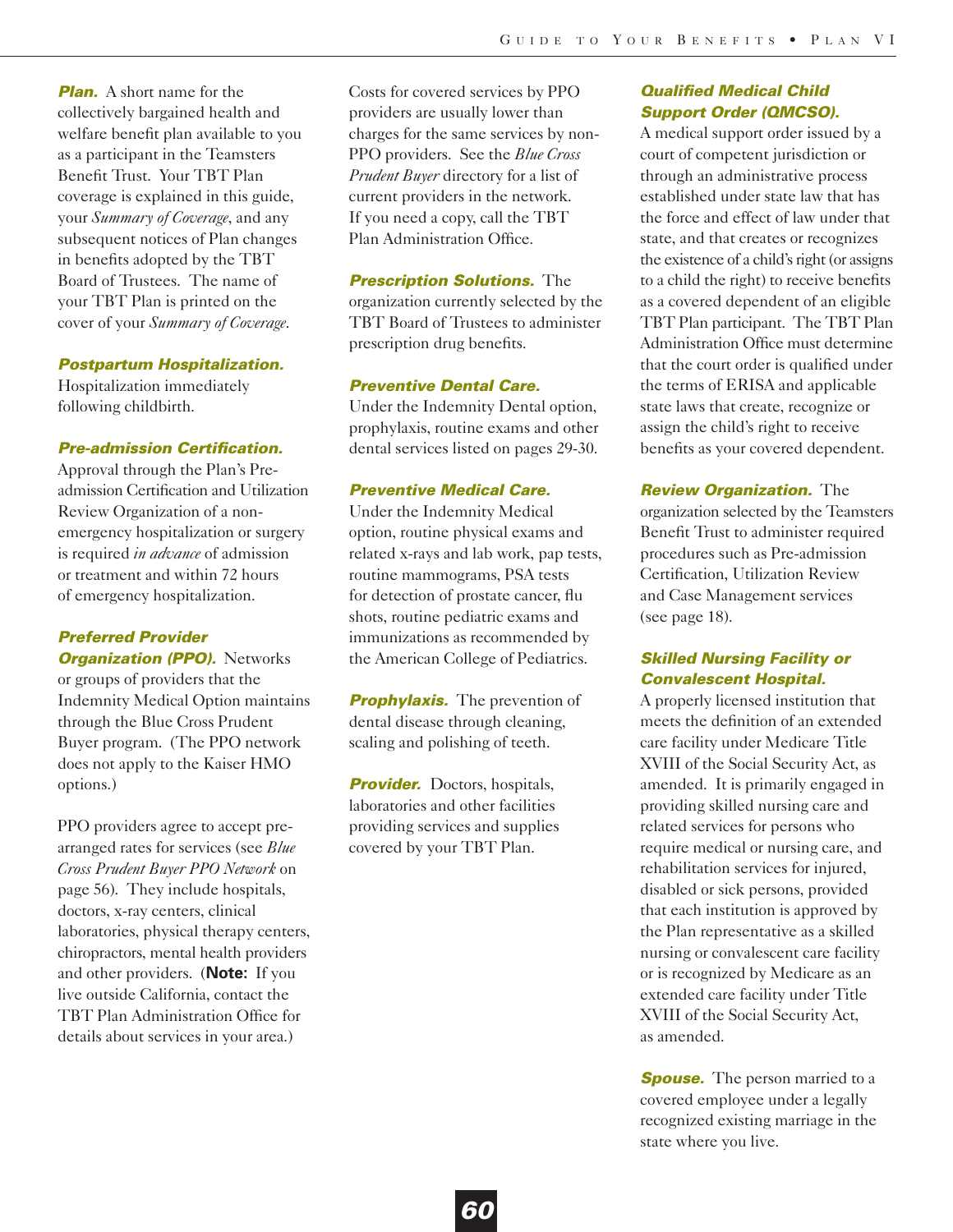#### *TBT Plan Administration Office.*

The office of the contract administrator appointed by the TBT Board of Trustees:

*Lipman Insurance Administrators, Inc. 39420 Liberty Street, Suite 260 Fremont, CA 94538-2200 Local telephone: (510) 796-4676 Toll-free: (800) 533-0119*

*Third Party.* Any payer or organization that may be liable for paying a claim (other than TBT).

*Trust Agreement. The Agreement and Declaration of Trust* for the Teamsters Benefit Trust.

*Trustees.* The Union-appointed and Employer-appointed members of the TBT Board of Trustees selected to hold Plan assets and oversee the administration of the Teamsters Benefit Trust and the Plans that it sponsors (according to the Plan documents, insurance contracts and *Trust Agreement*).

*Union.* A Local Union associated with the International Brotherhood of Teamsters (or any other Union approved by the TBT Board of Trustees).

# *Usual, Customary and Reasonable (UCR)—(under the Indemnity Dental option).*

A *usual* fee is the amount that a dentist regularly charges and receives for a given service, or the fee actually charged, whichever is less. A *customary* fee is within the range of usual fees charged and received for a particular service by similarly trained dentists in the same geographic area. A *reasonable* fee is ordinarily what is usual and customary; but the Plan may conclude that a higher fee is justified for particular dental work that requires an extraordinary level of complexity.

# *Usual, Customary and Reasonable (UCR)—(under the Indemnity Medical option).*

The determination by your TBT Plan of the amount most practitioners charge for similar treatment of service in the same or comparable area where the medical treatment was provided. When you use non-PPO providers, Indemnity Medical benefits are based on UCR rates. If your doctor or dentist charges more than UCR, you are responsible for paying the difference. In addition, amounts above UCR don't count toward meeting applicable deductibles, copayments or maximums.

**Utilization Review.** Review of your treatment by the Plan's Utilization Review Organization representative after treatment has begun. For hospital visits, acute inpatient care must be *necessary* for the treatment received or the seriousness of the patient's condition. If safe and effective care is available as an outpatient or in an alternative medical setting, the Indemnity Medical option pays for the less expensive treatment.

The organization selected by TBT to provide Utilization Review procedures is currently Blue Cross Life and Health.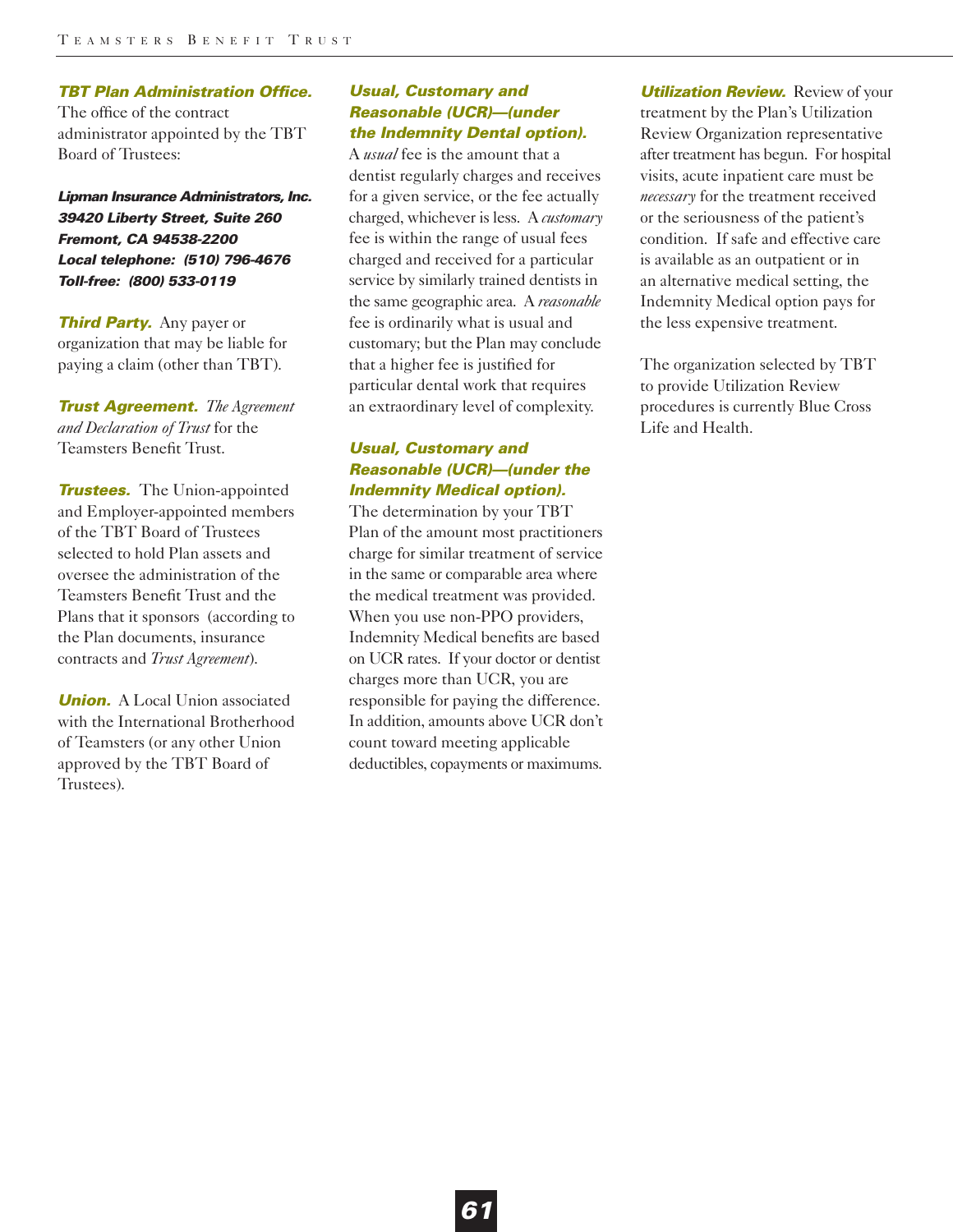# *INDEX*

This index is designed to help you locate specific information about common benefit topics. Broader subjects that are discussed in different sections are cross-referenced.

*Accident and Accidental Injury, 20, 22, 47, 56 Accidental Death and Dismemberment - Beneficiary, 37 - Claims, 37 - 38, 39 - Conversion/Extension, 38 - Coverage, 37, 47 - Exclusions, 37 - Payments, 37 Accredited School or College, 4, 5, 6, 56 Active Work, 10, 56 Acupuncture, 20 Address, Mailing/Change, 1 Address, Plan/TBT Introduction, 49 Administrative Information, 48 - 52, 55, 61; see Enrollment Materials folder and Summary of Coverage Adoption, 1, 4, 11 Adverse Decision, 42, 43, 56 Alcohol or Chemical Dependency Treatment Benefits, 7, 11, 18, 20 - 21, 41 Allergy Serums, 27 Alternative Care, 18, 20, 41 Alternative Medicine, 23 Ambulance, 19, 23 American Cancer Society, 21 American Lung Association, 21 Anesthetics - Dental, 30, 32 - Medical, 19 Appeal Procedures, 42 - 43 - Dental Claims, 33 - All Claims, 42 - 43, 56 Appealing Denied Claims - All Claims, 42 - 43 - Indemnity Dental, 40 - Indemnity Medical, 42 Application, Kaiser HMO, 2, 6, 7, 8 Artificial Limbs or Eyes or Prostheses, 20 Basic Care, Dental, 30 Benefit Maximums, Introduction; see Summary of Coverage Birth, 1, 2, 4, 11, 13 Blue Cross Life and Health, 16, 18, 19, 20, 41, 42, 56, 61, 65 Blue Cross Prudent Buyer PPO Network, 15, 19, 56, 60, 65 Blue Cross Blue Shield National Network (providers outside California) 17, 56, 65 Board of Trustees, see Trustees Brand Name Drugs, see Drugs Bridgework and Crowns, Dental, 30, 31 Bright Now! Dental/Newport Option (Option 2), 28, 33, 49; see Comparison of Dental Benefits Caesarean Section, 19, 22 California Department of Corporations (Delta Dental), 40 Caps (dental inlays and onlays), 30, 31 Carryover, Medical, 17 Case Management, 17, 18, 52, 56, 60 Cast Restorations, Dental, 30 Certificate of Group Health Plan Coverage, 9 Certificate of Registration of Domestic Partnership, 3 Certificate, Marriage, 1, 4 CFRA (California Family Rights Act), 11*

*Change of Address, 1 Change in Family Status, 4 Charges, How Paid, 22, 23, 25, 26, 29, 57 Chemical Dependency, see Alcohol or Chemical Dependency Treatment Chemical Dependency Recovery Hospital, (CDRH), 20 Children, 4, 5, 11, 30, 44, 56 Chiropractic Treatment/Chiropractors, 15, 16, 20 57, 58, 60 Claim Filing Procedures - All Claims, 39 - 43 - Indemnity Dental, 40 - Indemnity Medical, 42 COBRA - Administration, 10 - 11, 53 - Coordination Rules, 44 - Coverage, 6, 9, 10, 50, 51 - Definition, 57 - If Military Service, 13 - Payments, 11 - When Ends, 12, 33 Collective Bargaining Agreement, 1, 2, 9, 10, 13, 48, 49, 50, 57, 58 Comparison of Dental Benefits, 7, 28, 29, 30, 33 Comparison of Medical Benefits, Introduction, 7, 14, 24 Compound Medications, 25 Concurrent Care Claims, 40, 41, 42, 43 Continuation of Benefits, 2, 6, 9 - 12, 50; see COBRA Contraceptive Devices, 20 Contraceptives, Oral, 25 Contract, Dental, 29 Convalescent Care Facility, 18, 19, 20, 41, 60; see Skilled Nursing Facility Conversion Policy, 38, 57 Coordination of Benefits, 44, 53, 57 - How It Works, 44 - 45 - Indemnity Dental Option, 32, 45 - Indemnity Medical Option, 44 - 45 Copayment, Introduction, see Summary of Coverage - Definition, 57 - HMOs, 57, 58 - Indemnity Dental, 29, 30, 31; see Summary of Coverage - Indemnity Medical, 14, 15, 16, 17, 18, 21, 23, 45, 61; see Summary of Coverage - Prescription Drug, 24, 25, 26, 58 Cosmetic or Beauty Aids, 27 Cosmetic Dental Treatment, 31 Cosmetic Surgery (Dental), 31 Cosmetic Surgery (Medical), 22 Coverage, TBT - When Begins, 2 - When Ends, 8 Covered Expenses, 15, 17, 45, 57 - Indemnity Dental, 29 - 30, 57 - Indemnity Medical, 19 - 21, 45, 46, 57 - Prescription Drug, 24 - 26, 57 - Vision Care, 34 - 36 Crowns or Pontics, Jackets and Cast Restorations, 30, 31 Custodial Care, 20, 57 Customer Service Hours, Introduction, 65*

*Deductible, 14, 17; see Summary of Coverage - Indemnity Dental, 29 - Indemnity Medical, 14, 17, 18, 19, 57 - Kaiser HMO, 14 - Prescription Drug; see Summary of Coverage Delta Dental, 29, 31, 32, 39, 40, 42, 49, 57, 65 Denied Claims, 42 Dental Benefits - What's Covered, 29 - 30, 57 - What's Not Covered, 30 - 32 Dental Hygienist, and Teeth Cleaning, 29, 31 Dental Options, 1, 5, 6, 7, 8, 29, 33, 49, 57, 58, 59; see Enrollment Materials Dental Option Form, 2, 6, 8, 28 Dental Sealants, 30, 31 Dental Services and Supplies, 28, 33 Dentist, 25, 28, 29, 30, 31, 32, 33, 40, 57, 58, 59, 61 Dentures, 30, 31, 32 Department of Labor, 42, 50, 51 Dependent - Change, 1, 2, 4 - Definition, 57 - Domestic Partner, see below - Eligibility, 4 - Dependent Coverage, 2, 7, 8, 10 - 12, 15, 17, 24, 26, 28, 29, 30 - 31, 32, 33, 40, 44, 49, 52, 60 - Student, 5-6, 24 Detoxification, 20; see Alcohol or Chemical Dependency Treatment Benefits Diabetic Instruction, 20 Diabetic Supplies, 25 Diagnostic Treatment, 19, 22 Diet Medications, 27 Dietary Planning, 32 Disability, 4, 5, 6, 9, 10, 20, 40, 41, 43, 49, 57, 58; see Total Disability Divorce or Marriage - Change in Family Status, 4 - Qualified Medical Child Support Order (QMCSO), 4, 47, 56, 60 Doctor, see Physician Domestic Partner, 1, 2-4, 58 Donor, Organ or Tissue, 21, 53 Drug Abuse, 20; see Alcohol and Chemical Dependency Treatment Drugs, Brand Name and Generic, see Prescription Drug Benefits Eligibility - Reinstatement, 9 - Special Rules, 1 - Student, 5-6 - When Begins/Ends, Introduction, 1-6, 8, 9, 12, 24, 26 - Your Dependents, 2-4, 24, 49 - Your Own, 2 Emergency, - Definition, 58 - Alcohol/Chemical Dependency Treatment, 21 - Dental, 32 - HMO, 7 - Medical, 15 - 16 - National, 13 - Pre-admission Certification, 18*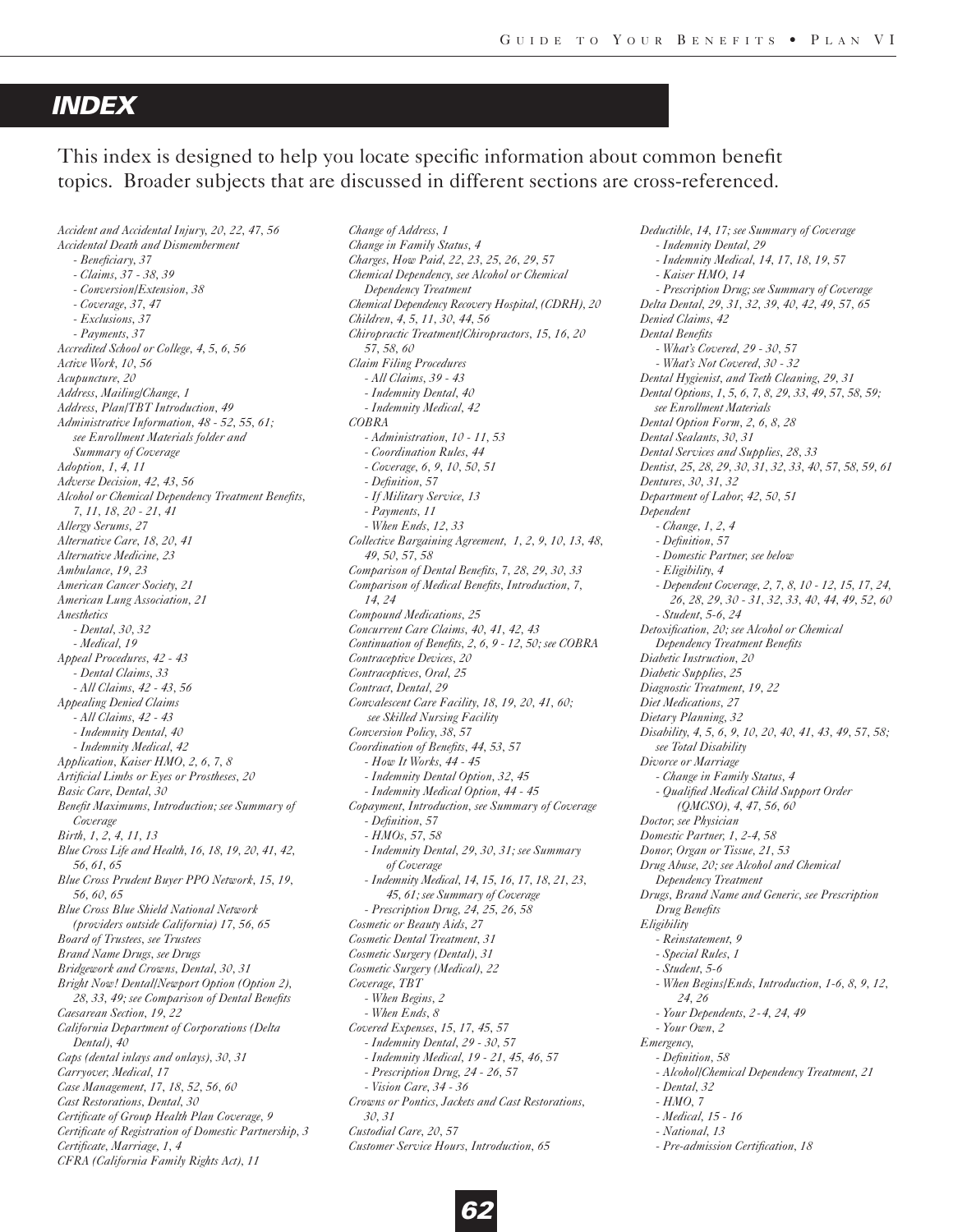*Employees, 4, 10, 13, 28, 44, 46, 49, 50, 51, 52, 53, 56, 57, 58 Employer or Participating Employer, 1, 2, 3, 5, 7, 8, 9, 10, 11, 12, 13, 28, 47, 48, 49, 50, 57, 58 Employer Trustees, 48 End Stage Renal Disease, 44, 45 Enroll, How to, 6 - Full-Time Student, 4 Enroll, Why, 6 Enrollment Materials, 6, 28, 33 Enrollment Materials, HMO, 2, 7 Enrollment, Open, 6, 8, 28, 59 EOB or Explanation of Benefits, 57, 58 - Dental, 40 - Medical, 15 Equipment Rental, 20, 23 ERISA, Introduction, 42, 48 - 55, 56, 58, 60 Evidence of Coverage, Dental Plans, 28 Evidence of Coverage, HMO, Introduction, 7, 14, 24, 39 Exceptions (For Certain Non-PPO Services), 16 Exceptions (For Indemnity Dental Option Enrollment), see Dental Option Form in Enrollment Materials folder or Comparison of Dental Benefits Exclusions, see Limitations and Exclusions Expenses, Covered, 43, 57 - Indemnity Dental Option, 29 - 30, 57 - Indemnity Medical Option, 19 - 21, 57 - Prescription Drug, 24 - 26 - Vision Care, 34 - 36 Experimental Drugs and Medicine, 27 Experimental Procedures or Treatment, 21, 22, 32, 42, 43, 56, 58 Explanation of Benefits, see EOB Extended Dental Benefits, 32 Extension of Benefits While Totally Disabled, 8, 9, 38, 41 Extension of Life Insurance Benefits, 37 Extractions, Dental, 30 Eye Care, and Exams, 35 - 37 Eye Care Professional, 35, 36, 37 Eye Refractions or Surgery, 23 Family and Medical Leave Act (FMLA), 11, 13 Family Status, Change in, 4 FDA, 25, 27, 28 Federal-legend Drugs, 25, 27 Fertility Drugs, 27 Fertilization, 22 Fiscal Year, Plan, 50 Fluoride Tablets, 27 Fluoride Treatments, 30 Flu Shots, 15, 22, 60 FMLA, see Family and Medical Leave Act Food and Drug Administration, see FDA Forms - Claim Form Filing, 38 - Copies of Claim Forms, see Forms Folder - Copies of Enrollment Forms, see Enrollment Materials folder - Enrollment, 1, 2, 6, 7, 12, 24, 28, 37, 38 - HMO Enrollment, 2, 6, 7, 8 Fund Manager, 49 Future of Plan, 50 Garments, 27 Gender Change, 23 Generic Drug, 24, 26, 58 Genetically Engineered Drugs, 25, 28 Government-provided Care, 23, 31, 36, 45 Grafts, Extraoral, 32 Growth Hormones, see Hormones*

*Health Insurance Portability, 9, 52 Health Maintenance Organization, see HMO Hearing Aids, 23 Hereditary or Developmental Defects, Dental, 32 HIPAA (Privacy Act), 52 - 55 HMO - Application, 2, 6, 7, 8 - Claims, 39, 40 - Coverage, Introduction, 4, 6, 7, 8, 9, 10, 12, 14, 23, 24, 25, 26, 60; see Comparison of Medical Benefits and separate materials from the Kaiser HMO - Coordination of Benefits, 44, 45 - Definition, 58 - Drug Benefits, 24, 25 - Evidence of Coverage, 7, 14, 24, 39 - Medicare, 28 - Stop-Smoking Benefits, 21 Holism or Homeopathic Treatment, 23 Home Health Care, 19 Hormones, 27 Hospice, 18, 20, 41, 59 Hospital - Benefits, 7, 16, 19 - Case Management, 17, 18, 20, 60 - Definition, 59 - Emergency, 16, 17, 18 - Miscellaneous Services, 19 - Outpatient, 16 - PPO, 16 - 20 - Required Procedures, Pre-admission Certification, 16, 17, 18 - Utilization Review Organization, 18 Hypnotism, 23 ID Card, see Enrollment Materials folder - Prescription drug ID card, 4, 6, 24, 26, 39, 65 Immune Altering Drugs, 25, 27 Immunization Agents, Sera or Plasma, 27 Immunizations and Flu Shots, 15, 22, 27, 60 Implants, Contraceptive, 20 Important Words, All Plans, 56 - 61 Impotence, 27 Infertility, 22 Injectables, Imitrex, 25 Injections, 22, 23, 27 Injury, Self-inflicted, 10, 22, 58 Insemination, artificial, 22 Insulin, 25, 27 Intensive Care or Burn Unit, 19, 59 Internet/Web Site Addresses, All Plans, Introduction, 65 In Vitro, see Fertilization Itemized Billing or Reports, 23 Jacuzzi pools or equipment, 23 Kaiser, introduction, 2, 4, 5, 6, 7, 8, 9, 10, 12, 14, 21, 24, 25, 26, 39, 40, 44, 45, 49, 56, 57, 58, 59, 60, 65 Laboratory Services, 19 Language Notice, 65 Leave of Absence, 11, 13 Lenses, 34, 35, 36 Life Insurance, 9, 10, 37, 38, 39, 40, 49, 57, 65 Limitations and Exclusions - Indemnity Dental, 30 - 32 - Indemnity Medical, 22 - 23 - Prescription Drug, 26 - 27 Lipman Insurance Administrators, Inc., 49, 61 Mail Service Program, 25, 65 Major Care, Dental, 30 Mammograms, 15, 22, 60 Marital Status, Change in, 1, 38 Married, Widowed or Divorce Status, 1, 4, 8, 10*

*Mastectomy, 22 Massage Therapy, 20 Maximums, Alcohol and chemical Dependency Treatment, 20 Maximum Amounts, Introduction; see Summary of Coverage Maximum - Calendar Year or Lifetime, 59; see Summary of Coverage - Mental Health, 16, 20 Maximum, Indemnity Dental, 29; see Comparison of Dental Benefits Medicaid, 45 Medi-Cal, 31, 44, 59 Medical Benefits, 14 - 23 - Comparison Chart, see Comparison of Medical Benefits - When Coverage Begins/Ends, 2, 6 - 7 Medically Necessary, Dental, 28, 29, 59 Medically Necessary, Medical, 14, 15, 16, 18, 19, 20, 22, 23, 25, 26, 27, 35, 59 Medicare, 9, 10, 11, 12, 23 32, 41, 45, 56, 59, 60 Medicare, Part D, 26 Medication, Lost or Stolen, 27 Mental Health Treatment Benefits, 16, 20 Military Service, 9, 10, 13, 58 Miscellaneous Hospital Services, 16, 19 Moving, Address Changes, 1 Muscle Spasms and Strains, 22 Needles and Syringes, 25, 27 Network Providers, see PPO Nicorette Gum, 27 Nicotine Patches, 21, 27 Non-California Residents, 15, 17 Non-participating Pharmacies, 26 Non-PPO Providers, 15 - 21, 39, 56, 61 Norplant, 25 Notices, see Plan Change Notices Nursery Care, 22 Nursing Home (see Skilled Nursing Facility) Nursing, Registered or Licensed, 19, 59 Nursing Services, 23, 59 Nutritional Counseling, 20, 22 Occupational Therapy, 23 Office Address and Hours, TBT, Introduction, 65 Open Enrollment - Changing Options, 8, 28 - Definition, 59 Oral Surgery, 30, 32 Order of Payment, 44 Organ or Tissue Donor, 21, 53 Orthomolecular Services, 23 Orthotics, Foot, 20, 23 Out-of-state PPO Network, 15, 17 Outpatient Services, 15, 16, 18 Oxygen, 19 Pacific Union Dental (Option 3), 28, 33, 49, 65 Pain Centers or Treatment, 23 Pap Tests, 15, 22, 60 Participating Employer, 2, 7, 9, 28, 49, 57, 58 Participation, Plan, 2 Pediatric Exams and Shots, 15, 22, 60 Periodontics, 59 Pharmacy, Prescription Solutions, 24, 25, 26, 39, 65 Phone List, 65 Physical Exam, Routine, 15, 22, 60 Physical Therapy, 15, 16, 19, 56, 60 Physician/Doctor, 4, 7, 9, 15, 16, 17, 18, 19, 20, 21, 22, 23, 24, 25, 26, 27, 34, 35, 39, 41, 56, 57, 58, 59, 60 Plan, Introduction, 1- 27, 31, 32, 33, 36, 39, 40, 41, 43 - 59, 65*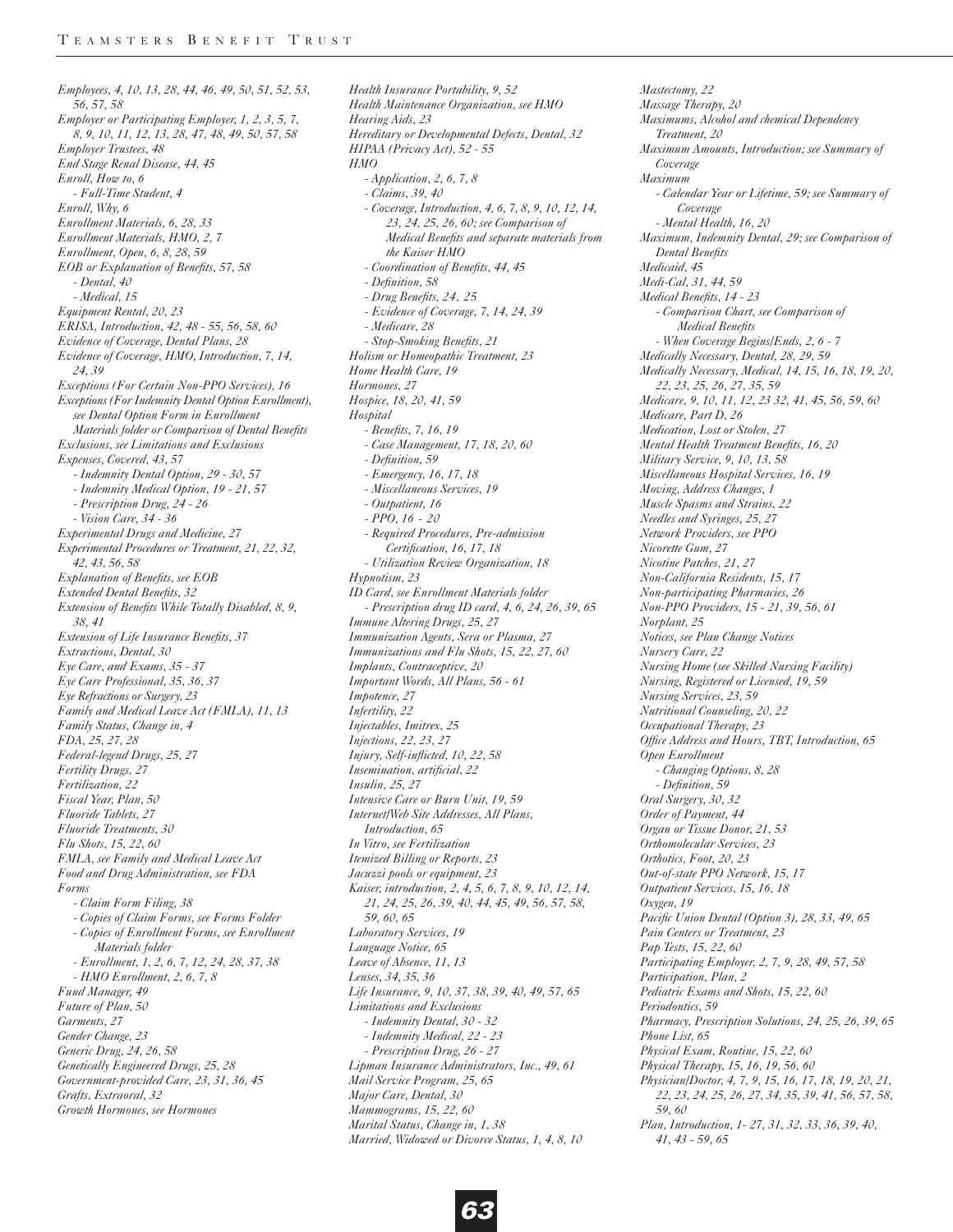*Plan Administration Office, TBT, Introduction, 1 - 14, 15, 18, 21, 23, 24, 26, 27, 28, 30, 35, 36, 37, 38, 39, 40, 41, 43, 44, 46, 48, 50, 51, 53, 54, 55, 58, 59, 60, 64 Plan Agent, 1, 49 Plan Change Notices, Introduction, 14 Plan Funding and Assets, 49 Plan Name, Introduction, 13, 14, 40, 48 Plan Year, 50 Portability of Health Insurance, 9, 52 Postpartum Hospitalization, 19, 22, 60 PPO - Preferred Provider Organization - Contract Rates, 15, 16, 19, 20, 45 - Definition, 60 - How Benefits Paid, 15 - 21 - Incentives, 17 - Non-California Residents, 15, 17 - Versus Non-PPO, 15 - 21 Pre-admission Certification, 16, 17, 18, 19, 60 Preferred Provider Organization (see PPO) Prenatal Vitamins, 25, 27 Prepaid Dental Options, 7, 28, 33, 39, 40, 45, 49, 57, 65; see Enrollment Materials folder Prescription Drug Benefits, 24 - 27 - Claims, 39 - HMOs, 39 - ID Card, 4, 6, 26, 24, 39, 65 - Medicare, 26 - Reimbursement Procedures, 26 - What's Not Covered, 26 - 27 Prescription Solutions, 22, 24-27, 39, 49, 60, 65 Pre-Service Claims, 40, 41, 43 Pre-treatment Estimate Form, Dental, 32 Preventive Care, Dental, 29, 30 Preventive Care, Medical, 15, 22 Privacy of Information, 52 - 55 Prophylaxis, Dental, 30, 60 Prosthodontics, Dental, 30, 31 Prosthesis, Medical, 20 Provider, 60 Prudent Buyer Network, Blue Cross, 15, 19, 56, 60, 65 PSA Tests (Prostate Cancer), 15, 22, 60 Psychiatric Care (see Mental Health), 21, 59 Psychologist (see Mental Health), 21, 58, 59 Purifiers, Air or Water, 23 Qualified Medical Child Support Order (QMCSO), 4, 47, 56, 60 Radial Keratotomy or RK, 23 Refractions, Eye, 23 Rental Medical Equipment, 20, 23 Reproductive Technology, 22 Restorations, Dental, 30, 31, 32 Retin-A, 27 Retiree Benefits, 52 Review Organization, Alcohol and Chemical Dependency Treatment, 19 Review Organization, Medical, Blue Cross Life and Health, 16, 18, 19, 20, 23, 41, 56, 60, 61 Review Procedure, Denied Claim, 42 - 43 Right of Reimbursement, 43, 50 Room and Board - Convalescent, 19, 20 - Hospital, 19 Sales Tax, 23 Self-inflicted Injuries, 10, 22, 58 Service Areas, HMO, 7, 8, 14, 39; see Comparison of Medical Benefits Shots, Flu, 15, 22, 60 Skilled Nursing Facility, 14, 20, 19, 41, 59, 60 Source of Benefits, 49 Specialty Pharmacy Program, 25 - 26, 65 Speech Therapy, 23*

*Spouse - Coordination of Benefits, 44 - 45 - Definition, 60 - Dependent Eligibility, 4 - Family Status, 4 State-restricted Drugs, 25 Steroids, 27 Stockings, Support, 23 Stop-smoking Benefits, 21, 27 Substance Abuse, Recovery Programs, see Alcohol or Chemical Dependency Treatment Benefits, Supplements and Supplies, 20 Support Stockings or Garments, 23, 27 Surgery and Doctors' Visits - Cosmetic, 22 - Dental, 30, 32 - Eye, 23, 34 - 36 - Inpatient/Outpatient, 16, 17, 59, 60 - Pre-admission Certification, 60 Take-home Drugs, 22 Teamsters Assistance Program or TAP, 18, 19, 20, 41, 42, 65 TBT (Teamsters Benefit Trust) - Address, Introduction, 48, 55, 61, 65 - Enrollment Form, see Enrollment Materials folder, 1, 2, 6, 7, 12, 24, 28, 37, 38 - Telephone and Fax Numbers, Introduction; 55, 61, 65 - Web Site, Introduction, 65 Teeth Cleaning, 33 Temporomandibular Joint Dysfunction or TMJ, 23, 30, 31 Therapeutic Equipment, 27 Therapy - Physical, 15, 16, 19, 56, 60 - Speech, 23 Third-party Payment, 45, 47 TMJ, 23, 30, 31 Total Disability, 5, 9, 10, 20, 38 Transplants, Medical and Donors, 21, 53 Transplants, Special Provisions, 21 Trust Agreement, 48, 49, 50, 61 Trustees, 1, 22, 25, 33, 40, 42, 43, 46, 47, 48, 49, 50, 57, 58, 60, 61 UCR, see Usual, Customary and Reasonable, below Uniformed Services Employment and Reemployment Rights Act or USERRA, 13 Union Contract, 1, 2, 9, 10, 13, 48, 49, 50, 57, 58 Urgent Care Claims, 41, 42, 43 Usual, Customary and Reasonable or UCR, 44, 57, 61 - Indemnity Dental Option, 29, 31 - Indemnity Medical Option, 15, 16, 17, 19, 20, 22, 24, 27, 57 Utilization Review Organization, 16, 18, 20, 23, 25, 27, 57, 41, 60, 61 Viagra, 27 Vision Care Benefits, 34 - 36 Vision Training, 36 Vitamins, 23, 25, 27 War or Invasion, 22, 37 Waterbeds or Flotation Beds, 23 Weight Control and Aids, 22 Well Baby Care, 22; see Preventive Care Wig, 20 Workers' Compensation, 22, 26, 31, 34, 36, 46, 47 X-rays, Dental, 30, 32 X-rays, Medical, 15, 16, 19, 22, 56, 60*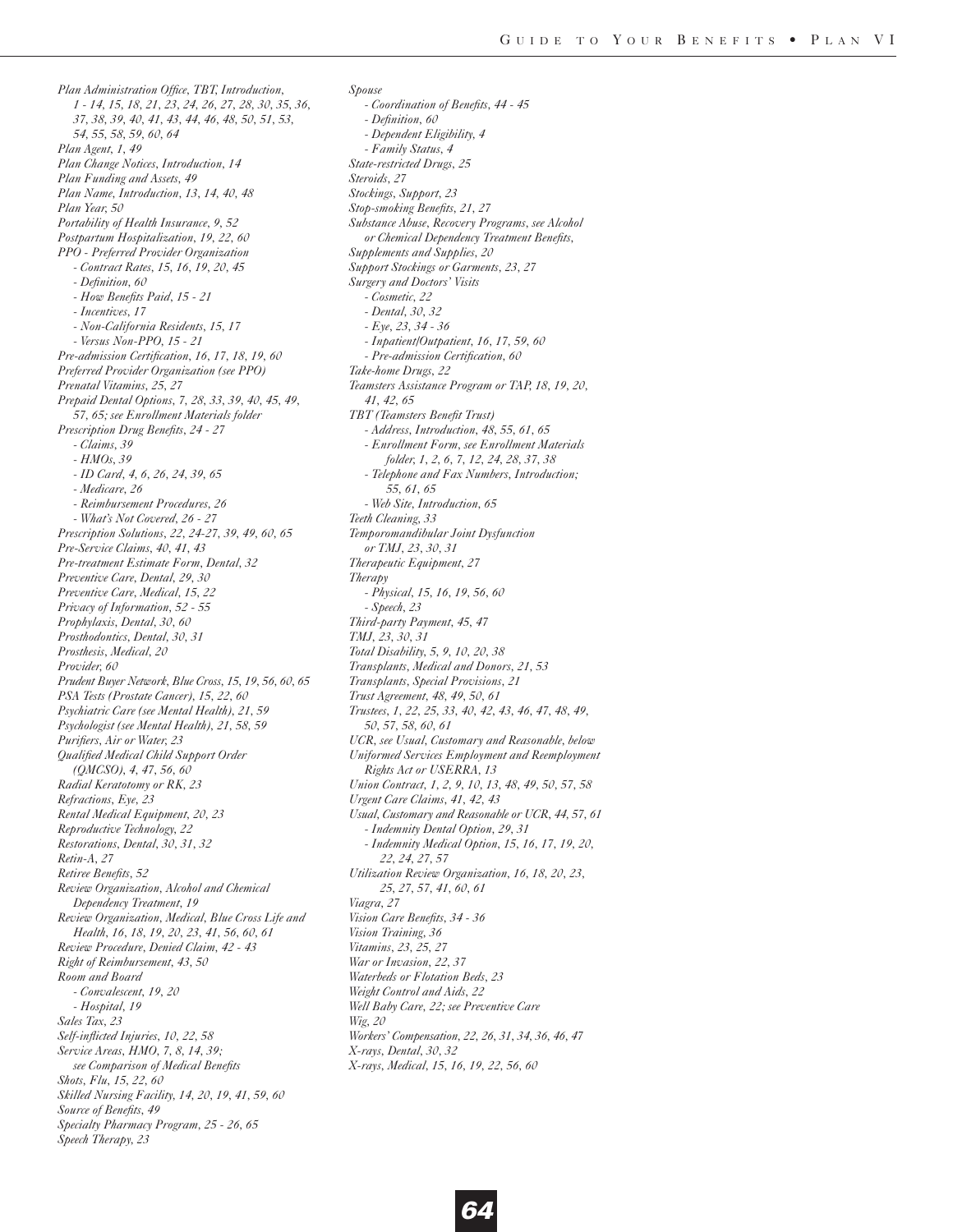### *If You Need Help*

If you need help understanding your Plan benefits, the Board of Trustees encourages you to call or write the TBT Plan Administration Office.

# *Plan Administration Office*

Teamsters Benefit Trust 39420 Liberty Street, Suite 260 Fremont, CA 94538-2200

Local telephone: (510) 796-4676 Toll free: (800) 533-0119

Internet web site: www.tbtfund.org

#### *Language Notice*

This guide gives a summary in English of your rights and benefits under the TBT Plan named in your *Summary of Coverage*. If you need help understanding any part of this guide or the other materials in this package, contact the TBT Plan Administration Office at the address listed on this page. Office hours are from 8:00 a.m. to 5:00 p.m. P.S.T., Monday through Friday (except holidays). Customer service hours are from 8:30 a.m. to 4:00 p.m. P.S.T., Monday through Friday (except holidays).

#### *Noticia en Español*

*Este folleto contiene un resumen en Inglés de sus derechos y beneficios bajo el Plan de TBT. Si usted tiene dificultad en entender alguna parte de este folleto, o necesita mas información comuniquese con la Oficina de Administracion del Plan TBT a el domicilio localisado abajo en esta pagina. Horas de oficina: 8:00 a.m. a 5:00 p.m. P.S.T., Lunes a Viernes (excepto dias festivos). Horas de Servicio al Cliente: 8:30 a.m. a 4:00 p.m. P.S.T., Lunes a Viernes (excepto dias festivos).* 

*El numero de telefono es (510) 796-4676 o (800) 533-0119.* 

# *PHONE NUMBERS AND ADDRESSES*

| <b>Organization</b>                                                                                              | <b>Phone Numbers</b>                               | <b>Address</b>                                         | Reasons To Call                                                                                                                                                                                                                                                                                  |
|------------------------------------------------------------------------------------------------------------------|----------------------------------------------------|--------------------------------------------------------|--------------------------------------------------------------------------------------------------------------------------------------------------------------------------------------------------------------------------------------------------------------------------------------------------|
| <b>TBT Plan Administration Office</b><br>www.tbtfund.org                                                         | (510) 796-4676<br>(800) 533-0119                   | 39420 Liberty Street, #260<br>Fremont, CA 94538-2200   | TBT eligibility, enrollment (including Kaiser HMO), marital<br>status and dependent changes, contributions, Blue Cross ID<br>cards, prescription drug ID cards, Indemnity Medical<br>option claims, vision, disability, life and accidental death<br>& dismemberment claims and other questions. |
| <b>Blue Cross Life and Health</b>                                                                                | (800) 274-7767                                     | 21555 Oxnard Street<br><b>Woodland Hills, CA 91367</b> | <b>Hospital Pre-admission Certification and</b><br><b>Utilization Review.</b>                                                                                                                                                                                                                    |
| <b>Blue Cross Prudent Buyer</b><br><b>PPO Network</b><br>www.bluecrossca.com                                     | (888) 887-3725                                     | 21555 Oxnard Street<br><b>Woodland Hills, CA 91367</b> | <b>Preferred Provider hospitals, PPO Network physicians</b><br>and other PPO providers.                                                                                                                                                                                                          |
| <b>Blue Cross Blue Shield</b><br><b>National Network (Outside CA)</b><br>www.bluecares.com                       | (800) 810-2583                                     | 21555 Oxnard Street<br>Woodland Hills, CA 91367        | <b>Outside California: Preferred Provider hospitals,</b><br>PPO network physicians and other PPO providers.*                                                                                                                                                                                     |
| <b>Kaiser Member Services</b><br>www.kaiserpermanente.org                                                        | (800) 464-4000                                     | 1800 Harrison, 9th Floor<br>Oakland, CA 94612-2998     | <b>HMO benefit questions.*</b>                                                                                                                                                                                                                                                                   |
| <b>Prescription Solutions</b><br>www.rxsolutions.com<br><b>Mail Service Program</b><br><b>Specialty Pharmacy</b> | (800) 797-9791<br>(800) 562-6223<br>(800) 711-4555 | 3515 Harbor Boulevard<br>Costa Mesa, CA 92626          | Pharmacy and medication questions.* Contact the TBT<br>Plan Administration Office for all other prescription-<br>related matters.                                                                                                                                                                |
| <b>Delta Dental</b><br>www.deltadentalca.org                                                                     | (800) 765-6003<br>or (888) 335-8227                | P.O. Box 7736<br>San Francisco, CA 94120-7736          | Dental Option 1 benefit questions.*<br>For Delta Dental provider finder service, call (800) 427-3237.                                                                                                                                                                                            |
| <b>Bright Now! Dental/</b><br><b>Newport Option</b>                                                              | (800) 497-6453<br>(714) 668-1300                   | 201 E. Sandpointe, #200<br>Santa Ana, CA 92707         | Dental Option 2 benefit questions.*                                                                                                                                                                                                                                                              |
| <b>Pacific Union Dental (PUD)</b>                                                                                | (800) 999-3367                                     | 1390 Willow Pass Road, #800<br>Concord, CA 94520-5240  | Dental Option 3 benefit questions.*                                                                                                                                                                                                                                                              |
| <b>Vision Service Plan (VSP)</b>                                                                                 | (800) 877-7195                                     | P.O. Box 997100<br>Sacramento, CA 95899-0001           | Vision benefit questions.*                                                                                                                                                                                                                                                                       |
| <b>Teamsters Assistance Program</b><br>(TAP)                                                                     | (510) 562-3600<br>(800) 253-TEAM                   | 300 Pendleton Way<br>Oakland, CA 94621-2109            | Substance abuse matters including inpatient programs.                                                                                                                                                                                                                                            |
| <b>Western Conference of</b><br><b>Teamsters Pension Trust Fund</b><br>www.wctpension.org                        | (650) 570-7300<br>(800) 845-4162                   | 355 Gellert Blvd., #100<br>Daly City, CA 94015-2666    | All pension matters.                                                                                                                                                                                                                                                                             |
| <b>Prudential Life Insurance</b>                                                                                 | (800) 524-0542                                     | P.O. Box 1215<br>Newark, NJ 07101-1215                 | <b>First call the TBT Plan Administration Office.</b>                                                                                                                                                                                                                                            |

*\* Note: For general enrollment information, medical and dental option elections, address changes and changes in dependent status, contact the TBT Plan Administration Office. Any required forms (including medical and dental option change forms) are mailed to you by TBT.*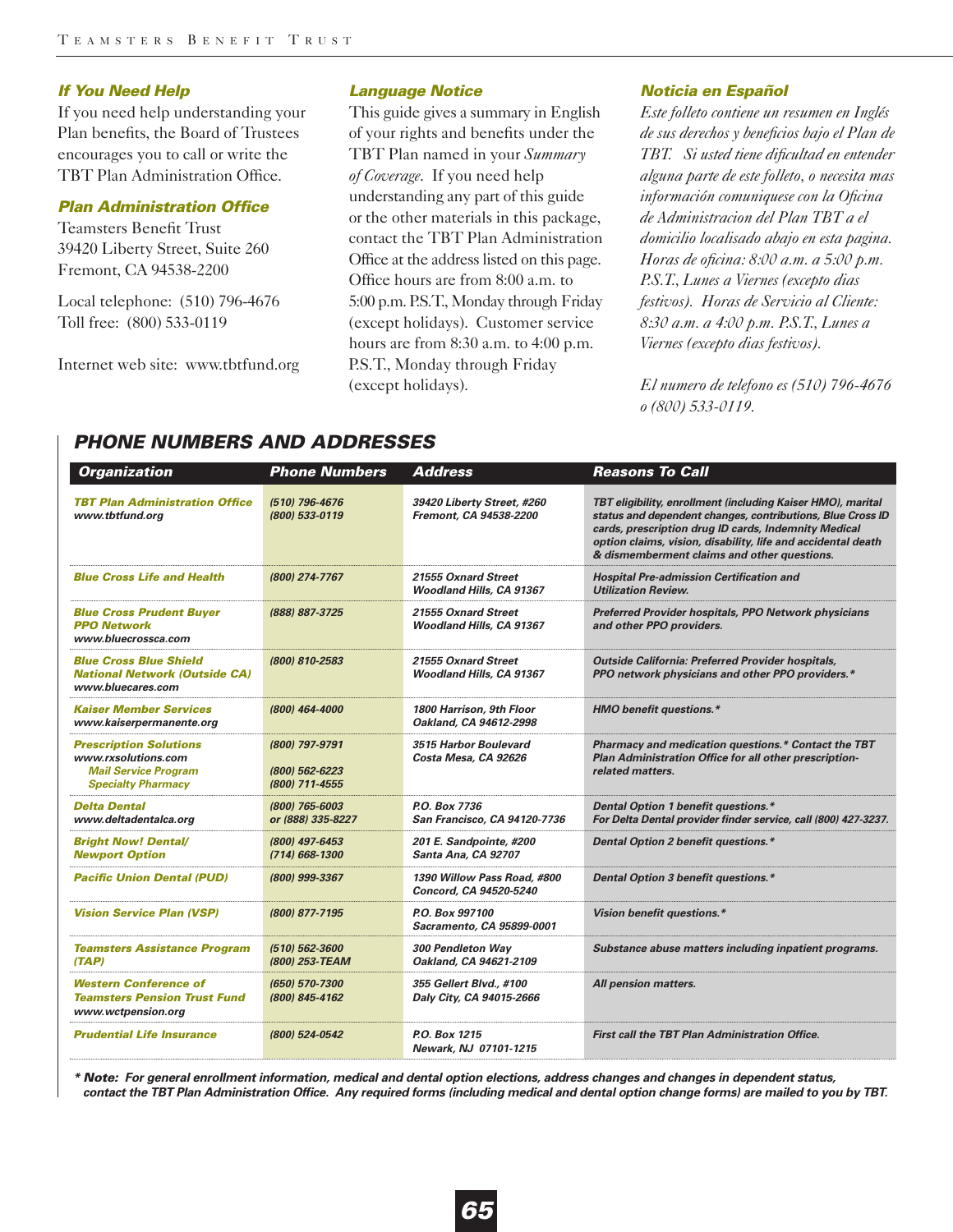# *NOTES*

| - |
|---|
|   |
|   |